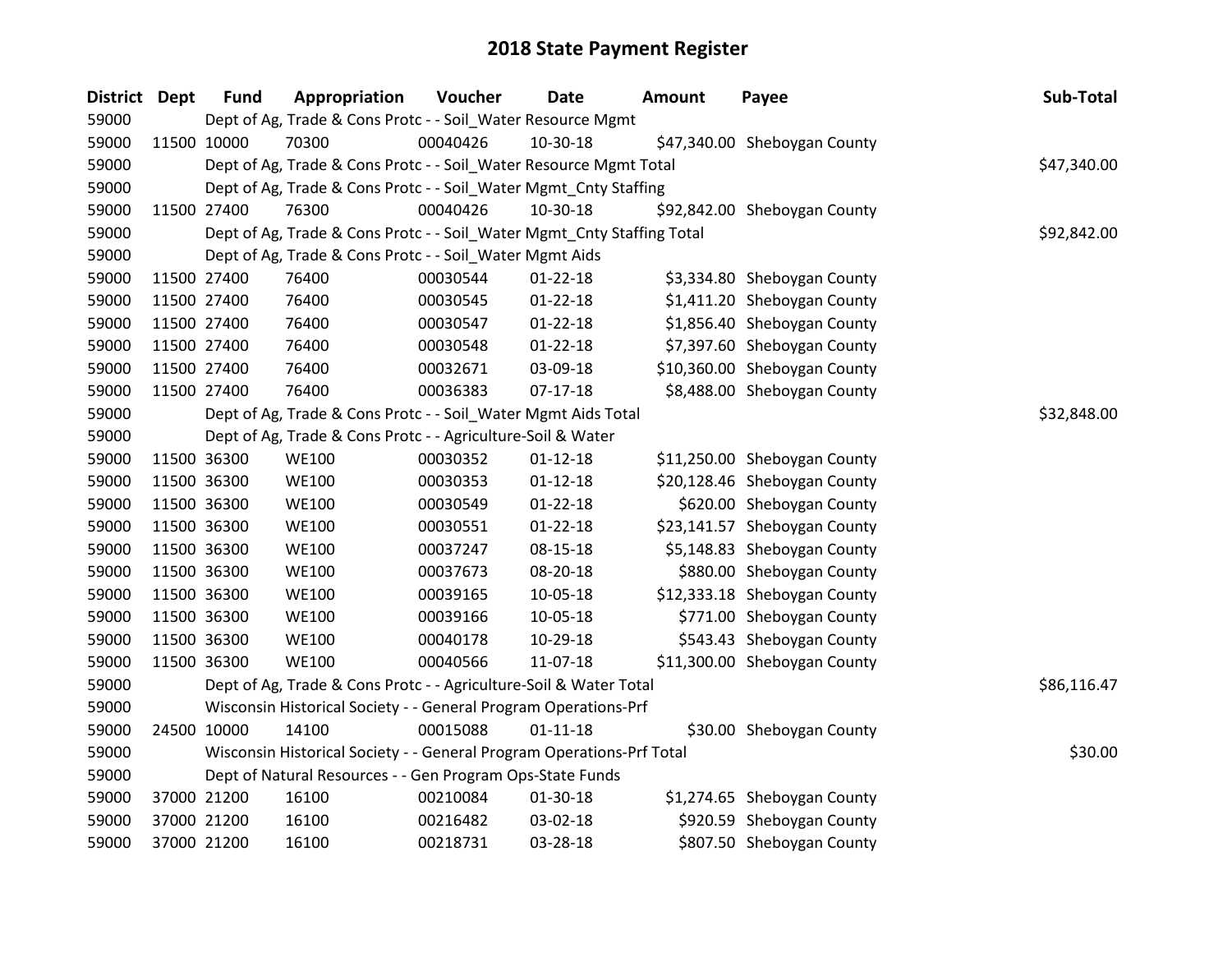| <b>District</b> | <b>Dept</b> | <b>Fund</b> | Appropriation                                                      | Voucher  | Date           | <b>Amount</b> | Payee                       | Sub-Total  |
|-----------------|-------------|-------------|--------------------------------------------------------------------|----------|----------------|---------------|-----------------------------|------------|
| 59000           |             | 37000 21200 | 16100                                                              | 00221531 | 03-30-18       |               | \$35.58 Sheboygan County    |            |
| 59000           |             | 37000 21200 | 16100                                                              | 00221952 | 03-30-18       |               | \$1,741.17 Sheboygan County |            |
| 59000           |             | 37000 21200 | 16100                                                              | 00228219 | 04-30-18       |               | \$533.95 Sheboygan County   |            |
| 59000           |             | 37000 21200 | 16100                                                              | 00230920 | 04-30-18       |               | \$382.18 Sheboygan County   |            |
| 59000           |             | 37000 21200 | 16100                                                              | 00234772 | $05 - 11 - 18$ |               | \$421.00 Sheboygan County   |            |
| 59000           |             | 37000 21200 | 16100                                                              | 00234773 | $05 - 11 - 18$ |               | \$266.00 Sheboygan County   |            |
| 59000           |             | 37000 21200 | 16100                                                              | 00234775 | $05 - 11 - 18$ |               | \$154.00 Sheboygan County   |            |
| 59000           |             | 37000 21200 | 16100                                                              | 00238705 | 05-30-18       |               | \$969.74 Sheboygan County   |            |
| 59000           |             | 37000 21200 | 16100                                                              | 00249175 | 07-05-18       |               | \$237.79 Sheboygan County   |            |
| 59000           |             | 37000 21200 | 16100                                                              | 00269187 | 09-28-18       |               | \$322.84 Sheboygan County   |            |
| 59000           |             | 37000 21200 | 16100                                                              | 00270770 | 10-03-18       |               | \$292.74 Sheboygan County   |            |
| 59000           |             |             | Dept of Natural Resources - - Gen Program Ops-State Funds Total    |          |                |               |                             | \$8,359.73 |
| 59000           |             |             | Dept of Natural Resources - - Gen Program Ops-State Funds-Fr       |          |                |               |                             |            |
| 59000           |             | 37000 21200 | 16600                                                              | 00207970 | $01 - 18 - 18$ |               | \$240.00 Sheboygan County   |            |
| 59000           |             |             | Dept of Natural Resources - - Gen Program Ops-State Funds-Fr Total |          |                |               |                             | \$240.00   |
| 59000           |             |             | Dept of Natural Resources - - General Program Operations --        |          |                |               |                             |            |
| 59000           |             | 37000 21200 | 25400                                                              | 00226347 | $04 - 11 - 18$ |               | \$180.00 Sheboygan County   |            |
| 59000           |             | 37000 21200 | 25400                                                              | 00254193 | 07-23-18       |               | \$90.00 Sheboygan County    |            |
| 59000           |             | 37000 21200 | 25400                                                              | 00282678 | 11-30-18       |               | \$30.00 Sheboygan County    |            |
| 59000           |             | 37000 21200 | 25400                                                              | 00286475 | 12-27-18       |               | \$300.00 Sheboygan County   |            |
| 59000           |             |             | Dept of Natural Resources - - General Program Operations -- Total  |          |                |               |                             | \$600.00   |
| 59000           |             |             | Dept of Natural Resources - - Gpo--State Funds                     |          |                |               |                             |            |
| 59000           |             | 37000 21200 | 36100                                                              | 00252865 | 07-13-18       |               | \$180.00 Sheboygan County   |            |
| 59000           |             |             | Dept of Natural Resources - - Gpo--State Funds Total               |          |                |               |                             | \$180.00   |
| 59000           |             |             | Dept of Natural Resources - - Gpo -Federal Funds                   |          |                |               |                             |            |
| 59000           |             | 37000 21200 | 38100                                                              | 00222264 | 03-23-18       |               | \$2,006.61 Sheboygan County |            |
| 59000           |             |             | Dept of Natural Resources - - Gpo -Federal Funds Total             |          |                |               |                             | \$2,006.61 |
| 59000           |             |             | Dept of Natural Resources - - Venison Processing                   |          |                |               |                             |            |
| 59000           |             | 37000 21200 | 54900                                                              | 00218974 | 03-09-18       |               | \$480.00 Sheboygan County   |            |
| 59000           |             | 37000 21200 | 54900                                                              | 00282255 | 12-07-18       |               | \$240.00 Sheboygan County   |            |
| 59000           |             |             | Dept of Natural Resources - - Venison Processing Total             |          |                |               |                             | \$720.00   |
| 59000           |             |             | Dept of Natural Resources - - Enf A - Boating Enforcement          |          |                |               |                             |            |
| 59000           |             | 37000 21200 | 55000                                                              | 00222264 | 03-23-18       |               | \$4,402.65 Sheboygan County |            |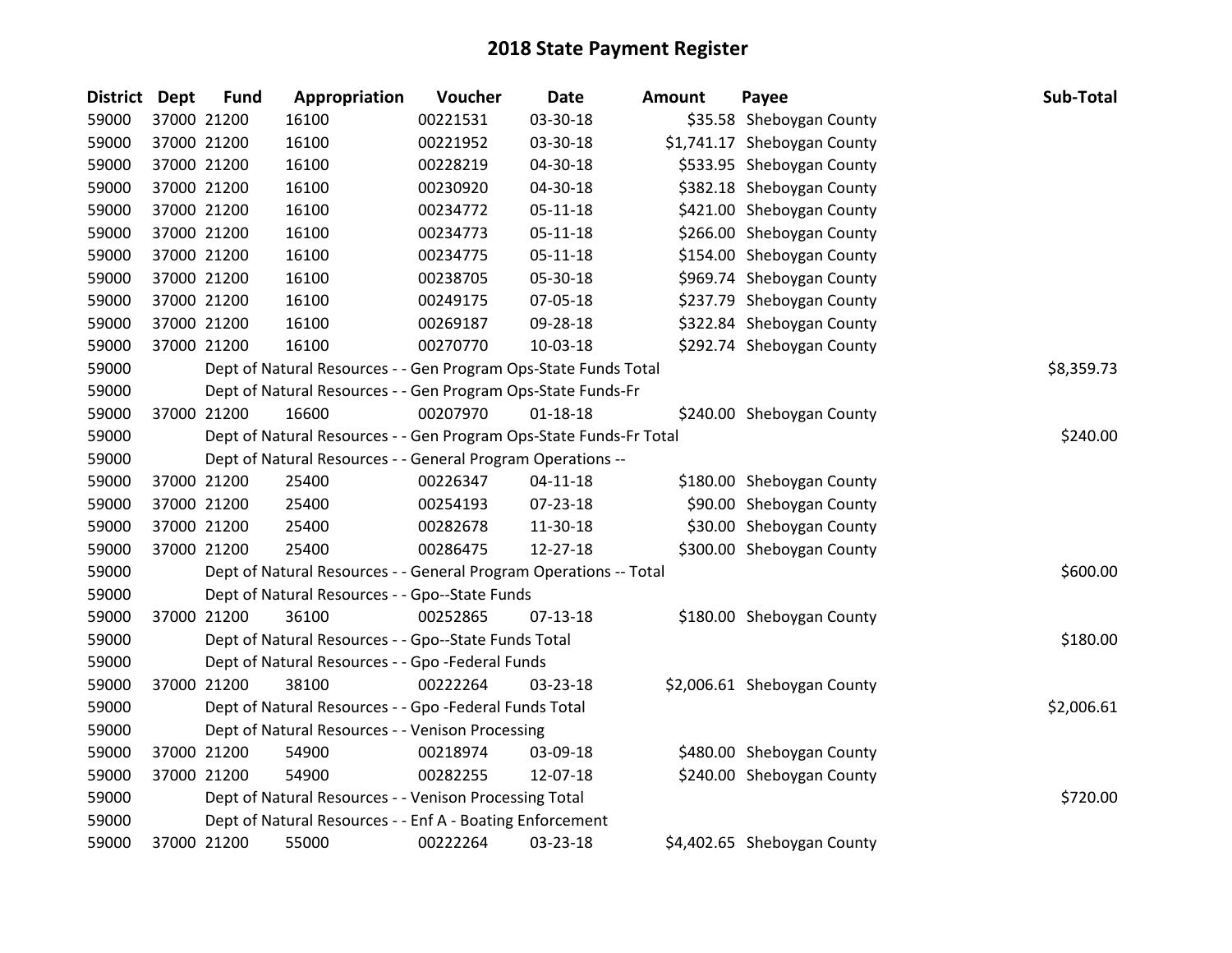| District Dept |             | <b>Fund</b> | Appropriation                                                      | Voucher     | <b>Date</b>    | Amount | Payee                        | Sub-Total  |
|---------------|-------------|-------------|--------------------------------------------------------------------|-------------|----------------|--------|------------------------------|------------|
| 59000         |             |             | Dept of Natural Resources - - Enf A - Boating Enforcement Total    |             |                |        |                              | \$4,402.65 |
| 59000         |             |             | Dept of Natural Resources - - Wildlife Damage Claims & Abat        |             |                |        |                              |            |
| 59000         |             | 37000 21200 | 55300                                                              | 00218974    | 03-09-18       |        | \$5,299.70 Sheboygan County  |            |
| 59000         | 37000 21200 |             | 55300                                                              | 00282255    | 12-07-18       |        | \$933.34 Sheboygan County    |            |
| 59000         |             |             | Dept of Natural Resources - - Wildlife Damage Claims & Abat Total  |             |                |        |                              | \$6,233.04 |
| 59000         |             |             | Dept of Natural Resources - - Resaids - County Cons Aids           |             |                |        |                              |            |
| 59000         | 37000 21200 |             | 56300                                                              | 00282337    | 11-29-18       |        | \$1,864.00 Sheboygan County  |            |
| 59000         |             |             | Dept of Natural Resources - - Resaids - County Cons Aids Total     | \$1,864.00  |                |        |                              |            |
| 59000         |             |             | Dept of Natural Resources - - Ra- Cnty Snow Trail & Area Aid       |             |                |        |                              |            |
| 59000         | 37000 21200 |             | 57400                                                              | 00207799    | $01 - 18 - 18$ |        | \$3,536.67 Sheboygan County  |            |
| 59000         | 37000 21200 |             | 57400                                                              | 00259761    | 08-15-18       |        | \$31,295.11 Sheboygan County |            |
| 59000         | 37000 21200 |             | 57400                                                              | 00259765    | 08-15-18       |        | \$34,260.00 Sheboygan County |            |
| 59000         | 37000 21200 |             | 57400                                                              | 00275312    | 10-30-18       |        | \$20,250.00 Sheboygan County |            |
| 59000         | 37000 21200 |             | 57400                                                              | 00275313    | 10-30-18       |        | \$2,561.25 Sheboygan County  |            |
| 59000         |             |             | Dept of Natural Resources - - Ra- Cnty Snow Trail & Area Aid Total | \$91,903.03 |                |        |                              |            |
| 59000         |             |             | Dept of Natural Resources - - Resource Maint Develop Sp Frst       |             |                |        |                              |            |
| 59000         | 37000 21200 |             | 77900                                                              | 00254234    | 07-30-18       |        | \$860.37 Sheboygan County    |            |
| 59000         | 37000 21200 |             | 77900                                                              | 00262912    | 08-30-18       |        | \$2,141.12 Sheboygan County  |            |
| 59000         | 37000 21200 |             | 77900                                                              | 00275423    | 10-30-18       |        | \$315.55 Sheboygan County    |            |
| 59000         | 37000 21200 |             | 77900                                                              | 00282498    | 12-07-18       |        | \$449.36 Sheboygan County    |            |
| 59000         |             |             | Dept of Natural Resources - - Resource Maint Develop Sp Frst Total |             |                |        |                              | \$3,766.40 |
| 59000         |             |             | Dept of Natural Resources - - Gpo-Environmental Fund               |             |                |        |                              |            |
| 59000         | 37000 27400 |             | 46100                                                              | 00263044    | 08-30-18       |        | \$30.00 Sheboygan County     |            |
| 59000         |             |             | Dept of Natural Resources - - Gpo-Environmental Fund Total         |             |                |        |                              | \$30.00    |
| 59000         |             |             | Dept of Natural Resources - - Land Acquisition                     |             |                |        |                              |            |
| 59000         | 37000 36300 |             | TA100                                                              | 00212884    | 02-07-18       |        | \$30.00 Sheboygan County     |            |
| 59000         |             |             | Dept of Natural Resources - - Land Acquisition Total               |             |                |        |                              | \$30.00    |
| 59000         |             |             | Dept of Natural Resources - - Gpo - Sd Water Loan Prog, Fed        |             |                |        |                              |            |
| 59000         | 37000 57300 |             | 48200                                                              | 00214902    | $02 - 20 - 18$ |        | \$8,927.00 Sheboygan County  |            |
| 59000         | 37000 57300 |             | 48200                                                              | 00222055    | 04-19-18       |        | \$6,635.00 Sheboygan County  |            |
| 59000         | 37000 57300 |             | 48200                                                              | 00244152    | 06-21-18       |        | \$6,635.00 Sheboygan County  |            |
| 59000         |             | 37000 57300 | 48200                                                              | 00268091    | 09-26-18       |        | \$6,635.00 Sheboygan County  |            |
| 59000         |             |             | Dept of Natural Resources - - Gpo - Sd Water Loan Prog, Fed Total  |             | \$28,832.00    |        |                              |            |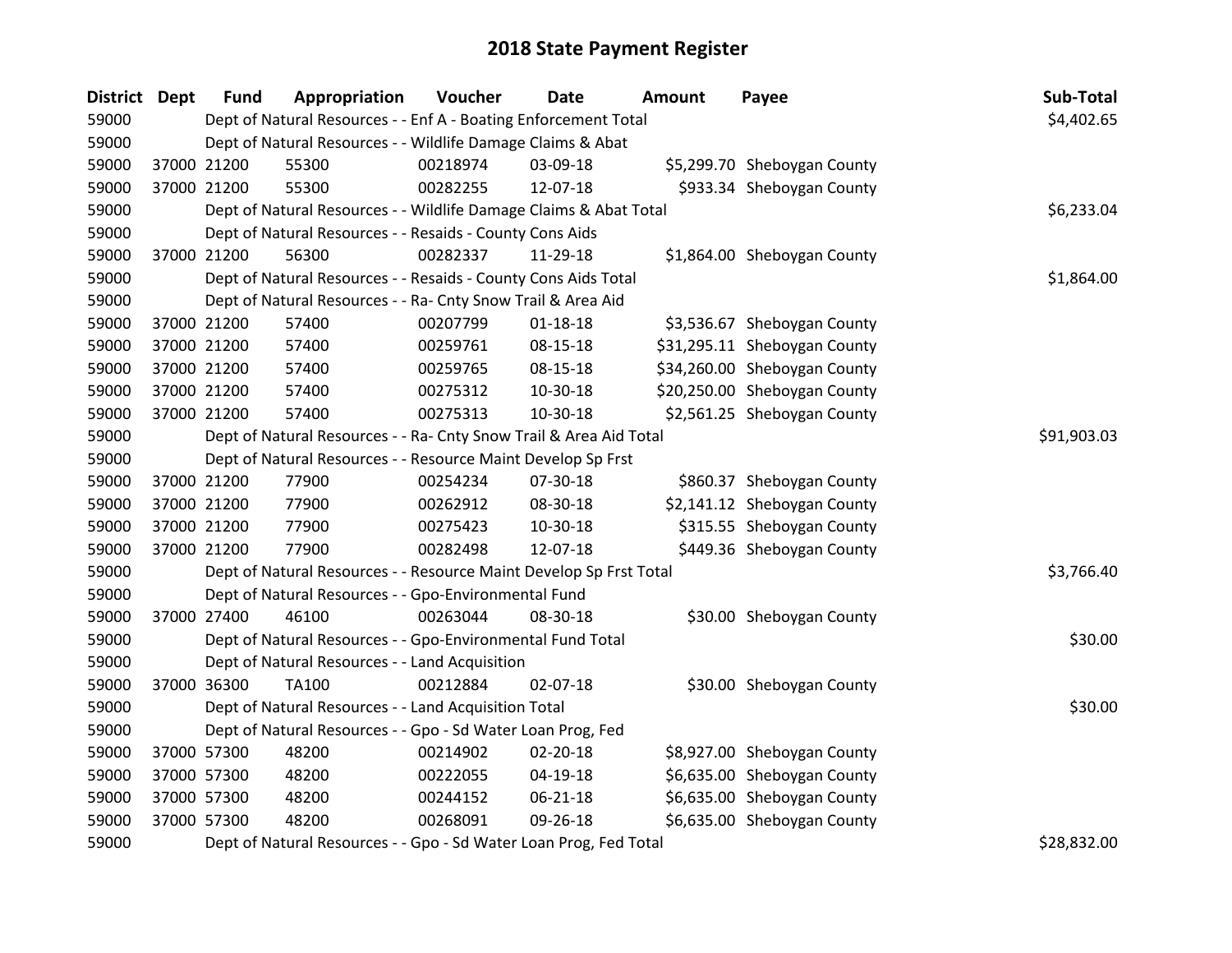| District Dept | <b>Fund</b> | Appropriation                                            | Voucher  | <b>Date</b>    | <b>Amount</b> | Payee                           | Sub-Total      |
|---------------|-------------|----------------------------------------------------------|----------|----------------|---------------|---------------------------------|----------------|
| 59000         |             | WI Dept of Transportation - - Eldly&Disa Co/Aid Sf       |          |                |               |                                 |                |
| 59000         | 39500 21100 | 16800                                                    | 00229673 | $03-14-18$     |               | \$272,062.00 Sheboygan County   |                |
| 59000         |             | WI Dept of Transportation - - Eldly&Disa Co/Aid Sf Total |          |                |               |                                 | \$272,062.00   |
| 59000         |             | WI Dept of Transportation - - Eldly&Disa Aid Fd Fd       |          |                |               |                                 |                |
| 59000         | 39500 21100 | 18300                                                    | 00297594 | 09-18-18       |               | \$8,622.83 Sheboygan County     |                |
| 59000         | 39500 21100 | 18300                                                    | 00313352 | $10-24-18$     |               | \$5,159.76 Sheboygan County     |                |
| 59000         | 39500 21100 | 18300                                                    | 00331240 | 12-11-18       |               | \$3,754.07 Sheboygan County     |                |
| 59000         |             | WI Dept of Transportation - - Eldly&Disa Aid Fd Fd Total |          |                |               |                                 | \$17,536.66    |
| 59000         |             | WI Dept of Transportation - - Hwy Sfty Loc Aid Ffd       |          |                |               |                                 |                |
| 59000         | 39500 21100 | 18500                                                    | 00210931 | $01 - 11 - 18$ |               | \$5,756.32 Sheboygan County     |                |
| 59000         | 39500 21100 | 18500                                                    | 00220246 | $02 - 12 - 18$ |               | \$3,946.89 Sheboygan County     |                |
| 59000         | 39500 21100 | 18500                                                    | 00247512 | $04 - 27 - 18$ |               | \$4,191.82 Sheboygan County     |                |
| 59000         | 39500 21100 | 18500                                                    | 00247513 | $04 - 27 - 18$ |               | \$3,330.32 Sheboygan County     |                |
| 59000         | 39500 21100 | 18500                                                    | 00260897 | $06 - 11 - 18$ |               | \$10,437.48 Sheboygan County    |                |
| 59000         | 39500 21100 | 18500                                                    | 00272531 | $07 - 12 - 18$ |               | \$8,244.84 Sheboygan County     |                |
| 59000         | 39500 21100 | 18500                                                    | 00276221 | 07-20-18       |               | \$9,200.04 Sheboygan County     |                |
| 59000         | 39500 21100 | 18500                                                    | 00291921 | 09-12-18       |               | \$15,443.95 Sheboygan County    |                |
| 59000         | 39500 21100 | 18500                                                    | 00294420 | 09-13-18       |               | \$11,417.95 Sheboygan County    |                |
| 59000         | 39500 21100 | 18500                                                    | 00305512 | $10-01-18$     |               | \$2,248.48 Sheboygan County     |                |
| 59000         | 39500 21100 | 18500                                                    | 00309632 | 10-18-18       |               | \$8,556.88 Sheboygan County     |                |
| 59000         | 39500 21100 | 18500                                                    | 00315066 | $10 - 25 - 18$ |               | \$585.00 Sheboygan County       |                |
| 59000         |             | WI Dept of Transportation - - Hwy Sfty Loc Aid Ffd Total |          |                |               |                                 | \$83,359.97    |
| 59000         |             | WI Dept of Transportation - - Trans Aids To Co.-Sf       |          |                |               |                                 |                |
| 59000         | 39500 21100 | 19000                                                    | 00203671 | $01 - 02 - 18$ |               | \$706,655.67 Sheboygan County   |                |
| 59000         | 39500 21100 | 19000                                                    | 00267879 | 07-02-18       |               | \$1,413,311.34 Sheboygan County |                |
| 59000         | 39500 21100 | 19000                                                    | 00301931 | 10-01-18       |               | \$706,655.70 Sheboygan County   |                |
| 59000         |             | WI Dept of Transportation - - Trans Aids To Co.-Sf Total |          |                |               |                                 | \$2,826,622.71 |
| 59000         |             | WI Dept of Transportation - - Trnsprt Alternats Ff       |          |                |               |                                 |                |
| 59000         | 39500 21100 | 22700                                                    | 00223399 | $02 - 21 - 18$ |               | \$6,851.73 Sheboygan County     |                |
| 59000         | 39500 21100 | 22700                                                    | 00254184 | 05-17-18       |               | \$744.21 Sheboygan County       |                |
| 59000         | 39500 21100 | 22700                                                    | 00254186 | 05-17-18       |               | \$5,766.26 Sheboygan County     |                |
| 59000         | 39500 21100 | 22700                                                    | 00255505 | $05 - 21 - 18$ |               | \$23,077.26 Sheboygan County    |                |
| 59000         | 39500 21100 | 22700                                                    | 00294077 | 09-10-18       |               | \$3,968.40 Sheboygan County     |                |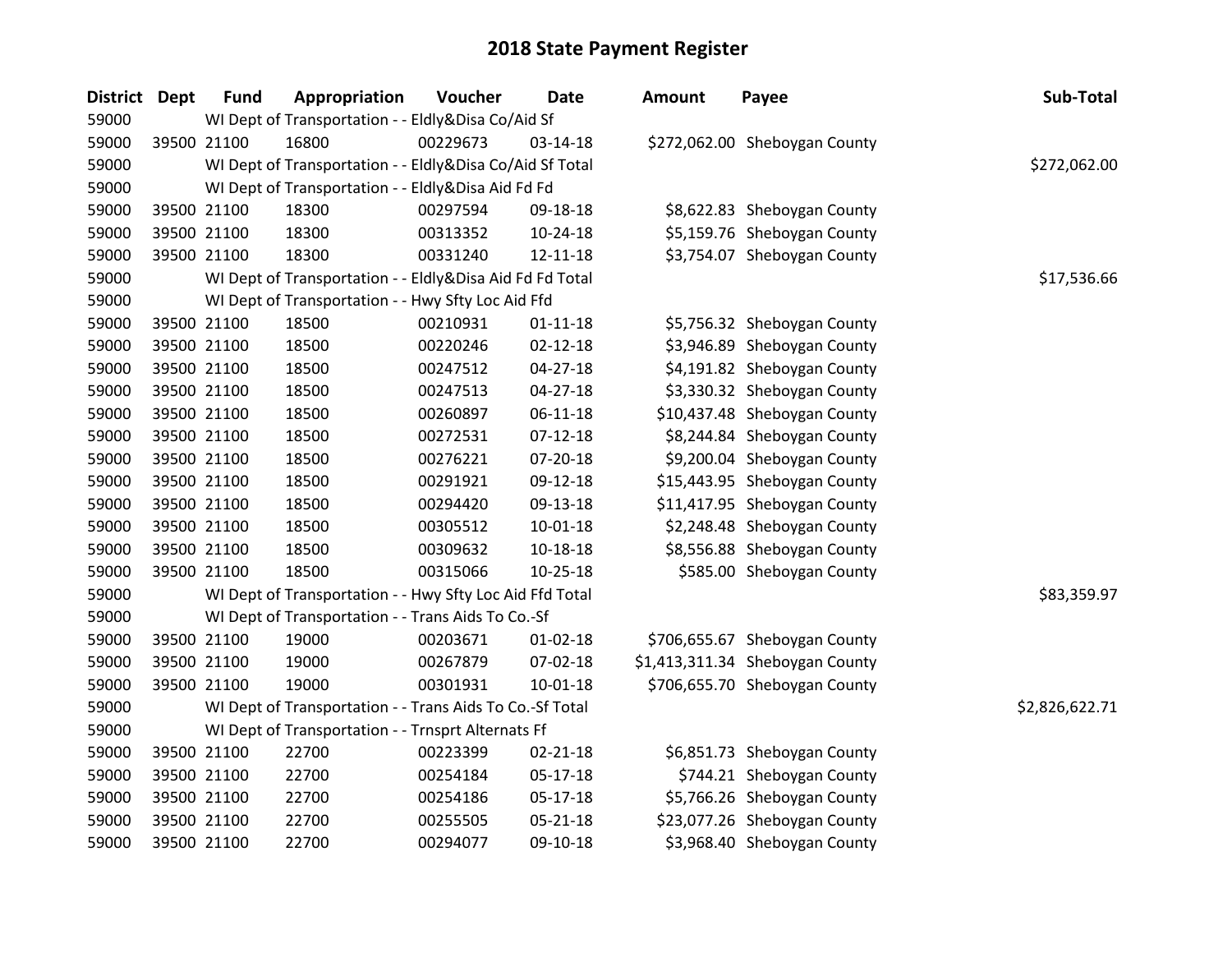| District Dept | <b>Fund</b> | Appropriation                                            | Voucher  | <b>Date</b>    | <b>Amount</b> | Payee                         | Sub-Total    |
|---------------|-------------|----------------------------------------------------------|----------|----------------|---------------|-------------------------------|--------------|
| 59000         | 39500 21100 | 22700                                                    | 00332211 | 12-14-18       |               | \$1,311.70 Sheboygan County   |              |
| 59000         | 39500 21100 | 22700                                                    | 00332217 | $12 - 14 - 18$ |               | \$4,966.73 Sheboygan County   |              |
| 59000         |             | WI Dept of Transportation - - Trnsprt Alternats Ff Total |          |                |               |                               | \$46,686.29  |
| 59000         |             | WI Dept of Transportation - - Loc Rd Imp Prg St Fd       |          |                |               |                               |              |
| 59000         | 39500 21100 | 27800                                                    | 00278529 | 07-25-18       |               | \$4,474.98 Sheboygan County   |              |
| 59000         | 39500 21100 | 27800                                                    | 00334877 | 12-26-18       |               | \$587,886.40 Sheboygan County |              |
| 59000         |             | WI Dept of Transportation - - Loc Rd Imp Prg St Fd Total |          |                |               |                               | \$592,361.38 |
| 59000         |             | WI Dept of Transportation - - St Hwy Rehab, Sf           |          |                |               |                               |              |
| 59000         | 39500 21100 | 36300                                                    | 00267411 | 07-05-18       |               | \$25.00 Sheboygan County      |              |
| 59000         | 39500 21100 | 36300                                                    | 00277178 | 07-20-18       |               | \$400.00 Sheboygan County     |              |
| 59000         | 39500 21100 | 36300                                                    | 00306373 | 10-04-18       |               | \$210.00 Sheboygan County     |              |
| 59000         | 39500 21100 | 36300                                                    | 00318041 | 11-02-18       |               | \$140.00 Sheboygan County     |              |
| 59000         | 39500 21100 | 36300                                                    | 00326930 | 11-28-18       |               | \$145.00 Sheboygan County     |              |
| 59000         | 39500 21100 | 36300                                                    | 00329993 | 12-07-18       |               | \$473.41 Sheboygan County     |              |
| 59000         |             | WI Dept of Transportation - - St Hwy Rehab, Sf Total     |          |                |               |                               | \$1,393.41   |
| 59000         |             | WI Dept of Transportation - - Hwy Mgmt & Opers Sf        |          |                |               |                               |              |
| 59000         | 39500 21100 | 36500                                                    | 00210781 | $01 - 11 - 18$ |               | \$15,212.29 Sheboygan County  |              |
| 59000         | 39500 21100 | 36500                                                    | 00225920 | 02-28-18       |               | \$4,693.50 Sheboygan County   |              |
| 59000         | 39500 21100 | 36500                                                    | 00233704 | 03-23-18       |               | \$28,254.00 Sheboygan County  |              |
| 59000         | 39500 21100 | 36500                                                    | 00238630 | 04-04-18       |               | \$22,873.24 Sheboygan County  |              |
| 59000         | 39500 21100 | 36500                                                    | 00243060 | $04 - 18 - 18$ |               | \$13,516.99 Sheboygan County  |              |
| 59000         | 39500 21100 | 36500                                                    | 00253748 | 05-16-18       |               | \$21,215.29 Sheboygan County  |              |
| 59000         | 39500 21100 | 36500                                                    | 00265429 | 06-20-18       |               | \$12,580.40 Sheboygan County  |              |
| 59000         | 39500 21100 | 36500                                                    | 00276588 | 07-18-18       |               | \$4,024.14 Sheboygan County   |              |
| 59000         | 39500 21100 | 36500                                                    | 00292415 | 09-14-18       |               | \$3,334.54 Sheboygan County   |              |
| 59000         | 39500 21100 | 36500                                                    | 00294930 | 10-05-18       |               | \$30,483.30 Sheboygan County  |              |
| 59000         | 39500 21100 | 36500                                                    | 00308118 | 10-09-18       |               | \$80,200.86 Sheboygan County  |              |
| 59000         | 39500 21100 | 36500                                                    | 00324236 | 11-20-18       |               | \$74,569.80 Sheboygan County  |              |
| 59000         | 39500 21100 | 36500                                                    | 00329993 | 12-07-18       |               | \$81,540.33 Sheboygan County  |              |
| 59000         |             | WI Dept of Transportation - - Hwy Mgmt & Opers Sf Total  |          |                |               |                               | \$392,498.68 |
| 59000         |             | WI Dept of Transportation - - Routine Maint Sf           |          |                |               |                               |              |
| 59000         | 39500 21100 | 36800                                                    | 00210781 | $01 - 11 - 18$ |               | \$58,251.02 Sheboygan County  |              |
| 59000         | 39500 21100 | 36800                                                    | 00225920 | 02-28-18       |               | \$196,593.86 Sheboygan County |              |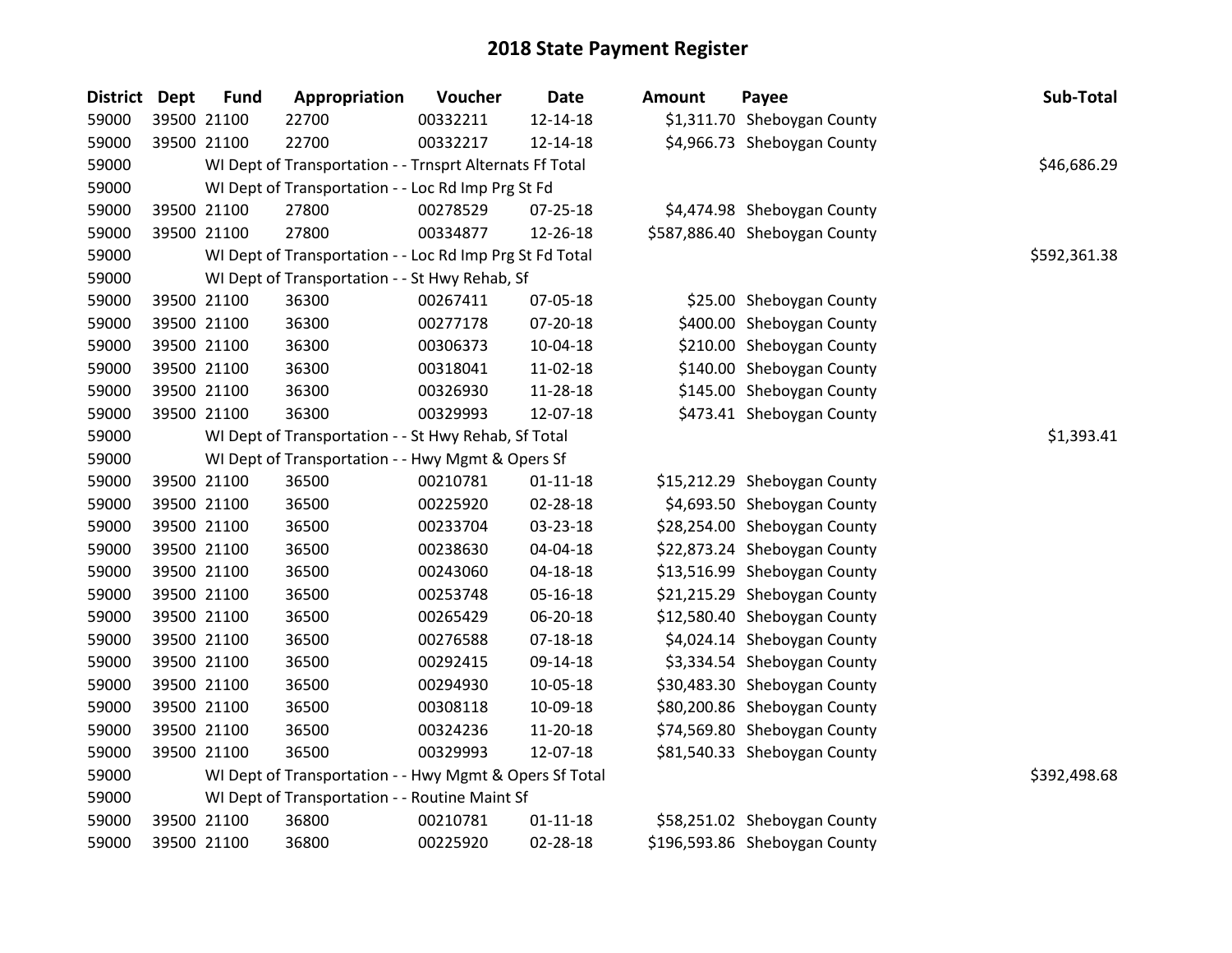| <b>District</b> | <b>Dept</b> | <b>Fund</b> | Appropriation                                                      | Voucher  | <b>Date</b>    | <b>Amount</b> | Payee                         | Sub-Total      |
|-----------------|-------------|-------------|--------------------------------------------------------------------|----------|----------------|---------------|-------------------------------|----------------|
| 59000           |             | 39500 21100 | 36800                                                              | 00233704 | 03-23-18       |               | \$8,714.64 Sheboygan County   |                |
| 59000           | 39500 21100 |             | 36800                                                              | 00238630 | 04-04-18       |               | \$185,356.91 Sheboygan County |                |
| 59000           | 39500 21100 |             | 36800                                                              | 00243060 | 04-18-18       |               | \$226,806.93 Sheboygan County |                |
| 59000           |             | 39500 21100 | 36800                                                              | 00251051 | 05-09-18       |               | \$39,627.82 Sheboygan County  |                |
| 59000           |             | 39500 21100 | 36800                                                              | 00253748 | 05-16-18       |               | \$112,130.76 Sheboygan County |                |
| 59000           |             | 39500 21100 | 36800                                                              | 00265429 | 06-20-18       |               | \$252,947.96 Sheboygan County |                |
| 59000           |             | 39500 21100 | 36800                                                              | 00276588 | $07 - 18 - 18$ |               | \$79,105.45 Sheboygan County  |                |
| 59000           |             | 39500 21100 | 36800                                                              | 00292415 | 09-14-18       |               | \$64,856.02 Sheboygan County  |                |
| 59000           |             | 39500 21100 | 36800                                                              | 00294930 | 10-05-18       |               | \$154,207.47 Sheboygan County |                |
| 59000           |             | 39500 21100 | 36800                                                              | 00307373 | 10-05-18       |               | \$106,851.27 Sheboygan County |                |
| 59000           |             | 39500 21100 | 36800                                                              | 00307379 | 10-05-18       |               | \$31,050.95 Sheboygan County  |                |
| 59000           |             | 39500 21100 | 36800                                                              | 00308118 | 10-09-18       |               | \$25,280.64 Sheboygan County  |                |
| 59000           | 39500 21100 |             | 36800                                                              | 00312333 | 10-18-18       |               | \$1,357.45 Sheboygan County   |                |
| 59000           |             | 39500 21100 | 36800                                                              | 00324236 | 11-20-18       |               | \$38,525.73 Sheboygan County  |                |
| 59000           |             | 39500 21100 | 36800                                                              | 00329993 | 12-07-18       |               | \$36,350.58 Sheboygan County  |                |
| 59000           |             |             | WI Dept of Transportation - - Routine Maint Sf Total               |          |                |               |                               | \$1,618,015.46 |
| 59000           |             |             | WI Dept of Transportation - - St Hwy Rehab Fed Fd                  |          |                |               |                               |                |
| 59000           |             | 39500 21100 | 38300                                                              | 00329993 | 12-07-18       |               | \$1,893.62 Sheboygan County   |                |
| 59000           |             |             | WI Dept of Transportation - - St Hwy Rehab Fed Fd Total            |          |                |               |                               | \$1,893.62     |
| 59000           |             |             | Department of Corrections - - Services For Drunken Driving O       |          |                |               |                               |                |
| 59000           | 41000 10000 |             | 10300                                                              | 00255685 | 12-19-18       |               | \$250.00 Sheboygan County     |                |
| 59000           | 41000 10000 |             | 10300                                                              | 00255686 | 12-19-18       |               | \$250.00 Sheboygan County     |                |
| 59000           |             |             | Department of Corrections - - Services For Drunken Driving O Total |          |                |               |                               | \$500.00       |
| 59000           |             |             | Department of Corrections - - Institutional Repair And Maint       |          |                |               |                               |                |
| 59000           | 41000 10000 |             | 11000                                                              | 00184390 | 01-29-18       |               | \$2,370.21 Sheboygan County   |                |
| 59000           |             | 41000 10000 | 11000                                                              | 00189866 | 02-20-18       |               | \$3,527.05 Sheboygan County   |                |
| 59000           |             | 41000 10000 | 11000                                                              | 00195471 | 03-15-18       |               | \$3,789.40 Sheboygan County   |                |
| 59000           |             |             | Department of Corrections - - Institutional Repair And Maint Total |          |                |               |                               | \$9,686.66     |
| 59000           |             |             | Department of Corrections - - Corrections Contracts And Agre       |          |                |               |                               |                |
| 59000           |             | 41000 10000 | 11400                                                              | 00181325 | $01 - 12 - 18$ |               | \$34,665.14 Sheboygan County  |                |
| 59000           | 41000 10000 |             | 11400                                                              | 00190440 | 02-22-18       |               | \$24,395.04 Sheboygan County  |                |
| 59000           | 41000 10000 |             | 11400                                                              | 00193357 | 03-06-18       |               | \$25,270.92 Sheboygan County  |                |
| 59000           | 41000 10000 |             | 11400                                                              | 00201299 | $04 - 12 - 18$ |               | \$36,408.32 Sheboygan County  |                |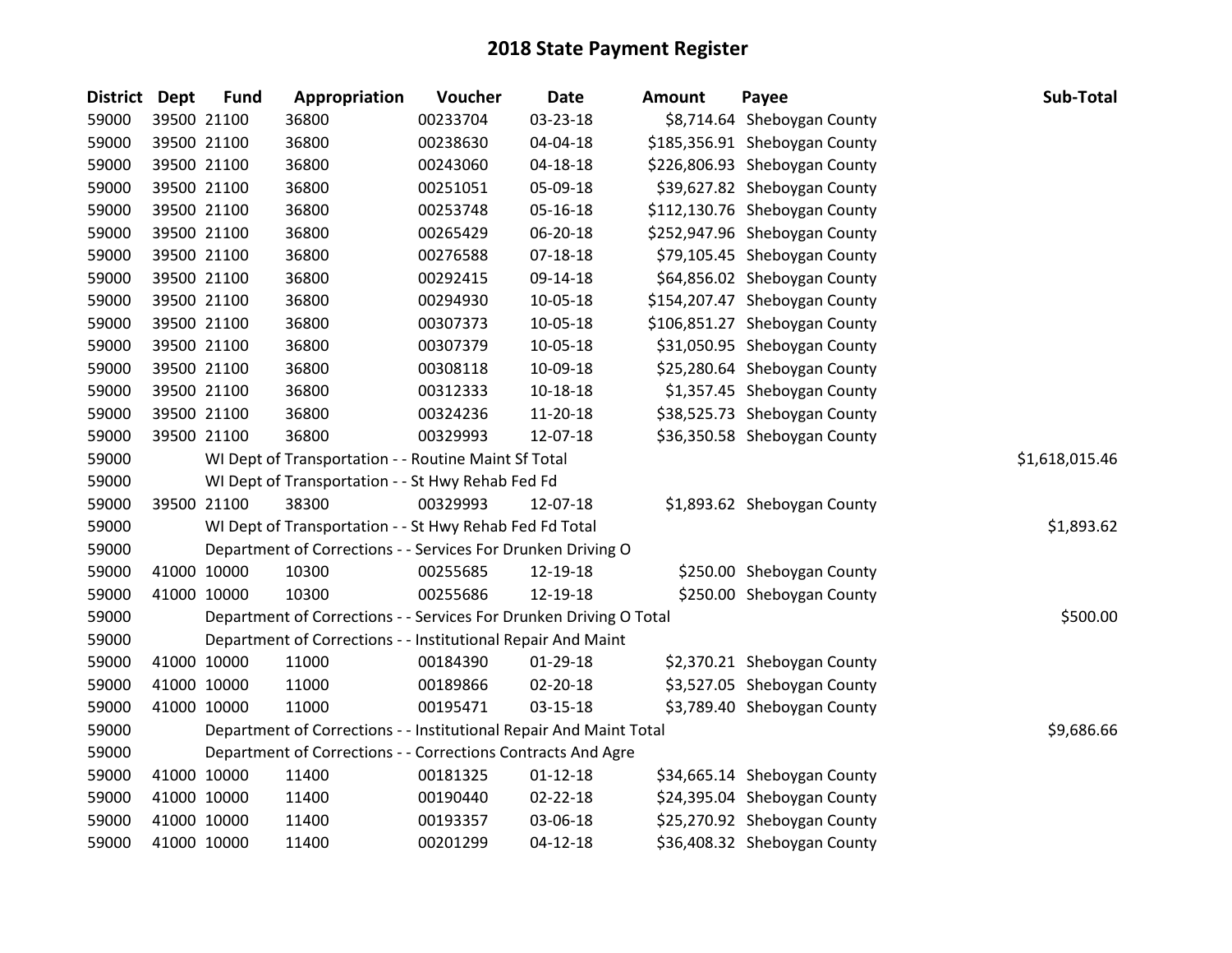| District Dept |             | <b>Fund</b> | Appropriation                                                        | Voucher  | <b>Date</b>    | Amount | Payee                                                                                                         | Sub-Total    |
|---------------|-------------|-------------|----------------------------------------------------------------------|----------|----------------|--------|---------------------------------------------------------------------------------------------------------------|--------------|
| 59000         |             | 41000 10000 | 11400                                                                | 00206941 | 05-08-18       |        | \$29,580.38 Sheboygan County                                                                                  |              |
| 59000         |             | 41000 10000 | 11400                                                                | 00215292 | 06-14-18       |        | \$22,830.76 Sheboygan County                                                                                  |              |
| 59000         |             | 41000 10000 | 11400                                                                | 00224189 | 07-23-18       |        | \$19,592.32 Sheboygan County                                                                                  |              |
| 59000         | 41000 10000 |             | 11400                                                                | 00228392 | 08-14-18       |        | \$27,677.16 Sheboygan County                                                                                  |              |
| 59000         |             | 41000 10000 | 11400                                                                | 00236486 | 09-20-18       |        | \$37,889.78 Sheboygan County                                                                                  |              |
| 59000         |             | 41000 10000 | 11400                                                                | 00241367 | $10 - 11 - 18$ |        | \$36,804.38 Sheboygan County                                                                                  |              |
| 59000         |             | 41000 10000 | 11400                                                                | 00248429 | $11 - 13 - 18$ |        | \$28,366.80 Sheboygan County                                                                                  |              |
| 59000         |             | 41000 10000 | 11400                                                                | 00253272 | 12-07-18       |        | \$30,883.16 Sheboygan County                                                                                  |              |
| 59000         |             |             | Department of Corrections - - Corrections Contracts And Agre Total   |          |                |        |                                                                                                               | \$354,364.16 |
| 59000         |             |             |                                                                      |          |                |        | Department of Corrections - - Reimbursing Counties For Probation, Extended Supervision And Parole Holds       |              |
| 59000         |             | 41000 10000 | 11600                                                                | 00246242 | 11-02-18       |        | \$171,380.40 Sheboygan County                                                                                 |              |
| 59000         |             |             |                                                                      |          |                |        | Department of Corrections - - Reimbursing Counties For Probation, Extended Supervision And Parole Holds Total | \$171,380.40 |
| 59000         |             |             | Department of Corrections - - Sex Offender Management                |          |                |        |                                                                                                               |              |
| 59000         |             | 41000 10000 | 18200                                                                | 00179582 | $01 - 05 - 18$ |        | \$16.25 Sheboygan County                                                                                      |              |
| 59000         |             | 41000 10000 | 18200                                                                | 00241126 | $10 - 11 - 18$ |        | \$10.00 Sheboygan County                                                                                      |              |
| 59000         |             | 41000 10000 | 18200                                                                | 00243124 | 10-19-18       |        | \$12.50 Sheboygan County                                                                                      |              |
| 59000         |             |             | Department of Corrections - - Sex Offender Management Total          |          |                |        |                                                                                                               | \$38.75      |
| 59000         |             |             | Department of Corrections - - Probation, Parole And Extended         |          |                |        |                                                                                                               |              |
| 59000         |             | 41000 10000 | 18700                                                                | 00190486 | 03-02-18       |        | \$5.00 Sheboygan County                                                                                       |              |
| 59000         |             | 41000 10000 | 18700                                                                | 00194034 | 03-08-18       |        | \$5.00 Sheboygan County                                                                                       |              |
| 59000         |             | 41000 10000 | 18700                                                                | 00246242 | 11-02-18       |        | \$12,899.60 Sheboygan County                                                                                  |              |
| 59000         |             |             | Department of Corrections - - Probation, Parole And Extended Total   |          |                |        |                                                                                                               | \$12,909.60  |
| 59000         |             |             | Department of Corrections - - Juvenile Corrective Sanctions          |          |                |        |                                                                                                               |              |
| 59000         |             | 41000 10000 | 32900                                                                | 00182183 | $01 - 17 - 18$ |        | \$190.00 Sheboygan County                                                                                     |              |
| 59000         |             |             | Department of Corrections - - Juvenile Corrective Sanctions Total    |          |                |        |                                                                                                               | \$190.00     |
| 59000         |             |             | Bd on Aging & Long Term Care - - Contracts With State Agencies       |          |                |        |                                                                                                               |              |
| 59000         |             | 43200 10000 | 13100                                                                | 00002204 | $07 - 25 - 18$ |        | \$70.00 Sheboygan County                                                                                      |              |
| 59000         |             |             | Bd on Aging & Long Term Care - - Contracts With State Agencies Total |          |                |        |                                                                                                               | \$70.00      |
| 59000         |             |             | Bd on Aging & Long Term Care - - Insurance And Other Info            |          |                |        |                                                                                                               |              |
| 59000         |             | 43200 10000 | 13200                                                                | 00002148 | 06-28-18       |        | \$70.00 Sheboygan County                                                                                      |              |
| 59000         |             |             | Bd on Aging & Long Term Care - - Insurance And Other Info Total      |          |                |        |                                                                                                               | \$70.00      |
| 59000         |             |             | Department of Health Services - - State/Federal Aids                 |          |                |        |                                                                                                               |              |
| 59000         |             | 43500 10000 | 00000                                                                | 90808    | $01-02-18$     |        | \$227,063.00 Sheboygan County                                                                                 |              |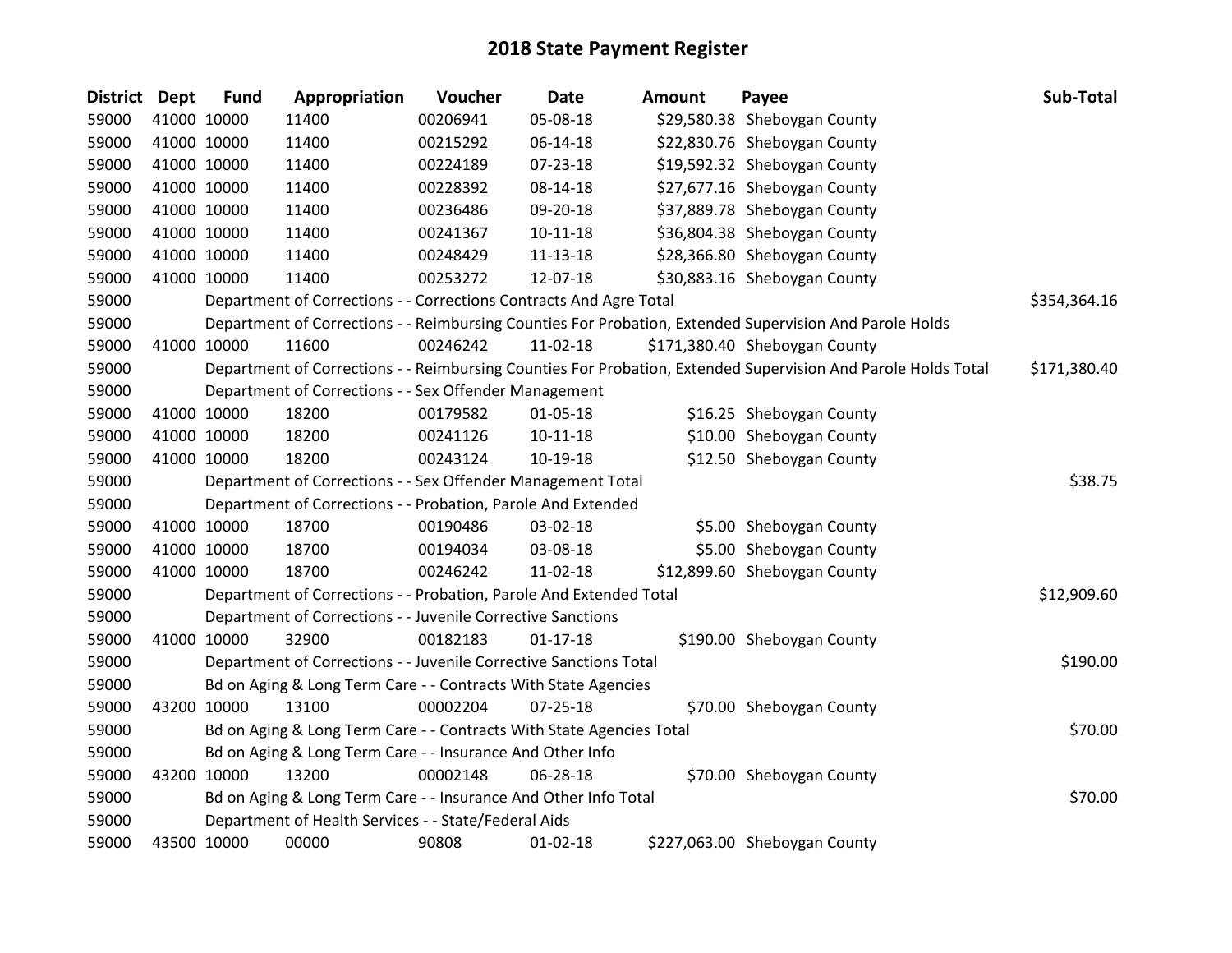| <b>District Dept</b> | <b>Fund</b> | Appropriation                                                          | Voucher  | <b>Date</b>    | <b>Amount</b> | Payee                           | Sub-Total      |
|----------------------|-------------|------------------------------------------------------------------------|----------|----------------|---------------|---------------------------------|----------------|
| 59000                | 43500 10000 | 00000                                                                  | 90809    | 02-01-18       |               | \$152,388.00 Sheboygan County   |                |
| 59000                | 43500 10000 | 00000                                                                  | 90810    | 03-01-18       |               | \$203,460.00 Sheboygan County   |                |
| 59000                | 43500 10000 | 00000                                                                  | 90811    | 03-02-18       |               | \$985.00 Sheboygan County       |                |
| 59000                | 43500 10000 | 00000                                                                  | 90812    | 04-02-18       |               | \$784,169.00 Sheboygan County   |                |
| 59000                | 43500 10000 | 00000                                                                  | 90813    | 05-01-18       |               | \$493,372.00 Sheboygan County   |                |
| 59000                | 43500 10000 | 00000                                                                  | 90814    | 06-01-18       |               | \$247,755.00 Sheboygan County   |                |
| 59000                | 43500 10000 | 00000                                                                  | 90815    | 06-12-18       |               | \$8,530.00 Sheboygan County     |                |
| 59000                | 43500 10000 | 00000                                                                  | 90900    | 07-02-18       |               | \$1,673,719.00 Sheboygan County |                |
| 59000                | 43500 10000 | 00000                                                                  | 90901    | 08-01-18       |               | \$862,574.00 Sheboygan County   |                |
| 59000                | 43500 10000 | 00000                                                                  | 90902    | 09-04-18       |               | \$862,725.00 Sheboygan County   |                |
| 59000                | 43500 10000 | 00000                                                                  | 90903    | $10 - 01 - 18$ |               | \$589,926.00 Sheboygan County   |                |
| 59000                | 43500 10000 | 00000                                                                  | 90904    | 11-01-18       |               | \$381,350.00 Sheboygan County   |                |
| 59000                | 43500 10000 | 00000                                                                  | 90905    | 12-03-18       |               | \$262,741.00 Sheboygan County   |                |
| 59000                |             | Department of Health Services - - State/Federal Aids Total             |          |                |               |                                 | \$6,750,757.00 |
| 59000                |             | Department of Health Services - - Public Health Dispensaries And       |          |                |               |                                 |                |
| 59000                | 43500 10000 | 10700                                                                  | 00202313 | $05 - 11 - 18$ |               | \$359.49 Sheboygan County       |                |
| 59000                | 43500 10000 | 10700                                                                  | 00202314 | $05 - 11 - 18$ |               | \$251.41 Sheboygan County       |                |
| 59000                | 43500 10000 | 10700                                                                  | 00206288 | 05-25-18       |               | \$85.01 Sheboygan County        |                |
| 59000                | 43500 10000 | 10700                                                                  | 00206289 | 05-25-18       |               | \$93.65 Sheboygan County        |                |
| 59000                | 43500 10000 | 10700                                                                  | 00206290 | 05-25-18       |               | \$94.50 Sheboygan County        |                |
| 59000                | 43500 10000 | 10700                                                                  | 00206308 | 05-18-18       |               | \$104.18 Sheboygan County       |                |
| 59000                | 43500 10000 | 10700                                                                  | 00206322 | 05-18-18       |               | \$37.95 Sheboygan County        |                |
| 59000                | 43500 10000 | 10700                                                                  | 00231819 | 09-28-18       |               | \$359.37 Sheboygan County       |                |
| 59000                | 43500 10000 | 10700                                                                  | 00231821 | 09-28-18       |               | \$94.77 Sheboygan County        |                |
| 59000                |             | Department of Health Services - - Public Health Dispensaries And Total |          |                |               |                                 | \$1,480.33     |
| 59000                |             | Department of Health Services - - Federal Projects Operations          |          |                |               |                                 |                |
| 59000                | 43500 10000 | 14900                                                                  | 00187935 | 03-01-18       |               | \$800.00 Sheboygan County       |                |
| 59000                | 43500 10000 | 14900                                                                  | 00210314 | 06-07-18       |               | \$1,400.00 Sheboygan County     |                |
| 59000                | 43500 10000 | 14900                                                                  | 00212327 | 06-15-18       |               | \$636.42 Sheboygan County       |                |
| 59000                | 43500 10000 | 14900                                                                  | 00216415 | $07-13-18$     |               | \$1,396.00 Sheboygan County     |                |
| 59000                | 43500 10000 | 14900                                                                  | 00218701 | $07 - 27 - 18$ |               | \$4,500.00 Sheboygan County     |                |
| 59000                | 43500 10000 | 14900                                                                  | 00232308 | 09-17-18       |               | \$600.00 Sheboygan County       |                |
| 59000                |             | Department of Health Services - - Federal Projects Operations Total    |          |                |               |                                 | \$9,332.42     |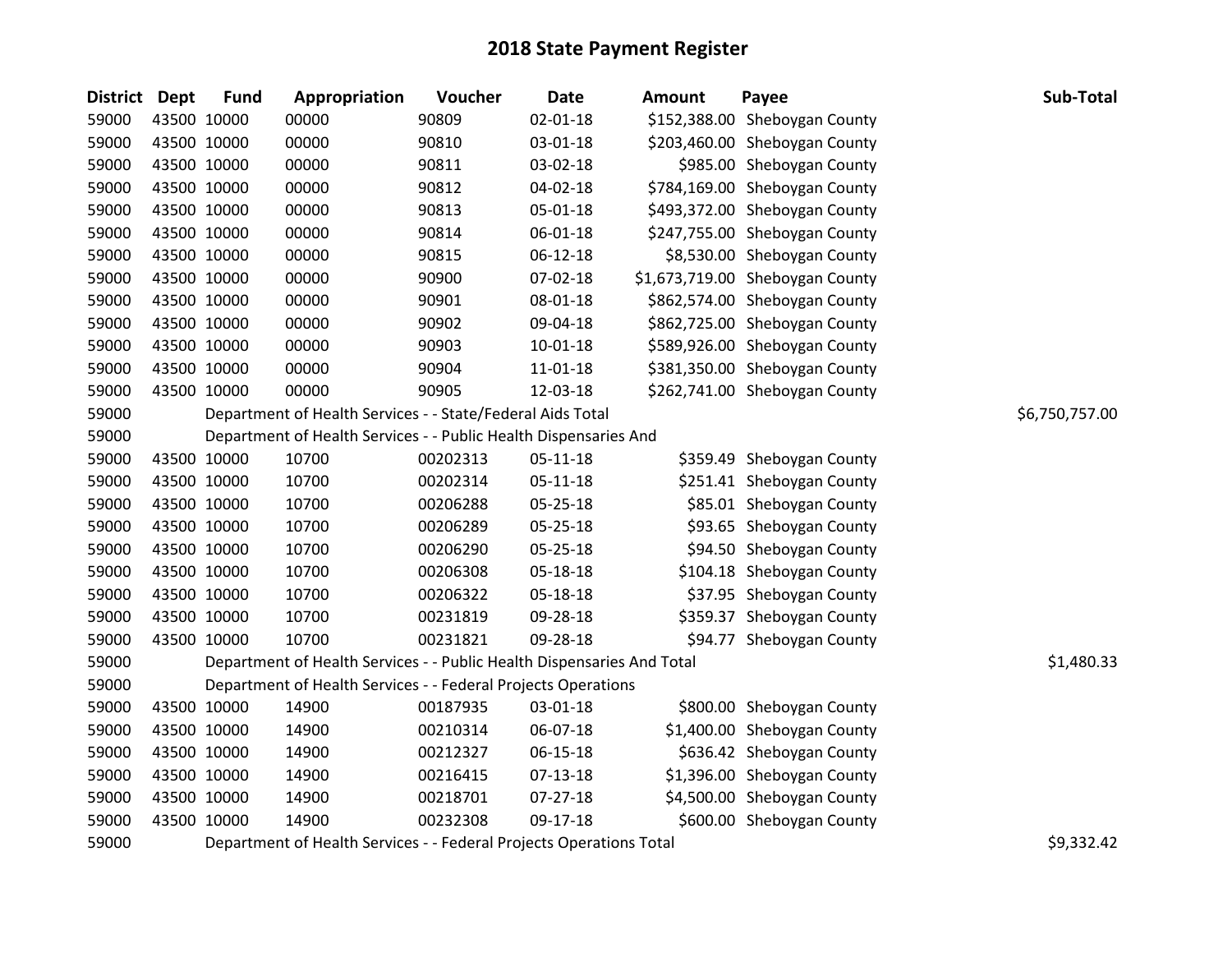| District Dept |             | <b>Fund</b> | Appropriation                                                | Voucher  | Date                                                                   | <b>Amount</b> | Payee                     | Sub-Total |
|---------------|-------------|-------------|--------------------------------------------------------------|----------|------------------------------------------------------------------------|---------------|---------------------------|-----------|
| 59000         |             |             | Department of Health Services - - General Program Operations |          |                                                                        |               |                           |           |
| 59000         | 43500 10000 |             | 40100                                                        | 00187949 | $02 - 21 - 18$                                                         |               | \$1.50 Sheboygan County   |           |
| 59000         | 43500 10000 |             | 40100                                                        | 00191141 | 03-07-18                                                               |               | \$1.50 Sheboygan County   |           |
| 59000         | 43500 10000 |             | 40100                                                        | 00195460 | 03-28-18                                                               |               | \$1.50 Sheboygan County   |           |
| 59000         | 43500 10000 |             | 40100                                                        | 00199184 | $04 - 13 - 18$                                                         |               | \$1.50 Sheboygan County   |           |
| 59000         |             | 43500 10000 | 40100                                                        | 00215816 | 06-29-18                                                               |               | \$15.00 Sheboygan County  |           |
| 59000         | 43500 10000 |             | 40100                                                        | 00226093 | 08-16-18                                                               |               | \$1.50 Sheboygan County   |           |
| 59000         | 43500 10000 |             | 40100                                                        | 00230607 | 09-05-18                                                               |               | \$1.50 Sheboygan County   |           |
| 59000         | 43500 10000 |             | 40100                                                        | 00233559 | 09-19-18                                                               |               | \$1.50 Sheboygan County   |           |
| 59000         |             | 43500 10000 | 40100                                                        | 00236517 | 10-03-18                                                               |               | \$1.50 Sheboygan County   |           |
| 59000         |             | 43500 10000 | 40100                                                        | 00239475 | $10-17-18$                                                             |               | \$1.50 Sheboygan County   |           |
| 59000         | 43500 10000 |             | 40100                                                        | 00243688 | 11-07-18                                                               |               | \$1.50 Sheboygan County   |           |
| 59000         | 43500 10000 |             | 40100                                                        | 00243697 | 11-07-18                                                               |               | \$1.50 Sheboygan County   |           |
| 59000         |             |             |                                                              |          | Department of Health Services - - General Program Operations Total     |               |                           | \$31.50   |
| 59000         |             |             |                                                              |          | Department of Health Services - - Medical Assistance State Admin       |               |                           |           |
| 59000         |             | 43500 10000 | 44000                                                        | 00187949 | $02 - 21 - 18$                                                         |               | \$1.50 Sheboygan County   |           |
| 59000         | 43500 10000 |             | 44000                                                        | 00191141 | 03-07-18                                                               |               | \$1.50 Sheboygan County   |           |
| 59000         | 43500 10000 |             | 44000                                                        | 00195460 | 03-28-18                                                               |               | \$1.50 Sheboygan County   |           |
| 59000         | 43500 10000 |             | 44000                                                        | 00199184 | $04 - 13 - 18$                                                         |               | \$1.50 Sheboygan County   |           |
| 59000         |             | 43500 10000 | 44000                                                        | 00215816 | 06-29-18                                                               |               | \$15.00 Sheboygan County  |           |
| 59000         |             | 43500 10000 | 44000                                                        | 00226093 | 08-16-18                                                               |               | \$1.50 Sheboygan County   |           |
| 59000         | 43500 10000 |             | 44000                                                        | 00230607 | 09-05-18                                                               |               | \$1.50 Sheboygan County   |           |
| 59000         | 43500 10000 |             | 44000                                                        | 00233559 | 09-19-18                                                               |               | \$1.50 Sheboygan County   |           |
| 59000         | 43500 10000 |             | 44000                                                        | 00236517 | 10-03-18                                                               |               | \$1.50 Sheboygan County   |           |
| 59000         | 43500 10000 |             | 44000                                                        | 00239475 | $10-17-18$                                                             |               | \$1.50 Sheboygan County   |           |
| 59000         |             | 43500 10000 | 44000                                                        | 00243688 | 11-07-18                                                               |               | \$1.50 Sheboygan County   |           |
| 59000         | 43500 10000 |             | 44000                                                        | 00243697 | 11-07-18                                                               |               | \$1.50 Sheboygan County   |           |
| 59000         |             |             |                                                              |          | Department of Health Services - - Medical Assistance State Admin Total |               |                           | \$31.50   |
| 59000         |             |             |                                                              |          | Department of Health Services - - Reimbursements To Local Units        |               |                           |           |
| 59000         | 43500 10000 |             | 57400                                                        | 00227723 | 08-21-18                                                               |               | \$214.40 Sheboygan County |           |
| 59000         |             |             |                                                              |          | Department of Health Services - - Reimbursements To Local Units Total  |               |                           | \$214.40  |
| 59000         |             |             |                                                              |          | Department of Health Services - - Administrative And Support-Fis       |               |                           |           |
| 59000         | 43500 10000 |             | 82100                                                        | 00183976 | 02-02-18                                                               |               | \$3.00 Sheboygan County   |           |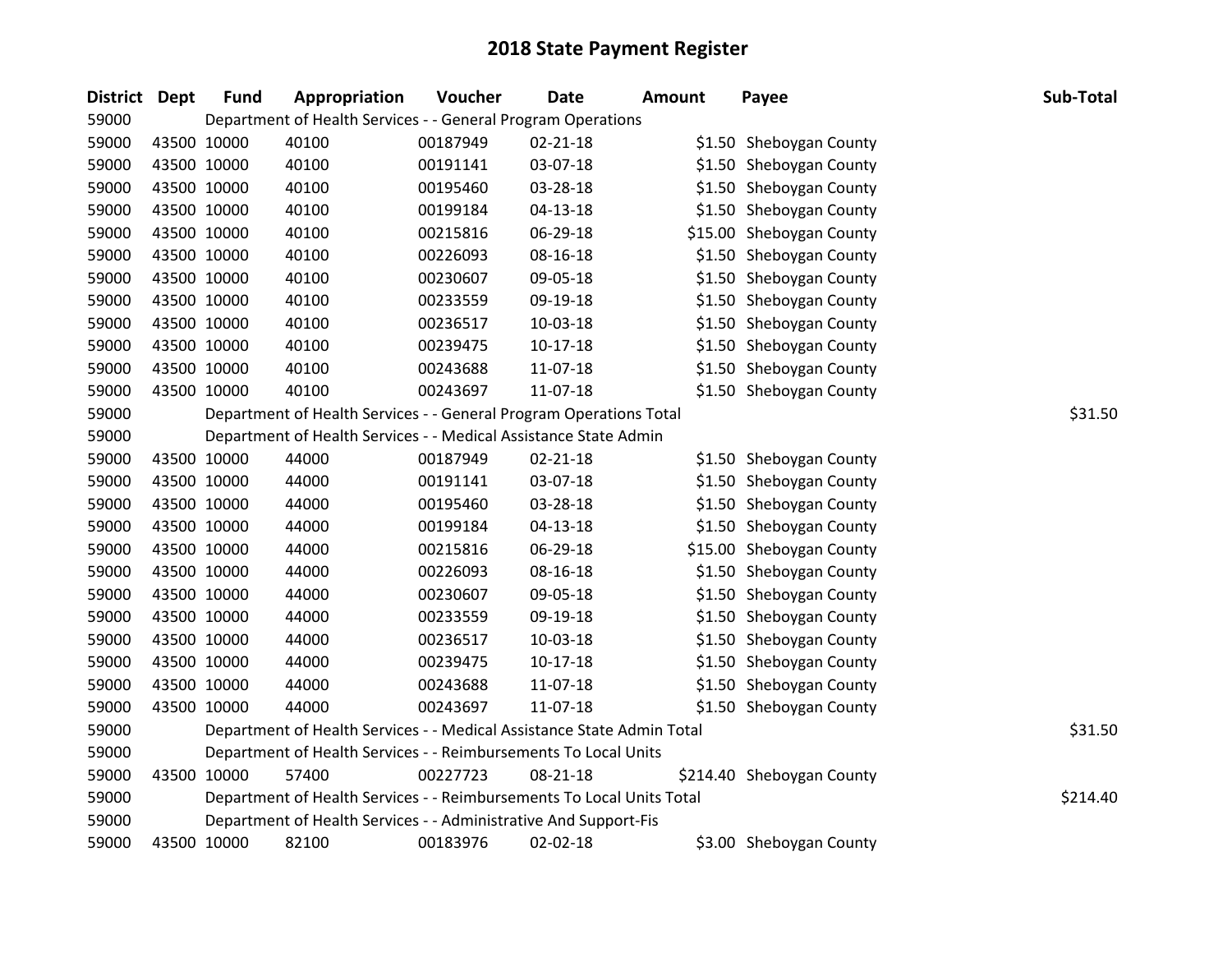| District Dept |             | <b>Fund</b> | Appropriation                                                          | Voucher  | <b>Date</b>    | <b>Amount</b> | Payee                         | Sub-Total |
|---------------|-------------|-------------|------------------------------------------------------------------------|----------|----------------|---------------|-------------------------------|-----------|
| 59000         |             | 43500 10000 | 82100                                                                  | 00199948 | $04 - 16 - 18$ |               | \$5.00 Sheboygan County       |           |
| 59000         |             |             | Department of Health Services - - Administrative And Support-Fis Total |          |                |               |                               | \$8.00    |
| 59000         |             |             | Dept of Children and Families - - Fees For Administrative Servic       |          |                |               |                               |           |
| 59000         |             | 43700 10000 | 23100                                                                  | 00033824 | 01-19-18       |               | \$105.00 Sheboygan County     |           |
| 59000         |             | 43700 10000 | 23100                                                                  | 00038284 | 04-18-18       |               | \$105.00 Sheboygan County     |           |
| 59000         |             | 43700 10000 | 23100                                                                  | 00042346 | $07-17-18$     |               | \$95.00 Sheboygan County      |           |
| 59000         |             | 43700 10000 | 23100                                                                  | 00045812 | $10 - 18 - 18$ |               | \$60.00 Sheboygan County      |           |
| 59000         |             |             | Dept of Children and Families - - Fees For Administrative Servic Total |          |                |               |                               | \$365.00  |
| 59000         |             |             | Dept of Children and Families - - General Aids                         |          |                |               |                               |           |
| 59000         |             | 43700 10000 | 99000                                                                  | 00033221 | 01-05-18       |               | \$29,628.54 Sheboygan County  |           |
| 59000         |             | 43700 10000 | 99000                                                                  | 00034140 | 01-30-18       |               | \$174,341.41 Sheboygan County |           |
| 59000         |             | 43700 10000 | 99000                                                                  | 00034201 | 01-30-18       |               | \$81,026.27 Sheboygan County  |           |
| 59000         |             | 43700 10000 | 99000                                                                  | 00034636 | $02 - 12 - 18$ |               | \$44,487.13 Sheboygan County  |           |
| 59000         | 43700 10000 |             | 99000                                                                  | 00034880 | $02 - 20 - 18$ |               | \$292.88 Sheboygan County     |           |
| 59000         |             | 43700 10000 | 99000                                                                  | 00035033 | $02 - 21 - 18$ |               | \$125.40 Sheboygan County     |           |
| 59000         |             | 43700 10000 | 99000                                                                  | 00035136 | $02 - 21 - 18$ |               | \$257.20 Sheboygan County     |           |
| 59000         |             | 43700 10000 | 99000                                                                  | 00035266 | $02 - 22 - 18$ |               | \$239.39 Sheboygan County     |           |
| 59000         |             | 43700 10000 | 99000                                                                  | 00035666 | 03-05-18       |               | \$709,593.87 Sheboygan County |           |
| 59000         |             | 43700 10000 | 99000                                                                  | 00036811 | 03-30-18       |               | \$321.00 Sheboygan County     |           |
| 59000         |             | 43700 10000 | 99000                                                                  | 00037593 | 04-05-18       |               | \$272,408.41 Sheboygan County |           |
| 59000         |             | 43700 10000 | 99000                                                                  | 00038831 | 04-30-18       |               | \$379,050.56 Sheboygan County |           |
| 59000         |             | 43700 10000 | 99000                                                                  | 00039208 | 05-07-18       |               | \$139,821.38 Sheboygan County |           |
| 59000         |             | 43700 10000 | 99000                                                                  | 00039397 | 05-09-18       |               | \$2,409.00 Sheboygan County   |           |
| 59000         |             | 43700 10000 | 99000                                                                  | 00039983 | 05-23-18       |               | \$1,284.00 Sheboygan County   |           |
| 59000         |             | 43700 10000 | 99000                                                                  | 00040007 | 05-25-18       |               | \$3,870.00 Sheboygan County   |           |
| 59000         |             | 43700 10000 | 99000                                                                  | 00040628 | 06-05-18       |               | \$55,978.19 Sheboygan County  |           |
| 59000         |             | 43700 10000 | 99000                                                                  | 00040665 | 06-05-18       |               | \$25,634.08 Sheboygan County  |           |
| 59000         |             | 43700 10000 | 99000                                                                  | 00041267 | 06-29-18       |               | \$1,926.00 Sheboygan County   |           |
| 59000         |             | 43700 10000 | 99000                                                                  | 00041641 | 06-29-18       |               | \$3,208.00 Sheboygan County   |           |
| 59000         |             | 43700 10000 | 99000                                                                  | 00041809 | 07-05-18       |               | \$52,488.97 Sheboygan County  |           |
| 59000         |             | 43700 10000 | 99000                                                                  | 00042823 | 07-30-18       |               | \$280,850.59 Sheboygan County |           |
| 59000         |             | 43700 10000 | 99000                                                                  | 00043029 | 08-02-18       |               | \$8,855.00 Sheboygan County   |           |
| 59000         |             | 43700 10000 | 99000                                                                  | 00043119 | 08-06-18       |               | \$35,279.08 Sheboygan County  |           |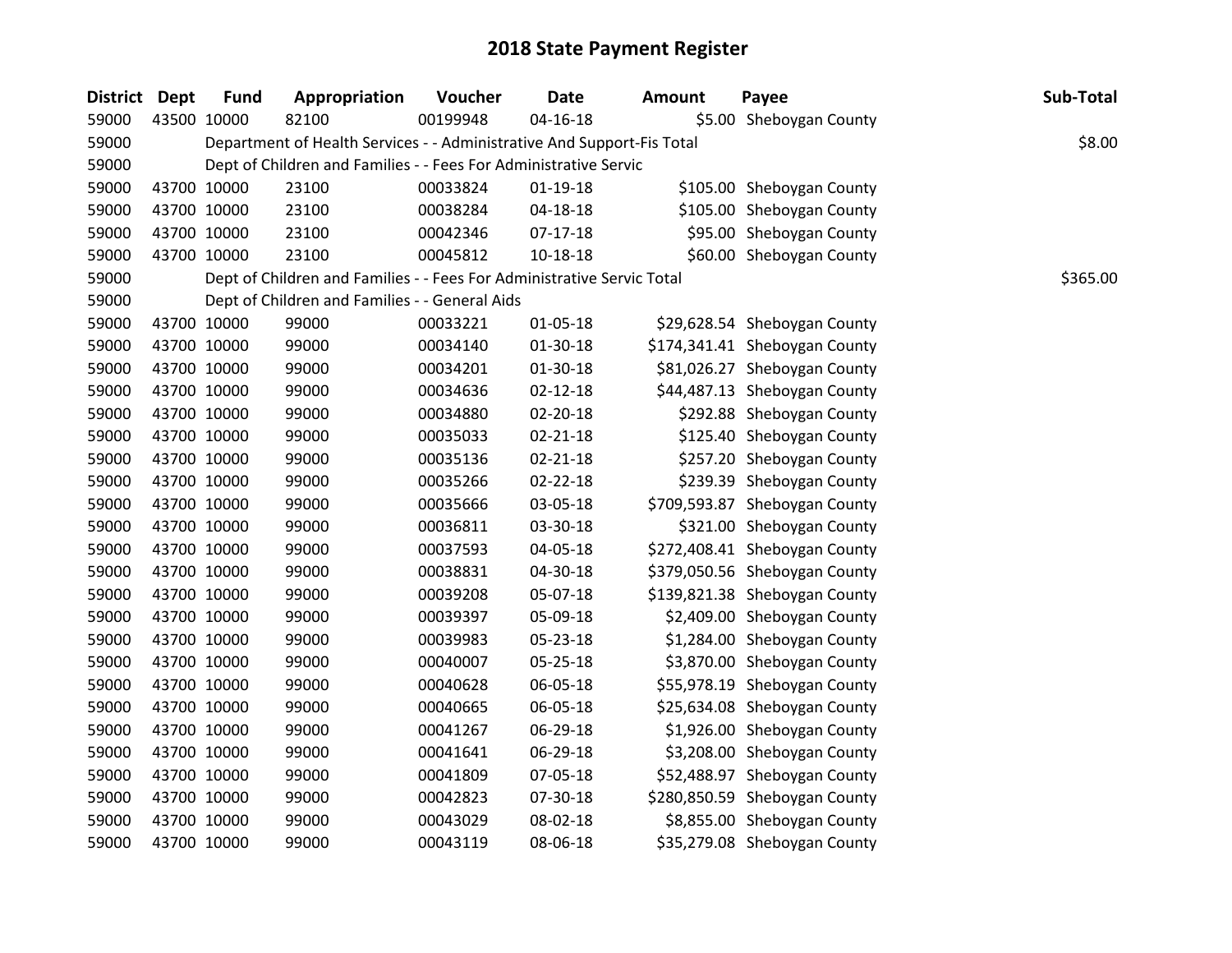| District Dept |             | <b>Fund</b> | Appropriation                                                       | Voucher  | <b>Date</b>    | <b>Amount</b> | Payee                           | Sub-Total      |
|---------------|-------------|-------------|---------------------------------------------------------------------|----------|----------------|---------------|---------------------------------|----------------|
| 59000         | 43700 10000 |             | 99000                                                               | 00043386 | 08-14-18       |               | \$27,604.32 Sheboygan County    |                |
| 59000         | 43700 10000 |             | 99000                                                               | 00043997 | 08-29-18       |               | \$1,676,983.00 Sheboygan County |                |
| 59000         | 43700 10000 |             | 99000                                                               | 00044082 | 08-30-18       |               | \$71,724.00 Sheboygan County    |                |
| 59000         | 43700 10000 |             | 99000                                                               | 00044190 | 09-05-18       |               | \$147,977.58 Sheboygan County   |                |
| 59000         | 43700 10000 |             | 99000                                                               | 00045399 | 10-05-18       |               | \$51,137.60 Sheboygan County    |                |
| 59000         | 43700 10000 |             | 99000                                                               | 00046220 | 10-30-18       |               | \$244,004.64 Sheboygan County   |                |
| 59000         | 43700 10000 |             | 99000                                                               | 00046534 | 11-05-18       |               | \$43,232.02 Sheboygan County    |                |
| 59000         | 43700 10000 |             | 99000                                                               | 00046575 | 11-05-18       |               | \$2,240.00 Sheboygan County     |                |
| 59000         | 43700 10000 |             | 99000                                                               | 00046704 | 11-09-18       |               | \$26,183.81 Sheboygan County    |                |
| 59000         | 43700 10000 |             | 99000                                                               | 00047591 | 12-05-18       |               | \$53,406.04 Sheboygan County    |                |
| 59000         |             |             | Dept of Children and Families - - General Aids Total                |          |                |               |                                 | \$4,647,869.36 |
| 59000         |             |             | Dept of Workforce Development - - Workforce Invest And Assist       |          |                |               |                                 |                |
| 59000         | 44500 10000 |             | 14100                                                               | 00145320 | $01 - 23 - 18$ |               | \$73.39 Sheboygan County        |                |
| 59000         | 44500 10000 |             | 14100                                                               | 00145543 | $01 - 24 - 18$ |               | \$119.55 Sheboygan County       |                |
| 59000         | 44500 10000 |             | 14100                                                               | 00155964 | 03-21-18       |               | \$119.55 Sheboygan County       |                |
| 59000         | 44500 10000 |             | 14100                                                               | 00160343 | 04-18-18       |               | \$75.43 Sheboygan County        |                |
| 59000         | 44500 10000 |             | 14100                                                               | 00163576 | 05-07-18       |               | \$119.55 Sheboygan County       |                |
| 59000         |             |             | Dept of Workforce Development - - Workforce Invest And Assist Total |          |                |               |                                 | \$507.47       |
| 59000         |             |             | Dept of Workforce Development - - Ui Admin Fed                      |          |                |               |                                 |                |
| 59000         | 44500 10000 |             | 15100                                                               | 00142162 | 01-03-18       |               | \$105.00 Sheboygan County       |                |
| 59000         | 44500 10000 |             | 15100                                                               | 00144444 | $01 - 19 - 18$ |               | \$60.00 Sheboygan County        |                |
| 59000         | 44500 10000 |             | 15100                                                               | 00146843 | 02-02-18       |               | \$120.00 Sheboygan County       |                |
| 59000         | 44500 10000 |             | 15100                                                               | 00152428 | 03-02-18       |               | \$105.00 Sheboygan County       |                |
| 59000         | 44500 10000 |             | 15100                                                               | 00154652 | 03-19-18       |               | \$60.00 Sheboygan County        |                |
| 59000         | 44500 10000 |             | 15100                                                               | 00157739 | 04-03-18       |               | \$120.00 Sheboygan County       |                |
| 59000         | 44500 10000 |             | 15100                                                               | 00163058 | 05-02-18       |               | \$70.00 Sheboygan County        |                |
| 59000         | 44500 10000 |             | 15100                                                               | 00168134 | 06-04-18       |               | \$100.00 Sheboygan County       |                |
| 59000         | 44500 10000 |             | 15100                                                               | 00173136 | 07-03-18       |               | \$70.00 Sheboygan County        |                |
| 59000         | 44500 10000 |             | 15100                                                               | 00178382 | 08-02-18       |               | \$115.00 Sheboygan County       |                |
| 59000         | 44500 10000 |             | 15100                                                               | 00182819 | 08-31-18       |               | \$3.00 Sheboygan County         |                |
| 59000         | 44500 10000 |             | 15100                                                               | 00182820 | 08-31-18       |               | \$3.00 Sheboygan County         |                |
| 59000         | 44500 10000 |             | 15100                                                               | 00183439 | 09-05-18       |               | \$85.00 Sheboygan County        |                |
| 59000         | 44500 10000 |             | 15100                                                               | 00188586 | $10-02-18$     |               | \$90.00 Sheboygan County        |                |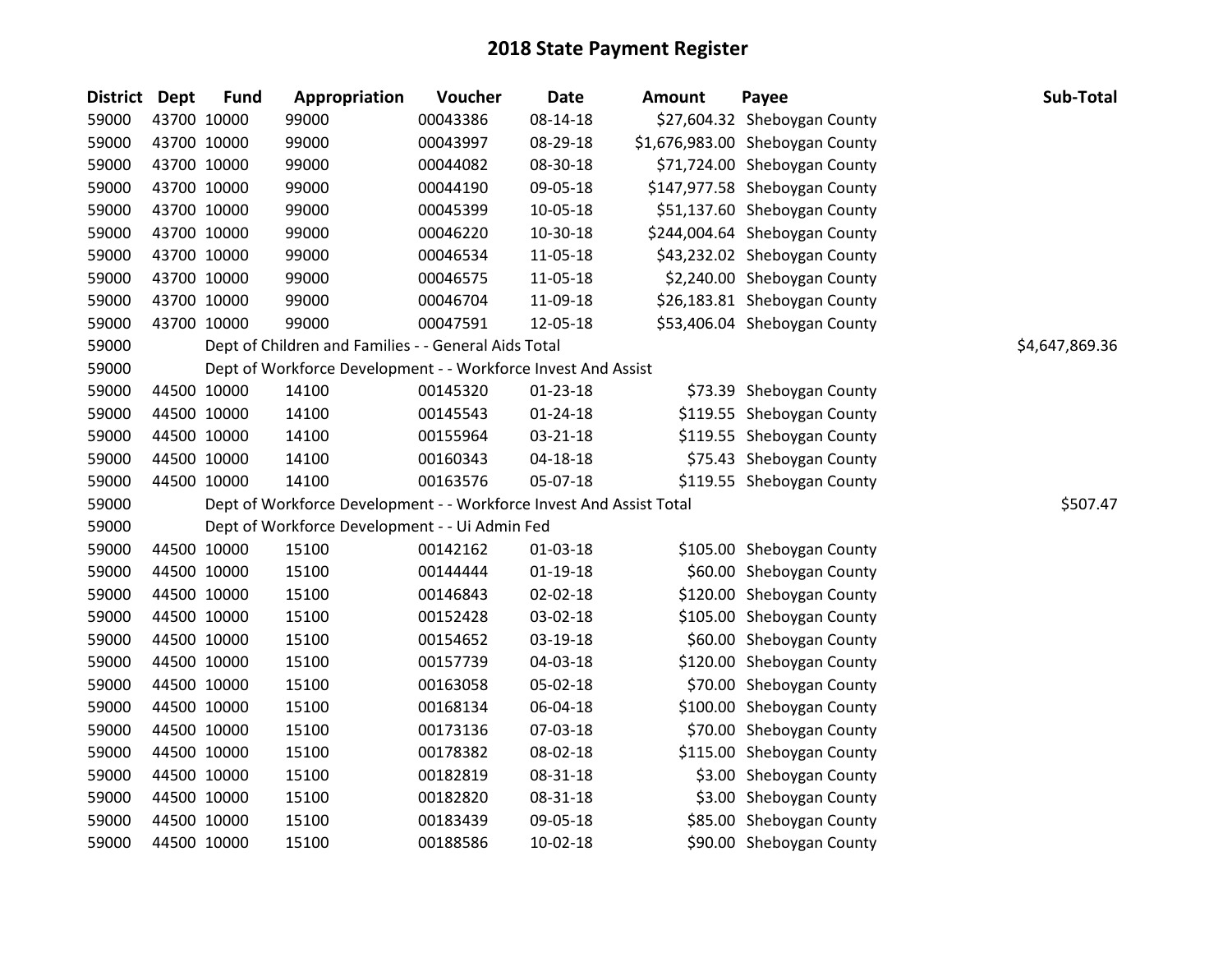| District Dept | <b>Fund</b> | Appropriation                                                         | Voucher  | <b>Date</b>    | <b>Amount</b> | Payee                       | Sub-Total  |
|---------------|-------------|-----------------------------------------------------------------------|----------|----------------|---------------|-----------------------------|------------|
| 59000         | 44500 10000 | 15100                                                                 | 00194648 | 11-02-18       |               | \$60.00 Sheboygan County    |            |
| 59000         | 44500 10000 | 15100                                                                 | 00199630 | 12-04-18       |               | \$90.00 Sheboygan County    |            |
| 59000         |             | Dept of Workforce Development - - Ui Admin Fed Total                  |          |                |               |                             | \$1,256.00 |
| 59000         |             | Dept of Workforce Development - - Title Ib Operations State Gpr       |          |                |               |                             |            |
| 59000         | 44500 10000 | 50200                                                                 | 00145333 | $01 - 23 - 18$ |               | \$40.80 Sheboygan County    |            |
| 59000         | 44500 10000 | 50200                                                                 | 00160973 | $04 - 23 - 18$ |               | \$40.80 Sheboygan County    |            |
| 59000         |             | Dept of Workforce Development - - Title Ib Operations State Gpr Total |          |                |               |                             | \$81.60    |
| 59000         |             | Dept of Workforce Development - - Title Ib Aids State Gpr             |          |                |               |                             |            |
| 59000         | 44500 10000 | 50900                                                                 | 00146141 | 01-29-18       |               | \$255.60 Sheboygan County   |            |
| 59000         | 44500 10000 | 50900                                                                 | 00146471 | 02-02-18       |               | \$202.35 Sheboygan County   |            |
| 59000         | 44500 10000 | 50900                                                                 | 00146705 | 02-01-18       |               | \$340.80 Sheboygan County   |            |
| 59000         | 44500 10000 | 50900                                                                 | 00147748 | 02-08-18       |               | \$1,235.40 Sheboygan County |            |
| 59000         | 44500 10000 | 50900                                                                 | 00149591 | $02 - 22 - 18$ |               | \$255.60 Sheboygan County   |            |
| 59000         | 44500 10000 | 50900                                                                 | 00149592 | 02-22-18       |               | \$208.74 Sheboygan County   |            |
| 59000         | 44500 10000 | 50900                                                                 | 00151774 | 03-05-18       |               | \$340.80 Sheboygan County   |            |
| 59000         | 44500 10000 | 50900                                                                 | 00156216 | 03-28-18       |               | \$372.75 Sheboygan County   |            |
| 59000         | 44500 10000 | 50900                                                                 | 00159208 | $04 - 16 - 18$ |               | \$202.35 Sheboygan County   |            |
| 59000         | 44500 10000 | 50900                                                                 | 00160505 | 04-26-18       |               | \$319.50 Sheboygan County   |            |
| 59000         | 44500 10000 | 50900                                                                 | 00163981 | 05-21-18       |               | \$426.00 Sheboygan County   |            |
| 59000         | 44500 10000 | 50900                                                                 | 00167611 | 06-06-18       |               | \$479.25 Sheboygan County   |            |
| 59000         | 44500 10000 | 50900                                                                 | 00168711 | 06-11-18       |               | \$106.50 Sheboygan County   |            |
| 59000         | 44500 10000 | 50900                                                                 | 00172023 | 07-02-18       |               | \$319.50 Sheboygan County   |            |
| 59000         | 44500 10000 | 50900                                                                 | 00176757 | 07-30-18       |               | \$660.30 Sheboygan County   |            |
| 59000         | 44500 10000 | 50900                                                                 | 00180528 | 08-20-18       |               | \$106.50 Sheboygan County   |            |
| 59000         | 44500 10000 | 50900                                                                 | 00180529 | 08-20-18       |               | \$372.75 Sheboygan County   |            |
| 59000         | 44500 10000 | 50900                                                                 | 00181688 | 08-22-18       |               | \$319.50 Sheboygan County   |            |
| 59000         | 44500 10000 | 50900                                                                 | 00182677 | 08-29-18       |               | \$255.60 Sheboygan County   |            |
| 59000         | 44500 10000 | 50900                                                                 | 00182678 | 08-29-18       |               | \$170.40 Sheboygan County   |            |
| 59000         | 44500 10000 | 50900                                                                 | 00191441 | 10-16-18       |               | \$319.50 Sheboygan County   |            |
| 59000         | 44500 10000 | 50900                                                                 | 00194161 | 10-30-18       |               | \$340.80 Sheboygan County   |            |
| 59000         | 44500 10000 | 50900                                                                 | 00194162 | 11-02-18       |               | \$404.70 Sheboygan County   |            |
| 59000         | 44500 10000 | 50900                                                                 | 00194163 | 10-30-18       |               | \$319.50 Sheboygan County   |            |
| 59000         | 44500 10000 | 50900                                                                 | 00196690 | 11-15-18       |               | \$170.40 Sheboygan County   |            |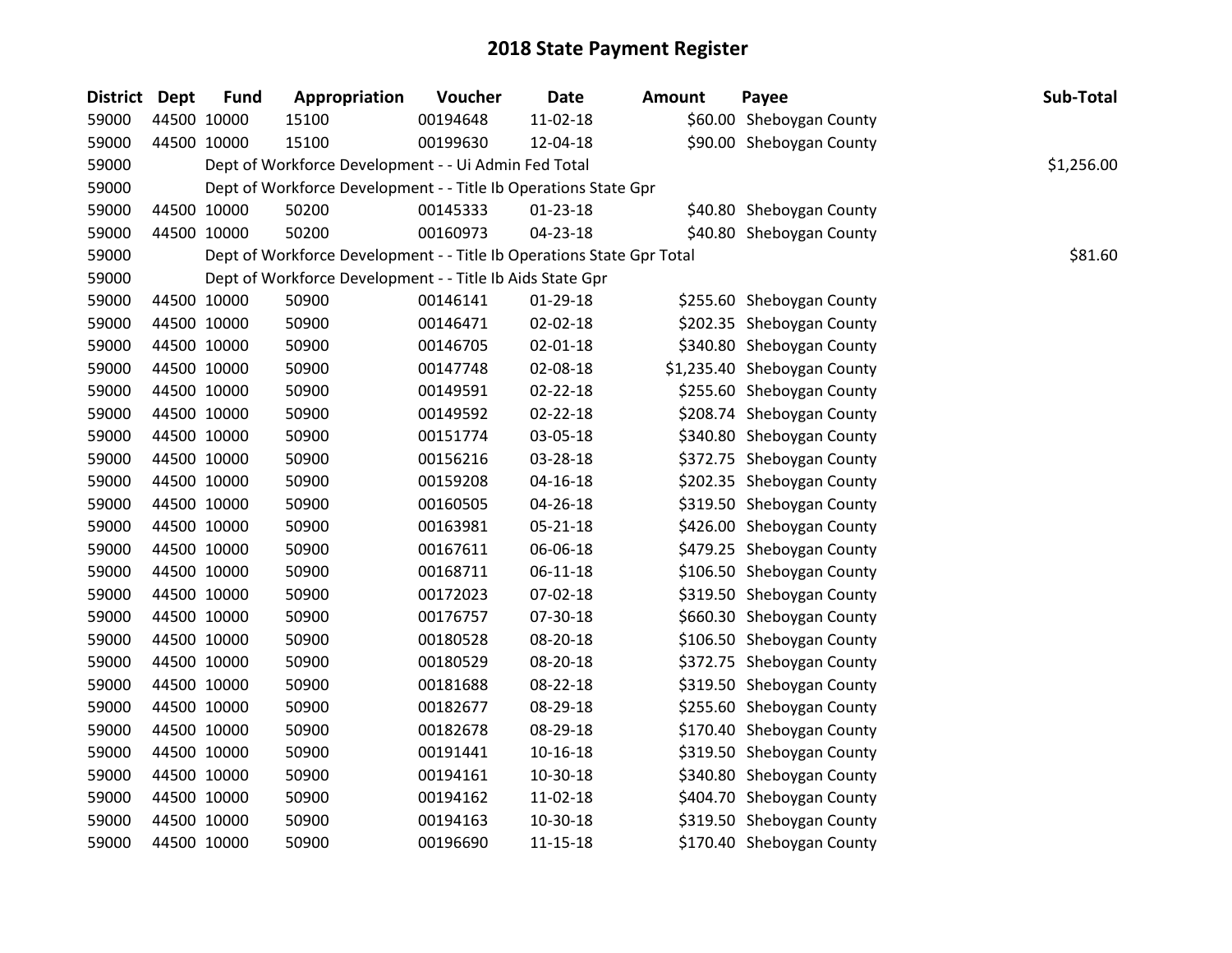| District Dept | <b>Fund</b> | Appropriation                                                       | Voucher  | <b>Date</b>    | <b>Amount</b> | Payee                       | Sub-Total  |
|---------------|-------------|---------------------------------------------------------------------|----------|----------------|---------------|-----------------------------|------------|
| 59000         | 44500 10000 | 50900                                                               | 00199731 | 12-04-18       |               | \$511.20 Sheboygan County   |            |
| 59000         |             | Dept of Workforce Development - - Title Ib Aids State Gpr Total     |          |                |               |                             | \$9,016.29 |
| 59000         |             | Dept of Workforce Development - - Title Ib Operations Federal       |          |                |               |                             |            |
| 59000         | 44500 10000 | 54100                                                               | 00145333 | 01-23-18       |               | \$150.75 Sheboygan County   |            |
| 59000         | 44500 10000 | 54100                                                               | 00160973 | 04-23-18       |               | \$150.75 Sheboygan County   |            |
| 59000         |             | Dept of Workforce Development - - Title Ib Operations Federal Total |          |                |               |                             | \$301.50   |
| 59000         |             | Dept of Workforce Development - - Title Ib Aids Federal Prf         |          |                |               |                             |            |
| 59000         | 44500 10000 | 54400                                                               | 00146141 | 01-29-18       |               | \$1,444.40 Sheboygan County |            |
| 59000         | 44500 10000 | 54400                                                               | 00146471 | 02-02-18       |               | \$747.65 Sheboygan County   |            |
| 59000         | 44500 10000 | 54400                                                               | 00146705 | $02 - 01 - 18$ |               | \$1,259.20 Sheboygan County |            |
| 59000         | 44500 10000 | 54400                                                               | 00147748 | 02-08-18       |               | \$4,564.60 Sheboygan County |            |
| 59000         | 44500 10000 | 54400                                                               | 00149591 | $02 - 22 - 18$ |               | \$944.40 Sheboygan County   |            |
| 59000         | 44500 10000 | 54400                                                               | 00149592 | 02-22-18       |               | \$771.26 Sheboygan County   |            |
| 59000         | 44500 10000 | 54400                                                               | 00151774 | 03-05-18       |               | \$1,259.20 Sheboygan County |            |
| 59000         | 44500 10000 | 54400                                                               | 00151991 | 03-01-18       |               | \$625.00 Sheboygan County   |            |
| 59000         | 44500 10000 | 54400                                                               | 00156216 | 03-28-18       |               | \$1,377.25 Sheboygan County |            |
| 59000         | 44500 10000 | 54400                                                               | 00158993 | $04 - 16 - 18$ |               | \$400.00 Sheboygan County   |            |
| 59000         | 44500 10000 | 54400                                                               | 00159208 | $04 - 16 - 18$ |               | \$747.65 Sheboygan County   |            |
| 59000         | 44500 10000 | 54400                                                               | 00160505 | 04-26-18       |               | \$1,180.50 Sheboygan County |            |
| 59000         | 44500 10000 | 54400                                                               | 00163981 | 05-21-18       |               | \$1,574.00 Sheboygan County |            |
| 59000         | 44500 10000 | 54400                                                               | 00167611 | 06-06-18       |               | \$1,770.75 Sheboygan County |            |
| 59000         | 44500 10000 | 54400                                                               | 00168711 | $06 - 11 - 18$ |               | \$393.50 Sheboygan County   |            |
| 59000         | 44500 10000 | 54400                                                               | 00172023 | 07-02-18       |               | \$1,180.50 Sheboygan County |            |
| 59000         | 44500 10000 | 54400                                                               | 00176757 | 07-30-18       |               | \$2,439.70 Sheboygan County |            |
| 59000         | 44500 10000 | 54400                                                               | 00180528 | 08-20-18       |               | \$393.50 Sheboygan County   |            |
| 59000         | 44500 10000 | 54400                                                               | 00180529 | 08-20-18       |               | \$1,377.25 Sheboygan County |            |
| 59000         | 44500 10000 | 54400                                                               | 00181688 | 08-22-18       |               | \$1,180.50 Sheboygan County |            |
| 59000         | 44500 10000 | 54400                                                               | 00182677 | 08-29-18       |               | \$944.40 Sheboygan County   |            |
| 59000         | 44500 10000 | 54400                                                               | 00182678 | 08-29-18       |               | \$629.60 Sheboygan County   |            |
| 59000         | 44500 10000 | 54400                                                               | 00191441 | $10 - 16 - 18$ |               | \$1,180.50 Sheboygan County |            |
| 59000         | 44500 10000 | 54400                                                               | 00194161 | 10-30-18       |               | \$1,259.20 Sheboygan County |            |
| 59000         | 44500 10000 | 54400                                                               | 00194162 | 11-02-18       |               | \$1,495.30 Sheboygan County |            |
| 59000         | 44500 10000 | 54400                                                               | 00194163 | 10-30-18       |               | \$1,180.50 Sheboygan County |            |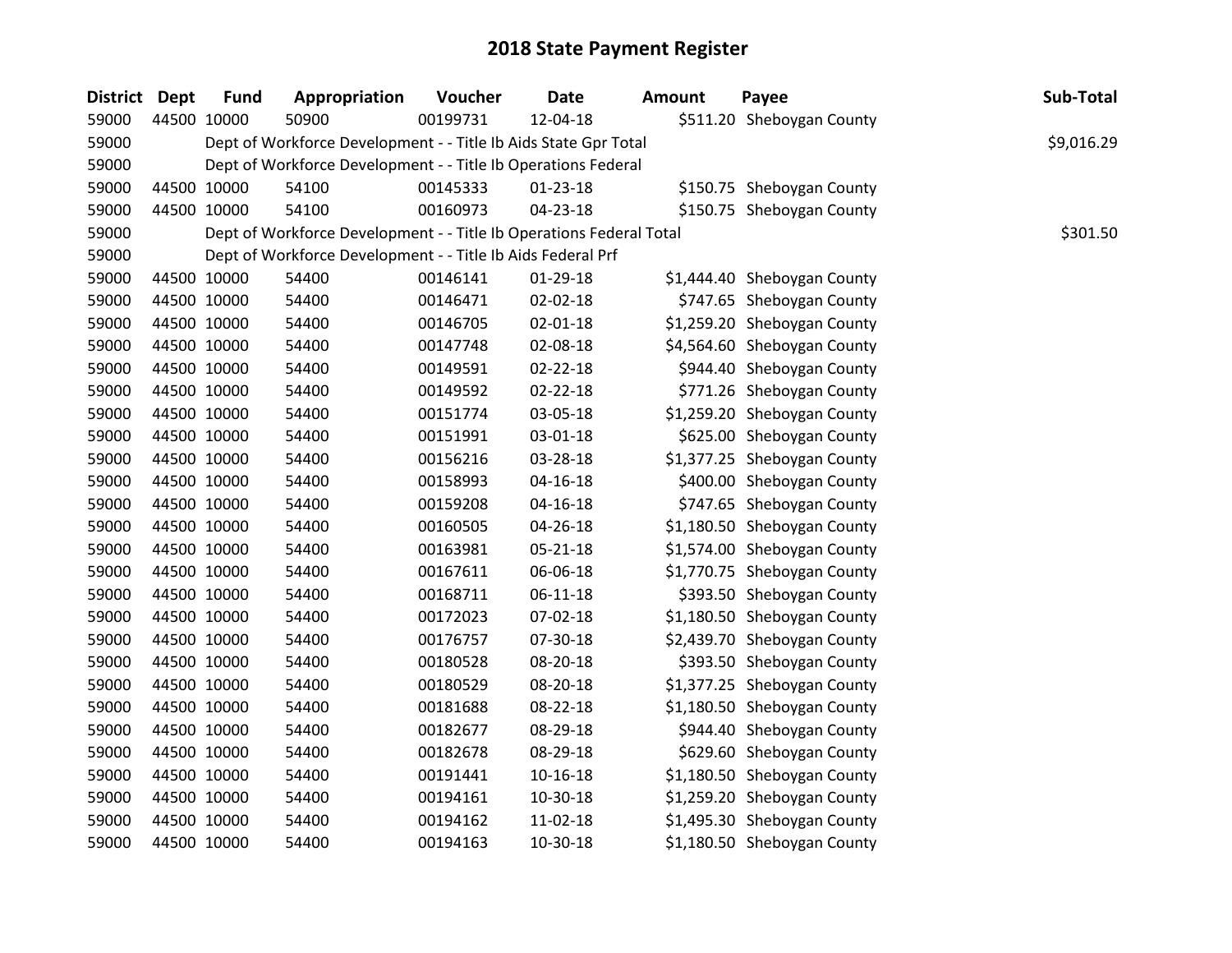| <b>District Dept</b> |             | <b>Fund</b> | Appropriation                                                         | Voucher  | <b>Date</b>    | <b>Amount</b> | Payee                        | Sub-Total   |
|----------------------|-------------|-------------|-----------------------------------------------------------------------|----------|----------------|---------------|------------------------------|-------------|
| 59000                | 44500 10000 |             | 54400                                                                 | 00196690 | $11 - 15 - 18$ |               | \$629.60 Sheboygan County    |             |
| 59000                | 44500 10000 |             | 54400                                                                 | 00199731 | 12-04-18       |               | \$1,888.80 Sheboygan County  |             |
| 59000                |             |             | Dept of Workforce Development - - Title Ib Aids Federal Prf Total     |          |                |               |                              | \$34,838.71 |
| 59000                |             |             | Dept of Workforce Development - - Wc Ops Uninsured Emplyr Admin       |          |                |               |                              |             |
| 59000                | 44500 22700 |             | 17700                                                                 | 00150856 | 02-22-18       |               | \$10.00 Sheboygan County     |             |
| 59000                | 44500 22700 |             | 17700                                                                 | 00150857 | 02-22-18       |               | \$65.00 Sheboygan County     |             |
| 59000                | 44500 22700 |             | 17700                                                                 | 00150858 | $02 - 22 - 18$ |               | \$5.00 Sheboygan County      |             |
| 59000                |             |             | Dept of Workforce Development - - Wc Ops Uninsured Emplyr Admin Total | \$80.00  |                |               |                              |             |
| 59000                |             |             | Department of Justice - - Legal Expenses                              |          |                |               |                              |             |
| 59000                | 45500 10000 |             | 10400                                                                 | 00047238 | 06-11-18       |               | \$35.00 Sheboygan County     |             |
| 59000                | 45500 10000 |             | 10400                                                                 | 00055351 | $11 - 16 - 18$ |               | \$30.00 Sheboygan County     |             |
| 59000                |             |             | Department of Justice - - Legal Expenses Total                        |          |                |               |                              | \$65.00     |
| 59000                |             |             | Department of Justice - - Federal Aid                                 |          |                |               |                              |             |
| 59000                | 45500 10000 |             | 14100                                                                 | 00049549 | 08-15-18       |               | \$60.00 Sheboygan County     |             |
| 59000                |             |             | Department of Justice - - Federal Aid Total                           |          |                |               |                              | \$60.00     |
| 59000                |             |             | Department of Justice - - Crime Laboratories, Dna                     |          |                |               |                              |             |
| 59000                | 45500 10000 |             | 22100                                                                 | 00049030 | $07-19-18$     |               | \$5,610.00 Sheboygan County  |             |
| 59000                |             |             | Department of Justice - - Crime Laboratories, Dna Total               |          |                |               |                              | \$5,610.00  |
| 59000                |             |             | Department of Justice - - Law Enforcement Train, Local                |          |                |               |                              |             |
| 59000                | 45500 10000 |             | 23100                                                                 | 00044377 | $04 - 11 - 18$ |               | \$3,232.17 Sheboygan County  |             |
| 59000                | 45500 10000 |             | 23100                                                                 | 00044525 | $04 - 16 - 18$ |               | \$3,803.10 Sheboygan County  |             |
| 59000                | 45500 10000 |             | 23100                                                                 | 00053108 | $10 - 11 - 18$ |               | \$22,300.00 Sheboygan County |             |
| 59000                | 45500 10000 |             | 23100                                                                 | 00054878 | 11-09-18       |               | \$100.00 Sheboygan County    |             |
| 59000                |             |             | Department of Justice - - Law Enforcement Train, Local Total          |          |                |               |                              | \$29,435.27 |
| 59000                |             |             | Department of Justice - - Federal Aid, Local Assistance               |          |                |               |                              |             |
| 59000                | 45500 10000 |             | 25100                                                                 | 00049730 | 08-02-18       |               | \$460.39 Sheboygan County    |             |
| 59000                |             |             | Department of Justice - - Federal Aid, Local Assistance Total         |          |                |               |                              | \$460.39    |
| 59000                |             |             | Department of Justice - - Alt Prosecution Alcohol Drugs               |          |                |               |                              |             |
| 59000                | 45500 10000 |             | 27100                                                                 | 00049966 | 08-03-18       |               | \$42,930.41 Sheboygan County |             |
| 59000                |             |             | Department of Justice - - Alt Prosecution Alcohol Drugs Total         |          |                |               |                              | \$42,930.41 |
| 59000                |             |             | Department of Justice - - Internet Crimes Against Childr              |          |                |               |                              |             |
| 59000                | 45500 10000 |             | 28400                                                                 | 00047024 | 06-08-18       |               | \$675.00 Sheboygan County    |             |
| 59000                |             |             | Department of Justice - - Internet Crimes Against Childr Total        |          |                |               |                              | \$675.00    |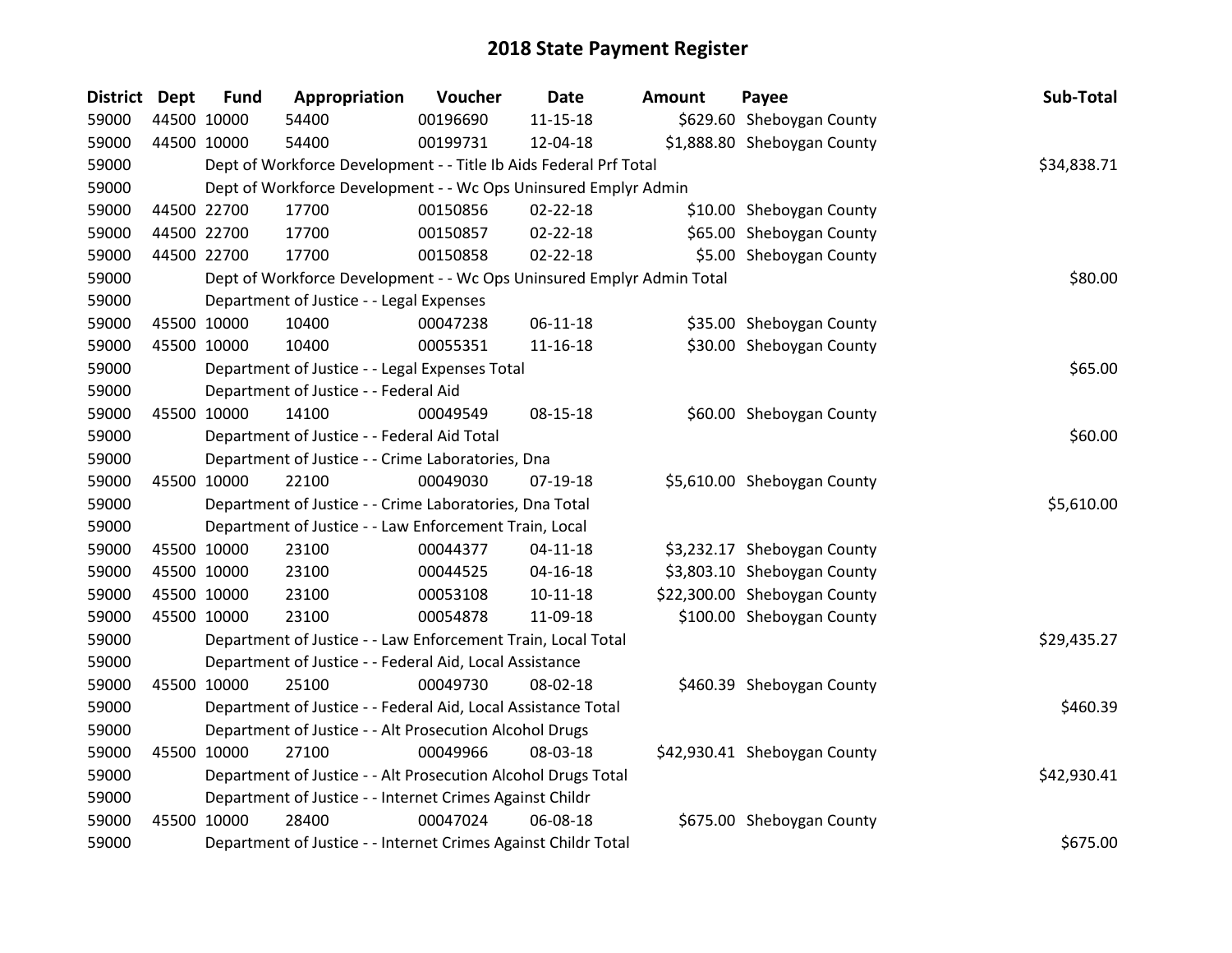| District Dept | <b>Fund</b> | Appropriation                                                           | Voucher  | <b>Date</b>    | <b>Amount</b> | Payee                        | Sub-Total    |
|---------------|-------------|-------------------------------------------------------------------------|----------|----------------|---------------|------------------------------|--------------|
| 59000         |             | Department of Justice - - Alternatives To Prosecution                   |          |                |               |                              |              |
| 59000         | 45500 10000 | 28500                                                                   | 00041415 | 02-05-18       |               | \$23,504.51 Sheboygan County |              |
| 59000         |             | Department of Justice - - Alternatives To Prosecution Total             |          |                |               |                              | \$23,504.51  |
| 59000         |             | Department of Justice - - Crime Victim Witness Assist                   |          |                |               |                              |              |
| 59000         | 45500 10000 | 53200                                                                   | 00043080 | 03-06-18       |               | \$77,635.38 Sheboygan County |              |
| 59000         | 45500 10000 | 53200                                                                   | 00049139 | $07-19-18$     |               | \$79,255.53 Sheboygan County |              |
| 59000         |             | Department of Justice - - Crime Victim Witness Assist Total             |          |                |               |                              | \$156,890.91 |
| 59000         |             | Department of Justice - - Federal Aid, Victim Assistance                |          |                |               |                              |              |
| 59000         | 45500 10000 | 54200                                                                   | 00051670 | 09-17-18       |               | \$374.56 Sheboygan County    |              |
| 59000         |             | Department of Justice - - Federal Aid, Victim Assistance Total          |          |                |               |                              | \$374.56     |
| 59000         |             | Department of Military Affairs - - Regional Emergency Response Tm       |          |                |               |                              |              |
| 59000         | 46500 10000 | 30600                                                                   | 00038651 | 02-05-18       |               | \$4,128.61 Sheboygan County  |              |
| 59000         | 46500 10000 | 30600                                                                   | 00041657 | $04 - 17 - 18$ |               | \$4,128.61 Sheboygan County  |              |
| 59000         | 46500 10000 | 30600                                                                   | 00046043 | 07-09-18       |               | \$4,128.61 Sheboygan County  |              |
| 59000         | 46500 10000 | 30600                                                                   | 00051716 | $11 - 15 - 18$ |               | \$4,128.61 Sheboygan County  |              |
| 59000         |             | Department of Military Affairs - - Regional Emergency Response Tm Total |          |                |               |                              | \$16,514.44  |
| 59000         |             | Department of Military Affairs - - Emergency Response Equipment         |          |                |               |                              |              |
| 59000         | 46500 10000 | 30800                                                                   | 00039073 | $02 - 13 - 18$ |               | \$1,040.98 Sheboygan County  |              |
| 59000         |             | Department of Military Affairs - - Emergency Response Equipment Total   |          |                |               |                              | \$1,040.98   |
| 59000         |             | Department of Military Affairs - - Local Emer Planning Grants           |          |                |               |                              |              |
| 59000         | 46500 10000 | 33700                                                                   | 00038224 | $01 - 30 - 18$ |               | \$16,484.63 Sheboygan County |              |
| 59000         | 46500 10000 | 33700                                                                   | 00045746 | 07-02-18       |               | \$16,316.39 Sheboygan County |              |
| 59000         |             | Department of Military Affairs - - Local Emer Planning Grants Total     |          |                |               |                              | \$32,801.02  |
| 59000         |             | Department of Military Affairs - - Federal Aid, Local Assistance        |          |                |               |                              |              |
| 59000         | 46500 10000 | 34200                                                                   | 00038109 | $01-30-18$     |               | \$29,157.46 Sheboygan County |              |
| 59000         | 46500 10000 | 34200                                                                   | 00041574 | $04 - 10 - 18$ |               | \$2,279.00 Sheboygan County  |              |
| 59000         | 46500 10000 | 34200                                                                   | 00048221 | 08-29-18       |               | \$27,628.04 Sheboygan County |              |
| 59000         |             | Department of Military Affairs - - Federal Aid, Local Assistance Total  |          |                |               |                              | \$59,064.50  |
| 59000         |             | District Attorneys - - Salaries And Fringe Benefits                     |          |                |               |                              |              |
| 59000         | 47500 10000 | 10400                                                                   | 00000571 | 02-05-18       |               | \$10,818.72 Sheboygan County |              |
| 59000         | 47500 10000 | 10400                                                                   | 00000657 | 09-04-18       |               | \$11,194.68 Sheboygan County |              |
| 59000         |             | District Attorneys - - Salaries And Fringe Benefits Total               |          |                |               |                              | \$22,013.40  |
| 59000         |             | Department of Veterans Affairs - - Grants To Counties                   |          |                |               |                              |              |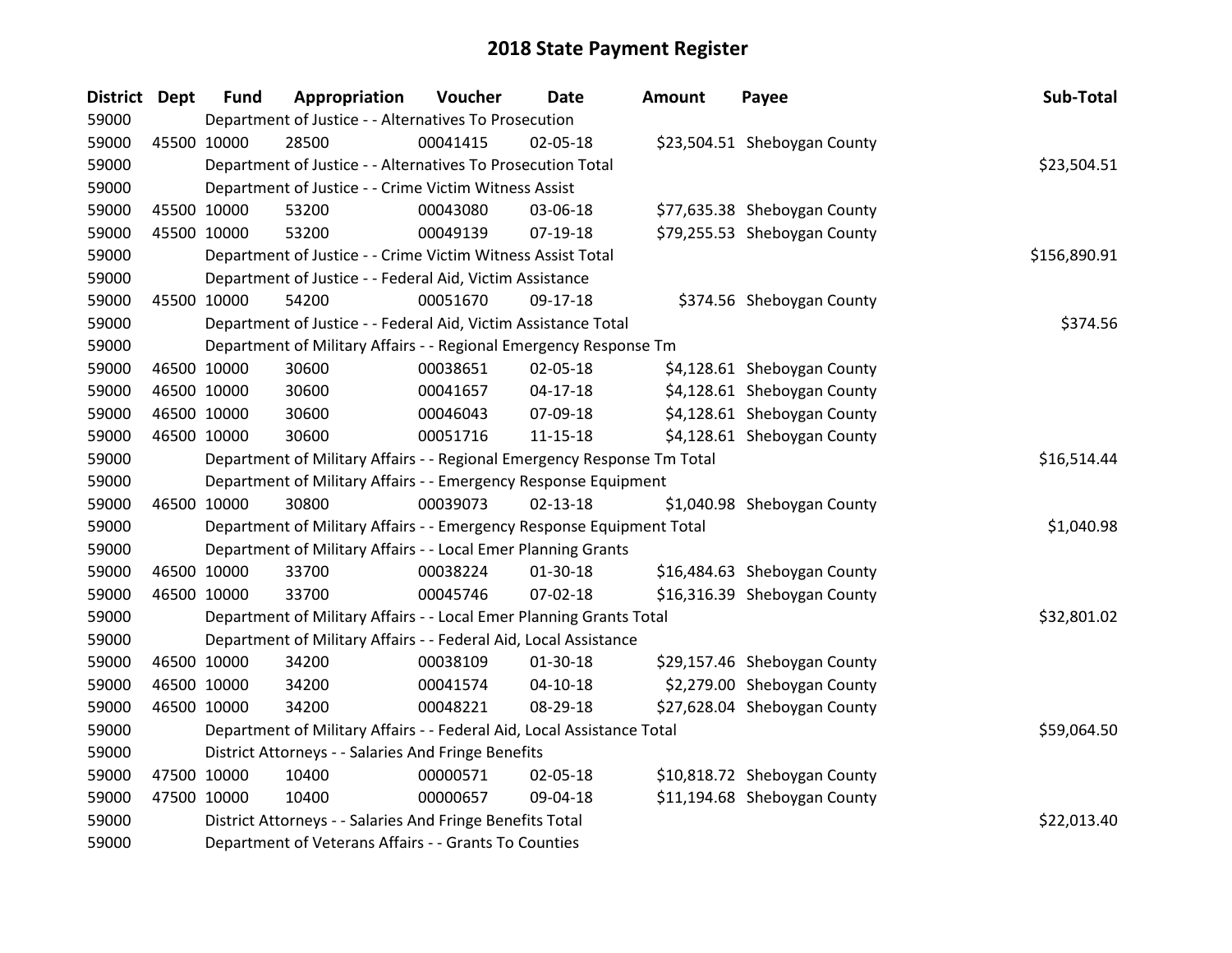| <b>District Dept</b> | <b>Fund</b> | Appropriation                                                        | Voucher  | <b>Date</b>    | <b>Amount</b> | Payee                        | Sub-Total    |
|----------------------|-------------|----------------------------------------------------------------------|----------|----------------|---------------|------------------------------|--------------|
| 59000                | 48500 15200 | 12700                                                                | 00043068 | $02 - 16 - 18$ |               | \$1,300.00 Sheboygan County  |              |
| 59000                |             | Department of Veterans Affairs - - Grants To Counties Total          |          |                |               |                              | \$1,300.00   |
| 59000                |             | Department of Veterans Affairs - - County Grants                     |          |                |               |                              |              |
| 59000                | 48500 58200 | 26700                                                                | 00043068 | $02 - 16 - 18$ |               | \$5,850.00 Sheboygan County  |              |
| 59000                |             | Department of Veterans Affairs - - County Grants Total               |          |                |               |                              | \$5,850.00   |
| 59000                |             | Department of Veterans Affairs - - County Grants                     |          |                |               |                              |              |
| 59000                | 48500 58300 | 37000                                                                | 00043068 | $02 - 16 - 18$ |               | \$5,850.00 Sheboygan County  |              |
| 59000                |             | Department of Veterans Affairs - - County Grants Total               |          |                |               |                              | \$5,850.00   |
| 59000                |             | Department of Administration - - Federal Aid                         |          |                |               |                              |              |
| 59000                | 50500 10000 | 14200                                                                | 00074709 | 03-12-18       |               | \$38,997.06 Sheboygan County |              |
| 59000                |             | Department of Administration - - Federal Aid Total                   |          |                |               |                              | \$38,997.06  |
| 59000                |             | Department of Administration - - Federal Aid, Local Assistance       |          |                |               |                              |              |
| 59000                | 50500 10000 | 15500                                                                | 00071363 | 01-30-18       |               | \$9,276.00 Sheboygan County  |              |
| 59000                | 50500 10000 | 15500                                                                | 00073913 | 03-01-18       |               | \$9,372.00 Sheboygan County  |              |
| 59000                | 50500 10000 | 15500                                                                | 00076274 | 03-29-18       |               | \$8,976.00 Sheboygan County  |              |
| 59000                | 50500 10000 | 15500                                                                | 00079110 | 05-01-18       |               | \$9,701.00 Sheboygan County  |              |
| 59000                | 50500 10000 | 15500                                                                | 00081324 | 05-30-18       |               | \$7,622.00 Sheboygan County  |              |
| 59000                | 50500 10000 | 15500                                                                | 00083957 | 06-29-18       |               | \$8,893.00 Sheboygan County  |              |
| 59000                | 50500 10000 | 15500                                                                | 00085828 | 07-31-18       |               | \$9,884.00 Sheboygan County  |              |
| 59000                | 50500 10000 | 15500                                                                | 00087438 | 08-29-18       |               | \$14,239.00 Sheboygan County |              |
| 59000                | 50500 10000 | 15500                                                                | 00089335 | $10 - 01 - 18$ |               | \$2,493.00 Sheboygan County  |              |
| 59000                | 50500 10000 | 15500                                                                | 00091257 | 10-30-18       |               | \$3,234.00 Sheboygan County  |              |
| 59000                | 50500 10000 | 15500                                                                | 00092893 | 11-29-18       |               | \$9,653.00 Sheboygan County  |              |
| 59000                | 50500 10000 | 15500                                                                | 00094476 | 12-31-18       |               | \$7,511.00 Sheboygan County  |              |
| 59000                |             | Department of Administration - - Federal Aid, Local Assistance Total |          |                |               |                              | \$100,854.00 |
| 59000                |             | Department of Administration - - Low-Income Assistance Grants        |          |                |               |                              |              |
| 59000                | 50500 23500 | 37100                                                                | 00071363 | 01-30-18       |               | \$7,290.00 Sheboygan County  |              |
| 59000                | 50500 23500 | 37100                                                                | 00073913 | 03-01-18       |               | \$7,362.00 Sheboygan County  |              |
| 59000                | 50500 23500 | 37100                                                                | 00076274 | 03-29-18       |               | \$6,148.00 Sheboygan County  |              |
| 59000                | 50500 23500 | 37100                                                                | 00079110 | 05-01-18       |               | \$6,645.00 Sheboygan County  |              |
| 59000                | 50500 23500 | 37100                                                                | 00081324 | 05-30-18       |               | \$5,221.00 Sheboygan County  |              |
| 59000                | 50500 23500 | 37100                                                                | 00083957 | 06-29-18       |               | \$4,658.00 Sheboygan County  |              |
| 59000                | 50500 23500 | 37100                                                                | 00085828 | 07-31-18       |               | \$2,788.00 Sheboygan County  |              |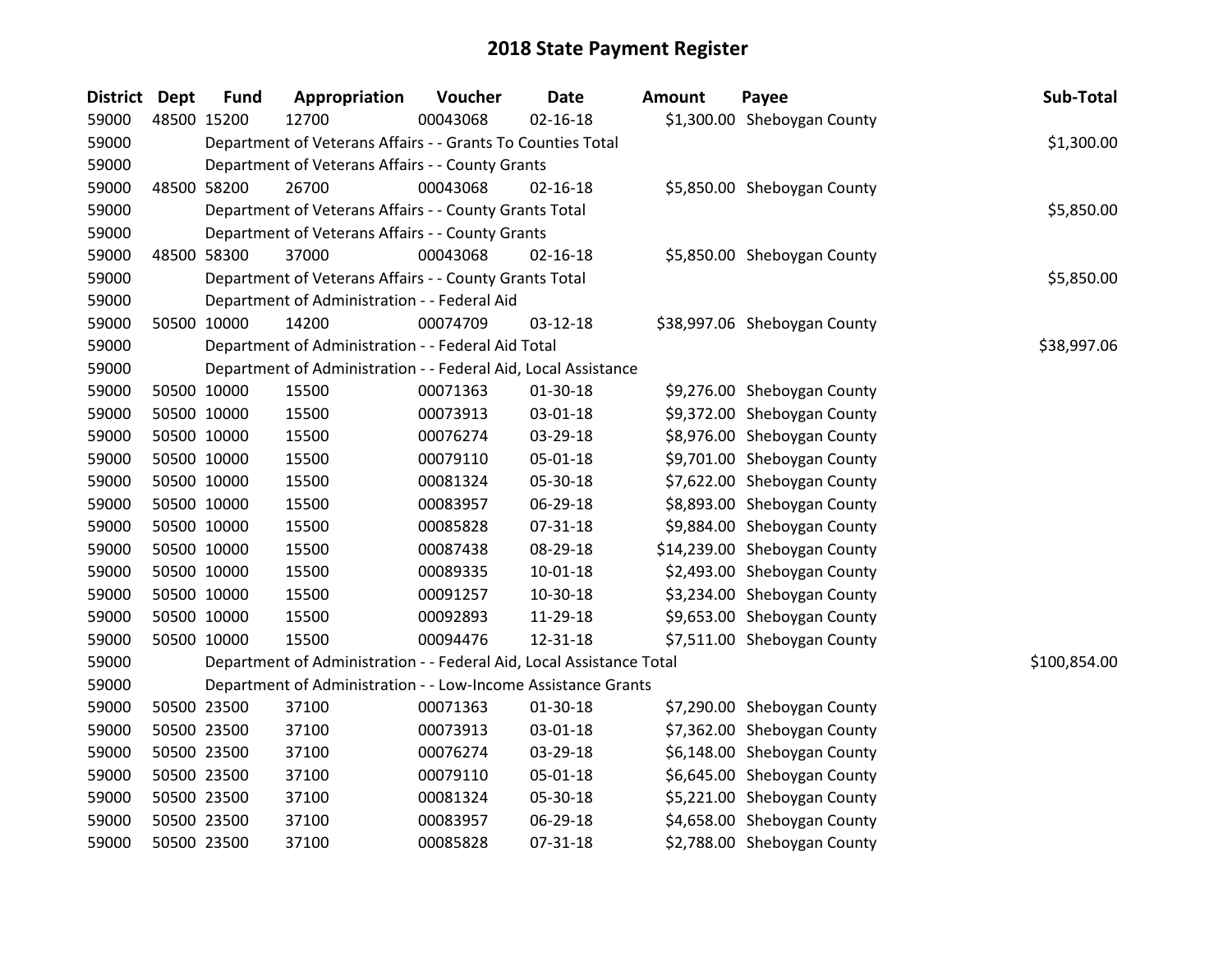| District Dept |             | <b>Fund</b> | Appropriation                                                         | Voucher  | <b>Date</b>    | <b>Amount</b> | Payee                        | Sub-Total   |
|---------------|-------------|-------------|-----------------------------------------------------------------------|----------|----------------|---------------|------------------------------|-------------|
| 59000         |             | 50500 23500 | 37100                                                                 | 00089335 | 10-01-18       |               | \$12,933.00 Sheboygan County |             |
| 59000         | 50500 23500 |             | 37100                                                                 | 00091257 | 10-30-18       |               | \$2,260.00 Sheboygan County  |             |
| 59000         | 50500 23500 |             | 37100                                                                 | 00092893 | 11-29-18       |               | \$13,025.00 Sheboygan County |             |
| 59000         | 50500 23500 |             | 37100                                                                 | 00094476 | 12-31-18       |               | \$10,589.00 Sheboygan County |             |
| 59000         |             |             | Department of Administration - - Low-Income Assistance Grants Total   |          |                |               |                              | \$78,919.00 |
| 59000         |             |             | Department of Administration - - Land Information Program; Loca       |          |                |               |                              |             |
| 59000         |             | 50500 26900 | 17300                                                                 | 00073074 | 02-22-18       |               | \$1,000.00 Sheboygan County  |             |
| 59000         | 50500 26900 |             | 17300                                                                 | 00077015 | 04-06-18       |               | \$25,000.00 Sheboygan County |             |
| 59000         | 50500 26900 |             | 17300                                                                 | 00087652 | 08-30-18       |               | \$25,000.00 Sheboygan County |             |
| 59000         |             |             | Department of Administration - - Land Information Program; Loca Total |          |                |               |                              | \$51,000.00 |
| 59000         |             |             | Public Defender Board - - Private Bar Reimbursement                   |          |                |               |                              |             |
| 59000         |             | 55000 10000 | 10400                                                                 | 00133405 | 04-06-18       |               | \$3.40 Sheboygan County      |             |
| 59000         |             |             | Public Defender Board - - Private Bar Reimbursement Total             |          |                |               |                              | \$3.40      |
| 59000         |             |             | Public Defender Board - - Transcript, Discovery And Int               |          |                |               |                              |             |
| 59000         | 55000 10000 |             | 10600                                                                 | 00123449 | 01-09-18       |               | \$5.00 Sheboygan County      |             |
| 59000         |             | 55000 10000 | 10600                                                                 | 00123486 | 01-09-18       |               | \$125.00 Sheboygan County    |             |
| 59000         | 55000 10000 |             | 10600                                                                 | 00123995 | $01 - 16 - 18$ |               | \$50.00 Sheboygan County     |             |
| 59000         | 55000 10000 |             | 10600                                                                 | 00126255 | 01-30-18       |               | \$51.40 Sheboygan County     |             |
| 59000         | 55000 10000 |             | 10600                                                                 | 00126256 | 01-30-18       |               | \$90.00 Sheboygan County     |             |
| 59000         | 55000 10000 |             | 10600                                                                 | 00127106 | 02-05-18       |               | \$30.00 Sheboygan County     |             |
| 59000         | 55000 10000 |             | 10600                                                                 | 00127107 | 02-05-18       |               | \$33.00 Sheboygan County     |             |
| 59000         | 55000 10000 |             | 10600                                                                 | 00127108 | 02-05-18       |               | \$8,820.60 Sheboygan County  |             |
| 59000         | 55000 10000 |             | 10600                                                                 | 00128211 | $02 - 13 - 18$ |               | \$16.40 Sheboygan County     |             |
| 59000         |             | 55000 10000 | 10600                                                                 | 00128212 | 02-13-18       |               | \$3.60 Sheboygan County      |             |
| 59000         | 55000 10000 |             | 10600                                                                 | 00128213 | $02 - 13 - 18$ |               | \$25.00 Sheboygan County     |             |
| 59000         |             | 55000 10000 | 10600                                                                 | 00129517 | 02-21-18       |               | \$85.00 Sheboygan County     |             |
| 59000         | 55000 10000 |             | 10600                                                                 | 00131624 | 03-07-18       |               | \$50.00 Sheboygan County     |             |
| 59000         | 55000 10000 |             | 10600                                                                 | 00134016 | 03-26-18       |               | \$39.40 Sheboygan County     |             |
| 59000         | 55000 10000 |             | 10600                                                                 | 00134017 | 03-26-18       |               | \$43.20 Sheboygan County     |             |
| 59000         | 55000 10000 |             | 10600                                                                 | 00135304 | 04-04-18       |               | \$40.00 Sheboygan County     |             |
| 59000         | 55000 10000 |             | 10600                                                                 | 00135335 | 04-04-18       |               | \$25.00 Sheboygan County     |             |
| 59000         | 55000 10000 |             | 10600                                                                 | 00135367 | 04-04-18       |               | \$55.80 Sheboygan County     |             |
| 59000         | 55000 10000 |             | 10600                                                                 | 00135563 | 04-04-18       |               | \$115.00 Sheboygan County    |             |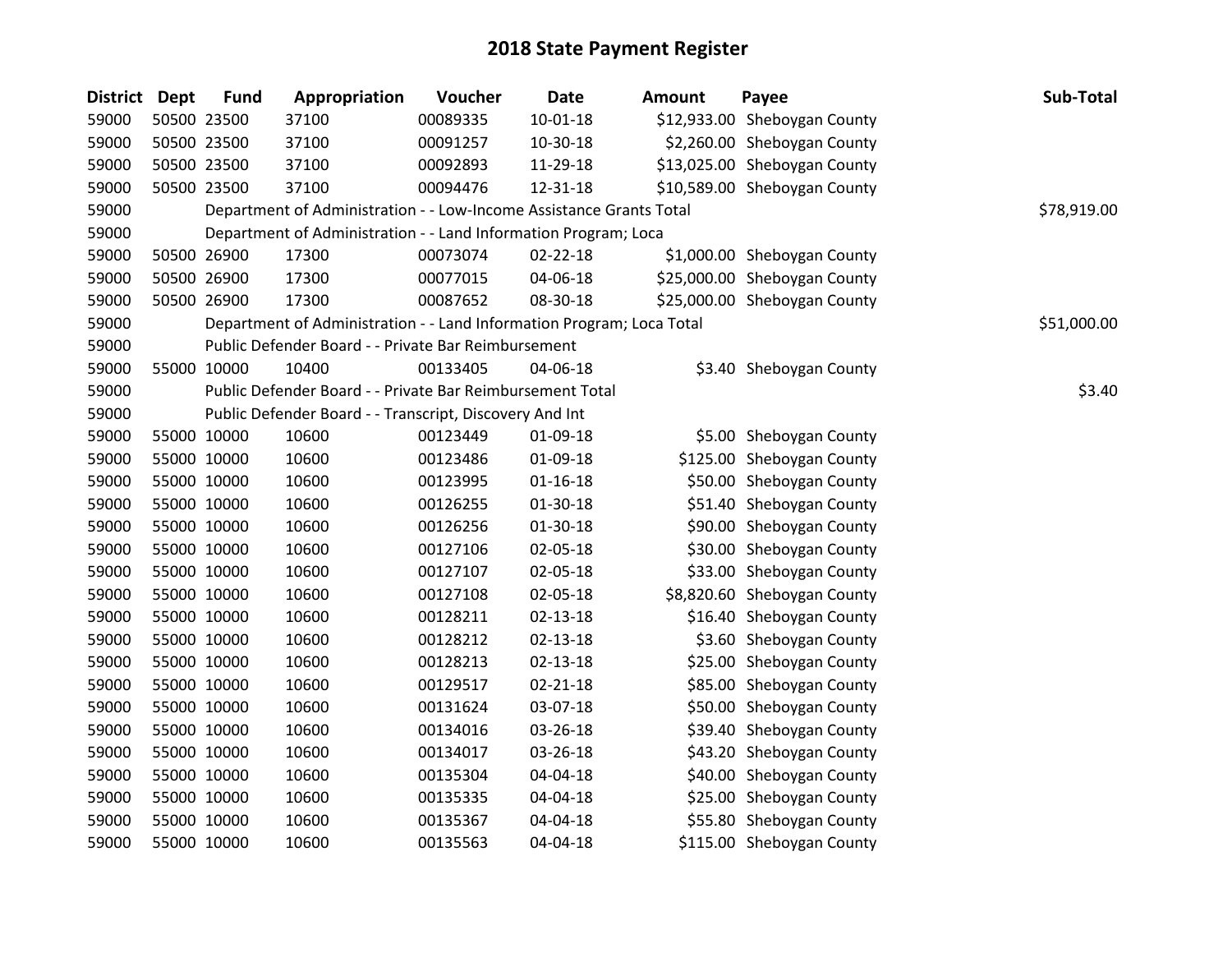| <b>District Dept</b> |             | <b>Fund</b> | Appropriation | Voucher  | <b>Date</b>    | <b>Amount</b> | Payee                       | Sub-Total |
|----------------------|-------------|-------------|---------------|----------|----------------|---------------|-----------------------------|-----------|
| 59000                | 55000 10000 |             | 10600         | 00136707 | $04 - 11 - 18$ |               | \$10.00 Sheboygan County    |           |
| 59000                | 55000 10000 |             | 10600         | 00136734 | $04 - 11 - 18$ |               | \$30.00 Sheboygan County    |           |
| 59000                | 55000 10000 |             | 10600         | 00136768 | $04 - 11 - 18$ |               | \$15.00 Sheboygan County    |           |
| 59000                | 55000 10000 |             | 10600         | 00138187 | 04-23-18       |               | \$55.00 Sheboygan County    |           |
| 59000                | 55000 10000 |             | 10600         | 00138188 | 04-23-18       |               | \$54.00 Sheboygan County    |           |
| 59000                | 55000 10000 |             | 10600         | 00139660 | 04-30-18       |               | \$37.80 Sheboygan County    |           |
| 59000                | 55000 10000 |             | 10600         | 00141076 | 05-08-18       |               | \$10.00 Sheboygan County    |           |
| 59000                | 55000 10000 |             | 10600         | 00142418 | 05-18-18       |               | \$15.00 Sheboygan County    |           |
| 59000                | 55000 10000 |             | 10600         | 00142419 | 05-18-18       |               | \$7,275.20 Sheboygan County |           |
| 59000                | 55000 10000 |             | 10600         | 00143541 | 05-23-18       |               | \$45.00 Sheboygan County    |           |
| 59000                | 55000 10000 |             | 10600         | 00143575 | 05-23-18       |               | \$50.00 Sheboygan County    |           |
| 59000                | 55000 10000 |             | 10600         | 00144619 | 06-01-18       |               | \$5.00 Sheboygan County     |           |
| 59000                | 55000 10000 |             | 10600         | 00147489 | 06-15-18       |               | \$45.00 Sheboygan County    |           |
| 59000                | 55000 10000 |             | 10600         | 00147530 | 06-15-18       |               | \$50.00 Sheboygan County    |           |
| 59000                | 55000 10000 |             | 10600         | 00147992 | 06-22-18       |               | \$160.00 Sheboygan County   |           |
| 59000                | 55000 10000 |             | 10600         | 00148024 | 06-22-18       |               | \$55.00 Sheboygan County    |           |
| 59000                | 55000 10000 |             | 10600         | 00150632 | 07-09-18       |               | \$35.40 Sheboygan County    |           |
| 59000                | 55000 10000 |             | 10600         | 00150633 | 07-09-18       |               | \$30.00 Sheboygan County    |           |
| 59000                | 55000 10000 |             | 10600         | 00150685 | $07-10-18$     |               | \$22.80 Sheboygan County    |           |
| 59000                | 55000 10000 |             | 10600         | 00151475 | $07-17-18$     |               | \$10.00 Sheboygan County    |           |
| 59000                |             | 55000 10000 | 10600         | 00152574 | 07-19-18       |               | \$40.00 Sheboygan County    |           |
| 59000                | 55000 10000 |             | 10600         | 00152575 | 07-19-18       |               | \$68.20 Sheboygan County    |           |
| 59000                | 55000 10000 |             | 10600         | 00154429 | 07-31-18       |               | \$75.00 Sheboygan County    |           |
| 59000                | 55000 10000 |             | 10600         | 00155053 | 08-09-18       |               | \$9,755.80 Sheboygan County |           |
| 59000                |             | 55000 10000 | 10600         | 00155090 | 08-02-18       |               | \$50.00 Sheboygan County    |           |
| 59000                | 55000 10000 |             | 10600         | 00159519 | 09-04-18       |               | \$135.00 Sheboygan County   |           |
| 59000                | 55000 10000 |             | 10600         | 00159556 | 09-04-18       |               | \$133.00 Sheboygan County   |           |
| 59000                | 55000 10000 |             | 10600         | 00160350 | 09-11-18       |               | \$100.20 Sheboygan County   |           |
| 59000                | 55000 10000 |             | 10600         | 00160351 | 09-11-18       |               | \$60.00 Sheboygan County    |           |
| 59000                | 55000 10000 |             | 10600         | 00160394 | 09-11-18       |               | \$5.00 Sheboygan County     |           |
| 59000                | 55000 10000 |             | 10600         | 00162883 | 09-26-18       |               | \$35.00 Sheboygan County    |           |
| 59000                | 55000 10000 |             | 10600         | 00162907 | 09-26-18       |               | \$40.00 Sheboygan County    |           |
| 59000                |             | 55000 10000 | 10600         | 00164753 | $10 - 15 - 18$ |               | \$40.00 Sheboygan County    |           |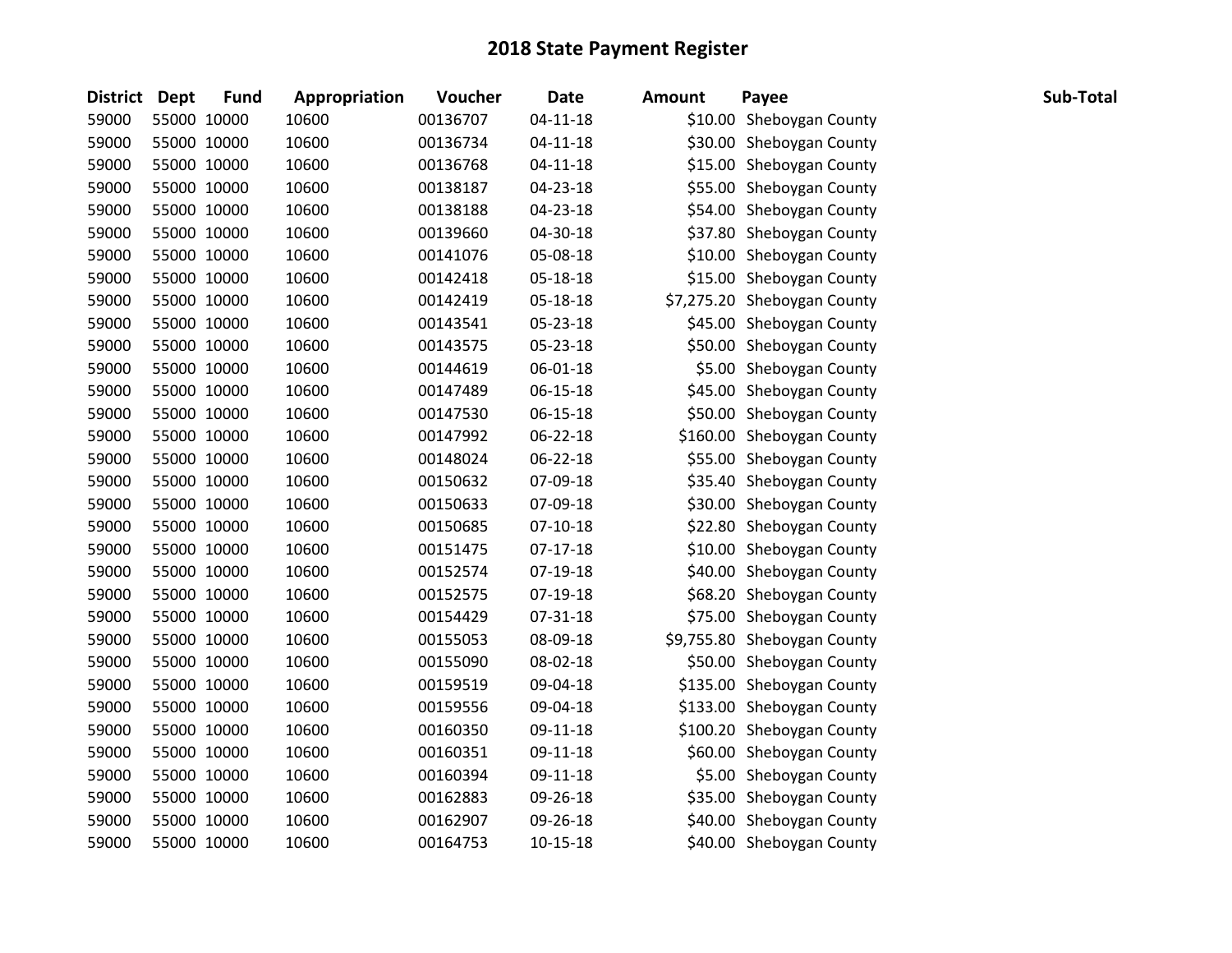| <b>District</b> | <b>Dept</b> | <b>Fund</b> | Appropriation                                                 | Voucher  | Date           | <b>Amount</b> | Payee                         | Sub-Total    |
|-----------------|-------------|-------------|---------------------------------------------------------------|----------|----------------|---------------|-------------------------------|--------------|
| 59000           |             | 55000 10000 | 10600                                                         | 00164754 | $10 - 15 - 18$ |               | \$4.80 Sheboygan County       |              |
| 59000           |             | 55000 10000 | 10600                                                         | 00167471 | 11-07-18       |               | \$81.00 Sheboygan County      |              |
| 59000           |             | 55000 10000 | 10600                                                         | 00167511 | 11-07-18       |               | \$22.00 Sheboygan County      |              |
| 59000           |             | 55000 10000 | 10600                                                         | 00167512 | 11-07-18       |               | \$7,013.20 Sheboygan County   |              |
| 59000           |             | 55000 10000 | 10600                                                         | 00171550 | 12-06-18       |               | \$51.60 Sheboygan County      |              |
| 59000           |             | 55000 10000 | 10600                                                         | 00171551 | 12-06-18       |               | \$15.00 Sheboygan County      |              |
| 59000           |             | 55000 10000 | 10600                                                         | 00171578 | 12-06-18       |               | \$70.00 Sheboygan County      |              |
| 59000           |             | 55000 10000 | 10600                                                         | 00171613 | 12-06-18       |               | \$210.00 Sheboygan County     |              |
| 59000           |             |             | Public Defender Board - - Transcript, Discovery And Int Total |          |                |               |                               | \$35,718.40  |
| 59000           |             |             | Department of Revenue - - General Program Operations          |          |                |               |                               |              |
| 59000           |             | 56600 10000 | 10100                                                         | 00080991 | $01 - 04 - 18$ |               | \$210.50 Sheboygan County     |              |
| 59000           |             | 56600 10000 | 10100                                                         | 00083231 | 02-07-18       |               | \$925.00 Sheboygan County     |              |
| 59000           |             | 56600 10000 | 10100                                                         | 00087597 | 03-14-18       |               | \$210.50 Sheboygan County     |              |
| 59000           |             | 56600 10000 | 10100                                                         | 00094969 | 05-04-18       |               | \$92.50 Sheboygan County      |              |
| 59000           |             | 56600 10000 | 10100                                                         | 00099838 | 05-31-18       |               | \$45.00 Sheboygan County      |              |
| 59000           |             | 56600 10000 | 10100                                                         | 00106664 | 08-10-18       |               | \$92.50 Sheboygan County      |              |
| 59000           |             | 56600 10000 | 10100                                                         | 00106665 | 08-10-18       |               | \$210.50 Sheboygan County     |              |
| 59000           |             | 56600 10000 | 10100                                                         | 00107160 | 08-17-18       |               | \$945.00 Sheboygan County     |              |
| 59000           |             | 56600 10000 | 10100                                                         | 00107435 | 08-24-18       |               | \$210.50 Sheboygan County     |              |
| 59000           |             | 56600 10000 | 10100                                                         | 00110230 | 09-20-18       |               | \$210.50 Sheboygan County     |              |
| 59000           |             | 56600 10000 | 10100                                                         | 00110231 | 09-04-18       |               | \$210.50 Sheboygan County     |              |
| 59000           |             | 56600 10000 | 10100                                                         | 00111659 | $10-12-18$     |               | \$210.50 Sheboygan County     |              |
| 59000           |             | 56600 10000 | 10100                                                         | 00116480 | 12-13-18       |               | \$60.00 Sheboygan County      |              |
| 59000           |             | 56600 10000 | 10100                                                         | 00116929 | 12-28-18       |               | \$210.50 Sheboygan County     |              |
| 59000           |             |             | Department of Revenue - - General Program Operations Total    |          |                |               |                               | \$3,844.00   |
| 59000           |             |             | Circuit Courts - - Circuit Court Costs                        |          |                |               |                               |              |
| 59000           |             | 62500 10000 | 10500                                                         | 00000525 | 01-09-18       |               | \$191,450.00 Sheboygan County |              |
| 59000           |             | 62500 10000 | 10500                                                         | 00000998 | 08-24-18       |               | \$297,302.66 Sheboygan County |              |
| 59000           |             | 62500 10000 | 10500                                                         | 00001020 | 08-28-18       |               | \$6,129.21 Sheboygan County   |              |
| 59000           |             | 62500 10000 | 10500                                                         | 00001187 | 12-19-18       |               | \$12,512.25 Sheboygan County  |              |
| 59000           |             |             | Circuit Courts - - Circuit Court Costs Total                  |          |                |               |                               | \$507,394.12 |
| 59000           |             |             | Circuit Courts - - Court Interpreters                         |          |                |               |                               |              |
| 59000           |             | 62500 10000 | 12100                                                         | 00000390 | 01-05-18       |               | \$7,098.31 Sheboygan County   |              |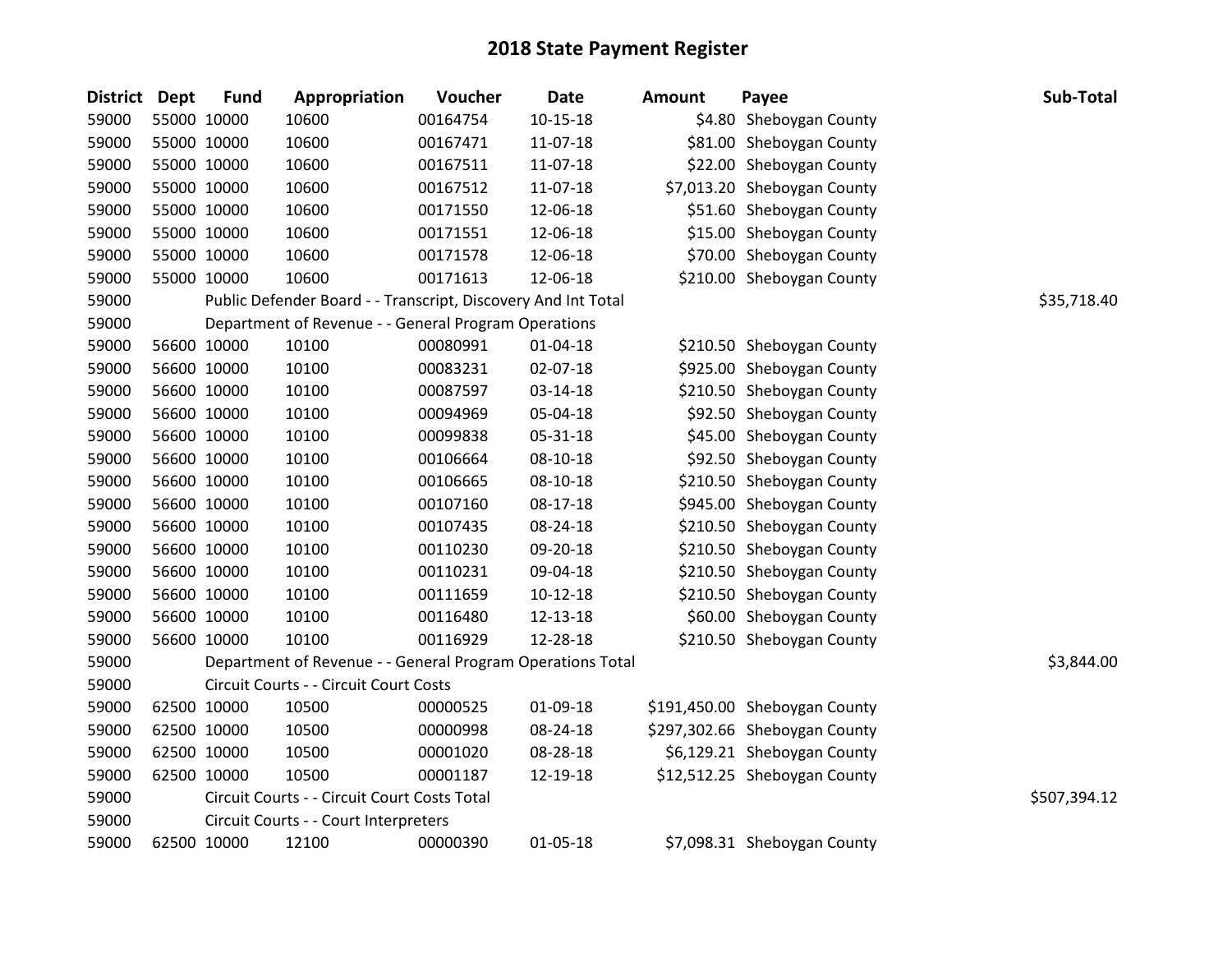| <b>District</b>    | <b>Dept</b> | <b>Fund</b> | Appropriation                                                         | <b>Voucher</b> | Date           | Amount | Payee                            | Sub-Total       |
|--------------------|-------------|-------------|-----------------------------------------------------------------------|----------------|----------------|--------|----------------------------------|-----------------|
| 59000              | 62500 10000 |             | 12100                                                                 | 00001079       | 10-16-18       |        | \$6,080.67 Sheboygan County      |                 |
| 59000              |             |             | Circuit Courts - - Court Interpreters Total                           |                |                |        |                                  | \$13,178.98     |
| 59000              |             |             | Supreme Court - - Office Of Lawyer Regulation                         |                |                |        |                                  |                 |
| 59000              |             | 68000 10000 | 33300                                                                 | 00002038       | $05 - 11 - 18$ |        | \$25.00 Sheboygan County         |                 |
| 59000              |             | 68000 10000 | 33300                                                                 | 00004394       | 12-11-18       |        | \$10.00 Sheboygan County         |                 |
| 59000              |             |             | Supreme Court - - Office Of Lawyer Regulation Total                   |                | \$35.00        |        |                                  |                 |
| 59000              |             |             | Shared Revenue and Tax Relief - - County And Municipal Aid            |                |                |        |                                  |                 |
| 59000              |             | 83500 10000 | 10500                                                                 | 00034191       | 07-23-18       |        | \$280,186.98 Sheboygan County    |                 |
| 59000              |             | 83500 10000 | 10500                                                                 | 00037077       | 11-19-18       |        | \$1,587,726.24 Sheboygan County  |                 |
| 59000              |             |             | Shared Revenue and Tax Relief - - County And Municipal Aid Total      |                |                |        |                                  | \$1,867,913.22  |
| 59000              |             |             | Shared Revenue and Tax Relief - - Exempt Computer Aid                 |                |                |        |                                  |                 |
| 59000              |             | 83500 10000 | 10900                                                                 | 00029928       | 07-23-18       |        | \$433,083.09 Sheboygan County    |                 |
| 59000              |             |             | Shared Revenue and Tax Relief - - Exempt Computer Aid Total           |                |                |        |                                  | \$433,083.09    |
| 59000              |             |             | Shared Revenue and Tax Relief - - Utility Aid                         |                |                |        |                                  |                 |
| 59000              |             | 83500 10000 | 11000                                                                 | 00034191       | $07 - 23 - 18$ |        | \$189,669.26 Sheboygan County    |                 |
| 59000              | 83500 10000 |             | 11000                                                                 | 00037077       | 11-19-18       |        | \$1,089,943.03 Sheboygan County  |                 |
| 59000              |             |             | Shared Revenue and Tax Relief - - Utility Aid Total                   |                |                |        |                                  | \$1,279,612.29  |
| 59000              |             |             | Shared Revenue and Tax Relief - - School Lvy Tx/First Dollar Cr       |                |                |        |                                  |                 |
| 59000              |             | 83500 10000 | 30200                                                                 | 00029690       | $07 - 23 - 18$ |        | \$1,688,828.18 Sheboygan County  |                 |
| 59000              | 83500 10000 |             | 30200                                                                 | 00029838       | $07 - 23 - 18$ |        | \$11,521,084.90 Sheboygan County |                 |
| 59000              |             |             | Shared Revenue and Tax Relief - - School Lvy Tx/First Dollar Cr Total |                |                |        |                                  | \$13,209,913.08 |
| 59000              |             |             | Shared Revenue and Tax Relief - - Lottery & Gaming Credit             |                |                |        |                                  |                 |
| 59000              | 83500       | 52100       | 36300                                                                 | 00027205       | 03-26-18       |        | \$2,251,028.75 Sheboygan County  |                 |
| 59000              |             |             | Shared Revenue and Tax Relief - - Lottery & Gaming Credit Total       |                |                |        |                                  | \$2,251,028.75  |
| <b>59000 Total</b> |             |             |                                                                       |                |                |        |                                  | \$38,542,089.54 |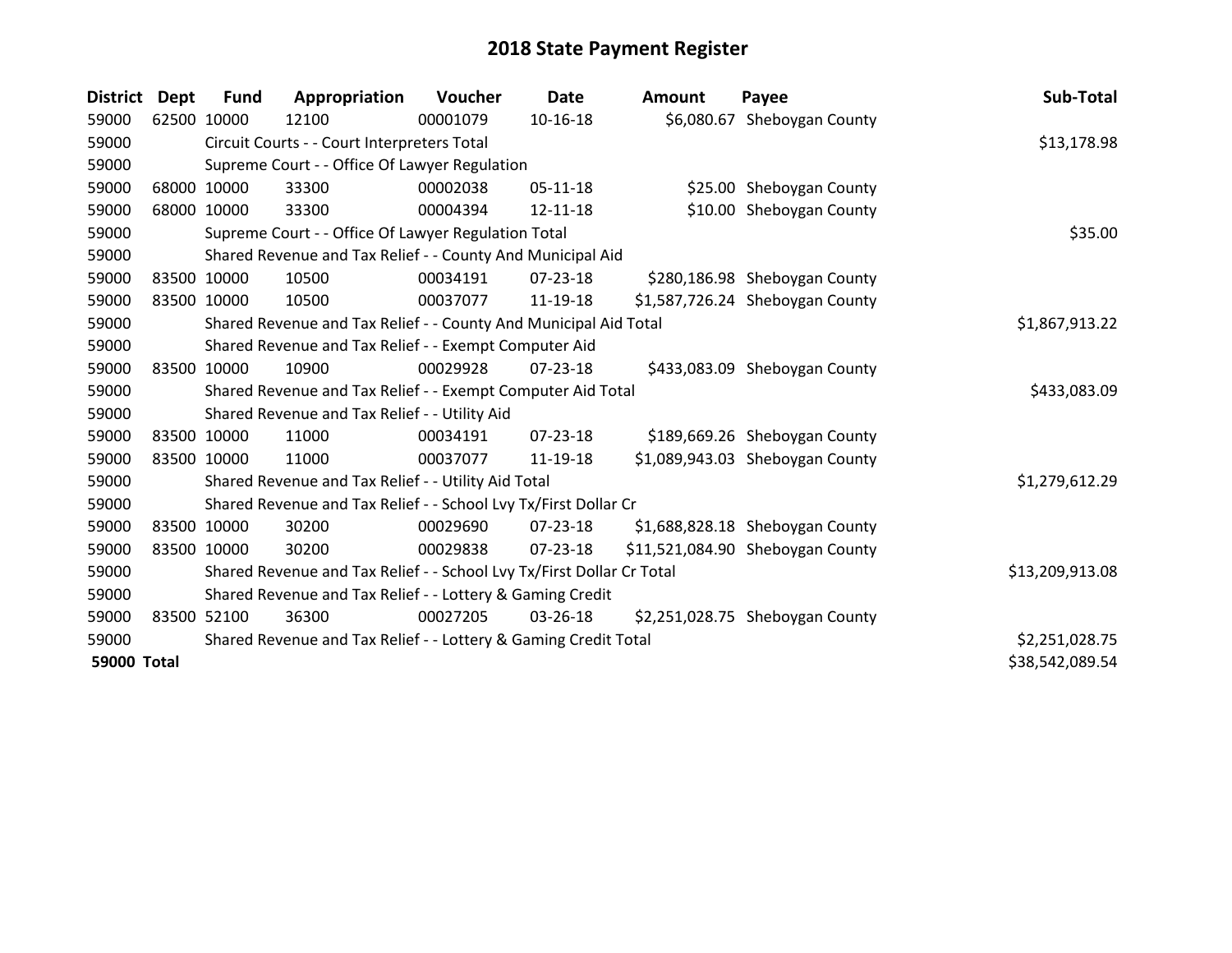| District Dept |             | <b>Fund</b> | Appropriation                                                         | Voucher  | Date           | <b>Amount</b> | Payee                         | Sub-Total    |
|---------------|-------------|-------------|-----------------------------------------------------------------------|----------|----------------|---------------|-------------------------------|--------------|
| 59002         |             |             | Dept of Safety & Prof Services - - Fire Dues Distribution             |          |                |               |                               |              |
| 59002         | 16500 10000 |             | 22500                                                                 | 00022526 | 07-25-18       |               | \$5,678.58 Town Of Greenbush  |              |
| 59002         |             |             | Dept of Safety & Prof Services - - Fire Dues Distribution Total       |          |                |               |                               | \$5,678.58   |
| 59002         |             |             | Wisconsin Historical Society - - General Program Operations-Gpr       |          |                |               |                               |              |
| 59002         |             | 24500 10000 | 10100                                                                 | 00020412 | 11-29-18       |               | \$200.00 Town Of Greenbush    |              |
| 59002         |             |             | Wisconsin Historical Society - - General Program Operations-Gpr Total |          |                |               |                               | \$200.00     |
| 59002         |             |             | Dept of Natural Resources - - Aids In Lieu Of Taxes - Gener           |          |                |               |                               |              |
| 59002         |             | 37000 10000 | 50300                                                                 | 00212376 | 02-06-18       |               | \$48.80 Town Of Greenbush     |              |
| 59002         |             | 37000 10000 | 50300                                                                 | 00212377 | 02-06-18       |               | \$10,466.19 Town Of Greenbush |              |
| 59002         |             | 37000 10000 | 50300                                                                 | 00228895 | 04-20-18       |               | \$860.29 Town Of Greenbush    |              |
| 59002         |             |             | Dept of Natural Resources - - Aids In Lieu Of Taxes - Gener Total     |          |                |               |                               | \$11,375.28  |
| 59002         |             |             | Dept of Natural Resources - - Resaids - Cnty Forst, Cl & Mfl          |          |                |               |                               |              |
| 59002         |             | 37000 21200 | 57100                                                                 | 00248163 | 06-28-18       |               | \$264.29 Town Of Greenbush    |              |
| 59002         |             |             | Dept of Natural Resources - - Resaids - Cnty Forst, Cl & Mfl Total    |          |                |               |                               | \$264.29     |
| 59002         |             |             | Dept of Natural Resources - - Aids In Lieu Of Taxes - Sum S           |          |                |               |                               |              |
| 59002         |             | 37000 21200 | 57900                                                                 | 00228894 | 04-20-18       |               | \$5,018.99 Town Of Greenbush  |              |
| 59002         |             | 37000 21200 | 57900                                                                 | 00228896 | 04-20-18       |               | \$336.34 Town Of Greenbush    |              |
| 59002         |             |             | Dept of Natural Resources - - Aids In Lieu Of Taxes - Sum S Total     |          |                |               |                               | \$5,355.33   |
| 59002         |             |             | Dept of Natural Resources - - Rec & Resource Aids, Fed                |          |                |               |                               |              |
| 59002         |             | 37000 21200 | 58300                                                                 | 00262114 | 08-27-18       |               | \$897.32 Town Of Greenbush    |              |
| 59002         |             |             | Dept of Natural Resources - - Rec & Resource Aids, Fed Total          |          |                |               |                               | \$897.32     |
| 59002         |             |             | Dept of Natural Resources - - Fin Asst For Responsible Units          |          |                |               |                               |              |
| 59002         |             | 37000 27400 | 67000                                                                 | 00235026 | $05 - 11 - 18$ |               | \$3,124.70 Town Of Greenbush  |              |
| 59002         |             |             | Dept of Natural Resources - - Fin Asst For Responsible Units Total    |          |                |               |                               | \$3,124.70   |
| 59002         |             |             | WI Dept of Transportation - - Trns Aids To Mnc.-Sf                    |          |                |               |                               |              |
| 59002         |             | 39500 21100 | 19100                                                                 | 00205185 | $01 - 02 - 18$ |               | \$31,349.65 Town Of Greenbush |              |
| 59002         |             | 39500 21100 | 19100                                                                 | 00235693 | 04-02-18       |               | \$31,349.65 Town Of Greenbush |              |
| 59002         |             | 39500 21100 | 19100                                                                 | 00269392 | 07-02-18       |               | \$31,349.65 Town Of Greenbush |              |
| 59002         |             | 39500 21100 | 19100                                                                 | 00303444 | 10-01-18       |               | \$31,349.66 Town Of Greenbush |              |
| 59002         |             |             | WI Dept of Transportation - - Trns Aids To Mnc.-Sf Total              |          |                |               |                               | \$125,398.61 |
| 59002         |             |             | Department of Revenue - - Payments For Municipal Svcs                 |          |                |               |                               |              |
| 59002         | 56600 10000 |             | 50100                                                                 | 00026926 | $01 - 31 - 18$ |               | \$2,021.62 Town Of Greenbush  |              |
| 59002         |             |             | Department of Revenue - - Payments For Municipal Svcs Total           |          |                |               |                               | \$2,021.62   |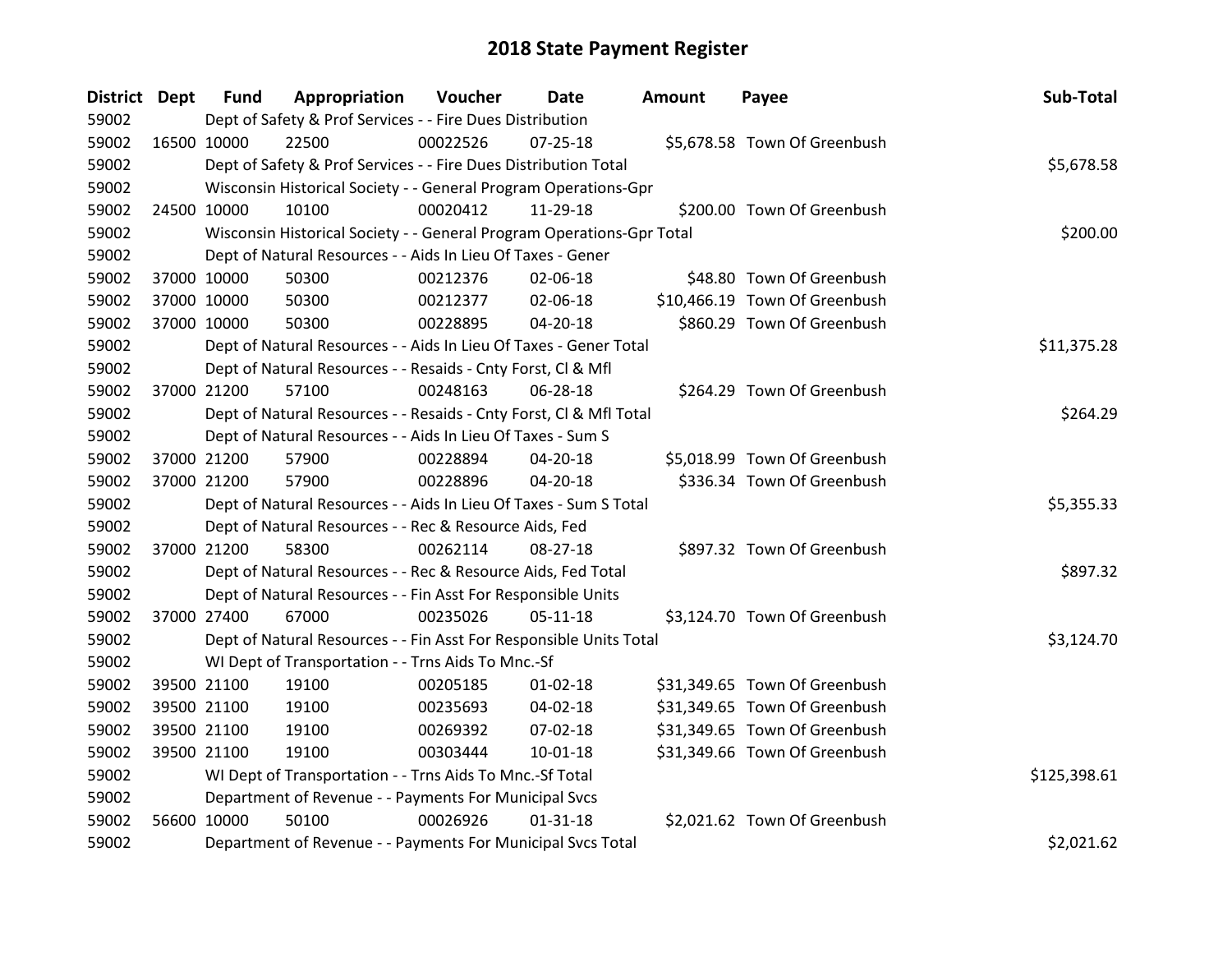| <b>District</b> | Dept        | Fund  | Appropriation                                                    | <b>Voucher</b> | Date           | <b>Amount</b> | Payee                         | Sub-Total    |
|-----------------|-------------|-------|------------------------------------------------------------------|----------------|----------------|---------------|-------------------------------|--------------|
| 59002           |             |       | Shared Revenue and Tax Relief - - County And Municipal Aid       |                |                |               |                               |              |
| 59002           | 83500 10000 |       | 10500                                                            | 00034163       | $07 - 23 - 18$ |               | \$15,322.29 Town Of Greenbush |              |
| 59002           | 83500 10000 |       | 10500                                                            | 00037049       | 11-19-18       |               | \$86,826.28 Town Of Greenbush |              |
| 59002           |             |       | Shared Revenue and Tax Relief - - County And Municipal Aid Total | \$102,148.57   |                |               |                               |              |
| 59002           |             |       | Shared Revenue and Tax Relief - - Exempt Computer Aid            |                |                |               |                               |              |
| 59002           | 83500       | 10000 | 10900                                                            | 00031341       | 07-23-18       |               | \$18.26 Town Of Greenbush     |              |
| 59002           |             |       | Shared Revenue and Tax Relief - - Exempt Computer Aid Total      | \$18.26        |                |               |                               |              |
| 59002           |             |       | Shared Revenue and Tax Relief - - Utility Aid                    |                |                |               |                               |              |
| 59002           | 83500 10000 |       | 11000                                                            | 00034163       | $07 - 23 - 18$ |               | \$30.41 Town Of Greenbush     |              |
| 59002           | 83500 10000 |       | 11000                                                            | 00037049       | 11-19-18       |               | \$182.69 Town Of Greenbush    |              |
| 59002           |             |       | Shared Revenue and Tax Relief - - Utility Aid Total              |                |                |               |                               | \$213.10     |
| 59002           |             |       | Shared Revenue and Tax Relief - - Lottery & Gaming Credit        |                |                |               |                               |              |
| 59002           | 83500 52100 |       | 36300                                                            | 00028486       | 04-30-18       |               | \$601.14 Town Of Greenbush    |              |
| 59002           |             |       | Shared Revenue and Tax Relief - - Lottery & Gaming Credit Total  |                |                |               |                               | \$601.14     |
| 59002 Total     |             |       |                                                                  |                |                |               |                               | \$257,296.80 |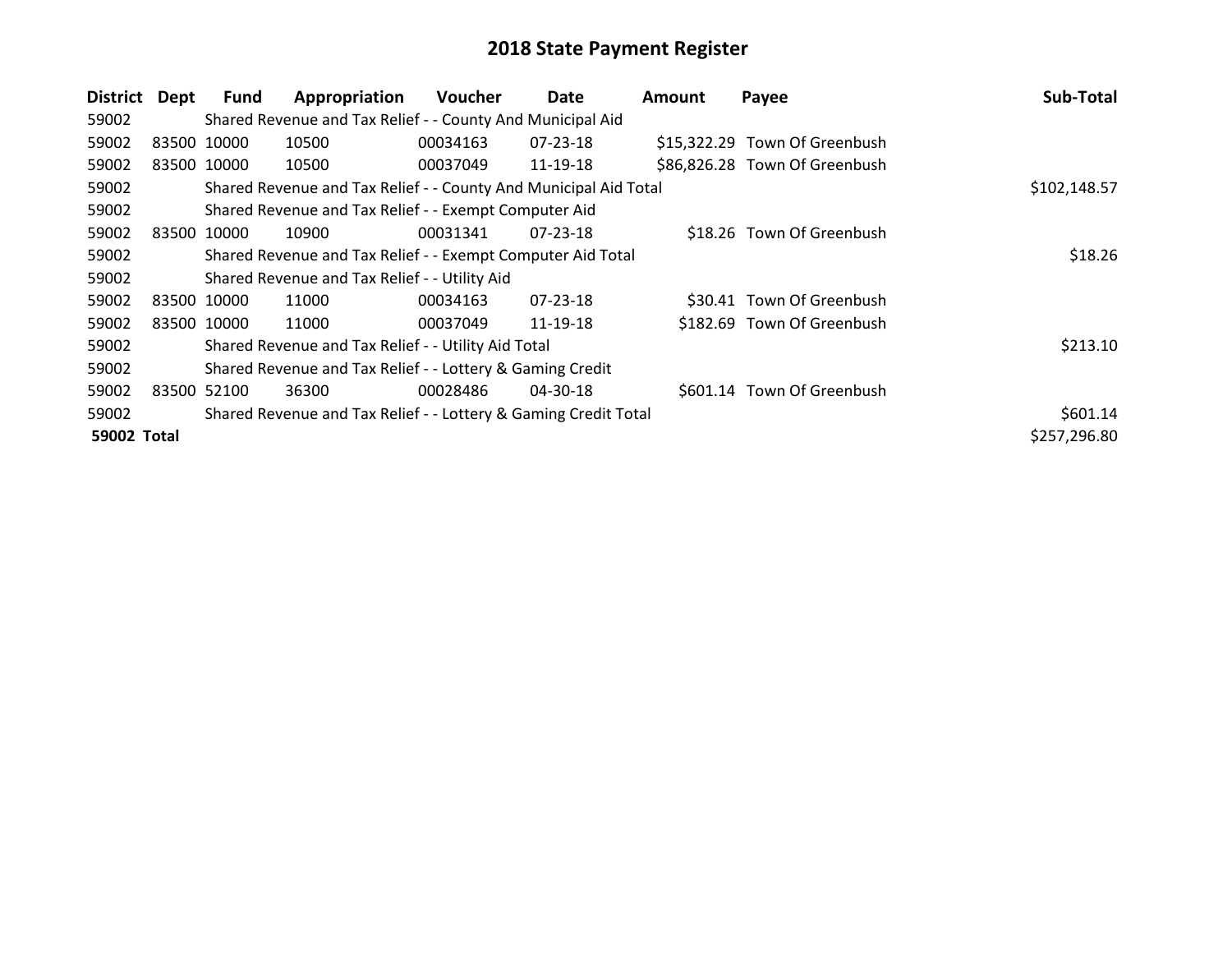| District Dept | <b>Fund</b>                                         | Appropriation                                                      | Voucher  | Date           | Amount | Payee                      | Sub-Total    |
|---------------|-----------------------------------------------------|--------------------------------------------------------------------|----------|----------------|--------|----------------------------|--------------|
| 59004         |                                                     | Dept of Safety & Prof Services - - Fire Dues Distribution          |          |                |        |                            |              |
| 59004         | 16500 10000                                         | 22500                                                              | 00022527 | $07 - 25 - 18$ |        | \$5,606.77 Town Of Herman  |              |
| 59004         |                                                     | Dept of Safety & Prof Services - - Fire Dues Distribution Total    |          |                |        |                            | \$5,606.77   |
| 59004         |                                                     | Dept of Natural Resources - - Resaids - Cnty Forst, CI & Mfl       |          |                |        |                            |              |
| 59004         | 37000 21200                                         | 57100                                                              | 00248164 | 06-28-18       |        | \$124.57 Town Of Herman    |              |
| 59004         |                                                     | Dept of Natural Resources - - Resaids - Cnty Forst, Cl & Mfl Total | \$124.57 |                |        |                            |              |
| 59004         |                                                     | Dept of Natural Resources - - Fin Asst For Responsible Units       |          |                |        |                            |              |
| 59004         | 37000 27400                                         | 67000                                                              | 00235908 | $05-11-18$     |        | \$2,482.01 Town Of Herman  |              |
| 59004         |                                                     | Dept of Natural Resources - - Fin Asst For Responsible Units Total |          |                |        |                            | \$2,482.01   |
| 59004         |                                                     | WI Dept of Transportation - - Trns Aids To Mnc.-Sf                 |          |                |        |                            |              |
| 59004         | 39500 21100                                         | 19100                                                              | 00205186 | $01 - 02 - 18$ |        | \$25,066.58 Town Of Herman |              |
| 59004         | 39500 21100                                         | 19100                                                              | 00235694 | $04 - 02 - 18$ |        | \$25,066.58 Town Of Herman |              |
| 59004         | 39500 21100                                         | 19100                                                              | 00269393 | 07-02-18       |        | \$25,066.58 Town Of Herman |              |
| 59004         | 39500 21100                                         | 19100                                                              | 00303445 | $10 - 01 - 18$ |        | \$25,066.59 Town Of Herman |              |
| 59004         |                                                     | WI Dept of Transportation - - Trns Aids To Mnc.-Sf Total           |          |                |        |                            | \$100,266.33 |
| 59004         |                                                     | Shared Revenue and Tax Relief - - County And Municipal Aid         |          |                |        |                            |              |
| 59004         | 83500 10000                                         | 10500                                                              | 00034164 | 07-23-18       |        | \$10,798.41 Town Of Herman |              |
| 59004         | 83500 10000                                         | 10500                                                              | 00037050 | 11-19-18       |        | \$61,190.98 Town Of Herman |              |
| 59004         |                                                     | Shared Revenue and Tax Relief - - County And Municipal Aid Total   |          |                |        |                            | \$71,989.39  |
| 59004         |                                                     | Shared Revenue and Tax Relief - - Exempt Computer Aid              |          |                |        |                            |              |
| 59004         | 83500 10000                                         | 10900                                                              | 00031342 | $07 - 23 - 18$ |        | \$279.04 Town Of Herman    |              |
| 59004         |                                                     | Shared Revenue and Tax Relief - - Exempt Computer Aid Total        |          |                |        |                            | \$279.04     |
| 59004         |                                                     | Shared Revenue and Tax Relief - - Utility Aid                      |          |                |        |                            |              |
| 59004         | 83500 10000                                         | 11000                                                              | 00034164 | $07 - 23 - 18$ |        | \$527.84 Town Of Herman    |              |
| 59004         | 83500 10000                                         | 11000                                                              | 00037050 | 11-19-18       |        | \$5,980.98 Town Of Herman  |              |
| 59004         | Shared Revenue and Tax Relief - - Utility Aid Total | \$6,508.82                                                         |          |                |        |                            |              |
| 59004 Total   |                                                     |                                                                    |          |                |        |                            | \$187,256.93 |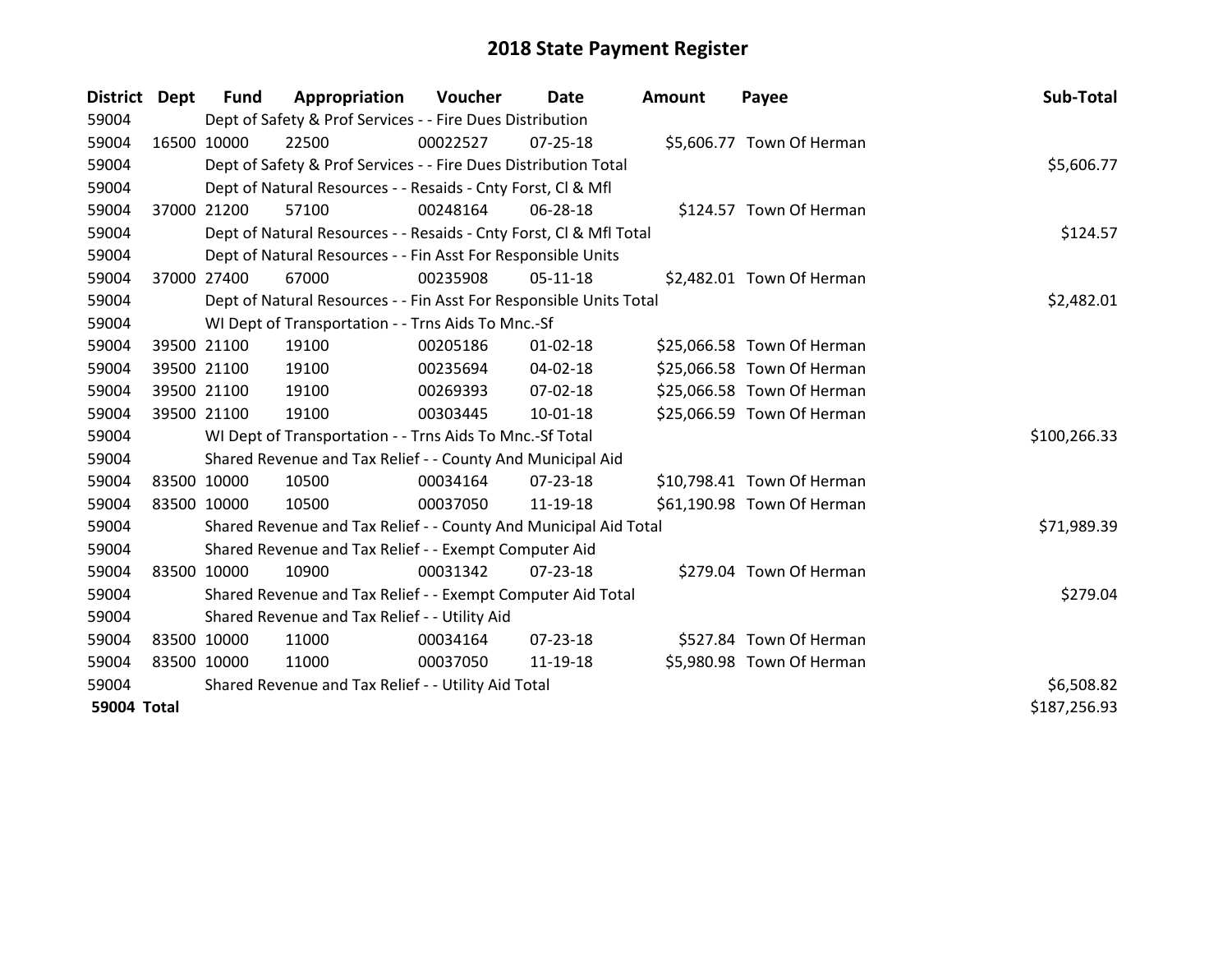| District Dept |             | <b>Fund</b> | Appropriation                                                      | Voucher  | <b>Date</b>    | <b>Amount</b> | Payee                       | Sub-Total    |
|---------------|-------------|-------------|--------------------------------------------------------------------|----------|----------------|---------------|-----------------------------|--------------|
| 59006         |             |             | Dept of Safety & Prof Services - - Fire Dues Distribution          |          |                |               |                             |              |
| 59006         | 16500 10000 |             | 22500                                                              | 00022528 | $07 - 25 - 18$ |               | \$8,569.43 Town Of Holland  |              |
| 59006         |             |             | Dept of Safety & Prof Services - - Fire Dues Distribution Total    |          |                |               |                             | \$8,569.43   |
| 59006         |             |             | Dept of Natural Resources - - Resaids - Cnty Forst, CI & Mfl       |          |                |               |                             |              |
| 59006         | 37000 21200 |             | 57100                                                              | 00248165 | 06-28-18       |               | \$45.26 Town Of Holland     |              |
| 59006         |             |             | Dept of Natural Resources - - Resaids - Cnty Forst, Cl & Mfl Total |          |                |               |                             | \$45.26      |
| 59006         |             |             | Dept of Natural Resources - - Aids In Lieu Of Taxes - Sum S        |          |                |               |                             |              |
| 59006         | 37000 21200 |             | 57900                                                              | 00229010 | 04-20-18       |               | \$28.12 Town Of Holland     |              |
| 59006         |             |             | Dept of Natural Resources - - Aids In Lieu Of Taxes - Sum S Total  |          |                |               |                             | \$28.12      |
| 59006         |             |             | Dept of Natural Resources - - Fin Asst For Responsible Units       |          |                |               |                             |              |
| 59006         | 37000 27400 |             | 67000                                                              | 00235721 | $05-11-18$     |               | \$2,279.93 Town Of Holland  |              |
| 59006         |             |             | Dept of Natural Resources - - Fin Asst For Responsible Units Total |          |                |               |                             | \$2,279.93   |
| 59006         |             |             | WI Dept of Transportation - - Trns Aids To Mnc.-Sf                 |          |                |               |                             |              |
| 59006         | 39500 21100 |             | 19100                                                              | 00205187 | $01 - 02 - 18$ |               | \$32,657.63 Town Of Holland |              |
| 59006         |             | 39500 21100 | 19100                                                              | 00235695 | 04-02-18       |               | \$32,657.63 Town Of Holland |              |
| 59006         |             | 39500 21100 | 19100                                                              | 00269394 | 07-02-18       |               | \$32,657.63 Town Of Holland |              |
| 59006         | 39500 21100 |             | 19100                                                              | 00303446 | $10 - 01 - 18$ |               | \$32,657.63 Town Of Holland |              |
| 59006         |             |             | WI Dept of Transportation - - Trns Aids To Mnc.-Sf Total           |          |                |               |                             | \$130,630.52 |
| 59006         |             |             | Shared Revenue and Tax Relief - - County And Municipal Aid         |          |                |               |                             |              |
| 59006         | 83500 10000 |             | 10500                                                              | 00034165 | 07-23-18       |               | \$4,895.61 Town Of Holland  |              |
| 59006         | 83500 10000 |             | 10500                                                              | 00037051 | 11-19-18       |               | \$27,741.77 Town Of Holland |              |
| 59006         |             |             | Shared Revenue and Tax Relief - - County And Municipal Aid Total   |          |                |               |                             | \$32,637.38  |
| 59006         |             |             | Shared Revenue and Tax Relief - - Exempt Computer Aid              |          |                |               |                             |              |
| 59006         | 83500 10000 |             | 10900                                                              | 00031343 | $07 - 23 - 18$ |               | \$107.56 Town Of Holland    |              |
| 59006         |             |             | Shared Revenue and Tax Relief - - Exempt Computer Aid Total        |          |                |               |                             | \$107.56     |
| 59006         |             |             | Shared Revenue and Tax Relief - - Utility Aid                      |          |                |               |                             |              |
| 59006         | 83500 10000 |             | 11000                                                              | 00034165 | 07-23-18       |               | \$1,899.05 Town Of Holland  |              |
| 59006         | 83500 10000 |             | 11000                                                              | 00037051 | 11-19-18       |               | \$10,856.75 Town Of Holland |              |
| 59006         |             |             | Shared Revenue and Tax Relief - - Utility Aid Total                |          |                |               |                             | \$12,755.80  |
| 59006 Total   |             |             |                                                                    |          |                |               |                             | \$187,054.00 |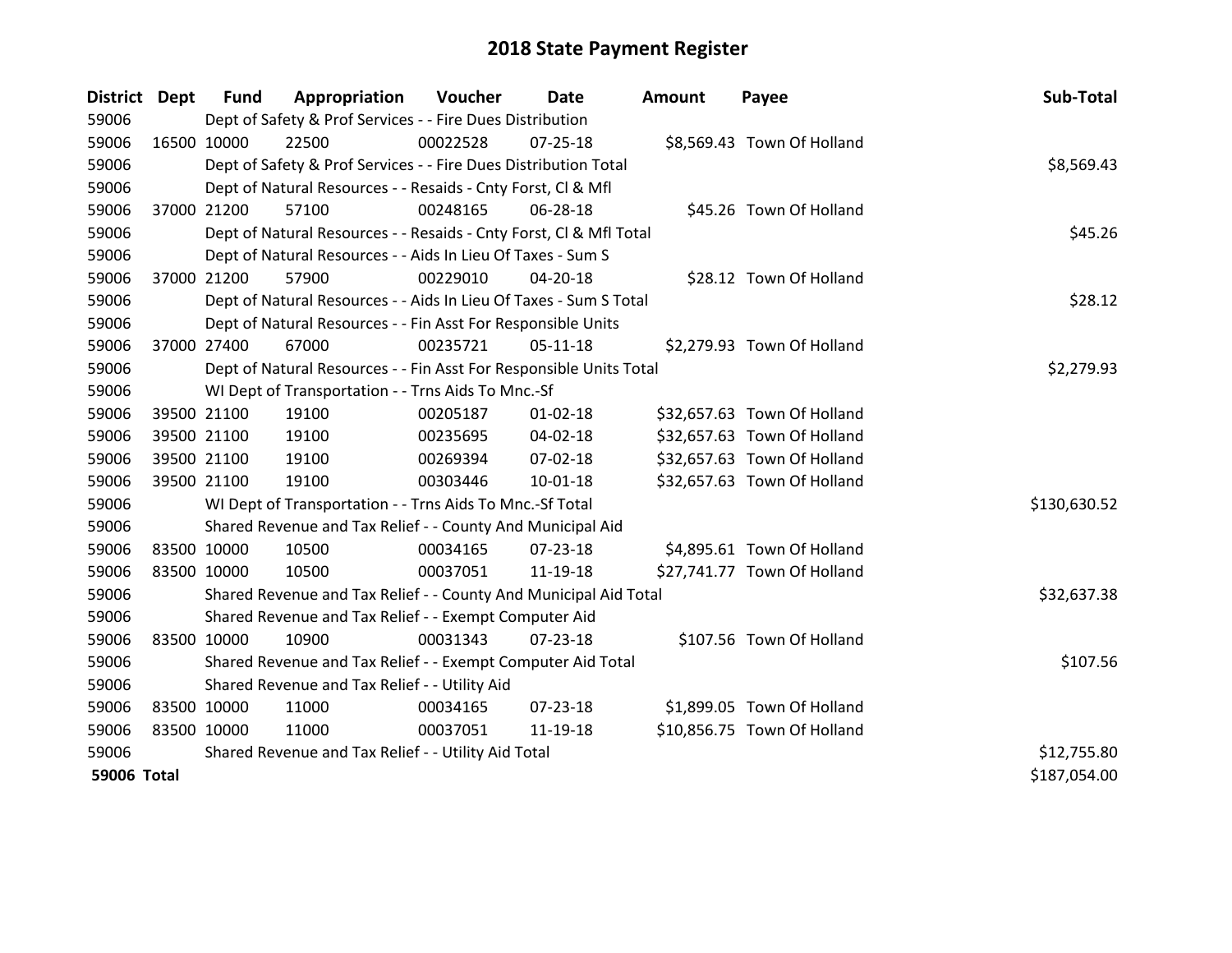| District    | Dept        | <b>Fund</b> | Appropriation                                                      | Voucher  | Date           | <b>Amount</b> | Payee                    | Sub-Total    |
|-------------|-------------|-------------|--------------------------------------------------------------------|----------|----------------|---------------|--------------------------|--------------|
| 59008       |             |             | Dept of Safety & Prof Services - - Fire Dues Distribution          |          |                |               |                          |              |
| 59008       |             | 16500 10000 | 22500                                                              | 00022529 | $07 - 25 - 18$ |               | \$9,649.36 Town Of Lima  |              |
| 59008       |             |             | Dept of Safety & Prof Services - - Fire Dues Distribution Total    |          |                |               |                          | \$9,649.36   |
| 59008       |             |             | Dept of Natural Resources - - Resaids - Cnty Forst, CI & Mfl       |          |                |               |                          |              |
| 59008       |             | 37000 21200 | 57100                                                              | 00248166 | 06-28-18       |               | \$38.47 Town Of Lima     |              |
| 59008       |             |             | Dept of Natural Resources - - Resaids - Cnty Forst, Cl & Mfl Total |          |                |               |                          | \$38.47      |
| 59008       |             |             | Dept of Natural Resources - - Fin Asst For Responsible Units       |          |                |               |                          |              |
| 59008       | 37000 27400 |             | 67000                                                              | 00235061 | $05-11-18$     |               | \$4,237.32 Town Of Lima  |              |
| 59008       |             |             | Dept of Natural Resources - - Fin Asst For Responsible Units Total |          |                |               |                          | \$4,237.32   |
| 59008       |             |             | WI Dept of Transportation - - Trns Aids To Mnc.-Sf                 |          |                |               |                          |              |
| 59008       |             | 39500 21100 | 19100                                                              | 00205188 | $01 - 02 - 18$ |               | \$21,274.04 Town Of Lima |              |
| 59008       |             | 39500 21100 | 19100                                                              | 00235696 | 04-02-18       |               | \$21,274.04 Town Of Lima |              |
| 59008       | 39500 21100 |             | 19100                                                              | 00269395 | 07-02-18       |               | \$21,274.04 Town Of Lima |              |
| 59008       | 39500 21100 |             | 19100                                                              | 00303447 | $10 - 01 - 18$ |               | \$21,274.06 Town Of Lima |              |
| 59008       |             |             | WI Dept of Transportation - - Trns Aids To Mnc.-Sf Total           |          |                |               |                          | \$85,096.18  |
| 59008       |             |             | Shared Revenue and Tax Relief - - County And Municipal Aid         |          |                |               |                          |              |
| 59008       | 83500 10000 |             | 10500                                                              | 00034166 | $07 - 23 - 18$ |               | \$7,510.55 Town Of Lima  |              |
| 59008       |             | 83500 10000 | 10500                                                              | 00037052 | 11-19-18       |               | \$42,559.77 Town Of Lima |              |
| 59008       |             |             | Shared Revenue and Tax Relief - - County And Municipal Aid Total   |          |                |               |                          | \$50,070.32  |
| 59008       |             |             | Shared Revenue and Tax Relief - - Exempt Computer Aid              |          |                |               |                          |              |
| 59008       |             | 83500 10000 | 10900                                                              | 00031344 | 07-23-18       |               | \$44.65 Town Of Lima     |              |
| 59008       |             |             | Shared Revenue and Tax Relief - - Exempt Computer Aid Total        |          |                |               |                          | \$44.65      |
| 59008       |             |             | Shared Revenue and Tax Relief - - Utility Aid                      |          |                |               |                          |              |
| 59008       |             | 83500 10000 | 11000                                                              | 00034166 | $07 - 23 - 18$ |               | \$1,343.06 Town Of Lima  |              |
| 59008       | 83500 10000 |             | 11000                                                              | 00037052 | 11-19-18       |               | \$7,997.87 Town Of Lima  |              |
| 59008       |             |             | Shared Revenue and Tax Relief - - Utility Aid Total                |          |                |               |                          | \$9,340.93   |
| 59008 Total |             |             |                                                                    |          |                |               |                          | \$158,477.23 |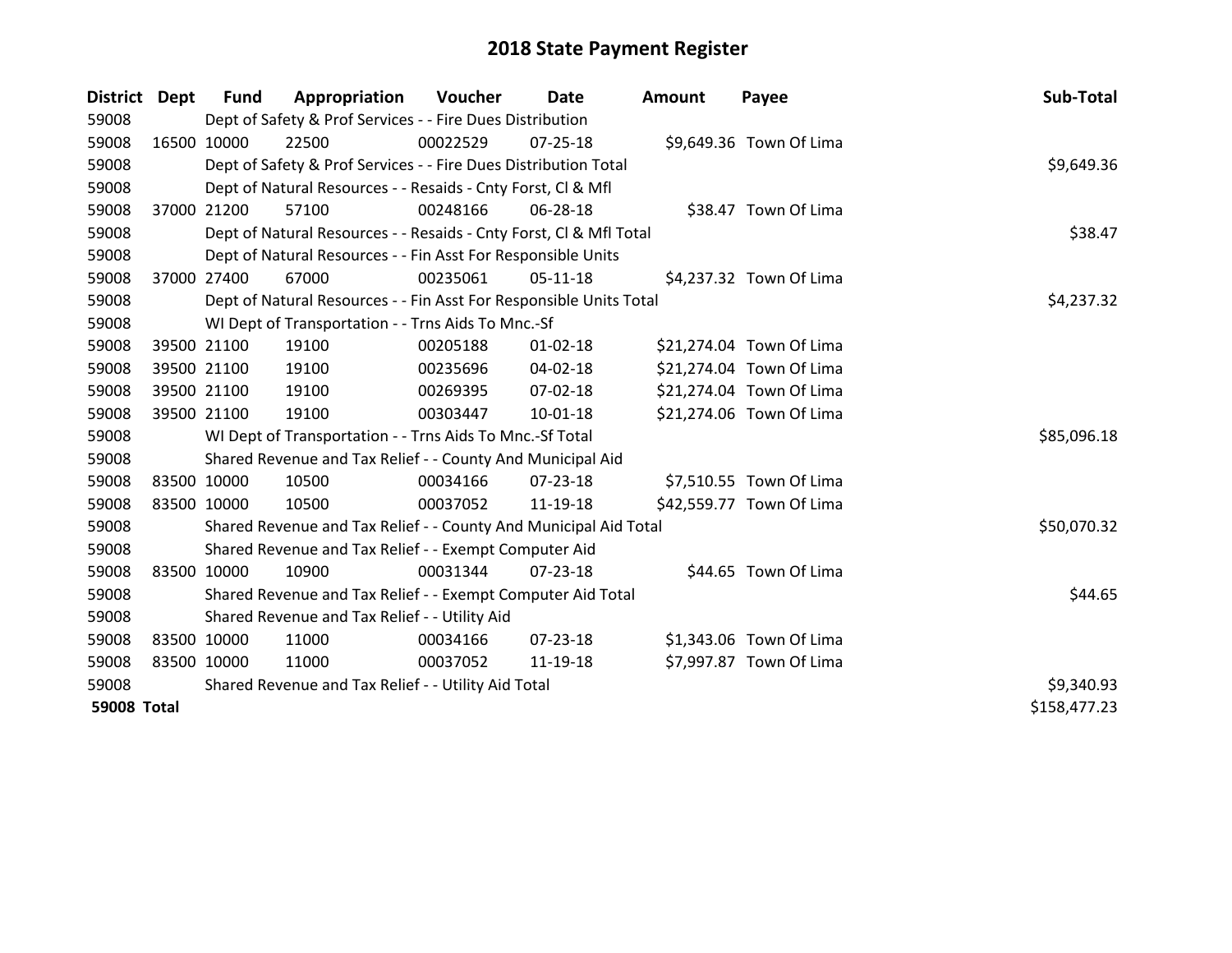| District Dept |             | <b>Fund</b> | Appropriation                                                      | Voucher  | Date           | Amount | Payee                       | Sub-Total   |
|---------------|-------------|-------------|--------------------------------------------------------------------|----------|----------------|--------|-----------------------------|-------------|
| 59010         |             |             | Dept of Safety & Prof Services - - Fire Dues Distribution          |          |                |        |                             |             |
| 59010         | 16500 10000 |             | 22500                                                              | 00022530 | $07 - 25 - 18$ |        | \$6,112.80 Lyndon, Town Of  |             |
| 59010         |             |             | Dept of Safety & Prof Services - - Fire Dues Distribution Total    |          |                |        |                             | \$6,112.80  |
| 59010         |             |             | Dept of Natural Resources - - Aids In Lieu Of Taxes - Gener        |          |                |        |                             |             |
| 59010         | 37000 10000 |             | 50300                                                              | 00212500 | 02-06-18       |        | \$37,309.83 Lyndon, Town Of |             |
| 59010         | 37000 10000 |             | 50300                                                              | 00212501 | 02-06-18       |        | \$3,764.77 Lyndon, Town Of  |             |
| 59010         | 37000 10000 |             | 50300                                                              | 00229620 | 04-20-18       |        | \$228.66 Lyndon, Town Of    |             |
| 59010         | 37000 10000 |             | 50300                                                              | 00229621 | $04 - 20 - 18$ |        | \$137.81 Lyndon, Town Of    |             |
| 59010         |             |             | Dept of Natural Resources - - Aids In Lieu Of Taxes - Gener Total  |          |                |        |                             | \$41,441.07 |
| 59010         |             |             | Dept of Natural Resources - - Resaids - Cnty Forst, Cl & Mfl       |          |                |        |                             |             |
| 59010         | 37000 21200 |             | 57100                                                              | 00248167 | 06-28-18       |        | \$142.16 Lyndon, Town Of    |             |
| 59010         |             |             | Dept of Natural Resources - - Resaids - Cnty Forst, CI & Mfl Total |          |                |        |                             | \$142.16    |
| 59010         |             |             | Dept of Natural Resources - - Aids In Lieu Of Taxes - Sum S        |          |                |        |                             |             |
| 59010         | 37000 21200 |             | 57900                                                              | 00229619 | 04-20-18       |        | \$35.20 Lyndon, Town Of     |             |
| 59010         | 37000 21200 |             | 57900                                                              | 00229622 | 04-20-18       |        | \$303.86 Lyndon, Town Of    |             |
| 59010         |             |             | Dept of Natural Resources - - Aids In Lieu Of Taxes - Sum S Total  |          |                |        |                             | \$339.06    |
| 59010         |             |             | WI Dept of Transportation - - Trns Aids To Mnc.-Sf                 |          |                |        |                             |             |
| 59010         | 39500 21100 |             | 19100                                                              | 00205189 | $01 - 02 - 18$ |        | \$18,281.82 Lyndon, Town Of |             |
| 59010         | 39500 21100 |             | 19100                                                              | 00235697 | 04-02-18       |        | \$18,281.82 Lyndon, Town Of |             |
| 59010         | 39500 21100 |             | 19100                                                              | 00269396 | 07-02-18       |        | \$18,281.82 Lyndon, Town Of |             |
| 59010         | 39500 21100 |             | 19100                                                              | 00303448 | $10 - 01 - 18$ |        | \$18,281.83 Lyndon, Town Of |             |
| 59010         |             |             | WI Dept of Transportation - - Trns Aids To Mnc.-Sf Total           |          |                |        |                             | \$73,127.29 |
| 59010         |             |             | Shared Revenue and Tax Relief - - County And Municipal Aid         |          |                |        |                             |             |
| 59010         | 83500 10000 |             | 10500                                                              | 00034167 | 07-23-18       |        | \$3,485.06 Lyndon, Town Of  |             |
| 59010         | 83500 10000 |             | 10500                                                              | 00037053 | 11-19-18       |        | \$19,748.65 Lyndon, Town Of |             |
| 59010         |             |             | Shared Revenue and Tax Relief - - County And Municipal Aid Total   |          |                |        |                             | \$23,233.71 |
| 59010         |             |             | Shared Revenue and Tax Relief - - Exempt Computer Aid              |          |                |        |                             |             |
| 59010         | 83500 10000 |             | 10900                                                              | 00031345 | $07 - 23 - 18$ |        | \$280.06 Lyndon, Town Of    |             |
| 59010         |             |             | Shared Revenue and Tax Relief - - Exempt Computer Aid Total        |          |                |        |                             | \$280.06    |
| 59010         |             |             | Shared Revenue and Tax Relief - - Utility Aid                      |          |                |        |                             |             |
| 59010         | 83500 10000 |             | 11000                                                              | 00034167 | 07-23-18       |        | \$229.50 Lyndon, Town Of    |             |
| 59010         | 83500 10000 |             | 11000                                                              | 00037053 | 11-19-18       |        | \$1,583.55 Lyndon, Town Of  |             |
| 59010         |             |             | Shared Revenue and Tax Relief - - Utility Aid Total                |          |                |        |                             | \$1,813.05  |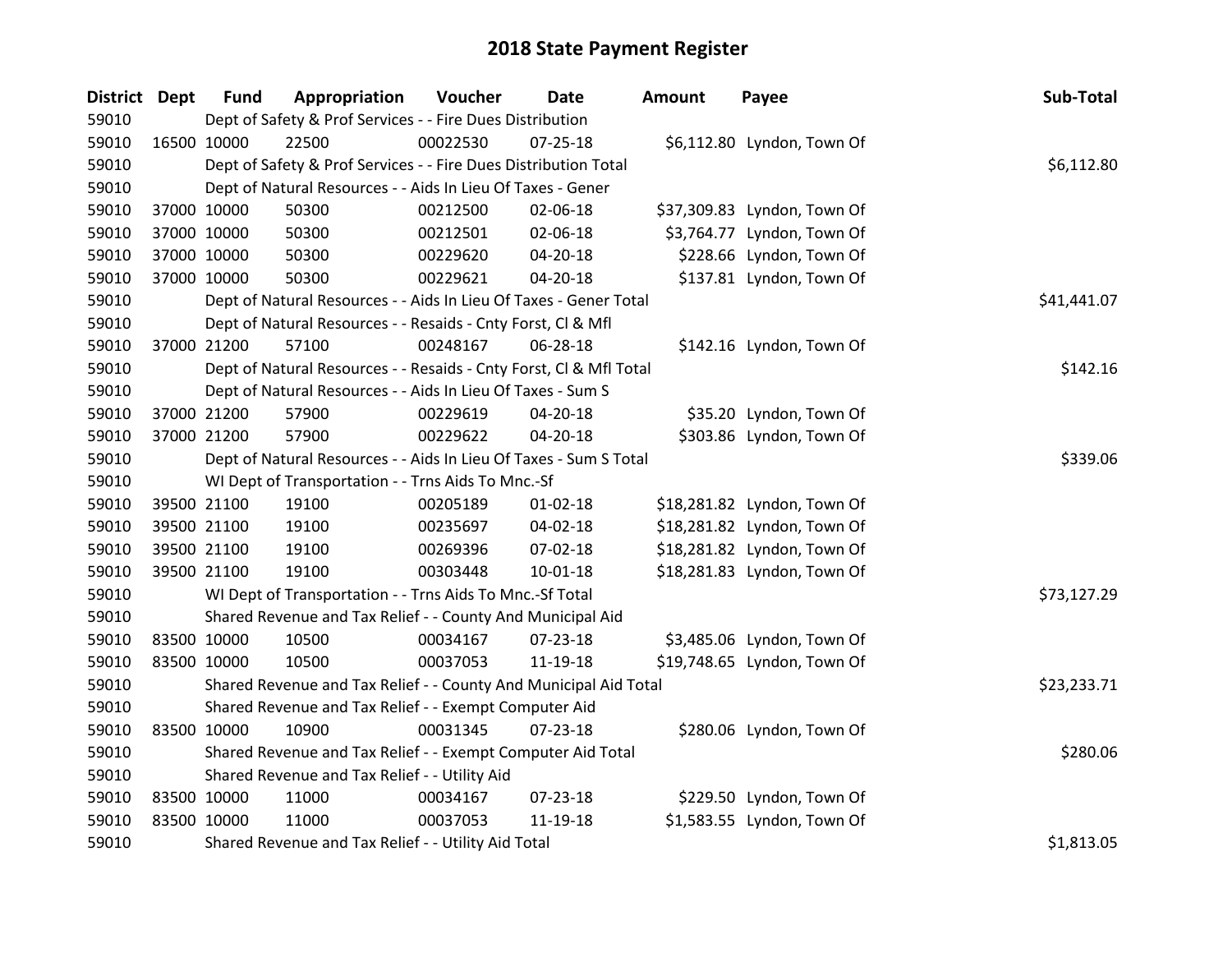| District Dept |             | Fund | Appropriation                                                   | <b>Voucher</b> | Date     | Amount | <b>Pavee</b>                | Sub-Total    |
|---------------|-------------|------|-----------------------------------------------------------------|----------------|----------|--------|-----------------------------|--------------|
| 59010         |             |      | Shared Revenue and Tax Relief - - Lottery & Gaming Credit       |                |          |        |                             |              |
| 59010         | 83500 52100 |      | 36300                                                           | 00027625       | 03-26-18 |        | $$1,163.94$ Lyndon, Town Of |              |
| 59010         |             |      | Shared Revenue and Tax Relief - - Lottery & Gaming Credit Total |                |          |        |                             | \$1,163.94   |
| 59010 Total   |             |      |                                                                 |                |          |        |                             | \$147,653.14 |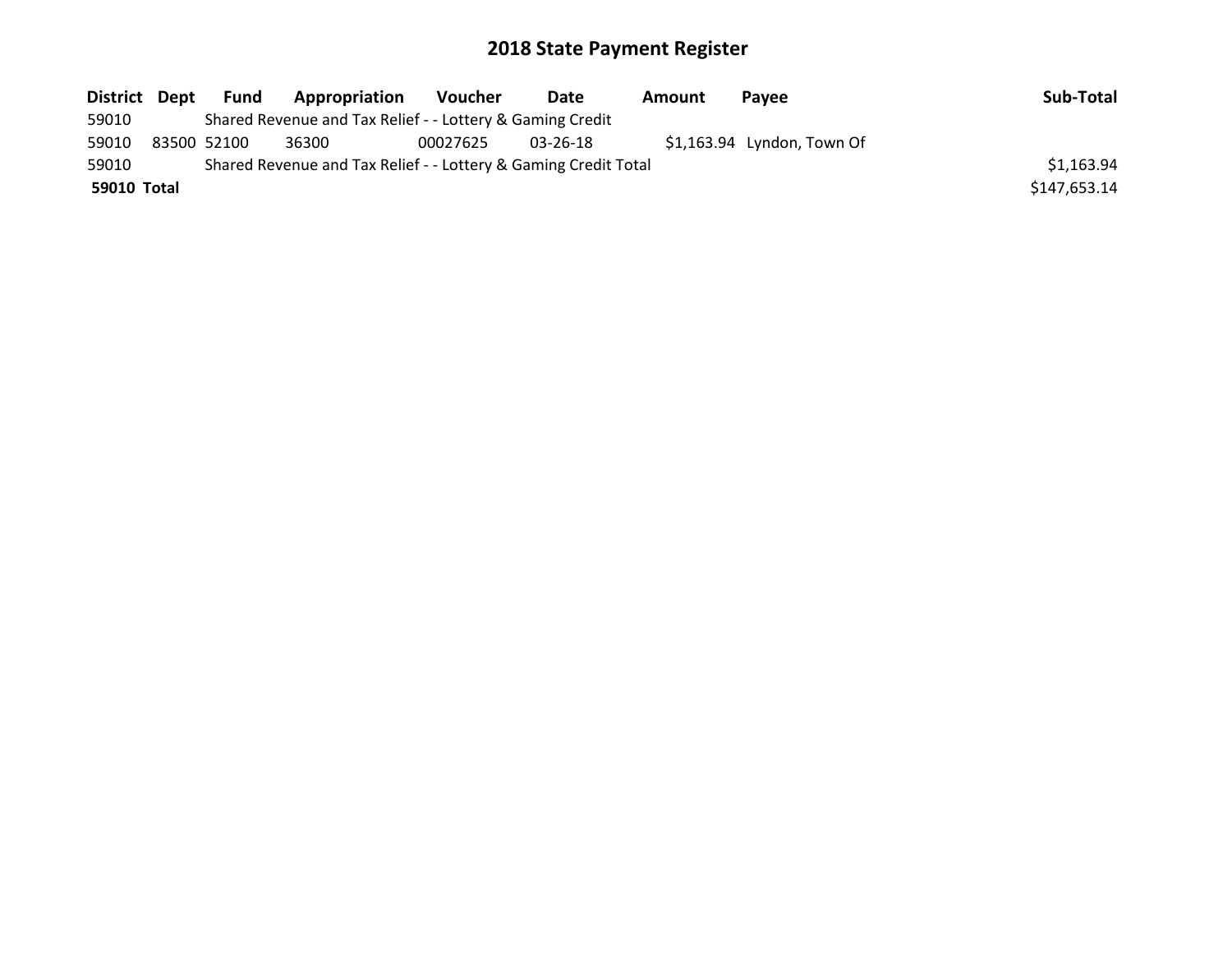| <b>District Dept</b> |             | <b>Fund</b> | Appropriation                                                      | Voucher  | Date           | Amount | Payee                        | Sub-Total   |
|----------------------|-------------|-------------|--------------------------------------------------------------------|----------|----------------|--------|------------------------------|-------------|
| 59012                |             |             | Dept of Safety & Prof Services - - Fire Dues Distribution          |          |                |        |                              |             |
| 59012                | 16500 10000 |             | 22500                                                              | 00022531 | $07 - 24 - 18$ |        | \$4,645.47 Town Of Mitchell  |             |
| 59012                |             |             | Dept of Safety & Prof Services - - Fire Dues Distribution Total    |          |                |        |                              | \$4,645.47  |
| 59012                |             |             | Dept of Natural Resources - - Aids In Lieu Of Taxes - Gener        |          |                |        |                              |             |
| 59012                | 37000 10000 |             | 50300                                                              | 00212521 | 02-06-18       |        | \$16,081.25 Town Of Mitchell |             |
| 59012                | 37000 10000 |             | 50300                                                              | 00212522 | 02-06-18       |        | \$75,923.32 Town Of Mitchell |             |
| 59012                |             |             | Dept of Natural Resources - - Aids In Lieu Of Taxes - Gener Total  |          |                |        |                              | \$92,004.57 |
| 59012                |             |             | Dept of Natural Resources - - Resaids - Cnty Forst, Cl & Mfl       |          |                |        |                              |             |
| 59012                | 37000 21200 |             | 57100                                                              | 00248168 | 06-28-18       |        | \$50.40 Town Of Mitchell     |             |
| 59012                |             |             | Dept of Natural Resources - - Resaids - Cnty Forst, CI & Mfl Total |          |                |        |                              | \$50.40     |
| 59012                |             |             | Dept of Natural Resources - - Aids In Lieu Of Taxes - Sum S        |          |                |        |                              |             |
| 59012                |             | 37000 21200 | 57900                                                              | 00229705 | 04-20-18       |        | \$6,771.78 Town Of Mitchell  |             |
| 59012                | 37000 21200 |             | 57900                                                              | 00229706 | 04-20-18       |        | \$73.34 Town Of Mitchell     |             |
| 59012                |             |             | Dept of Natural Resources - - Aids In Lieu Of Taxes - Sum S Total  |          |                |        |                              | \$6,845.12  |
| 59012                |             |             | Dept of Natural Resources - - Fin Asst For Responsible Units       |          |                |        |                              |             |
| 59012                | 37000 27400 |             | 67000                                                              | 00235558 | $05-11-18$     |        | \$210.00 Town Of Mitchell    |             |
| 59012                |             |             | Dept of Natural Resources - - Fin Asst For Responsible Units Total |          |                |        |                              | \$210.00    |
| 59012                |             |             | WI Dept of Transportation - - Trns Aids To Mnc.-Sf                 |          |                |        |                              |             |
| 59012                |             | 39500 21100 | 19100                                                              | 00205190 | $01 - 02 - 18$ |        | \$19,476.32 Town Of Mitchell |             |
| 59012                |             | 39500 21100 | 19100                                                              | 00235698 | 04-02-18       |        | \$19,476.32 Town Of Mitchell |             |
| 59012                |             | 39500 21100 | 19100                                                              | 00269397 | 07-02-18       |        | \$19,476.32 Town Of Mitchell |             |
| 59012                | 39500 21100 |             | 19100                                                              | 00303449 | $10-01-18$     |        | \$19,476.33 Town Of Mitchell |             |
| 59012                |             |             | WI Dept of Transportation - - Trns Aids To Mnc.-Sf Total           |          |                |        |                              | \$77,905.29 |
| 59012                |             |             | WI Dept of Transportation - - Loc Rd Imp Prg St Fd                 |          |                |        |                              |             |
| 59012                | 39500 21100 |             | 27800                                                              | 00322689 | 11-13-18       |        | \$12,929.39 Town Of Mitchell |             |
| 59012                |             |             | WI Dept of Transportation - - Loc Rd Imp Prg St Fd Total           |          |                |        |                              | \$12,929.39 |
| 59012                |             |             | Department of Corrections - - Energy Costs, Energy-Related A       |          |                |        |                              |             |
| 59012                | 41000 10000 |             | 10600                                                              | 00254448 | 12-13-18       |        | \$12.50 Town Of Mitchell     |             |
| 59012                |             |             | Department of Corrections - - Energy Costs, Energy-Related A Total |          |                |        |                              | \$12.50     |
| 59012                |             |             | Department of Revenue - - Payments For Municipal Svcs              |          |                |        |                              |             |
| 59012                | 56600 10000 |             | 50100                                                              | 00026927 | $01 - 31 - 18$ |        | \$1,885.31 Town Of Mitchell  |             |
| 59012                |             |             | Department of Revenue - - Payments For Municipal Svcs Total        |          |                |        |                              | \$1,885.31  |
| 59012                |             |             | Shared Revenue and Tax Relief - - County And Municipal Aid         |          |                |        |                              |             |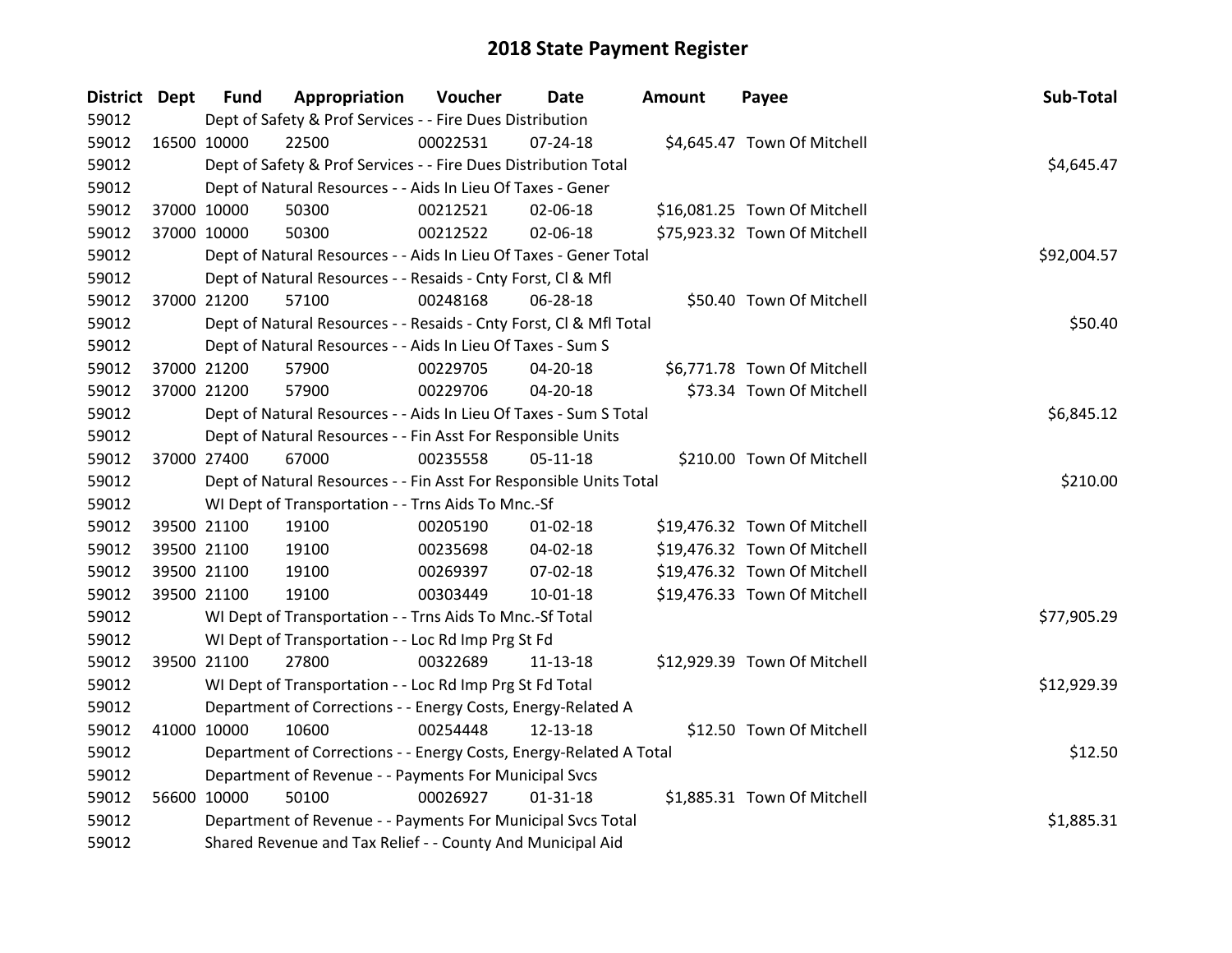| District Dept | Fund        | Appropriation                                                    | <b>Voucher</b> | Date           | <b>Amount</b> | Pavee                        | Sub-Total    |
|---------------|-------------|------------------------------------------------------------------|----------------|----------------|---------------|------------------------------|--------------|
| 59012         | 83500 10000 | 10500                                                            | 00034168       | $07 - 23 - 18$ |               | \$2,999.46 Town Of Mitchell  |              |
| 59012         | 83500 10000 | 10500                                                            | 00037054       | 11-19-18       |               | \$17,115.41 Town Of Mitchell |              |
| 59012         |             | Shared Revenue and Tax Relief - - County And Municipal Aid Total |                |                |               |                              | \$20,114.87  |
| 59012         |             | Shared Revenue and Tax Relief - - Exempt Computer Aid            |                |                |               |                              |              |
| 59012         | 83500 10000 | 10900                                                            | 00031346       | $07 - 23 - 18$ |               | \$17.25 Town Of Mitchell     |              |
| 59012         |             | Shared Revenue and Tax Relief - - Exempt Computer Aid Total      |                |                |               |                              | \$17.25      |
| 59012 Total   |             |                                                                  |                |                |               |                              | \$216,620.17 |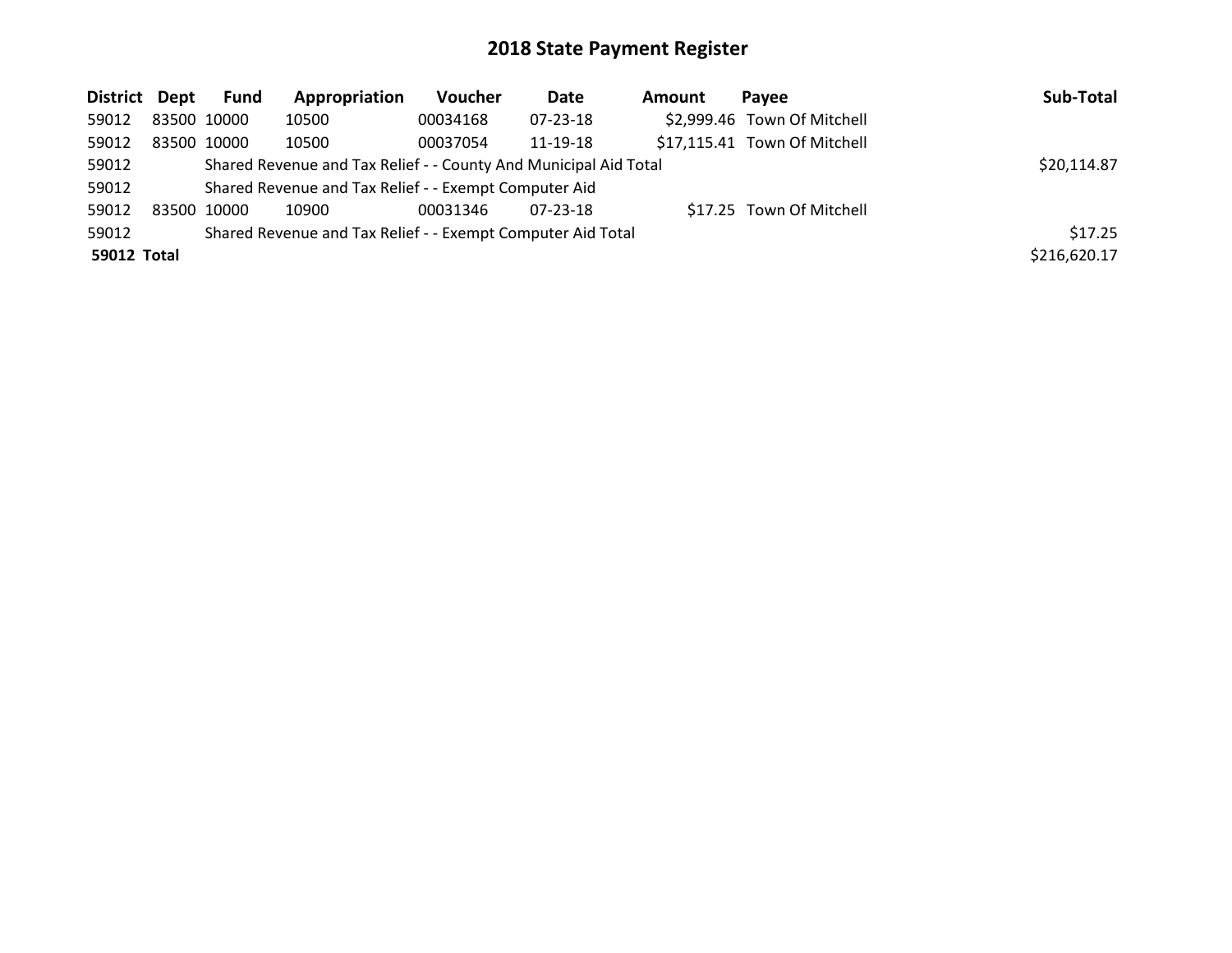| <b>District</b>    | Dept        | <b>Fund</b> | Appropriation                                                      | Voucher  | Date           | <b>Amount</b> | Payee                     | Sub-Total   |
|--------------------|-------------|-------------|--------------------------------------------------------------------|----------|----------------|---------------|---------------------------|-------------|
| 59014              |             |             | Dept of Safety & Prof Services - - Fire Dues Distribution          |          |                |               |                           |             |
| 59014              |             | 16500 10000 | 22500                                                              | 00021155 | $07-19-18$     |               | \$4,996.39 Town Of Mosel  |             |
| 59014              |             |             | Dept of Safety & Prof Services - - Fire Dues Distribution Total    |          |                |               |                           | \$4,996.39  |
| 59014              |             |             | Dept of Natural Resources - - Resaids - Cnty Forst, CI & Mfl       |          |                |               |                           |             |
| 59014              | 37000       | 21200       | 57100                                                              | 00248169 | 06-28-18       |               | \$38.74 Town Of Mosel     |             |
| 59014              |             |             | Dept of Natural Resources - - Resaids - Cnty Forst, Cl & Mfl Total |          |                |               |                           | \$38.74     |
| 59014              |             |             | Dept of Natural Resources - - Fin Asst For Responsible Units       |          |                |               |                           |             |
| 59014              | 37000       | 27400       | 67000                                                              | 00235586 | 05-11-18       |               | \$1,066.66 Town Of Mosel  |             |
| 59014              |             |             | Dept of Natural Resources - - Fin Asst For Responsible Units Total |          |                |               |                           | \$1,066.66  |
| 59014              |             |             | WI Dept of Transportation - - Trns Aids To Mnc.-Sf                 |          |                |               |                           |             |
| 59014              |             | 39500 21100 | 19100                                                              | 00205191 | $01 - 02 - 18$ |               | \$16,812.58 Town Of Mosel |             |
| 59014              |             | 39500 21100 | 19100                                                              | 00235699 | 04-02-18       |               | \$16,812.58 Town Of Mosel |             |
| 59014              |             | 39500 21100 | 19100                                                              | 00269398 | 07-02-18       |               | \$16,812.58 Town Of Mosel |             |
| 59014              |             | 39500 21100 | 19100                                                              | 00303450 | $10 - 01 - 18$ |               | \$16,812.61 Town Of Mosel |             |
| 59014              |             |             | WI Dept of Transportation - - Trns Aids To Mnc.-Sf Total           |          |                |               |                           | \$67,250.35 |
| 59014              |             |             | Shared Revenue and Tax Relief - - County And Municipal Aid         |          |                |               |                           |             |
| 59014              |             | 83500 10000 | 10500                                                              | 00034169 | 07-23-18       |               | \$1,955.94 Town Of Mosel  |             |
| 59014              |             | 83500 10000 | 10500                                                              | 00037055 | 11-19-18       |               | \$11,083.66 Town Of Mosel |             |
| 59014              |             |             | Shared Revenue and Tax Relief - - County And Municipal Aid Total   |          |                |               |                           | \$13,039.60 |
| 59014              |             |             | Shared Revenue and Tax Relief - - Exempt Computer Aid              |          |                |               |                           |             |
| 59014              | 83500 10000 |             | 10900                                                              | 00031347 | $07 - 23 - 18$ |               | \$3,211.53 Town Of Mosel  |             |
| 59014              |             |             | Shared Revenue and Tax Relief - - Exempt Computer Aid Total        |          |                |               |                           | \$3,211.53  |
| <b>59014 Total</b> |             |             |                                                                    |          |                |               |                           | \$89,603.27 |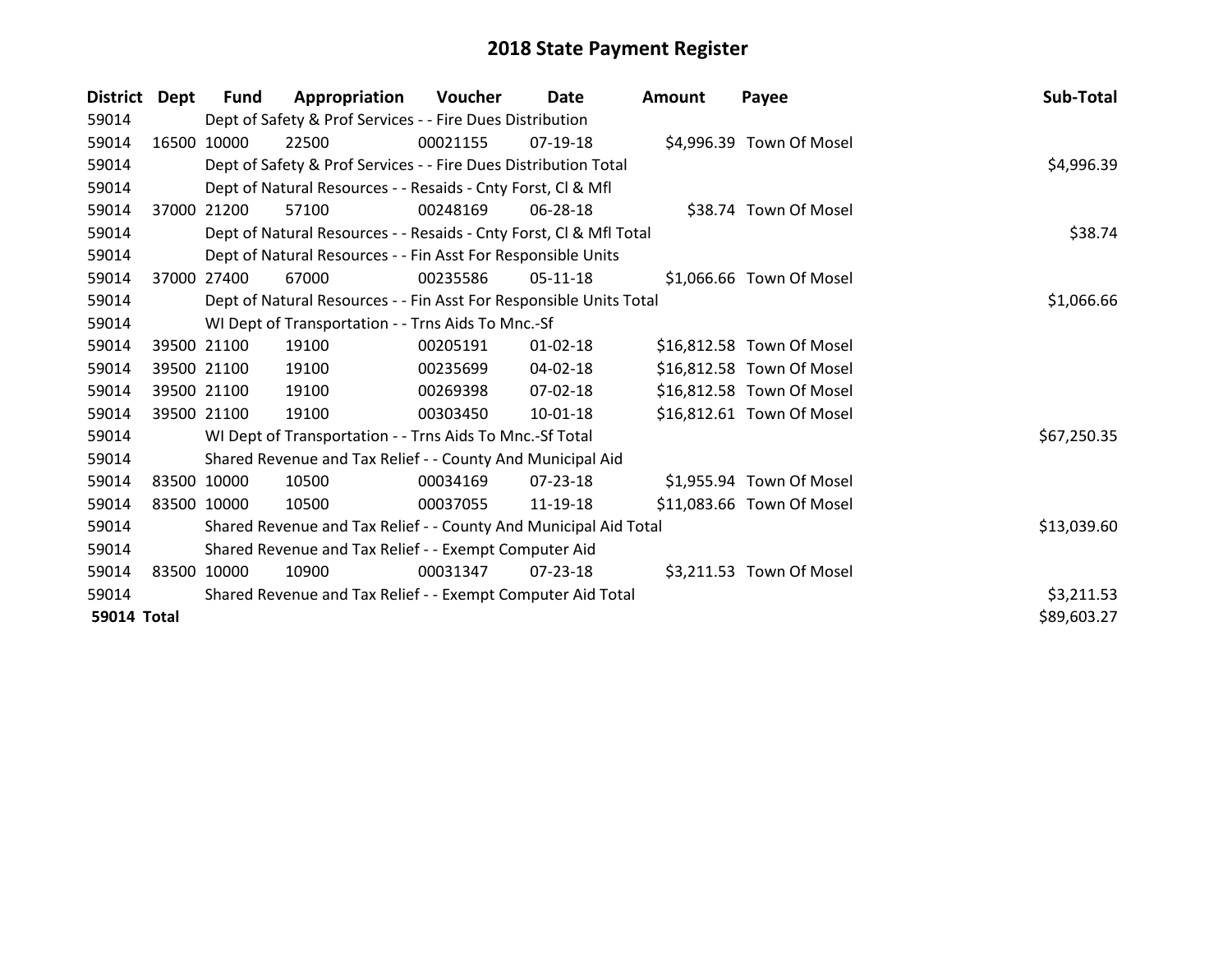| District Dept      |             | <b>Fund</b> | Appropriation                                                      | Voucher  | <b>Date</b>    | <b>Amount</b> | Payee                        | Sub-Total    |
|--------------------|-------------|-------------|--------------------------------------------------------------------|----------|----------------|---------------|------------------------------|--------------|
| 59016              |             |             | Dept of Safety & Prof Services - - Fire Dues Distribution          |          |                |               |                              |              |
| 59016              | 16500 10000 |             | 22500                                                              | 00011933 | 04-19-18       |               | \$13,830.69 Town Of Plymouth |              |
| 59016              | 16500 10000 |             | 22500                                                              | 00021156 | 07-19-18       |               | \$13,809.02 Town Of Plymouth |              |
| 59016              |             |             | Dept of Safety & Prof Services - - Fire Dues Distribution Total    |          |                |               |                              | \$27,639.71  |
| 59016              |             |             | Dept of Natural Resources - - Aids In Lieu Of Taxes - Gener        |          |                |               |                              |              |
| 59016              | 37000 10000 |             | 50300                                                              | 00212450 | 02-05-18       |               | \$27,484.50 Town Of Plymouth |              |
| 59016              | 37000 10000 |             | 50300                                                              | 00229340 | 04-20-18       |               | \$197.55 Town Of Plymouth    |              |
| 59016              |             |             | Dept of Natural Resources - - Aids In Lieu Of Taxes - Gener Total  |          |                |               |                              | \$27,682.05  |
| 59016              |             |             | Dept of Natural Resources - - Resaids - Cnty Forst, CI & Mfl       |          |                |               |                              |              |
| 59016              | 37000 21200 |             | 57100                                                              | 00248170 | 06-28-18       |               | \$36.79 Town Of Plymouth     |              |
| 59016              |             |             | Dept of Natural Resources - - Resaids - Cnty Forst, Cl & Mfl Total |          |                |               |                              | \$36.79      |
| 59016              |             |             | Dept of Natural Resources - - Aids In Lieu Of Taxes - Sum S        |          |                |               |                              |              |
| 59016              |             | 37000 21200 | 57900                                                              | 00229339 | 04-20-18       |               | \$320.63 Town Of Plymouth    |              |
| 59016              | 37000 21200 |             | 57900                                                              | 00229341 | 04-20-18       |               | \$25.68 Town Of Plymouth     |              |
| 59016              |             |             | Dept of Natural Resources - - Aids In Lieu Of Taxes - Sum S Total  |          | \$346.31       |               |                              |              |
| 59016              |             |             | WI Dept of Transportation - - Trns Aids To Mnc.-Sf                 |          |                |               |                              |              |
| 59016              | 39500 21100 |             | 19100                                                              | 00205192 | $01 - 02 - 18$ |               | \$24,582.81 Town Of Plymouth |              |
| 59016              |             | 39500 21100 | 19100                                                              | 00235700 | 04-02-18       |               | \$24,582.81 Town Of Plymouth |              |
| 59016              | 39500 21100 |             | 19100                                                              | 00269399 | 07-02-18       |               | \$24,582.81 Town Of Plymouth |              |
| 59016              | 39500 21100 |             | 19100                                                              | 00303451 | $10 - 01 - 18$ |               | \$24,582.81 Town Of Plymouth |              |
| 59016              |             |             | WI Dept of Transportation - - Trns Aids To Mnc.-Sf Total           |          |                |               |                              | \$98,331.24  |
| 59016              |             |             | Shared Revenue and Tax Relief - - County And Municipal Aid         |          |                |               |                              |              |
| 59016              |             | 83500 10000 | 10500                                                              | 00034170 | 07-23-18       |               | \$5,771.21 Town Of Plymouth  |              |
| 59016              | 83500 10000 |             | 10500                                                              | 00037056 | 11-19-18       |               | \$32,703.50 Town Of Plymouth |              |
| 59016              |             |             | Shared Revenue and Tax Relief - - County And Municipal Aid Total   |          |                |               |                              | \$38,474.71  |
| 59016              |             |             | Shared Revenue and Tax Relief - - Exempt Computer Aid              |          |                |               |                              |              |
| 59016              | 83500 10000 |             | 10900                                                              | 00031348 | 07-23-18       |               | \$597.66 Town Of Plymouth    |              |
| 59016              |             |             | Shared Revenue and Tax Relief - - Exempt Computer Aid Total        |          |                |               |                              | \$597.66     |
| 59016              |             |             | Shared Revenue and Tax Relief - - Utility Aid                      |          |                |               |                              |              |
| 59016              | 83500 10000 |             | 11000                                                              | 00034170 | 07-23-18       |               | \$2,716.27 Town Of Plymouth  |              |
| 59016              | 83500 10000 |             | 11000                                                              | 00037056 | 11-19-18       |               | \$15,854.32 Town Of Plymouth |              |
| 59016              |             |             | Shared Revenue and Tax Relief - - Utility Aid Total                |          |                |               |                              | \$18,570.59  |
| <b>59016 Total</b> |             |             |                                                                    |          |                |               |                              | \$211,679.06 |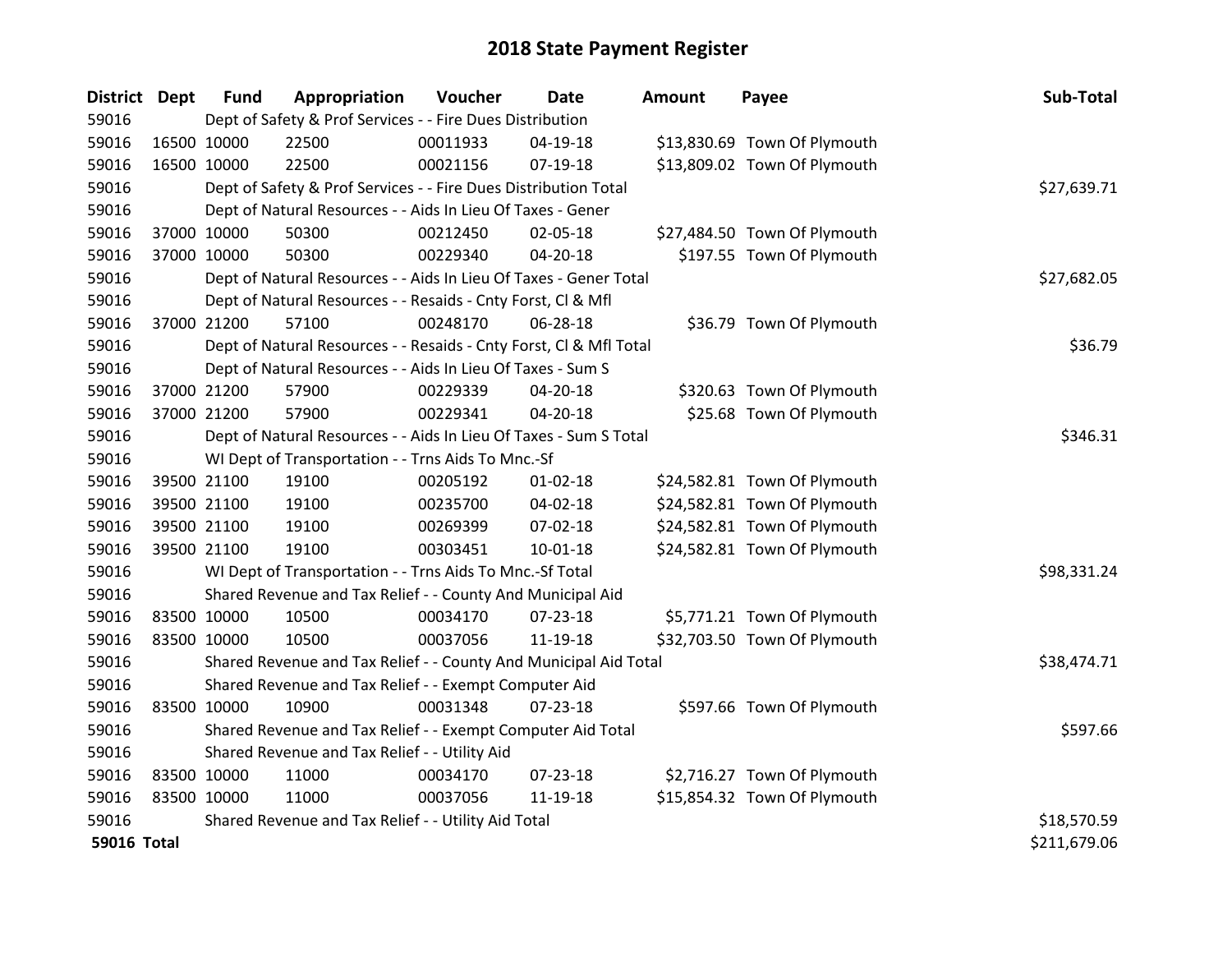| District Dept |             | <b>Fund</b> | Appropriation                                                      | Voucher  | Date           | <b>Amount</b> | Payee                     | Sub-Total    |
|---------------|-------------|-------------|--------------------------------------------------------------------|----------|----------------|---------------|---------------------------|--------------|
| 59018         |             |             | Dept of Safety & Prof Services - - Fire Dues Distribution          |          |                |               |                           |              |
| 59018         | 16500 10000 |             | 22500                                                              | 00022532 | $07 - 25 - 18$ |               | \$10,818.26 Town Of Rhine |              |
| 59018         |             |             | Dept of Safety & Prof Services - - Fire Dues Distribution Total    |          |                |               |                           | \$10,818.26  |
| 59018         |             |             | Dept of Natural Resources - - Aids In Lieu Of Taxes - Gener        |          |                |               |                           |              |
| 59018         |             | 37000 10000 | 50300                                                              | 00212517 | 02-06-18       |               | \$5,777.57 Town Of Rhine  |              |
| 59018         |             | 37000 10000 | 50300                                                              | 00212518 | 02-06-18       |               | \$2,675.42 Town Of Rhine  |              |
| 59018         |             | 37000 10000 | 50300                                                              | 00212519 | 02-06-18       |               | \$1,012.26 Town Of Rhine  |              |
| 59018         |             | 37000 10000 | 50300                                                              | 00229694 | $04 - 20 - 18$ |               | \$157.31 Town Of Rhine    |              |
| 59018         |             | 37000 10000 | 50300                                                              | 00229695 | 04-20-18       |               | \$163.95 Town Of Rhine    |              |
| 59018         |             |             | Dept of Natural Resources - - Aids In Lieu Of Taxes - Gener Total  |          |                |               |                           | \$9,786.51   |
| 59018         |             |             | Dept of Natural Resources - - Resaids - Cnty Forst, Cl & Mfl       |          |                |               |                           |              |
| 59018         |             | 37000 21200 | 57100                                                              | 00248171 | 06-28-18       |               | \$211.39 Town Of Rhine    |              |
| 59018         |             |             | Dept of Natural Resources - - Resaids - Cnty Forst, CI & Mfl Total |          |                |               |                           | \$211.39     |
| 59018         |             |             | Dept of Natural Resources - - Aids In Lieu Of Taxes - Sum S        |          |                |               |                           |              |
| 59018         |             | 37000 21200 | 57900                                                              | 00229696 | 04-20-18       |               | \$157.22 Town Of Rhine    |              |
| 59018         |             | 37000 21200 | 57900                                                              | 00229697 | $04 - 20 - 18$ |               | \$16.40 Town Of Rhine     |              |
| 59018         |             |             | Dept of Natural Resources - - Aids In Lieu Of Taxes - Sum S Total  |          |                |               |                           | \$173.62     |
| 59018         |             |             | Dept of Natural Resources - - Fin Asst For Responsible Units       |          |                |               |                           |              |
| 59018         |             | 37000 27400 | 67000                                                              | 00235412 | 05-11-18       |               | \$1,357.50 Town Of Rhine  |              |
| 59018         |             |             | Dept of Natural Resources - - Fin Asst For Responsible Units Total |          |                |               |                           | \$1,357.50   |
| 59018         |             |             | WI Dept of Transportation - - Trns Aids To Mnc.-Sf                 |          |                |               |                           |              |
| 59018         |             | 39500 21100 | 19100                                                              | 00205193 | $01 - 02 - 18$ |               | \$26,577.62 Town Of Rhine |              |
| 59018         |             | 39500 21100 | 19100                                                              | 00235701 | 04-02-18       |               | \$26,577.62 Town Of Rhine |              |
| 59018         |             | 39500 21100 | 19100                                                              | 00269400 | 07-02-18       |               | \$26,577.62 Town Of Rhine |              |
| 59018         |             | 39500 21100 | 19100                                                              | 00303452 | $10 - 01 - 18$ |               | \$26,577.64 Town Of Rhine |              |
| 59018         |             |             | WI Dept of Transportation - - Trns Aids To Mnc.-Sf Total           |          |                |               |                           | \$106,310.50 |
| 59018         |             |             | WI Dept of Transportation - - Loc Rd Imp Prg St Fd                 |          |                |               |                           |              |
| 59018         |             | 39500 21100 | 27800                                                              | 00212667 | $01 - 18 - 18$ |               | \$18,597.56 Town Of Rhine |              |
| 59018         |             |             | WI Dept of Transportation - - Loc Rd Imp Prg St Fd Total           |          |                |               |                           | \$18,597.56  |
| 59018         |             |             | Shared Revenue and Tax Relief - - County And Municipal Aid         |          |                |               |                           |              |
| 59018         | 83500 10000 |             | 10500                                                              | 00034171 | 07-23-18       |               | \$4,738.26 Town Of Rhine  |              |
| 59018         | 83500 10000 |             | 10500                                                              | 00037057 | 11-19-18       |               | \$26,850.12 Town Of Rhine |              |
| 59018         |             |             | Shared Revenue and Tax Relief - - County And Municipal Aid Total   |          |                |               |                           | \$31,588.38  |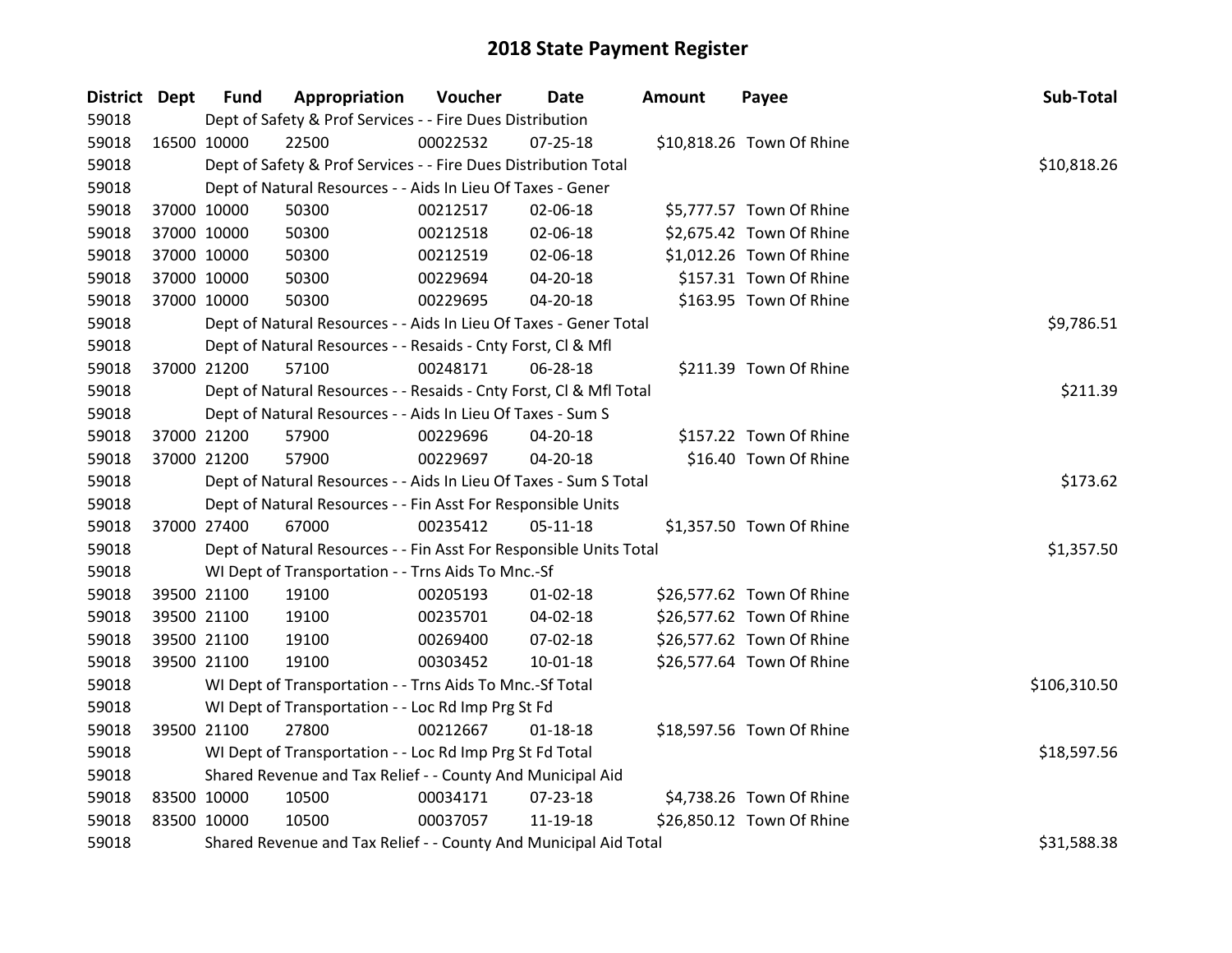| District Dept |             | <b>Fund</b> | Appropriation                                               | Voucher  | Date           | Amount | Payee                    | Sub-Total    |
|---------------|-------------|-------------|-------------------------------------------------------------|----------|----------------|--------|--------------------------|--------------|
| 59018         |             |             | Shared Revenue and Tax Relief - - Exempt Computer Aid       |          |                |        |                          |              |
| 59018         | 83500 10000 |             | 10900                                                       | 00031349 | 07-23-18       |        | \$128.87 Town Of Rhine   |              |
| 59018         |             |             | Shared Revenue and Tax Relief - - Exempt Computer Aid Total |          |                |        |                          | \$128.87     |
| 59018         |             |             | Shared Revenue and Tax Relief - - Utility Aid               |          |                |        |                          |              |
| 59018         | 83500 10000 |             | 11000                                                       | 00034171 | $07 - 23 - 18$ |        | \$1,694.12 Town Of Rhine |              |
| 59018         | 83500 10000 |             | 11000                                                       | 00037057 | 11-19-18       |        | \$9,701.20 Town Of Rhine |              |
| 59018         |             |             | Shared Revenue and Tax Relief - - Utility Aid Total         |          |                |        |                          | \$11,395.32  |
| 59018 Total   |             |             |                                                             |          |                |        |                          | \$190,367.91 |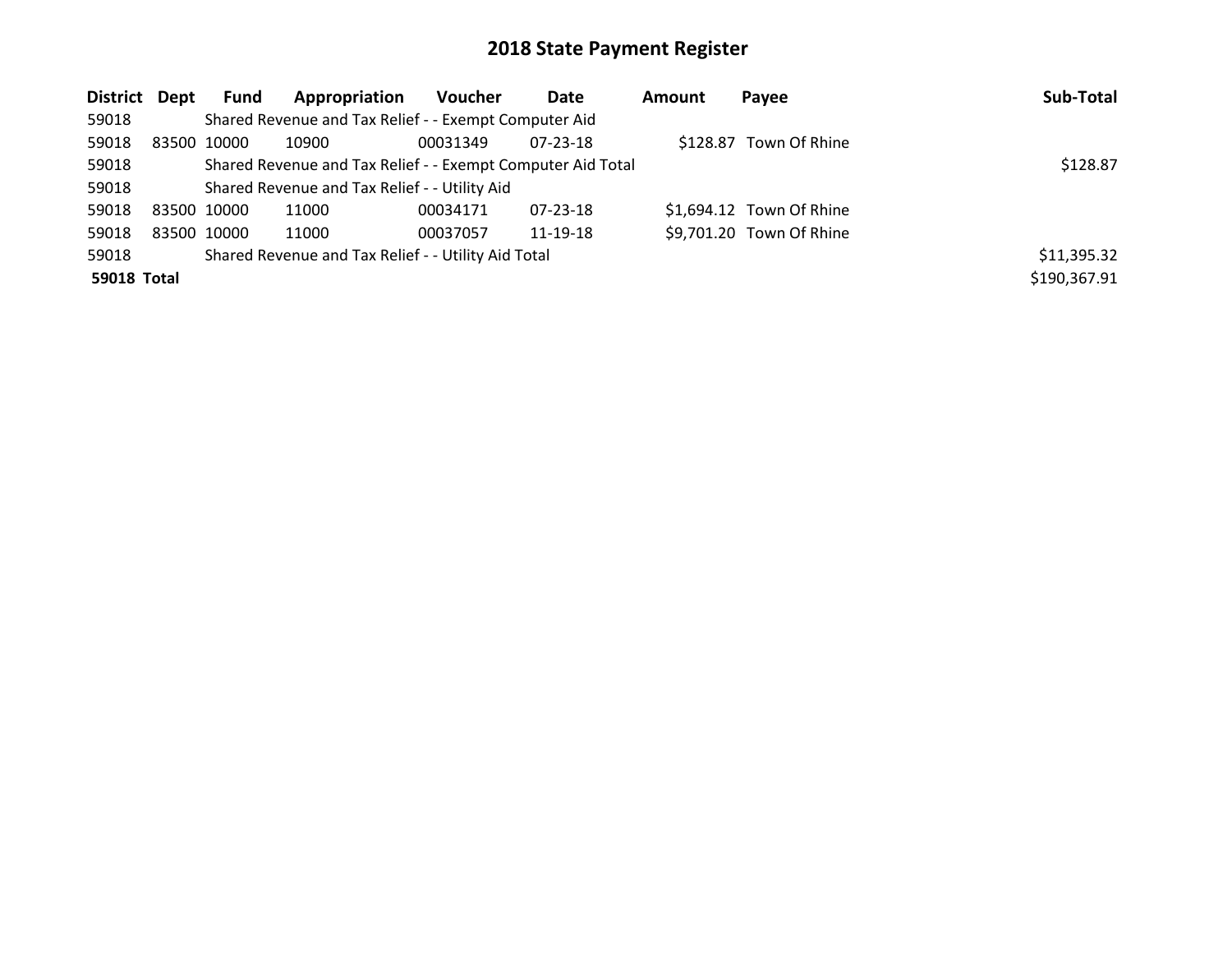| District Dept      |             | <b>Fund</b> | Appropriation                                                      | Voucher  | Date           | <b>Amount</b> | Payee                       | Sub-Total   |
|--------------------|-------------|-------------|--------------------------------------------------------------------|----------|----------------|---------------|-----------------------------|-------------|
| 59020              |             |             | Dept of Safety & Prof Services - - Fire Dues Distribution          |          |                |               |                             |             |
| 59020              | 16500 10000 |             | 22500                                                              | 00022533 | $07 - 25 - 18$ |               | \$1,527.34 Town Of Russell  |             |
| 59020              |             |             | Dept of Safety & Prof Services - - Fire Dues Distribution Total    |          |                |               |                             | \$1,527.34  |
| 59020              |             |             | Dept of Natural Resources - - Aids In Lieu Of Taxes - Gener        |          |                |               |                             |             |
| 59020              | 37000 10000 |             | 50300                                                              | 00212454 | 02-06-18       |               | \$451.28 Town Of Russell    |             |
| 59020              | 37000 10000 |             | 50300                                                              | 00229363 | $04 - 20 - 18$ |               | \$64.06 Town Of Russell     |             |
| 59020              |             |             | Dept of Natural Resources - - Aids In Lieu Of Taxes - Gener Total  |          | \$515.34       |               |                             |             |
| 59020              |             |             | Dept of Natural Resources - - Resaids - Cnty Forst, Cl & Mfl       |          |                |               |                             |             |
| 59020              | 37000 21200 |             | 57100                                                              | 00248172 | 06-28-18       |               | \$285.63 Town Of Russell    |             |
| 59020              |             |             | Dept of Natural Resources - - Resaids - Cnty Forst, Cl & Mfl Total |          |                |               |                             | \$285.63    |
| 59020              |             |             | Dept of Natural Resources - - Aids In Lieu Of Taxes - Sum S        |          |                |               |                             |             |
| 59020              | 37000 21200 |             | 57900                                                              | 00229362 | 04-20-18       |               | \$6.41 Town Of Russell      |             |
| 59020              |             |             | Dept of Natural Resources - - Aids In Lieu Of Taxes - Sum S Total  |          |                |               |                             | \$6.41      |
| 59020              |             |             | Dept of Natural Resources - - Fin Asst For Responsible Units       |          |                |               |                             |             |
| 59020              | 37000 27400 |             | 67000                                                              | 00235425 | $05-11-18$     |               | \$831.30 Town Of Russell    |             |
| 59020              |             |             | Dept of Natural Resources - - Fin Asst For Responsible Units Total |          |                |               |                             | \$831.30    |
| 59020              |             |             | WI Dept of Transportation - - Trns Aids To Mnc.-Sf                 |          |                |               |                             |             |
| 59020              | 39500 21100 |             | 19100                                                              | 00205194 | $01 - 02 - 18$ |               | \$11,986.80 Town Of Russell |             |
| 59020              |             | 39500 21100 | 19100                                                              | 00235702 | $04 - 02 - 18$ |               | \$11,986.80 Town Of Russell |             |
| 59020              |             | 39500 21100 | 19100                                                              | 00269401 | 07-02-18       |               | \$11,986.80 Town Of Russell |             |
| 59020              | 39500 21100 |             | 19100                                                              | 00303453 | $10 - 01 - 18$ |               | \$11,986.83 Town Of Russell |             |
| 59020              |             |             | WI Dept of Transportation - - Trns Aids To Mnc.-Sf Total           |          |                |               |                             | \$47,947.23 |
| 59020              |             |             | Shared Revenue and Tax Relief - - County And Municipal Aid         |          |                |               |                             |             |
| 59020              | 83500 10000 |             | 10500                                                              | 00034172 | $07 - 23 - 18$ |               | \$3,354.74 Town Of Russell  |             |
| 59020              |             | 83500 10000 | 10500                                                              | 00037058 | 11-19-18       |               | \$19,010.22 Town Of Russell |             |
| 59020              |             |             | Shared Revenue and Tax Relief - - County And Municipal Aid Total   |          |                |               |                             | \$22,364.96 |
| 59020              |             |             | Shared Revenue and Tax Relief - - Exempt Computer Aid              |          |                |               |                             |             |
| 59020              | 83500 10000 |             | 10900                                                              | 00031350 | $07 - 23 - 18$ |               | \$3.04 Town Of Russell      |             |
| 59020              |             |             | Shared Revenue and Tax Relief - - Exempt Computer Aid Total        |          |                |               |                             | \$3.04      |
| <b>59020 Total</b> |             |             |                                                                    |          |                |               |                             | \$73,481.25 |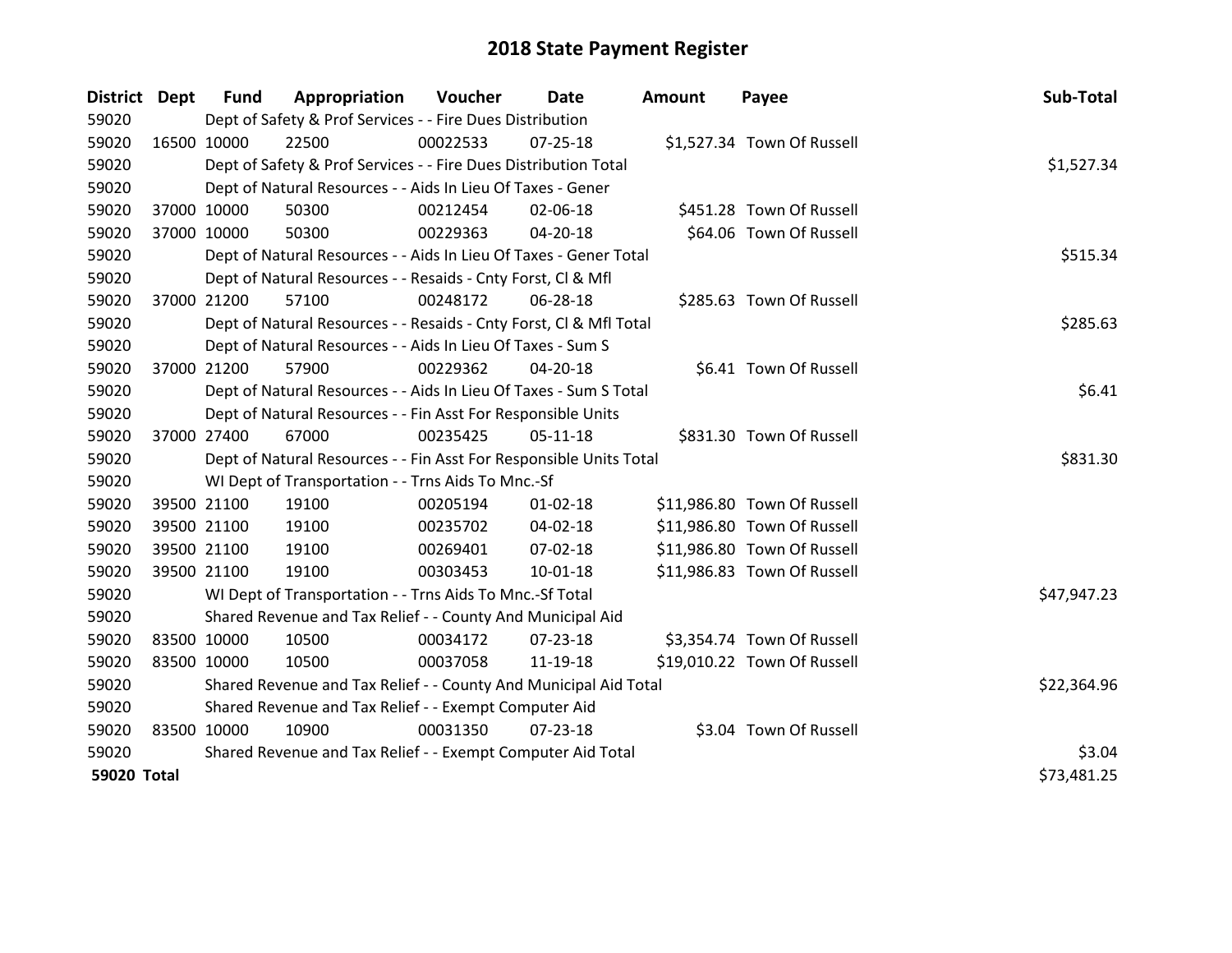| District Dept |             | <b>Fund</b> | Appropriation                                                      | Voucher  | <b>Date</b>    | Amount | Payee                     | Sub-Total   |
|---------------|-------------|-------------|--------------------------------------------------------------------|----------|----------------|--------|---------------------------|-------------|
| 59022         |             |             | Dept of Safety & Prof Services - - Fire Dues Distribution          |          |                |        |                           |             |
| 59022         | 16500 10000 |             | 22500                                                              | 00022534 | $07 - 25 - 18$ |        | \$5,507.47 Town Of Scott  |             |
| 59022         |             |             | Dept of Safety & Prof Services - - Fire Dues Distribution Total    |          |                |        |                           | \$5,507.47  |
| 59022         |             |             | Dept of Natural Resources - - Aids In Lieu Of Taxes - Gener        |          |                |        |                           |             |
| 59022         |             | 37000 10000 | 50300                                                              | 00212475 | 02-06-18       |        | \$6,186.09 Town Of Scott  |             |
| 59022         |             | 37000 10000 | 50300                                                              | 00212476 | 02-06-18       |        | \$385.70 Town Of Scott    |             |
| 59022         |             | 37000 10000 | 50300                                                              | 00212477 | 02-06-18       |        | \$4,531.12 Town Of Scott  |             |
| 59022         |             | 37000 10000 | 50300                                                              | 00229457 | 04-20-18       |        | \$515.35 Town Of Scott    |             |
| 59022         |             |             | Dept of Natural Resources - - Aids In Lieu Of Taxes - Gener Total  |          |                |        |                           | \$11,618.26 |
| 59022         |             |             | Dept of Natural Resources - - Resaids - Cnty Forst, Cl & Mfl       |          |                |        |                           |             |
| 59022         |             | 37000 21200 | 57100                                                              | 00248173 | 06-28-18       |        | \$117.33 Town Of Scott    |             |
| 59022         |             |             | Dept of Natural Resources - - Resaids - Cnty Forst, Cl & Mfl Total |          |                |        |                           | \$117.33    |
| 59022         |             |             | Dept of Natural Resources - - Aids In Lieu Of Taxes - Sum S        |          |                |        |                           |             |
| 59022         |             | 37000 21200 | 57900                                                              | 00229456 | $04 - 20 - 18$ |        | \$1,367.99 Town Of Scott  |             |
| 59022         |             |             | Dept of Natural Resources - - Aids In Lieu Of Taxes - Sum S Total  |          |                |        |                           | \$1,367.99  |
| 59022         |             |             | Dept of Natural Resources - - Fin Asst For Responsible Units       |          |                |        |                           |             |
| 59022         |             | 37000 27400 | 67000                                                              | 00235638 | $05 - 11 - 18$ |        | \$3,230.84 Town Of Scott  |             |
| 59022         |             |             | Dept of Natural Resources - - Fin Asst For Responsible Units Total |          |                |        |                           | \$3,230.84  |
| 59022         |             |             | WI Dept of Transportation - - Trns Aids To Mnc.-Sf                 |          |                |        |                           |             |
| 59022         |             | 39500 21100 | 19100                                                              | 00205195 | $01 - 02 - 18$ |        | \$24,075.14 Town Of Scott |             |
| 59022         |             | 39500 21100 | 19100                                                              | 00235703 | 04-02-18       |        | \$24,075.14 Town Of Scott |             |
| 59022         |             | 39500 21100 | 19100                                                              | 00269402 | 07-02-18       |        | \$24,075.14 Town Of Scott |             |
| 59022         |             | 39500 21100 | 19100                                                              | 00303454 | $10 - 01 - 18$ |        | \$24,075.17 Town Of Scott |             |
| 59022         |             |             | WI Dept of Transportation - - Trns Aids To Mnc.-Sf Total           |          |                |        |                           | \$96,300.59 |
| 59022         |             |             | Department of Revenue - - Payments For Municipal Svcs              |          |                |        |                           |             |
| 59022         |             | 56600 10000 | 50100                                                              | 00026928 | $01 - 31 - 18$ |        | \$325.84 Town Of Scott    |             |
| 59022         |             |             | Department of Revenue - - Payments For Municipal Svcs Total        |          |                |        |                           | \$325.84    |
| 59022         |             |             | Shared Revenue and Tax Relief - - County And Municipal Aid         |          |                |        |                           |             |
| 59022         | 83500 10000 |             | 10500                                                              | 00034173 | $07 - 23 - 18$ |        | \$6,556.43 Town Of Scott  |             |
| 59022         | 83500 10000 |             | 10500                                                              | 00037059 | 11-19-18       |        | \$37,153.09 Town Of Scott |             |
| 59022         |             |             | Shared Revenue and Tax Relief - - County And Municipal Aid Total   |          |                |        |                           | \$43,709.52 |
| 59022         |             |             | Shared Revenue and Tax Relief - - Exempt Computer Aid              |          |                |        |                           |             |
| 59022         | 83500 10000 |             | 10900                                                              | 00031351 | 07-23-18       |        | \$78.13 Town Of Scott     |             |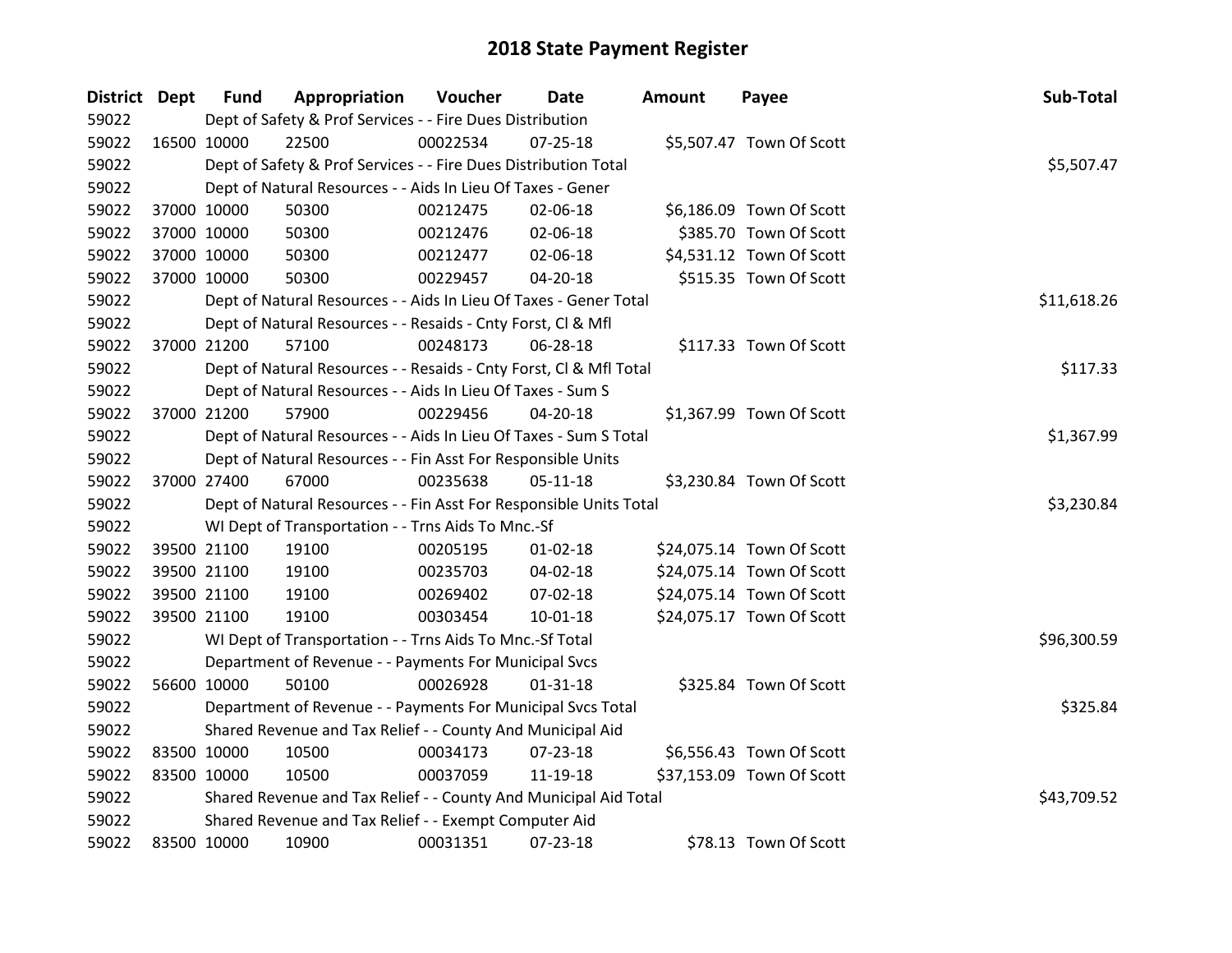| District Dept | Fund        | <b>Appropriation</b>                                        | Voucher  | Date     | <b>Amount</b> | <b>Pavee</b>          | Sub-Total    |
|---------------|-------------|-------------------------------------------------------------|----------|----------|---------------|-----------------------|--------------|
| 59022         |             | Shared Revenue and Tax Relief - - Exempt Computer Aid Total |          |          |               |                       | \$78.13      |
| 59022         |             | Shared Revenue and Tax Relief - - Utility Aid               |          |          |               |                       |              |
| 59022         | 83500 10000 | 11000                                                       | 00034173 | 07-23-18 |               | \$11.82 Town Of Scott |              |
| 59022         | 83500 10000 | 11000                                                       | 00037059 | 11-19-18 |               | \$69.51 Town Of Scott |              |
| 59022         |             | Shared Revenue and Tax Relief - - Utility Aid Total         |          |          |               |                       | \$81.33      |
| 59022 Total   |             |                                                             |          |          |               |                       | \$162,337.30 |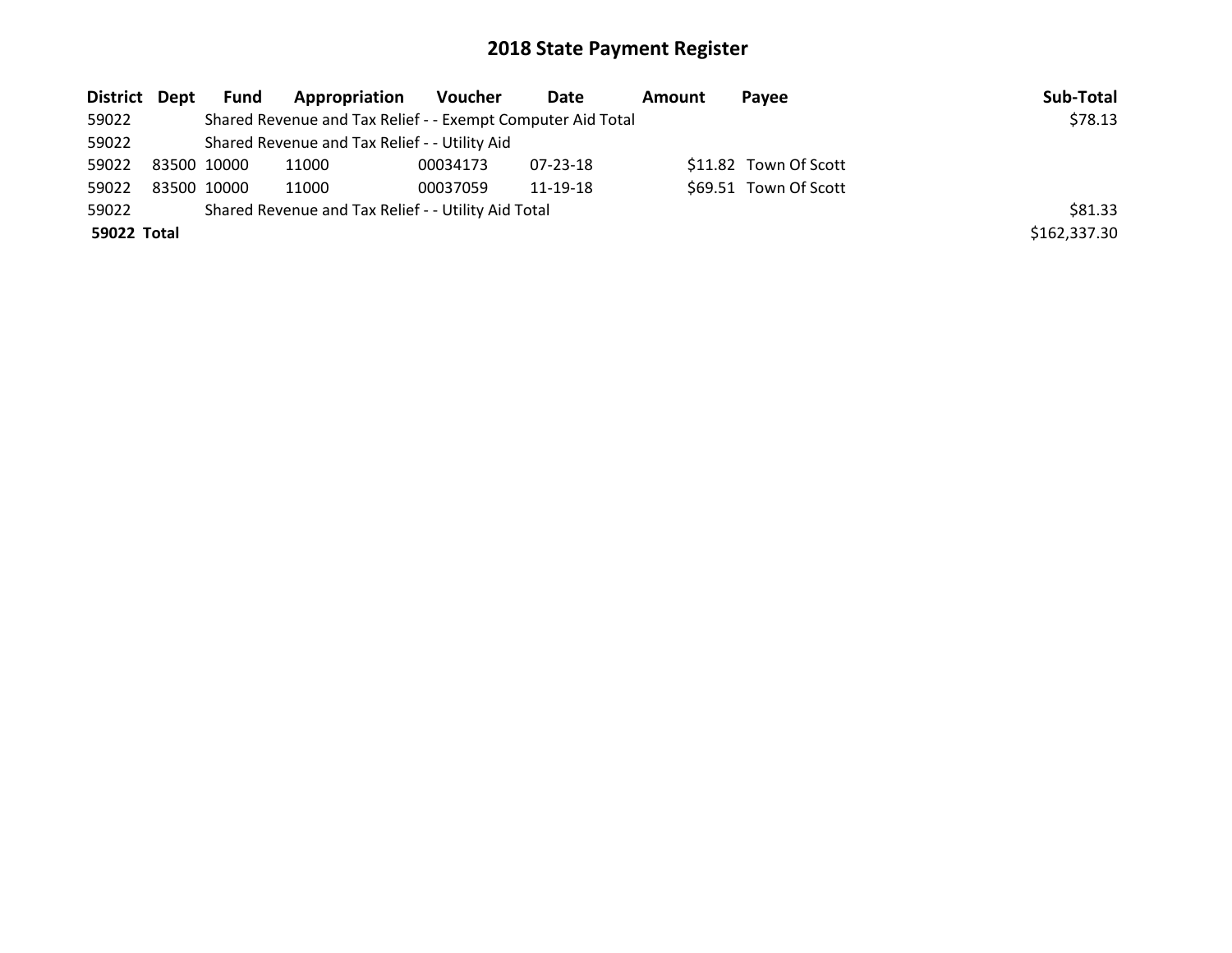| District Dept | <b>Fund</b> | Appropriation                                                      | Voucher  | Date           | <b>Amount</b> | Payee                         | Sub-Total    |
|---------------|-------------|--------------------------------------------------------------------|----------|----------------|---------------|-------------------------------|--------------|
| 59024         |             | Dept of Safety & Prof Services - - Fire Dues Distribution          |          |                |               |                               |              |
| 59024         | 16500 10000 | 22500                                                              | 00022535 | $07 - 26 - 18$ |               | \$30,983.86 Town Of Sheboygan |              |
| 59024         |             | Dept of Safety & Prof Services - - Fire Dues Distribution Total    |          |                |               |                               | \$30,983.86  |
| 59024         |             | Dept of Natural Resources - - Resaids - Cnty Forst, CI & Mfl       |          |                |               |                               |              |
| 59024         | 37000 21200 | 57100                                                              | 00248174 | 06-28-18       |               | \$6.00 Town Of Sheboygan      |              |
| 59024         |             | Dept of Natural Resources - - Resaids - Cnty Forst, Cl & Mfl Total |          | \$6.00         |               |                               |              |
| 59024         |             | Dept of Natural Resources - - Fin Asst For Responsible Units       |          |                |               |                               |              |
| 59024         | 37000 27400 | 67000                                                              | 00235112 | $05-11-18$     |               | \$16,262.14 Town Of Sheboygan |              |
| 59024         |             | Dept of Natural Resources - - Fin Asst For Responsible Units Total |          |                |               |                               | \$16,262.14  |
| 59024         |             | WI Dept of Transportation - - Trns Aids To Mnc.-Sf                 |          |                |               |                               |              |
| 59024         | 39500 21100 | 19100                                                              | 00205196 | $01 - 02 - 18$ |               | \$37,480.49 Town Of Sheboygan |              |
| 59024         | 39500 21100 | 19100                                                              | 00235704 | 04-02-18       |               | \$37,480.49 Town Of Sheboygan |              |
| 59024         | 39500 21100 | 19100                                                              | 00269403 | 07-02-18       |               | \$37,480.49 Town Of Sheboygan |              |
| 59024         | 39500 21100 | 19100                                                              | 00303455 | $10 - 01 - 18$ |               | \$37,480.52 Town Of Sheboygan |              |
| 59024         |             | WI Dept of Transportation - - Trns Aids To Mnc.-Sf Total           |          |                |               |                               | \$149,921.99 |
| 59024         |             | Shared Revenue and Tax Relief - - County And Municipal Aid         |          |                |               |                               |              |
| 59024         | 83500 10000 | 10500                                                              | 00034174 | $07 - 23 - 18$ |               | \$10,104.94 Town Of Sheboygan |              |
| 59024         | 83500 10000 | 10500                                                              | 00037060 | 11-19-18       |               | \$57,261.30 Town Of Sheboygan |              |
| 59024         |             | Shared Revenue and Tax Relief - - County And Municipal Aid Total   |          |                |               |                               | \$67,366.24  |
| 59024         |             | Shared Revenue and Tax Relief - - Exempt Computer Aid              |          |                |               |                               |              |
| 59024         | 83500 10000 | 10900                                                              | 00031352 | $07 - 23 - 18$ |               | \$1,455.08 Town Of Sheboygan  |              |
| 59024         |             | Shared Revenue and Tax Relief - - Exempt Computer Aid Total        |          |                |               |                               | \$1,455.08   |
| 59024         |             | Shared Revenue and Tax Relief - - Utility Aid                      |          |                |               |                               |              |
| 59024         | 83500 10000 | 11000                                                              | 00034174 | $07 - 23 - 18$ |               | \$3,285.92 Town Of Sheboygan  |              |
| 59024         | 83500 10000 | 11000                                                              | 00037060 | 11-19-18       |               | \$20,511.57 Town Of Sheboygan |              |
| 59024         |             | Shared Revenue and Tax Relief - - Utility Aid Total                |          |                |               |                               | \$23,797.49  |
| 59024 Total   |             |                                                                    |          |                |               |                               | \$289,792.80 |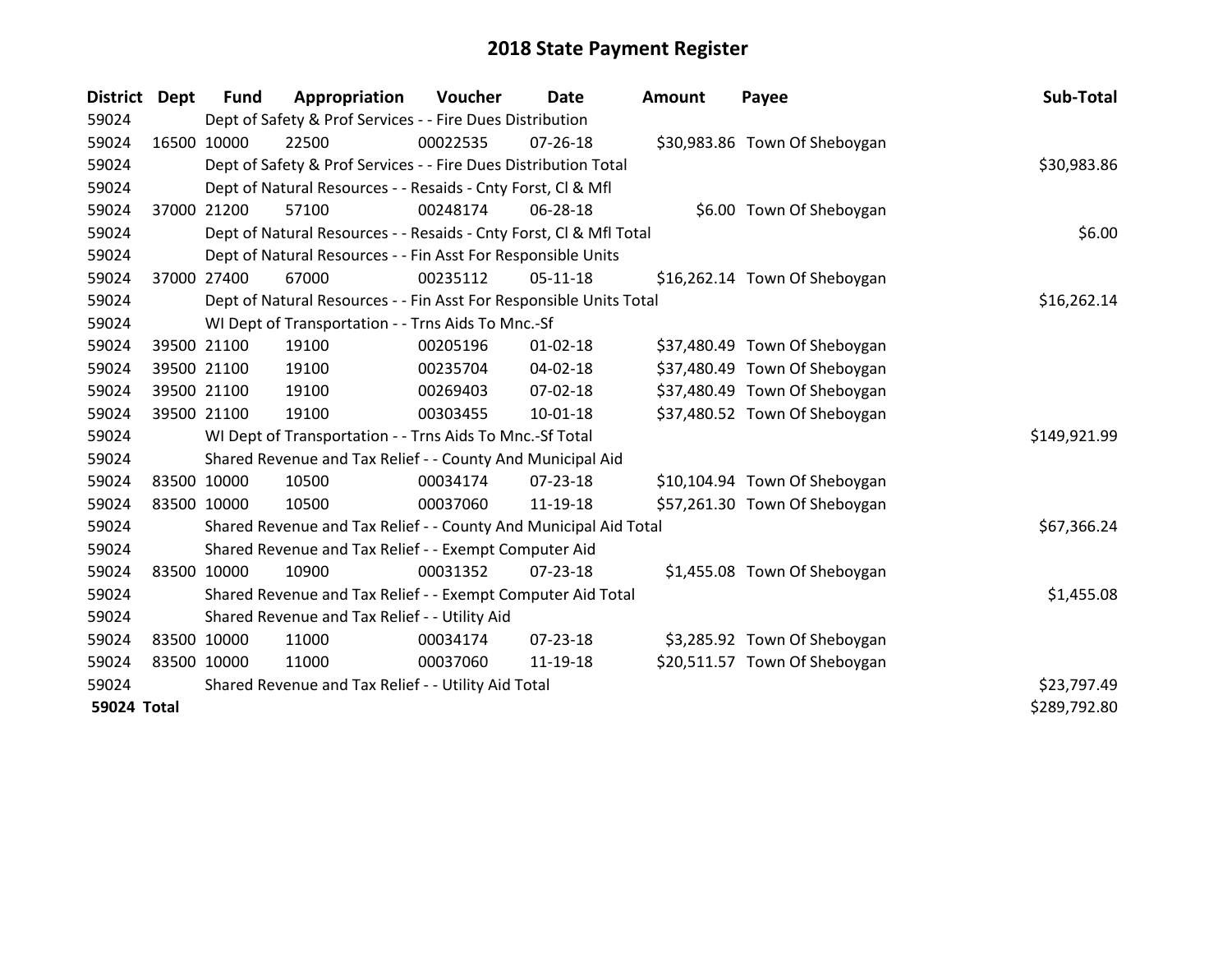| <b>District</b> | <b>Dept</b> | <b>Fund</b>                                                     | Appropriation                                                      | Voucher  | Date           | <b>Amount</b> | Payee                                | Sub-Total    |
|-----------------|-------------|-----------------------------------------------------------------|--------------------------------------------------------------------|----------|----------------|---------------|--------------------------------------|--------------|
| 59026           |             |                                                                 | Dept of Safety & Prof Services - - Fire Dues Distribution          |          |                |               |                                      |              |
| 59026           | 16500 10000 |                                                                 | 22500                                                              | 00017989 | $07 - 02 - 18$ |               | \$8,116.95 Town Of Sheboygan Falls   |              |
| 59026           |             |                                                                 | Dept of Safety & Prof Services - - Fire Dues Distribution Total    |          |                |               |                                      | \$8,116.95   |
| 59026           |             |                                                                 | Dept of Natural Resources - - Resaids - Cnty Forst, CI & Mfl       |          |                |               |                                      |              |
| 59026           | 37000 21200 |                                                                 | 57100                                                              | 00248175 | 06-28-18       |               | \$79.15 Town Of Sheboygan Falls      |              |
| 59026           |             |                                                                 | Dept of Natural Resources - - Resaids - Cnty Forst, Cl & Mfl Total |          | \$79.15        |               |                                      |              |
| 59026           |             |                                                                 | Dept of Natural Resources - - Fin Asst For Responsible Units       |          |                |               |                                      |              |
| 59026           | 37000 27400 |                                                                 | 67000                                                              | 00235128 | $05-11-18$     |               | \$5,091.60 Town Of Sheboygan Falls   |              |
| 59026           |             |                                                                 | Dept of Natural Resources - - Fin Asst For Responsible Units Total |          | \$5,091.60     |               |                                      |              |
| 59026           |             |                                                                 | WI Dept of Transportation - - Trns Aids To Mnc.-Sf                 |          |                |               |                                      |              |
| 59026           |             | 39500 21100                                                     | 19100                                                              | 00205197 | $01 - 02 - 18$ |               | \$25,717.58 Town Of Sheboygan Falls  |              |
| 59026           |             | 39500 21100                                                     | 19100                                                              | 00235705 | $04 - 02 - 18$ |               | \$25,717.58 Town Of Sheboygan Falls  |              |
| 59026           |             | 39500 21100                                                     | 19100                                                              | 00269404 | 07-02-18       |               | \$25,717.58 Town Of Sheboygan Falls  |              |
| 59026           | 39500 21100 |                                                                 | 19100                                                              | 00303456 | $10-01-18$     |               | \$25,717.60 Town Of Sheboygan Falls  |              |
| 59026           |             |                                                                 | WI Dept of Transportation - - Trns Aids To Mnc.-Sf Total           |          |                |               |                                      | \$102,870.34 |
| 59026           |             |                                                                 | Shared Revenue and Tax Relief - - County And Municipal Aid         |          |                |               |                                      |              |
| 59026           |             | 83500 10000                                                     | 10500                                                              | 00034175 | 07-23-18       |               | \$5,712.14 Town Of Sheboygan Falls   |              |
| 59026           | 83500 10000 |                                                                 | 10500                                                              | 00037061 | 11-19-18       |               | \$32,368.80 Town Of Sheboygan Falls  |              |
| 59026           |             |                                                                 | Shared Revenue and Tax Relief - - County And Municipal Aid Total   |          |                |               |                                      | \$38,080.94  |
| 59026           |             |                                                                 | Shared Revenue and Tax Relief - - Exempt Computer Aid              |          |                |               |                                      |              |
| 59026           |             | 83500 10000                                                     | 10900                                                              | 00031353 | $07 - 23 - 18$ |               | \$14,091.14 Town Of Sheboygan Falls  |              |
| 59026           |             |                                                                 | Shared Revenue and Tax Relief - - Exempt Computer Aid Total        |          |                |               |                                      | \$14,091.14  |
| 59026           |             |                                                                 | Shared Revenue and Tax Relief - - Utility Aid                      |          |                |               |                                      |              |
| 59026           | 83500 10000 |                                                                 | 11000                                                              | 00034175 | $07 - 23 - 18$ |               | \$31,564.39 Town Of Sheboygan Falls  |              |
| 59026           |             | 83500 10000                                                     | 11000                                                              | 00037061 | 11-19-18       |               | \$178,912.17 Town Of Sheboygan Falls |              |
| 59026           |             |                                                                 | Shared Revenue and Tax Relief - - Utility Aid Total                |          |                |               |                                      | \$210,476.56 |
| 59026           |             |                                                                 | Shared Revenue and Tax Relief - - Lottery & Gaming Credit          |          |                |               |                                      |              |
| 59026           | 83500 52100 |                                                                 | 36300                                                              | 00027626 | 03-26-18       |               | \$5,845.42 Town Of Sheboygan Falls   |              |
| 59026           |             | Shared Revenue and Tax Relief - - Lottery & Gaming Credit Total | \$5,845.42                                                         |          |                |               |                                      |              |
| 59026 Total     |             |                                                                 |                                                                    |          |                |               |                                      | \$384,652.10 |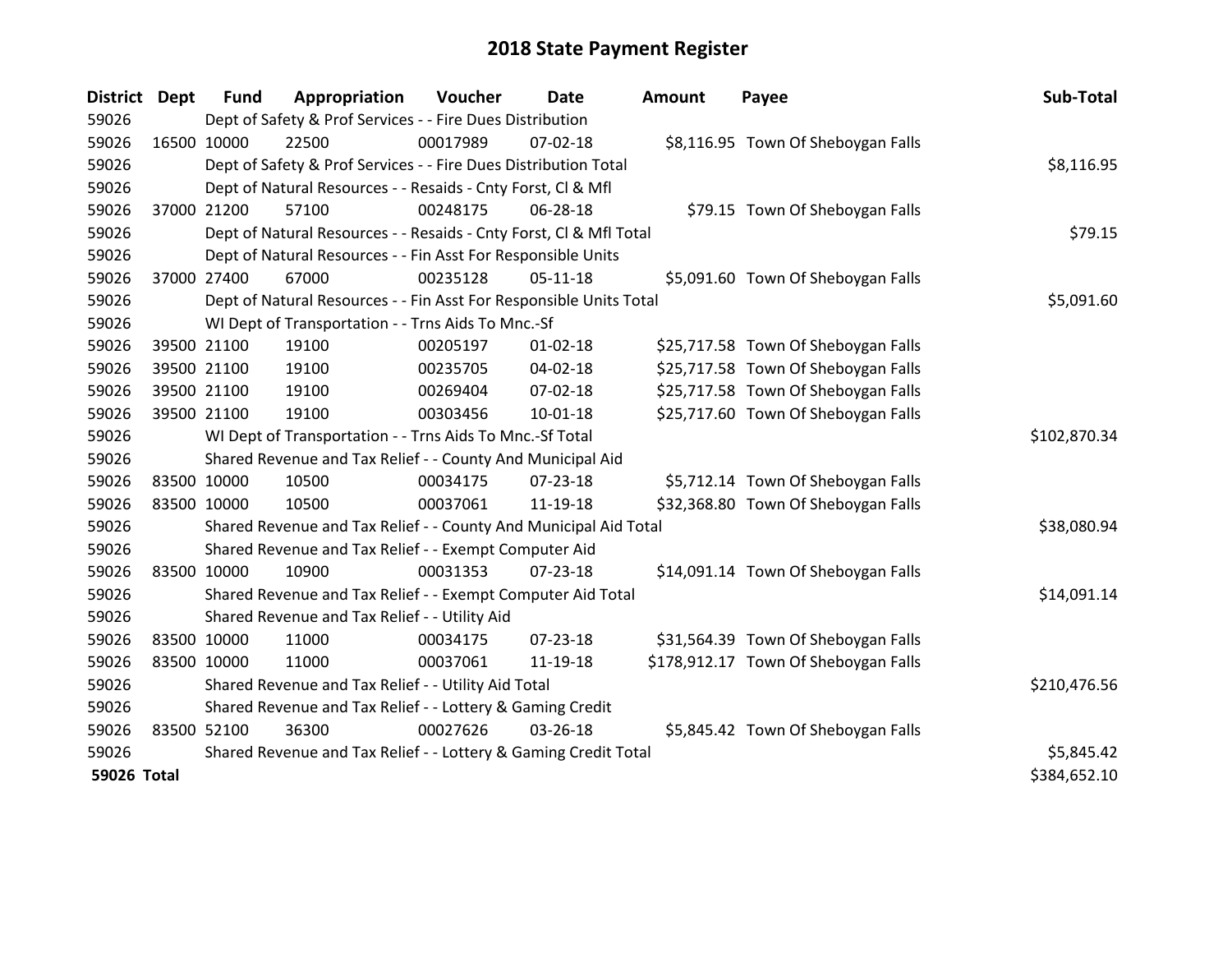| District Dept |             | <b>Fund</b> | Appropriation                                                      | Voucher  | <b>Date</b>    | <b>Amount</b> | Payee                        | Sub-Total    |
|---------------|-------------|-------------|--------------------------------------------------------------------|----------|----------------|---------------|------------------------------|--------------|
| 59028         |             |             | Dept of Safety & Prof Services - - Fire Dues Distribution          |          |                |               |                              |              |
| 59028         | 16500 10000 |             | 22500                                                              | 00022536 | $07 - 25 - 18$ |               | \$5,668.20 Town Of Sherman   |              |
| 59028         |             |             | Dept of Safety & Prof Services - - Fire Dues Distribution Total    |          |                |               |                              | \$5,668.20   |
| 59028         |             |             | Dept of Natural Resources - - Aids In Lieu Of Taxes - Gener        |          |                |               |                              |              |
| 59028         | 37000 10000 |             | 50300                                                              | 00212460 | 02-06-18       |               | \$11,114.90 Town Of Sherman  |              |
| 59028         | 37000 10000 |             | 50300                                                              | 00229400 | 04-20-18       |               | \$207.97 Town Of Sherman     |              |
| 59028         |             |             | Dept of Natural Resources - - Aids In Lieu Of Taxes - Gener Total  |          |                |               |                              | \$11,322.87  |
| 59028         |             |             | Dept of Natural Resources - - Resaids - Cnty Forst, CI & Mfl       |          |                |               |                              |              |
| 59028         | 37000 21200 |             | 57100                                                              | 00248176 | 06-28-18       |               | \$182.01 Town Of Sherman     |              |
| 59028         |             |             | Dept of Natural Resources - - Resaids - Cnty Forst, Cl & Mfl Total |          |                |               |                              | \$182.01     |
| 59028         |             |             | Dept of Natural Resources - - Fin Asst For Responsible Units       |          |                |               |                              |              |
| 59028         | 37000 27400 |             | 67000                                                              | 00235100 | $05-11-18$     |               | \$2,591.37 Town Of Sherman   |              |
| 59028         |             |             | Dept of Natural Resources - - Fin Asst For Responsible Units Total |          |                |               |                              | \$2,591.37   |
| 59028         |             |             | WI Dept of Transportation - - Trns Aids To Mnc.-Sf                 |          |                |               |                              |              |
| 59028         | 39500 21100 |             | 19100                                                              | 00205198 | $01 - 02 - 18$ |               | \$20,981.39 Town Of Sherman  |              |
| 59028         | 39500 21100 |             | 19100                                                              | 00235706 | $04 - 02 - 18$ |               | \$20,981.39 Town Of Sherman  |              |
| 59028         | 39500 21100 |             | 19100                                                              | 00269405 | 07-02-18       |               | \$20,981.39 Town Of Sherman  |              |
| 59028         | 39500 21100 |             | 19100                                                              | 00303457 | $10 - 01 - 18$ |               | \$20,981.40 Town Of Sherman  |              |
| 59028         |             |             | WI Dept of Transportation - - Trns Aids To Mnc.-Sf Total           |          |                |               |                              | \$83,925.57  |
| 59028         |             |             | WI Dept of Transportation - - Local Rds, Grants Sf                 |          |                |               |                              |              |
| 59028         | 39500 21100 |             | 27000                                                              | 00213287 | $01 - 22 - 18$ |               | \$575,466.09 Town Of Sherman |              |
| 59028         |             |             | WI Dept of Transportation - - Local Rds, Grants Sf Total           |          |                |               |                              | \$575,466.09 |
| 59028         |             |             | Shared Revenue and Tax Relief - - County And Municipal Aid         |          |                |               |                              |              |
| 59028         | 83500 10000 |             | 10500                                                              | 00034176 | 07-23-18       |               | \$4,075.04 Town Of Sherman   |              |
| 59028         | 83500 10000 |             | 10500                                                              | 00037062 | 11-19-18       |               | \$23,091.87 Town Of Sherman  |              |
| 59028         |             |             | Shared Revenue and Tax Relief - - County And Municipal Aid Total   |          |                |               |                              | \$27,166.91  |
| 59028         |             |             | Shared Revenue and Tax Relief - - Exempt Computer Aid              |          |                |               |                              |              |
| 59028         | 83500 10000 |             | 10900                                                              | 00031354 | $07 - 23 - 18$ |               | \$99.44 Town Of Sherman      |              |
| 59028         |             |             | Shared Revenue and Tax Relief - - Exempt Computer Aid Total        |          |                |               |                              | \$99.44      |
| 59028         |             |             | Shared Revenue and Tax Relief - - Utility Aid                      |          |                |               |                              |              |
| 59028         | 83500 10000 |             | 11000                                                              | 00034176 | 07-23-18       |               | \$172.88 Town Of Sherman     |              |
| 59028         | 83500 10000 |             | 11000                                                              | 00037062 | 11-19-18       |               | \$1,171.54 Town Of Sherman   |              |
| 59028         |             |             | Shared Revenue and Tax Relief - - Utility Aid Total                |          |                |               |                              | \$1,344.42   |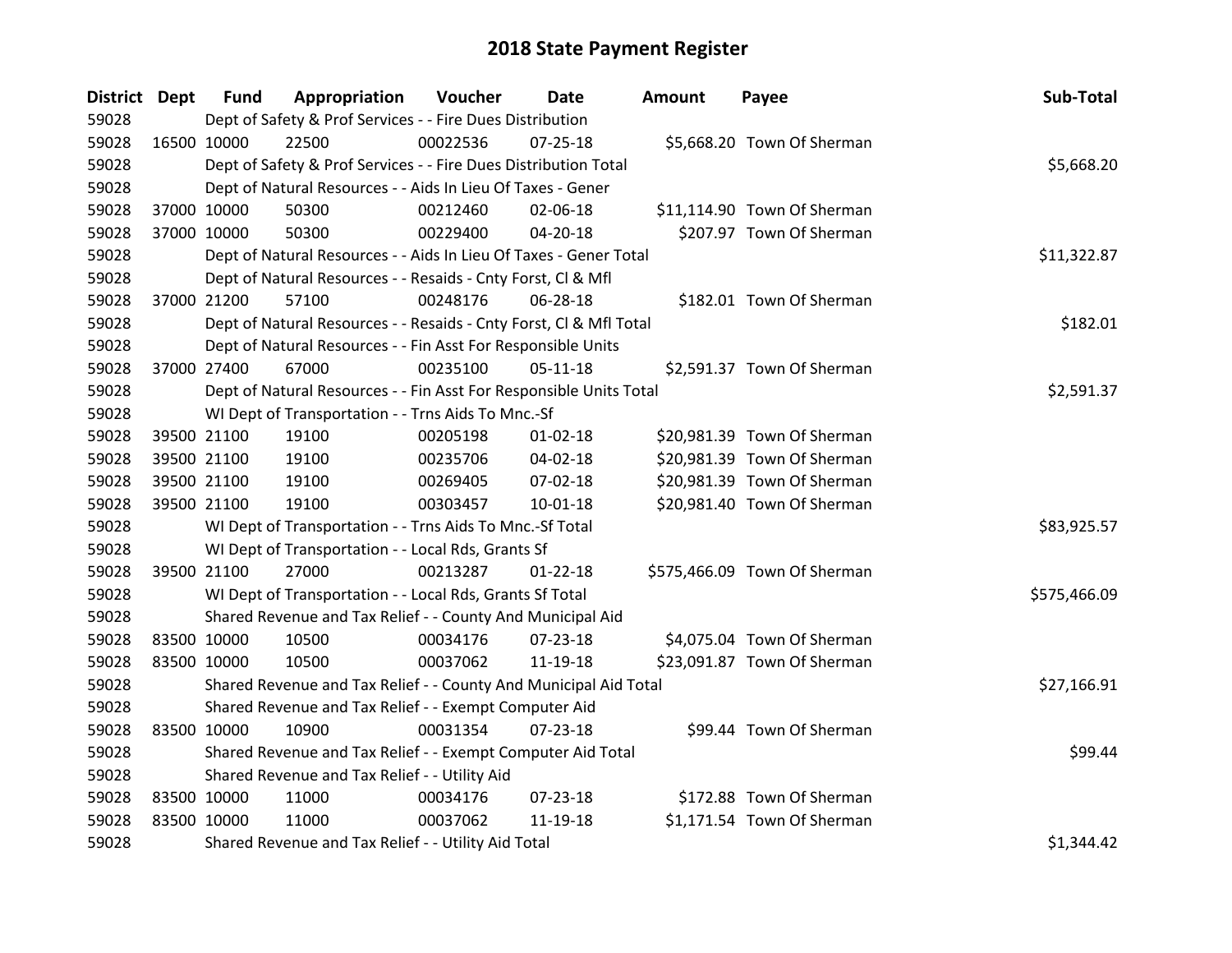|             | District Dept Fund Appropriation | Voucher | <b>Date</b> | <b>Amount</b> | Payee | Sub-Total    |
|-------------|----------------------------------|---------|-------------|---------------|-------|--------------|
| 59028 Total |                                  |         |             |               |       | \$707,766.88 |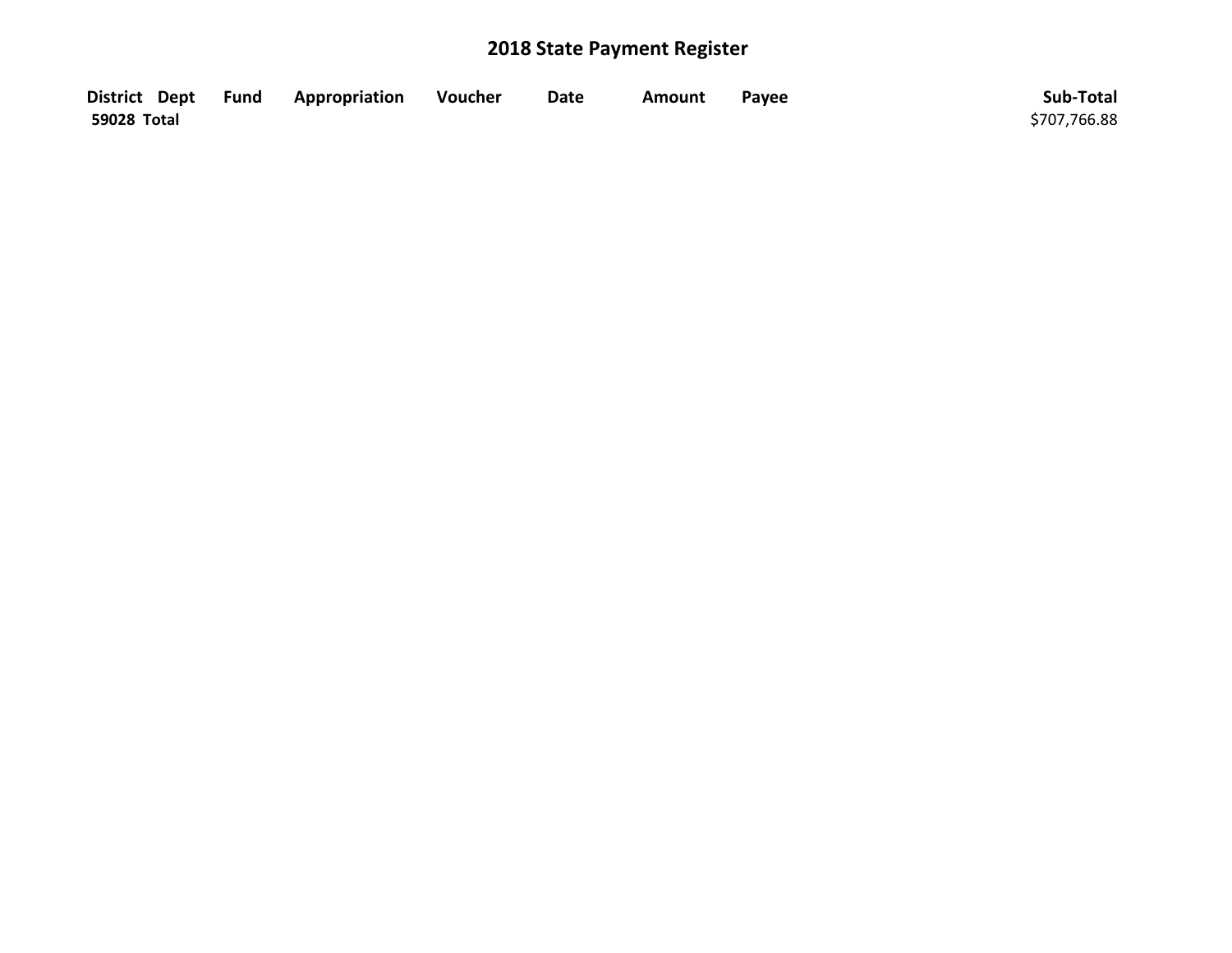| District Dept |             | <b>Fund</b> | Appropriation                                                      | Voucher     | Date           | <b>Amount</b> | Payee                      | Sub-Total   |
|---------------|-------------|-------------|--------------------------------------------------------------------|-------------|----------------|---------------|----------------------------|-------------|
| 59030         |             |             | Dept of Safety & Prof Services - - Fire Dues Distribution          |             |                |               |                            |             |
| 59030         | 16500 10000 |             | 22500                                                              | 00022537    | $07 - 26 - 18$ |               | \$15,015.03 Town Of Wilson |             |
| 59030         |             |             | Dept of Safety & Prof Services - - Fire Dues Distribution Total    |             |                |               |                            | \$15,015.03 |
| 59030         |             |             | Dept of Natural Resources - - Aids In Lieu Of Taxes - Gener        |             |                |               |                            |             |
| 59030         |             | 37000 10000 | 50300                                                              | 00212419    | 02-06-18       |               | \$8,980.03 Town Of Wilson  |             |
| 59030         |             | 37000 10000 | 50300                                                              | 00229157    | 04-20-18       |               | \$938.65 Town Of Wilson    |             |
| 59030         |             |             | Dept of Natural Resources - - Aids In Lieu Of Taxes - Gener Total  |             |                |               |                            | \$9,918.68  |
| 59030         |             |             | Dept of Natural Resources - - Resaids - Cnty Forst, Cl & Mfl       |             |                |               |                            |             |
| 59030         |             | 37000 21200 | 57100                                                              | 00248177    | 06-28-18       |               | \$74.62 Town Of Wilson     |             |
| 59030         |             |             | Dept of Natural Resources - - Resaids - Cnty Forst, Cl & Mfl Total |             |                |               |                            | \$74.62     |
| 59030         |             |             | Dept of Natural Resources - - Aids In Lieu Of Taxes - Sum S        |             |                |               |                            |             |
| 59030         |             | 37000 21200 | 57900                                                              | 00229158    | 04-20-18       |               | \$383.03 Town Of Wilson    |             |
| 59030         |             |             | Dept of Natural Resources - - Aids In Lieu Of Taxes - Sum S Total  |             |                |               |                            | \$383.03    |
| 59030         |             |             | Dept of Natural Resources - - Fin Asst For Responsible Units       |             |                |               |                            |             |
| 59030         | 37000 27400 |             | 67000                                                              | 00235030    | $05 - 11 - 18$ |               | \$10,975.67 Town Of Wilson |             |
| 59030         |             |             | Dept of Natural Resources - - Fin Asst For Responsible Units Total | \$10,975.67 |                |               |                            |             |
| 59030         |             |             | WI Dept of Transportation - - Trns Aids To Mnc.-Sf                 |             |                |               |                            |             |
| 59030         |             | 39500 21100 | 19100                                                              | 00205199    | $01 - 02 - 18$ |               | \$23,627.21 Town Of Wilson |             |
| 59030         |             | 39500 21100 | 19100                                                              | 00235707    | 04-02-18       |               | \$23,627.21 Town Of Wilson |             |
| 59030         |             | 39500 21100 | 19100                                                              | 00269406    | 07-02-18       |               | \$23,627.21 Town Of Wilson |             |
| 59030         |             | 39500 21100 | 19100                                                              | 00303458    | $10 - 01 - 18$ |               | \$23,627.21 Town Of Wilson |             |
| 59030         |             |             | WI Dept of Transportation - - Trns Aids To Mnc.-Sf Total           |             |                |               |                            | \$94,508.84 |
| 59030         |             |             | WI Dept of Transportation - - Loc Rd Imp Prg St Fd                 |             |                |               |                            |             |
| 59030         |             | 39500 21100 | 27800                                                              | 00209113    | $01 - 18 - 18$ |               | \$16,514.48 Town Of Wilson |             |
| 59030         |             |             | WI Dept of Transportation - - Loc Rd Imp Prg St Fd Total           |             |                |               |                            | \$16,514.48 |
| 59030         |             |             | Department of Revenue - - Payments For Municipal Svcs              |             |                |               |                            |             |
| 59030         |             | 56600 10000 | 50100                                                              | 00026929    | $01 - 31 - 18$ |               | \$492.36 Town Of Wilson    |             |
| 59030         |             |             | Department of Revenue - - Payments For Municipal Svcs Total        |             |                |               |                            | \$492.36    |
| 59030         |             |             | Shared Revenue and Tax Relief - - County And Municipal Aid         |             |                |               |                            |             |
| 59030         | 83500 10000 |             | 10500                                                              | 00034177    | 07-23-18       |               | \$5,969.98 Town Of Wilson  |             |
| 59030         | 83500 10000 |             | 10500                                                              | 00037063    | 11-19-18       |               | \$33,829.89 Town Of Wilson |             |
| 59030         |             |             | Shared Revenue and Tax Relief - - County And Municipal Aid Total   |             |                |               |                            | \$39,799.87 |
| 59030         |             |             | Shared Revenue and Tax Relief - - Exempt Computer Aid              |             |                |               |                            |             |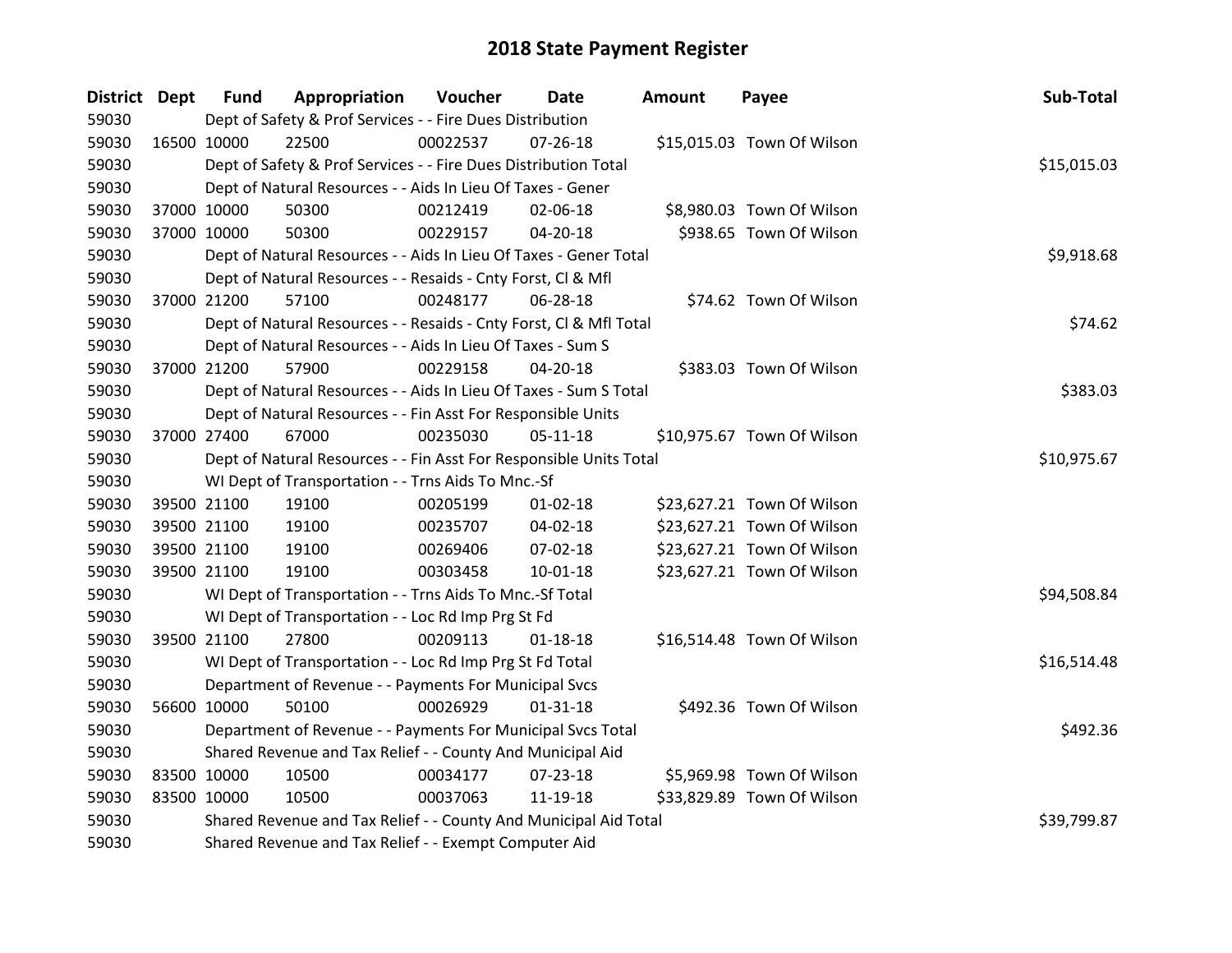| District Dept |             | Fund | Appropriation                                               | Voucher  | Date           | Amount | Pavee                      | Sub-Total    |
|---------------|-------------|------|-------------------------------------------------------------|----------|----------------|--------|----------------------------|--------------|
| 59030         | 83500 10000 |      | 10900                                                       | 00031355 | $07 - 23 - 18$ |        | \$1,467.26 Town Of Wilson  |              |
| 59030         |             |      | Shared Revenue and Tax Relief - - Exempt Computer Aid Total |          |                |        |                            | \$1,467.26   |
| 59030         |             |      | Shared Revenue and Tax Relief - - Utility Aid               |          |                |        |                            |              |
| 59030         | 83500 10000 |      | 11000                                                       | 00034177 | $07 - 23 - 18$ |        | \$8,142.20 Town Of Wilson  |              |
| 59030         | 83500 10000 |      | 11000                                                       | 00037063 | 11-19-18       |        | \$38,997.69 Town Of Wilson |              |
| 59030         |             |      | Shared Revenue and Tax Relief - - Utility Aid Total         |          |                |        |                            | \$47,139.89  |
| 59030 Total   |             |      |                                                             |          |                |        |                            | \$236,289.73 |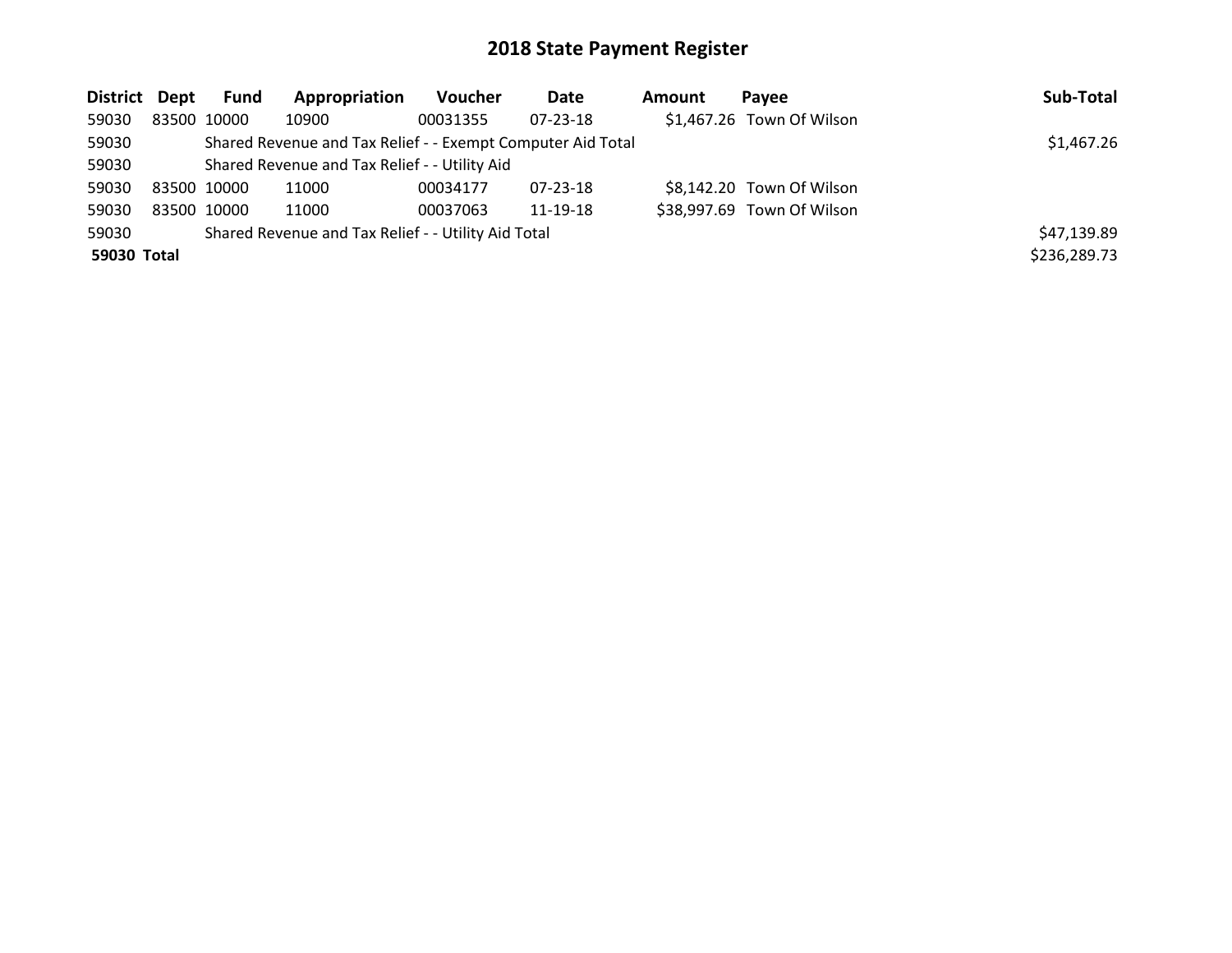| <b>District</b>    | Dept        | <b>Fund</b> | Appropriation                                                      | <b>Voucher</b> | Date           | <b>Amount</b> | Payee                        | Sub-Total    |
|--------------------|-------------|-------------|--------------------------------------------------------------------|----------------|----------------|---------------|------------------------------|--------------|
| 59101              |             |             | Dept of Safety & Prof Services - - Fire Dues Distribution          |                |                |               |                              |              |
| 59101              |             | 16500 10000 | 22500                                                              | 00022538       | 07-25-18       |               | \$1,555.92 Village Of Adell  |              |
| 59101              |             |             | Dept of Safety & Prof Services - - Fire Dues Distribution Total    |                |                |               |                              | \$1,555.92   |
| 59101              |             |             | Dept of Natural Resources - - Fin Asst For Responsible Units       |                |                |               |                              |              |
| 59101              | 37000       | 27400       | 67000                                                              | 00235057       | 05-11-18       |               | \$1,894.00 Village Of Adell  |              |
| 59101              |             |             | Dept of Natural Resources - - Fin Asst For Responsible Units Total |                |                |               |                              | \$1,894.00   |
| 59101              |             |             | WI Dept of Transportation - - Trns Aids To Mnc.-Sf                 |                |                |               |                              |              |
| 59101              |             | 39500 21100 | 19100                                                              | 00205200       | $01 - 02 - 18$ |               | \$7,565.79 Village Of Adell  |              |
| 59101              |             | 39500 21100 | 19100                                                              | 00235708       | $04 - 02 - 18$ |               | \$7,565.79 Village Of Adell  |              |
| 59101              |             | 39500 21100 | 19100                                                              | 00269407       | $07 - 02 - 18$ |               | \$7,565.79 Village Of Adell  |              |
| 59101              |             | 39500 21100 | 19100                                                              | 00303459       | 10-01-18       |               | \$7,565.81 Village Of Adell  |              |
| 59101              |             |             | WI Dept of Transportation - - Trns Aids To Mnc.-Sf Total           |                |                |               |                              | \$30,263.18  |
| 59101              |             |             | Shared Revenue and Tax Relief - - County And Municipal Aid         |                |                |               |                              |              |
| 59101              |             | 83500 10000 | 10500                                                              | 00034178       | 07-23-18       |               | \$13,205.52 Village Of Adell |              |
| 59101              | 83500 10000 |             | 10500                                                              | 00037064       | 11-19-18       |               | \$74,831.25 Village Of Adell |              |
| 59101              |             |             | Shared Revenue and Tax Relief - - County And Municipal Aid Total   |                |                |               |                              | \$88,036.77  |
| 59101              |             |             | Shared Revenue and Tax Relief - - Exempt Computer Aid              |                |                |               |                              |              |
| 59101              |             | 83500 10000 | 10900                                                              | 00031356       | 07-23-18       |               | \$158.29 Village Of Adell    |              |
| 59101              |             |             | Shared Revenue and Tax Relief - - Exempt Computer Aid Total        |                |                |               |                              | \$158.29     |
| 59101              |             |             | Shared Revenue and Tax Relief - - Utility Aid                      |                |                |               |                              |              |
| 59101              |             | 83500 10000 | 11000                                                              | 00034178       | 07-23-18       |               | \$51.67 Village Of Adell     |              |
| 59101              |             |             | Shared Revenue and Tax Relief - - Utility Aid Total                |                |                |               |                              | \$51.67      |
| <b>59101 Total</b> |             |             |                                                                    |                |                |               |                              | \$121,959.83 |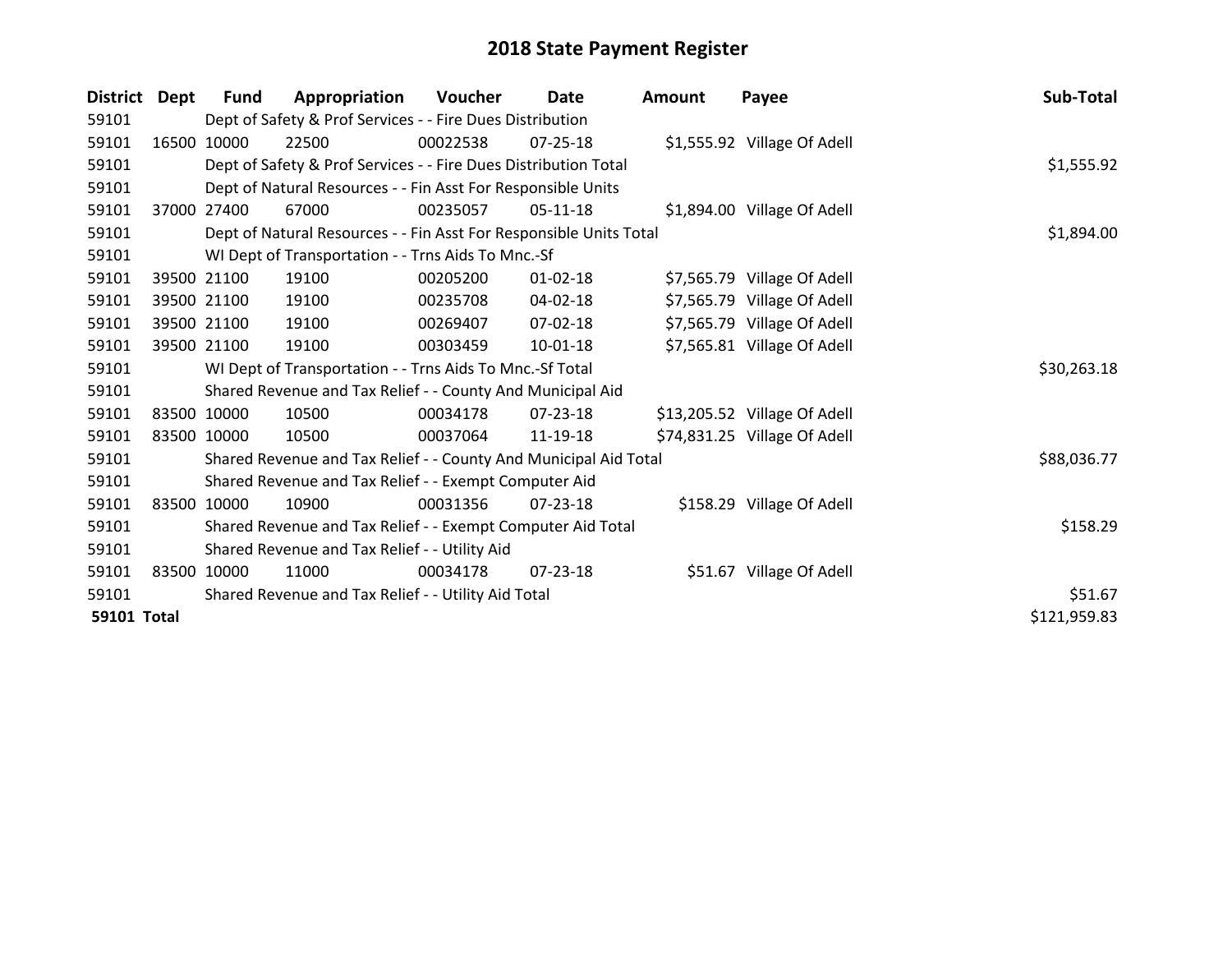| <b>District</b>    | Dept  | <b>Fund</b> | Appropriation                                                      | <b>Voucher</b> | Date           | <b>Amount</b> | Payee                          | Sub-Total   |
|--------------------|-------|-------------|--------------------------------------------------------------------|----------------|----------------|---------------|--------------------------------|-------------|
| 59111              |       |             | Dept of Safety & Prof Services - - Fire Dues Distribution          |                |                |               |                                |             |
| 59111              |       | 16500 10000 | 22500                                                              | 00022539       | $07 - 25 - 18$ |               | \$1,730.35 Village Of Cascade  |             |
| 59111              |       |             | Dept of Safety & Prof Services - - Fire Dues Distribution Total    |                |                |               |                                | \$1,730.35  |
| 59111              |       |             | Dept of Natural Resources - - Fin Asst For Responsible Units       |                |                |               |                                |             |
| 59111              | 37000 | 27400       | 67000                                                              | 00235297       | $05-11-18$     |               | \$1,087.27 Village Of Cascade  |             |
| 59111              |       |             | Dept of Natural Resources - - Fin Asst For Responsible Units Total |                | \$1,087.27     |               |                                |             |
| 59111              |       |             | WI Dept of Transportation - - Trns Aids To Mnc.-Sf                 |                |                |               |                                |             |
| 59111              |       | 39500 21100 | 19100                                                              | 00205201       | $01 - 02 - 18$ |               | \$4,653.93 Village Of Cascade  |             |
| 59111              |       | 39500 21100 | 19100                                                              | 00235709       | 04-02-18       |               | \$4,653.93 Village Of Cascade  |             |
| 59111              |       | 39500 21100 | 19100                                                              | 00269408       | $07 - 02 - 18$ |               | \$4,653.93 Village Of Cascade  |             |
| 59111              |       | 39500 21100 | 19100                                                              | 00303460       | $10 - 01 - 18$ |               | \$4,653.93 Village Of Cascade  |             |
| 59111              |       |             | WI Dept of Transportation - - Trns Aids To Mnc.-Sf Total           |                |                |               |                                | \$18,615.72 |
| 59111              |       |             | Department of Justice - - Law Enforcement Train, Local             |                |                |               |                                |             |
| 59111              |       | 45500 10000 | 23100                                                              | 00045761       | $05-14-18$     |               | \$160.00 Village Of Cascade    |             |
| 59111              |       |             | Department of Justice - - Law Enforcement Train, Local Total       |                |                |               |                                | \$160.00    |
| 59111              |       |             | Shared Revenue and Tax Relief - - County And Municipal Aid         |                |                |               |                                |             |
| 59111              |       | 83500 10000 | 10500                                                              | 00034179       | 07-23-18       |               | \$10,934.70 Village Of Cascade |             |
| 59111              |       | 83500 10000 | 10500                                                              | 00037065       | 11-19-18       |               | \$61,963.32 Village Of Cascade |             |
| 59111              |       |             | Shared Revenue and Tax Relief - - County And Municipal Aid Total   |                |                |               |                                | \$72,898.02 |
| 59111              |       |             | Shared Revenue and Tax Relief - - Exempt Computer Aid              |                |                |               |                                |             |
| 59111              |       | 83500 10000 | 10900                                                              | 00031357       | $07 - 23 - 18$ |               | \$48.71 Village Of Cascade     |             |
| 59111              |       | 83500 10000 | 10900                                                              | 00032520       | 07-23-18       |               | \$76.93 Village Of Cascade     |             |
| 59111              |       |             | Shared Revenue and Tax Relief - - Exempt Computer Aid Total        |                |                |               |                                | \$125.64    |
| <b>59111 Total</b> |       |             |                                                                    |                |                |               |                                | \$94,617.00 |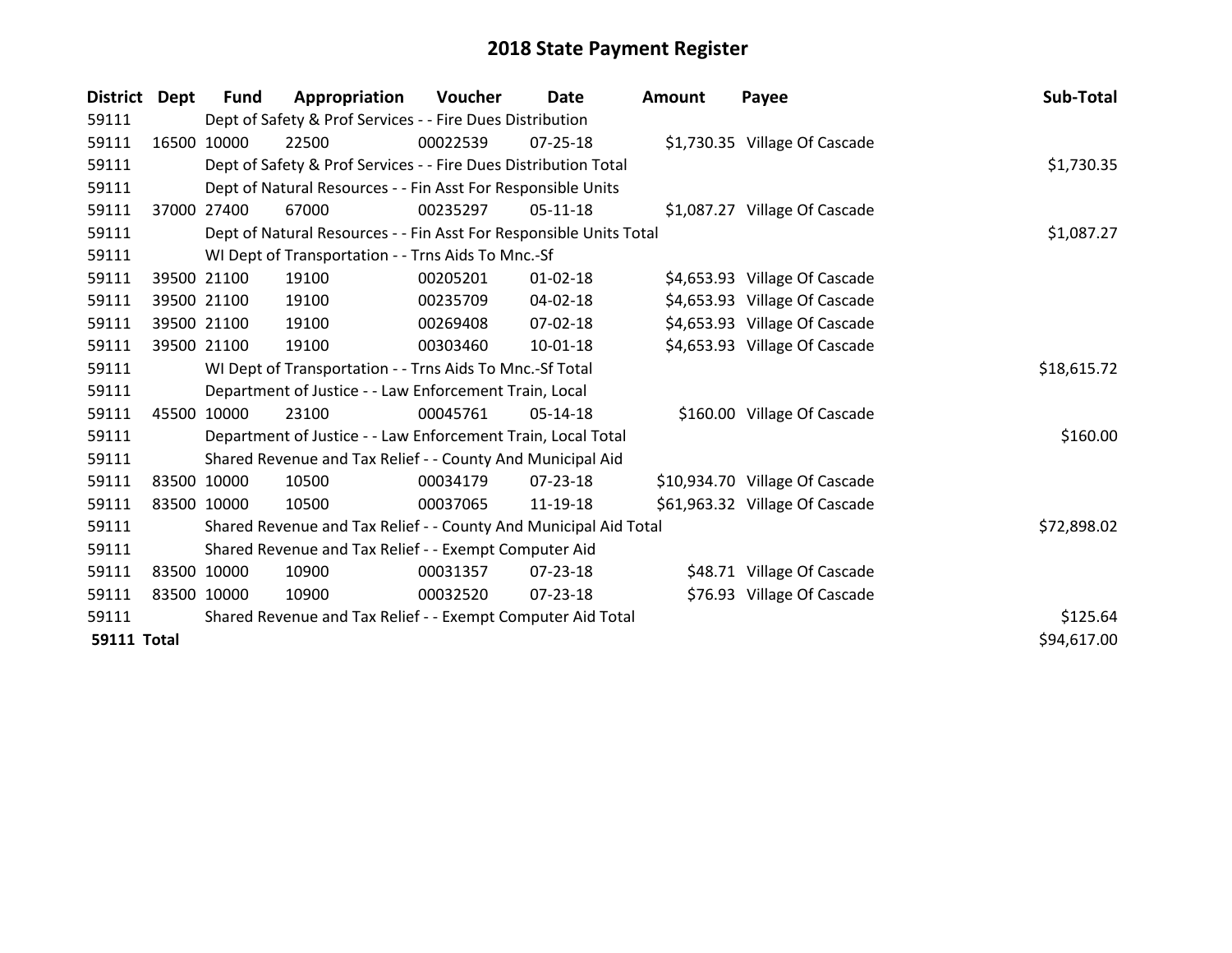| District Dept |             | <b>Fund</b> | Appropriation                                                           | Voucher  | <b>Date</b>    | <b>Amount</b> | Payee                              | Sub-Total    |
|---------------|-------------|-------------|-------------------------------------------------------------------------|----------|----------------|---------------|------------------------------------|--------------|
| 59112         |             |             | Dept of Safety & Prof Services - - Fire Dues Distribution               |          |                |               |                                    |              |
| 59112         | 16500 10000 |             | 22500                                                                   | 00022540 | $07 - 25 - 18$ |               | \$5,985.80 Village Of Cedar Grove  |              |
| 59112         |             |             | Dept of Safety & Prof Services - - Fire Dues Distribution Total         |          |                |               |                                    | \$5,985.80   |
| 59112         |             |             | Environmental Improvement Prog - - Clean Water Fund Program Finan       |          |                |               |                                    |              |
| 59112         | 32000 57300 |             | 16300                                                                   | 00000165 | $02 - 22 - 18$ |               | \$4,421.00 Village Of Cedar Grove  |              |
| 59112         |             |             | Environmental Improvement Prog - - Clean Water Fund Program Finan Total |          |                |               |                                    | \$4,421.00   |
| 59112         |             |             | Dept of Natural Resources - - Fin Asst For Responsible Units            |          |                |               |                                    |              |
| 59112         | 37000 27400 |             | 67000                                                                   | 00235059 | $05-11-18$     |               | \$2,166.61 Village Of Cedar Grove  |              |
| 59112         |             |             | Dept of Natural Resources - - Fin Asst For Responsible Units Total      |          |                |               |                                    | \$2,166.61   |
| 59112         |             |             | WI Dept of Transportation - - Trns Aids To Mnc.-Sf                      |          |                |               |                                    |              |
| 59112         |             | 39500 21100 | 19100                                                                   | 00205202 | $01 - 02 - 18$ |               | \$23,612.38 Village Of Cedar Grove |              |
| 59112         | 39500 21100 |             | 19100                                                                   | 00235710 | 04-02-18       |               | \$23,612.38 Village Of Cedar Grove |              |
| 59112         | 39500 21100 |             | 19100                                                                   | 00269409 | 07-02-18       |               | \$23,612.38 Village Of Cedar Grove |              |
| 59112         |             | 39500 21100 | 19100                                                                   | 00303461 | $10 - 01 - 18$ |               | \$23,612.40 Village Of Cedar Grove |              |
| 59112         |             |             | WI Dept of Transportation - - Trns Aids To Mnc.-Sf Total                |          |                |               |                                    | \$94,449.54  |
| 59112         |             |             | Department of Administration - - Telecom Access; School Dist            |          |                |               |                                    |              |
| 59112         | 50500 25500 |             | 46600                                                                   | 00087497 | 08-30-18       |               | \$232.00 Village Of Cedar Grove    |              |
| 59112         |             |             | Department of Administration - - Telecom Access; School Dist Total      |          |                |               |                                    | \$232.00     |
| 59112         |             |             | Shared Revenue and Tax Relief - - Expenditure Restraint Program         |          |                |               |                                    |              |
| 59112         | 83500 10000 |             | 10100                                                                   | 00034180 | 07-23-18       |               | \$26,936.40 Village Of Cedar Grove |              |
| 59112         | 83500 10000 |             | 10100                                                                   | 00037066 | 11-19-18       |               | \$0.07 Village Of Cedar Grove      |              |
| 59112         |             |             | Shared Revenue and Tax Relief - - Expenditure Restraint Program Total   |          |                |               |                                    | \$26,936.47  |
| 59112         |             |             | Shared Revenue and Tax Relief - - County And Municipal Aid              |          |                |               |                                    |              |
| 59112         | 83500 10000 |             | 10500                                                                   | 00034180 | 07-23-18       |               | \$17,503.19 Village Of Cedar Grove |              |
| 59112         | 83500 10000 |             | 10500                                                                   | 00037066 | 11-19-18       |               | \$99,184.76 Village Of Cedar Grove |              |
| 59112         |             |             | Shared Revenue and Tax Relief - - County And Municipal Aid Total        |          |                |               |                                    | \$116,687.95 |
| 59112         |             |             | Shared Revenue and Tax Relief - - Exempt Computer Aid                   |          |                |               |                                    |              |
| 59112         | 83500 10000 |             | 10900                                                                   | 00031358 | 07-23-18       |               | \$2,777.23 Village Of Cedar Grove  |              |
| 59112         | 83500 10000 |             | 10900                                                                   | 00032521 | 07-23-18       |               | \$298.08 Village Of Cedar Grove    |              |
| 59112         |             |             | Shared Revenue and Tax Relief - - Exempt Computer Aid Total             |          |                |               |                                    | \$3,075.31   |
| 59112         |             |             | Shared Revenue and Tax Relief - - Utility Aid                           |          |                |               |                                    |              |
| 59112         | 83500 10000 |             | 11000                                                                   | 00034180 | 07-23-18       |               | \$5.13 Village Of Cedar Grove      |              |
| 59112         | 83500 10000 |             | 11000                                                                   | 00037066 | 11-19-18       |               | \$29.89 Village Of Cedar Grove     |              |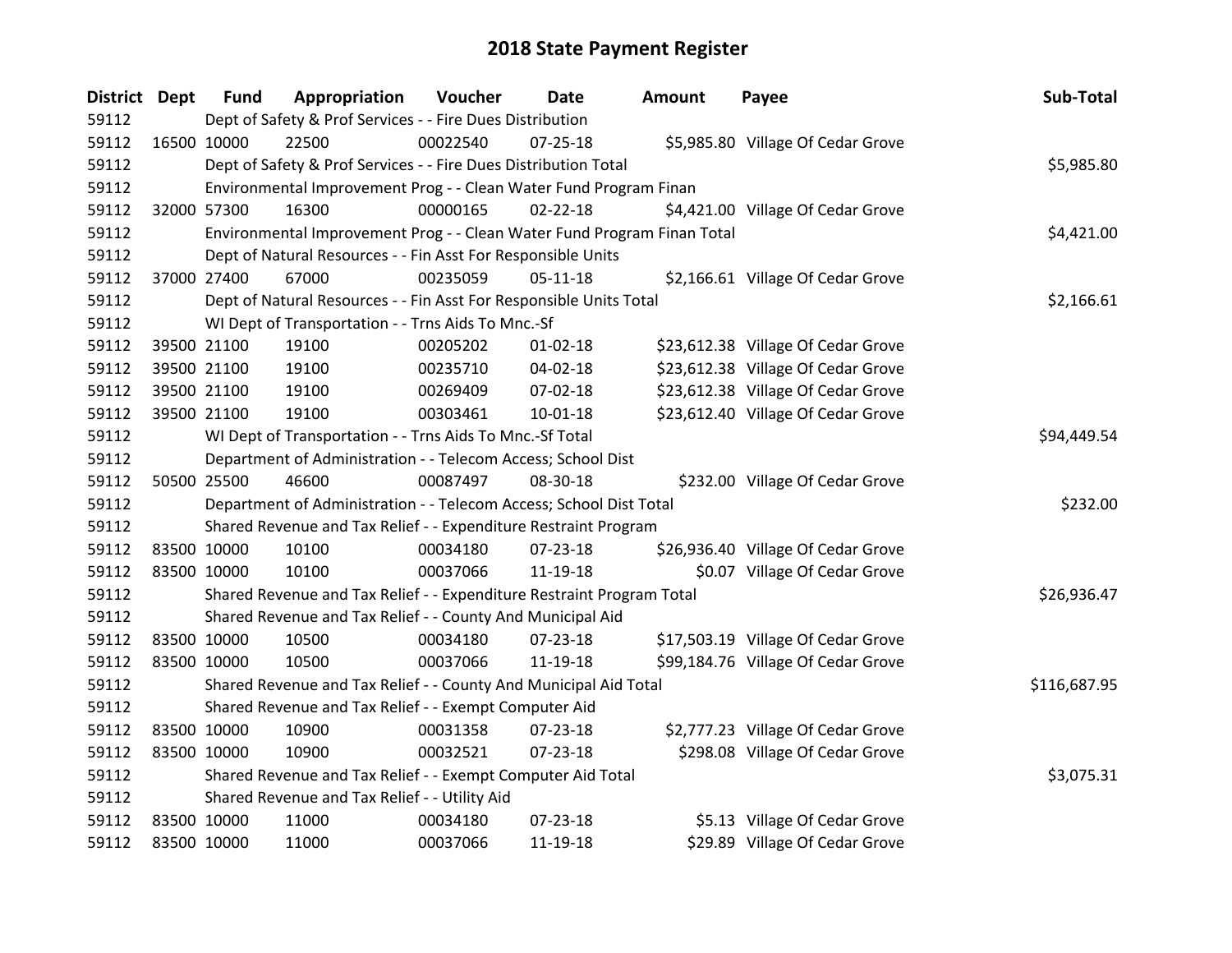| District Dept | Fund | Appropriation                                       | Voucher | Date | Amount | Pavee | Sub-Total    |
|---------------|------|-----------------------------------------------------|---------|------|--------|-------|--------------|
| 59112         |      | Shared Revenue and Tax Relief - - Utility Aid Total |         |      |        |       | \$35.02      |
| 59112 Total   |      |                                                     |         |      |        |       | \$253,989.70 |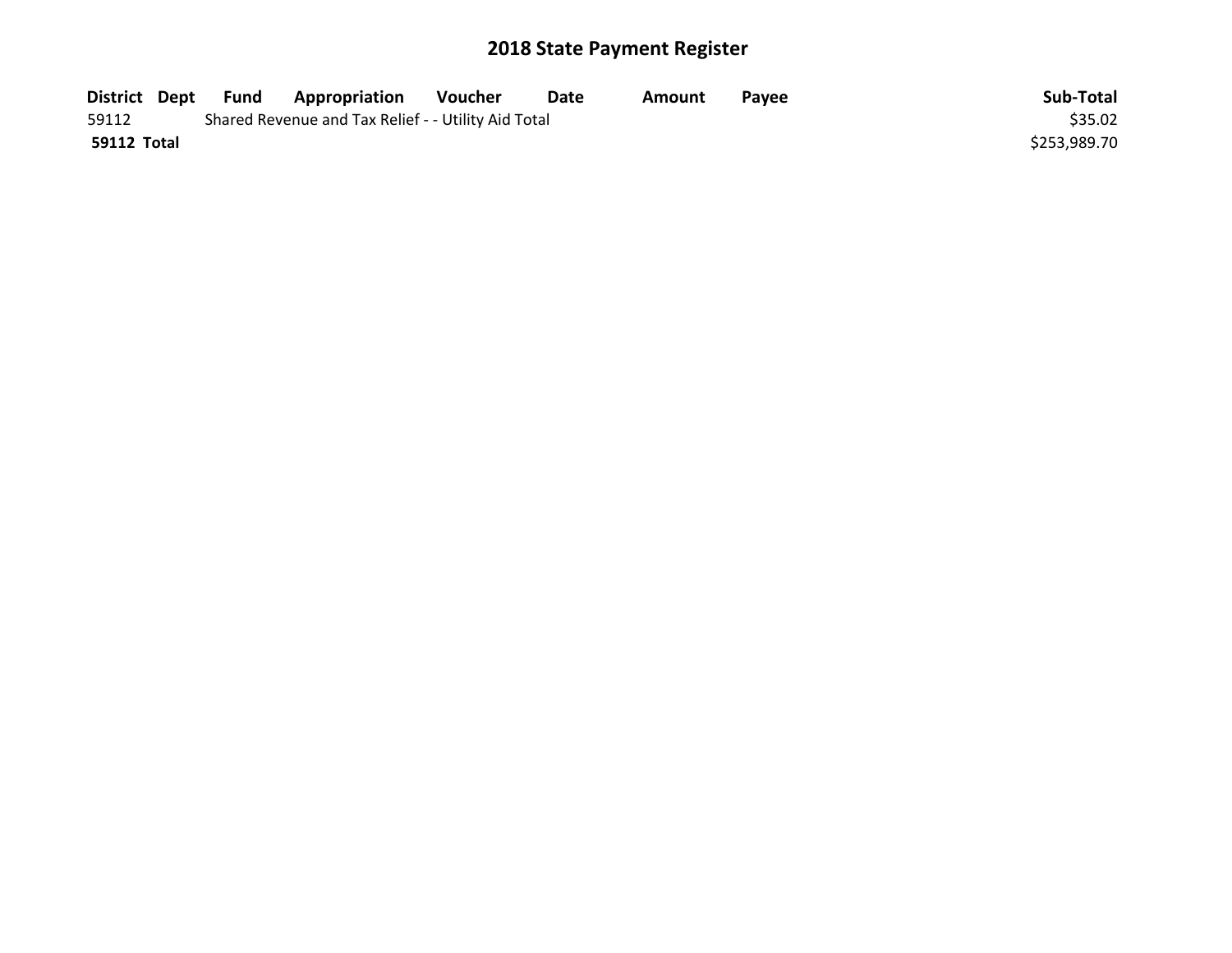| District Dept |             | <b>Fund</b> | Appropriation                                                      | Voucher  | Date           | Amount | Payee                               | Sub-Total    |
|---------------|-------------|-------------|--------------------------------------------------------------------|----------|----------------|--------|-------------------------------------|--------------|
| 59121         |             |             | Dept of Safety & Prof Services - - Fire Dues Distribution          |          |                |        |                                     |              |
| 59121         | 16500 10000 |             | 22500                                                              | 00022541 | $07 - 25 - 18$ |        | \$10,843.95 Village Of Elkhart Lake |              |
| 59121         |             |             | Dept of Safety & Prof Services - - Fire Dues Distribution Total    |          |                |        |                                     | \$10,843.95  |
| 59121         |             |             | Dept of Natural Resources - - Gpo -Federal Funds                   |          |                |        |                                     |              |
| 59121         |             | 37000 21200 | 38100                                                              | 00222206 | 03-23-18       |        | \$3,347.07 Village Of Elkhart Lake  |              |
| 59121         |             |             | Dept of Natural Resources - - Gpo -Federal Funds Total             |          |                |        |                                     | \$3,347.07   |
| 59121         |             |             | Dept of Natural Resources - - Enf A - Boating Enforcement          |          |                |        |                                     |              |
| 59121         |             | 37000 21200 | 55000                                                              | 00222206 | 03-23-18       |        | \$7,343.74 Village Of Elkhart Lake  |              |
| 59121         |             |             | Dept of Natural Resources - - Enf A - Boating Enforcement Total    |          |                |        |                                     | \$7,343.74   |
| 59121         |             |             | Dept of Natural Resources - - Fin Asst For Responsible Units       |          |                |        |                                     |              |
| 59121         |             | 37000 27400 | 67000                                                              | 00235065 | $05-11-18$     |        | \$3,883.09 Village Of Elkhart Lake  |              |
| 59121         |             |             | Dept of Natural Resources - - Fin Asst For Responsible Units Total |          |                |        |                                     | \$3,883.09   |
| 59121         |             |             | Dept of Natural Resources - - Land Acquisition                     |          |                |        |                                     |              |
| 59121         |             | 37000 36300 | TA100                                                              | 00224834 | $04 - 17 - 18$ |        | \$492.00 Village Of Elkhart Lake    |              |
| 59121         |             |             | Dept of Natural Resources - - Land Acquisition Total               | \$492.00 |                |        |                                     |              |
| 59121         |             |             | WI Dept of Transportation - - Trns Aids To Mnc.-Sf                 |          |                |        |                                     |              |
| 59121         |             | 39500 21100 | 19100                                                              | 00205203 | $01 - 02 - 18$ |        | \$30,408.85 Village Of Elkhart Lake |              |
| 59121         |             | 39500 21100 | 19100                                                              | 00235711 | 04-02-18       |        | \$30,408.85 Village Of Elkhart Lake |              |
| 59121         |             | 39500 21100 | 19100                                                              | 00269410 | 07-02-18       |        | \$30,408.85 Village Of Elkhart Lake |              |
| 59121         |             | 39500 21100 | 19100                                                              | 00303462 | 10-01-18       |        | \$30,408.87 Village Of Elkhart Lake |              |
| 59121         |             |             | WI Dept of Transportation - - Trns Aids To Mnc.-Sf Total           |          |                |        |                                     | \$121,635.42 |
| 59121         |             |             | Department of Justice - - Law Enforcement Train, Local             |          |                |        |                                     |              |
| 59121         | 45500 10000 |             | 23100                                                              | 00052718 | 10-04-18       |        | \$1,280.00 Village Of Elkhart Lake  |              |
| 59121         |             |             | Department of Justice - - Law Enforcement Train, Local Total       |          |                |        |                                     | \$1,280.00   |
| 59121         |             |             | Department of Administration - - Telecom Access; School Dist       |          |                |        |                                     |              |
| 59121         |             | 50500 25500 | 46600                                                              | 00093737 | 12-20-18       |        | \$514.00 Village Of Elkhart Lake    |              |
| 59121         |             |             | Department of Administration - - Telecom Access; School Dist Total |          |                |        |                                     | \$514.00     |
| 59121         |             |             | Public Defender Board - - Transcript, Discovery And Int            |          |                |        |                                     |              |
| 59121         |             | 55000 10000 | 10600                                                              | 00126232 | 01-30-18       |        | \$5.00 Village Of Elkhart Lake      |              |
| 59121         |             | 55000 10000 | 10600                                                              | 00150616 | 07-09-18       |        | \$10.00 Village Of Elkhart Lake     |              |
| 59121         | 55000 10000 |             | 10600                                                              | 00171530 | 12-06-18       |        | \$10.00 Village Of Elkhart Lake     |              |
| 59121         | 55000 10000 |             | 10600                                                              | 00171567 | 12-06-18       |        | \$5.00 Village Of Elkhart Lake      |              |
| 59121         |             |             | Public Defender Board - - Transcript, Discovery And Int Total      |          |                |        |                                     | \$30.00      |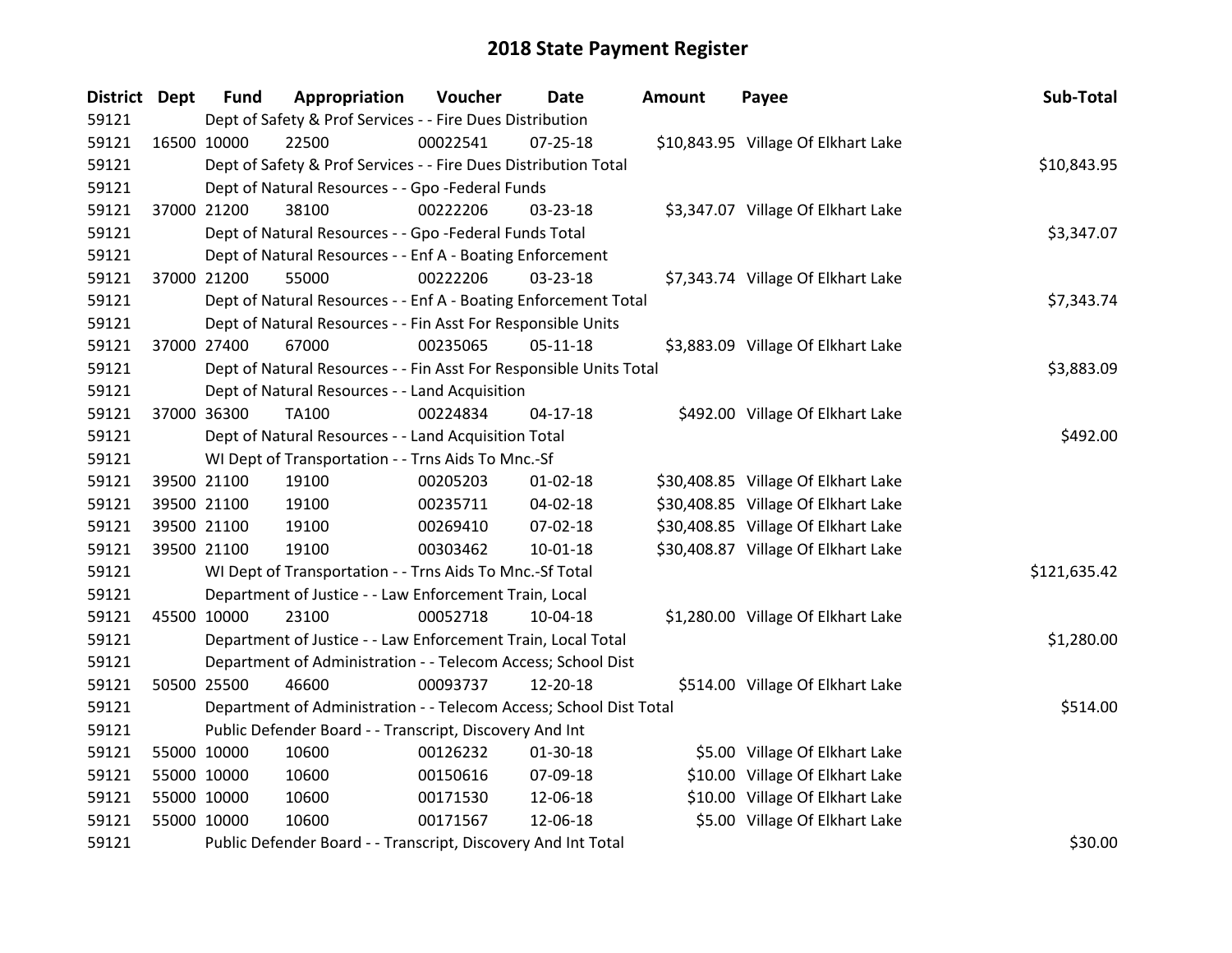| District           | Dept | Fund        | Appropriation                                                    | <b>Voucher</b> | Date           | Amount | Payee                               | Sub-Total    |
|--------------------|------|-------------|------------------------------------------------------------------|----------------|----------------|--------|-------------------------------------|--------------|
| 59121              |      |             | Shared Revenue and Tax Relief - - County And Municipal Aid       |                |                |        |                                     |              |
| 59121              |      | 83500 10000 | 10500                                                            | 00034181       | 07-23-18       |        | \$2,832.39 Village Of Elkhart Lake  |              |
| 59121              |      | 83500 10000 | 10500                                                            | 00037067       | 11-19-18       |        | \$16,050.22 Village Of Elkhart Lake |              |
| 59121              |      |             | Shared Revenue and Tax Relief - - County And Municipal Aid Total |                |                |        |                                     | \$18,882.61  |
| 59121              |      |             | Shared Revenue and Tax Relief - - Exempt Computer Aid            |                |                |        |                                     |              |
| 59121              |      | 83500 10000 | 10900                                                            | 00031359       | $07 - 23 - 18$ |        | \$1,102.98 Village Of Elkhart Lake  |              |
| 59121              |      | 83500 10000 | 10900                                                            | 00032522       | $07 - 23 - 18$ |        | \$4,634.44 Village Of Elkhart Lake  |              |
| 59121              |      |             | Shared Revenue and Tax Relief - - Exempt Computer Aid Total      |                |                |        |                                     | \$5,737.42   |
| 59121              |      |             | Shared Revenue and Tax Relief - - Utility Aid                    |                |                |        |                                     |              |
| 59121              |      | 83500 10000 | 11000                                                            | 00034181       | 07-23-18       |        | \$389.04 Village Of Elkhart Lake    |              |
| 59121              |      | 83500 10000 | 11000                                                            | 00037067       | 11-19-18       |        | \$2,253.26 Village Of Elkhart Lake  |              |
| 59121              |      |             | Shared Revenue and Tax Relief - - Utility Aid Total              |                |                |        |                                     | \$2,642.30   |
| <b>59121 Total</b> |      |             |                                                                  |                |                |        |                                     | \$176,631.60 |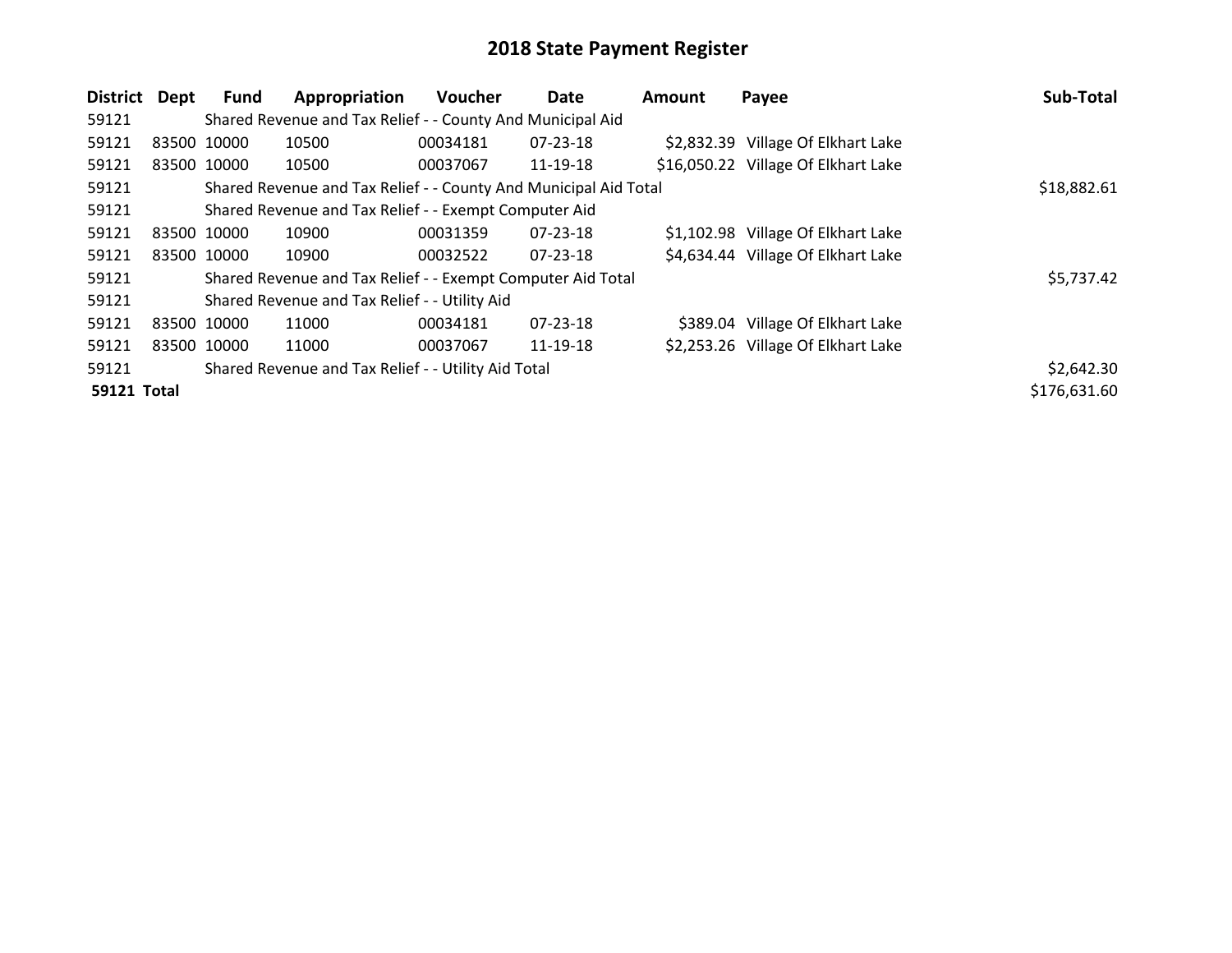| District           | <b>Dept</b> | <b>Fund</b> | Appropriation                                                         | <b>Voucher</b> | Date           | <b>Amount</b> | Payee                             | Sub-Total   |
|--------------------|-------------|-------------|-----------------------------------------------------------------------|----------------|----------------|---------------|-----------------------------------|-------------|
| 59131              |             |             | Dept of Safety & Prof Services - - Fire Dues Distribution             |                |                |               |                                   |             |
| 59131              | 16500       | 10000       | 22500                                                                 | 00022542       | $07 - 25 - 18$ |               | \$1,385.66 Village Of Glenbeulah  |             |
| 59131              |             |             | Dept of Safety & Prof Services - - Fire Dues Distribution Total       |                |                |               |                                   | \$1,385.66  |
| 59131              |             |             | Dept of Natural Resources - - Fin Asst For Responsible Units          |                |                |               |                                   |             |
| 59131              | 37000 27400 |             | 67000                                                                 | 00235044       | $05-11-18$     |               | \$908.96 Village Of Glenbeulah    |             |
| 59131              |             |             | Dept of Natural Resources - - Fin Asst For Responsible Units Total    |                |                |               |                                   | \$908.96    |
| 59131              |             |             | WI Dept of Transportation - - Trns Aids To Mnc.-Sf                    |                |                |               |                                   |             |
| 59131              | 39500 21100 |             | 19100                                                                 | 00205204       | $01 - 02 - 18$ |               | \$2,386.42 Village Of Glenbeulah  |             |
| 59131              | 39500 21100 |             | 19100                                                                 | 00235712       | $04 - 02 - 18$ |               | \$2,386.42 Village Of Glenbeulah  |             |
| 59131              | 39500 21100 |             | 19100                                                                 | 00269411       | $07 - 02 - 18$ |               | \$2,386.42 Village Of Glenbeulah  |             |
| 59131              | 39500 21100 |             | 19100                                                                 | 00303463       | $10 - 01 - 18$ |               | \$2,386.43 Village Of Glenbeulah  |             |
| 59131              |             |             | WI Dept of Transportation - - Trns Aids To Mnc.-Sf Total              |                |                |               |                                   | \$9,545.69  |
| 59131              |             |             | WI Dept of Transportation - - Loc Rd Imp Prg St Fd                    |                |                |               |                                   |             |
| 59131              | 39500 21100 |             | 27800                                                                 | 00215810       | $01 - 26 - 18$ |               | \$5,000.00 Village Of Glenbeulah  |             |
| 59131              |             |             | WI Dept of Transportation - - Loc Rd Imp Prg St Fd Total              |                |                |               |                                   | \$5,000.00  |
| 59131              |             |             | Shared Revenue and Tax Relief - - Expenditure Restraint Program       |                |                |               |                                   |             |
| 59131              | 83500 10000 |             | 10100                                                                 | 00034182       | $07 - 23 - 18$ |               | \$1,367.20 Village Of Glenbeulah  |             |
| 59131              | 83500 10000 |             | 10100                                                                 | 00037068       | 11-19-18       |               | \$0.07 Village Of Glenbeulah      |             |
| 59131              |             |             | Shared Revenue and Tax Relief - - Expenditure Restraint Program Total |                |                |               |                                   | \$1,367.27  |
| 59131              |             |             | Shared Revenue and Tax Relief - - County And Municipal Aid            |                |                |               |                                   |             |
| 59131              | 83500 10000 |             | 10500                                                                 | 00034182       | 07-23-18       |               | \$11,178.00 Village Of Glenbeulah |             |
| 59131              | 83500 10000 |             | 10500                                                                 | 00037068       | 11-19-18       |               | \$63,341.98 Village Of Glenbeulah |             |
| 59131              |             |             | Shared Revenue and Tax Relief - - County And Municipal Aid Total      |                |                |               |                                   | \$74,519.98 |
| 59131              |             |             | Shared Revenue and Tax Relief - - Exempt Computer Aid                 |                |                |               |                                   |             |
| 59131              | 83500 10000 |             | 10900                                                                 | 00031360       | 07-23-18       |               | \$29.43 Village Of Glenbeulah     |             |
| 59131              | 83500 10000 |             | 10900                                                                 | 00032523       | $07 - 23 - 18$ |               | \$487.89 Village Of Glenbeulah    |             |
| 59131              |             |             | Shared Revenue and Tax Relief - - Exempt Computer Aid Total           |                |                |               |                                   | \$517.32    |
| <b>59131 Total</b> |             |             |                                                                       |                |                |               |                                   | \$93,244.88 |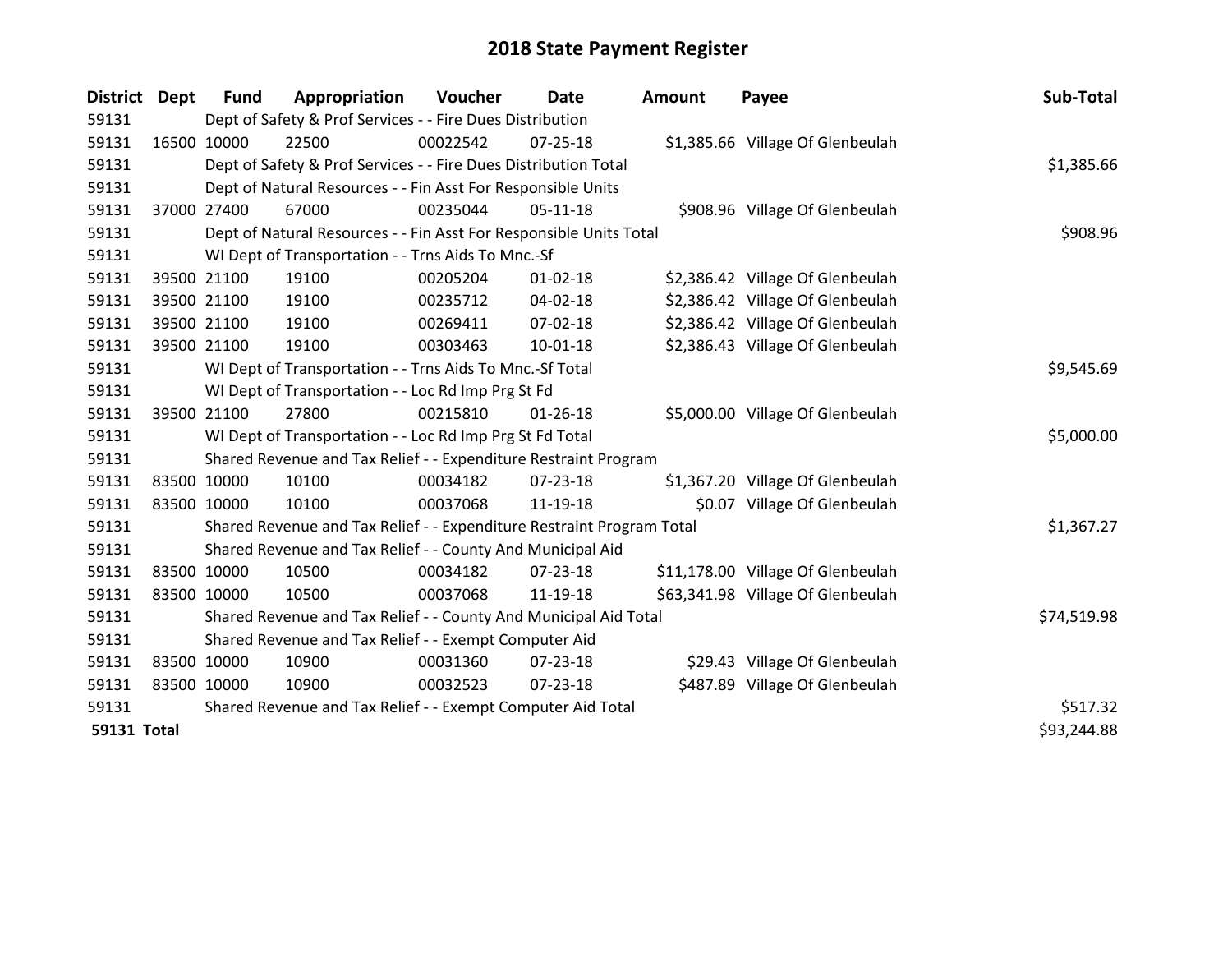| <b>District</b>    | Dept        | <b>Fund</b> | Appropriation                                                           | <b>Voucher</b> | Date           | <b>Amount</b> | Payee                                 | Sub-Total    |
|--------------------|-------------|-------------|-------------------------------------------------------------------------|----------------|----------------|---------------|---------------------------------------|--------------|
| 59135              |             |             | Dept of Safety & Prof Services - - Fire Dues Distribution               |                |                |               |                                       |              |
| 59135              | 16500       | 10000       | 22500                                                                   | 00022543       | 07-25-18       |               | \$10,713.15 Village Of Howards Grove  |              |
| 59135              |             |             | Dept of Safety & Prof Services - - Fire Dues Distribution Total         |                |                |               |                                       | \$10,713.15  |
| 59135              |             |             | Environmental Improvement Prog - - Clean Water Fund Program Finan       |                |                |               |                                       |              |
| 59135              | 32000       | 57300       | 16300                                                                   | 00000146       | $02 - 22 - 18$ |               | \$9,200.22 Village Of Howards Grove   |              |
| 59135              |             |             | Environmental Improvement Prog - - Clean Water Fund Program Finan Total |                |                |               |                                       | \$9,200.22   |
| 59135              |             |             | Dept of Natural Resources - - Fin Asst For Responsible Units            |                |                |               |                                       |              |
| 59135              |             | 37000 27400 | 67000                                                                   | 00235267       | 05-11-18       |               | \$7,020.47 Village Of Howards Grove   |              |
| 59135              |             |             | Dept of Natural Resources - - Fin Asst For Responsible Units Total      |                |                |               |                                       | \$7,020.47   |
| 59135              |             |             | WI Dept of Transportation - - Trns Aids To Mnc.-Sf                      |                |                |               |                                       |              |
| 59135              |             | 39500 21100 | 19100                                                                   | 00205205       | $01 - 02 - 18$ |               | \$27,957.41 Village Of Howards Grove  |              |
| 59135              |             | 39500 21100 | 19100                                                                   | 00235713       | 04-02-18       |               | \$27,957.41 Village Of Howards Grove  |              |
| 59135              |             | 39500 21100 | 19100                                                                   | 00269412       | 07-02-18       |               | \$27,957.41 Village Of Howards Grove  |              |
| 59135              | 39500 21100 |             | 19100                                                                   | 00303464       | $10 - 01 - 18$ |               | \$27,957.42 Village Of Howards Grove  |              |
| 59135              |             |             | WI Dept of Transportation - - Trns Aids To Mnc.-Sf Total                |                |                |               |                                       | \$111,829.65 |
| 59135              |             |             | Shared Revenue and Tax Relief - - County And Municipal Aid              |                |                |               |                                       |              |
| 59135              |             | 83500 10000 | 10500                                                                   | 00034183       | $07 - 23 - 18$ |               | \$20,375.53 Village Of Howards Grove  |              |
| 59135              |             | 83500 10000 | 10500                                                                   | 00037069       | 11-19-18       |               | \$115,630.63 Village Of Howards Grove |              |
| 59135              |             |             | Shared Revenue and Tax Relief - - County And Municipal Aid Total        |                |                |               |                                       | \$136,006.16 |
| 59135              |             |             | Shared Revenue and Tax Relief - - Exempt Computer Aid                   |                |                |               |                                       |              |
| 59135              | 83500 10000 |             | 10900                                                                   | 00031361       | 07-23-18       |               | \$540.84 Village Of Howards Grove     |              |
| 59135              | 83500 10000 |             | 10900                                                                   | 00032524       | $07 - 23 - 18$ |               | \$108.18 Village Of Howards Grove     |              |
| 59135              |             |             | Shared Revenue and Tax Relief - - Exempt Computer Aid Total             |                |                |               |                                       | \$649.02     |
| <b>59135 Total</b> |             |             |                                                                         |                |                |               |                                       | \$275,418.67 |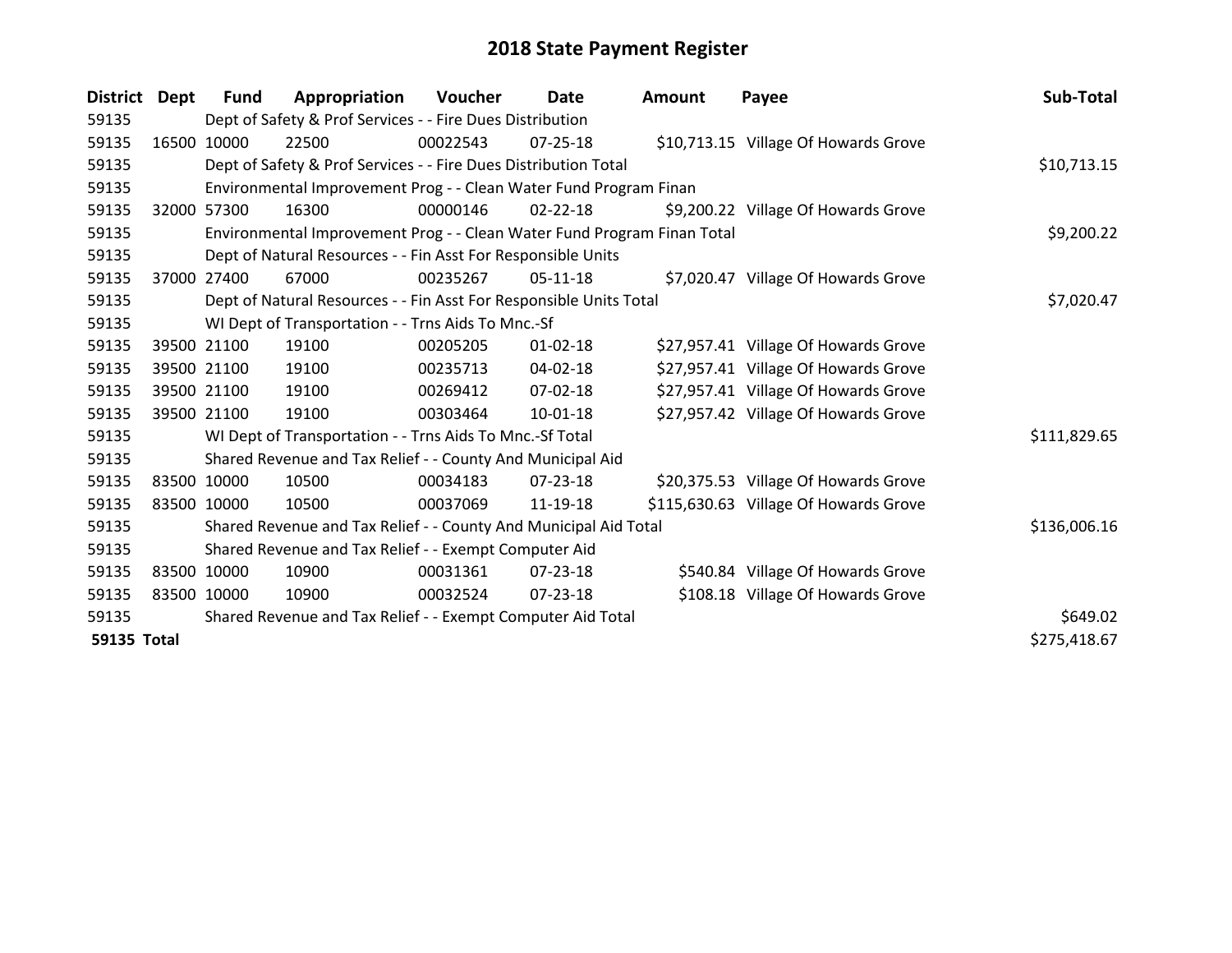| <b>District Dept</b> |             | <b>Fund</b> | Appropriation                                                         | Voucher    | Date           | Amount | Payee                          | Sub-Total    |
|----------------------|-------------|-------------|-----------------------------------------------------------------------|------------|----------------|--------|--------------------------------|--------------|
| 59141                |             |             | Dept of Safety & Prof Services - - Fire Dues Distribution             |            |                |        |                                |              |
| 59141                | 16500 10000 |             | 22500                                                                 | 00022544   | $07 - 26 - 18$ |        | \$18,127.14 Village Of Kohler  |              |
| 59141                |             |             | Dept of Safety & Prof Services - - Fire Dues Distribution Total       |            |                |        |                                | \$18,127.14  |
| 59141                |             |             | Dept of Natural Resources - - Fin Asst For Responsible Units          |            |                |        |                                |              |
| 59141                |             | 37000 27400 | 67000                                                                 | 00235590   | $05 - 11 - 18$ |        | \$7,410.36 Village Of Kohler   |              |
| 59141                |             |             | Dept of Natural Resources - - Fin Asst For Responsible Units Total    |            |                |        |                                | \$7,410.36   |
| 59141                |             |             | WI Dept of Transportation - - Trns Aids To Mnc.-Sf                    |            |                |        |                                |              |
| 59141                |             | 39500 21100 | 19100                                                                 | 00205206   | $01 - 02 - 18$ |        | \$58,309.32 Village Of Kohler  |              |
| 59141                |             | 39500 21100 | 19100                                                                 | 00235714   | 04-02-18       |        | \$58,309.32 Village Of Kohler  |              |
| 59141                |             | 39500 21100 | 19100                                                                 | 00269413   | 07-02-18       |        | \$58,309.32 Village Of Kohler  |              |
| 59141                |             | 39500 21100 | 19100                                                                 | 00303465   | $10 - 01 - 18$ |        | \$58,309.35 Village Of Kohler  |              |
| 59141                |             |             | WI Dept of Transportation - - Trns Aids To Mnc.-Sf Total              |            |                |        |                                | \$233,237.31 |
| 59141                |             |             | Department of Justice - - Law Enforcement Train, Local                |            |                |        |                                |              |
| 59141                | 45500 10000 |             | 23100                                                                 | 00053314   | 10-18-18       |        | \$1,120.00 Village Of Kohler   |              |
| 59141                |             |             | Department of Justice - - Law Enforcement Train, Local Total          | \$1,120.00 |                |        |                                |              |
| 59141                |             |             | Public Defender Board - - Transcript, Discovery And Int               |            |                |        |                                |              |
| 59141                | 55000 10000 |             | 10600                                                                 | 00136726   | $04 - 11 - 18$ |        | \$2.00 Village Of Kohler       |              |
| 59141                |             | 55000 10000 | 10600                                                                 | 00150674   | $07-10-18$     |        | \$2.00 Village Of Kohler       |              |
| 59141                |             | 55000 10000 | 10600                                                                 | 00159511   | 09-04-18       |        | \$2.00 Village Of Kohler       |              |
| 59141                | 55000 10000 |             | 10600                                                                 | 00160342   | 09-11-18       |        | \$4.00 Village Of Kohler       |              |
| 59141                |             |             | Public Defender Board - - Transcript, Discovery And Int Total         |            |                |        |                                | \$10.00      |
| 59141                |             |             | Shared Revenue and Tax Relief - - Expenditure Restraint Program       |            |                |        |                                |              |
| 59141                |             | 83500 10000 | 10100                                                                 | 00034184   | 07-23-18       |        | \$18,620.63 Village Of Kohler  |              |
| 59141                | 83500 10000 |             | 10100                                                                 | 00037070   | 11-19-18       |        | \$0.06 Village Of Kohler       |              |
| 59141                |             |             | Shared Revenue and Tax Relief - - Expenditure Restraint Program Total |            |                |        |                                | \$18,620.69  |
| 59141                |             |             | Shared Revenue and Tax Relief - - County And Municipal Aid            |            |                |        |                                |              |
| 59141                | 83500 10000 |             | 10500                                                                 | 00034184   | 07-23-18       |        | \$3,809.64 Village Of Kohler   |              |
| 59141                | 83500 10000 |             | 10500                                                                 | 00037070   | 11-19-18       |        | \$21,587.98 Village Of Kohler  |              |
| 59141                |             |             | Shared Revenue and Tax Relief - - County And Municipal Aid Total      |            |                |        |                                | \$25,397.62  |
| 59141                |             |             | Shared Revenue and Tax Relief - - Exempt Computer Aid                 |            |                |        |                                |              |
| 59141                | 83500 10000 |             | 10900                                                                 | 00031362   | $07 - 23 - 18$ |        | \$128,346.36 Village Of Kohler |              |
| 59141                |             |             | Shared Revenue and Tax Relief - - Exempt Computer Aid Total           |            |                |        |                                | \$128,346.36 |
| 59141                |             |             | Shared Revenue and Tax Relief - - Utility Aid                         |            |                |        |                                |              |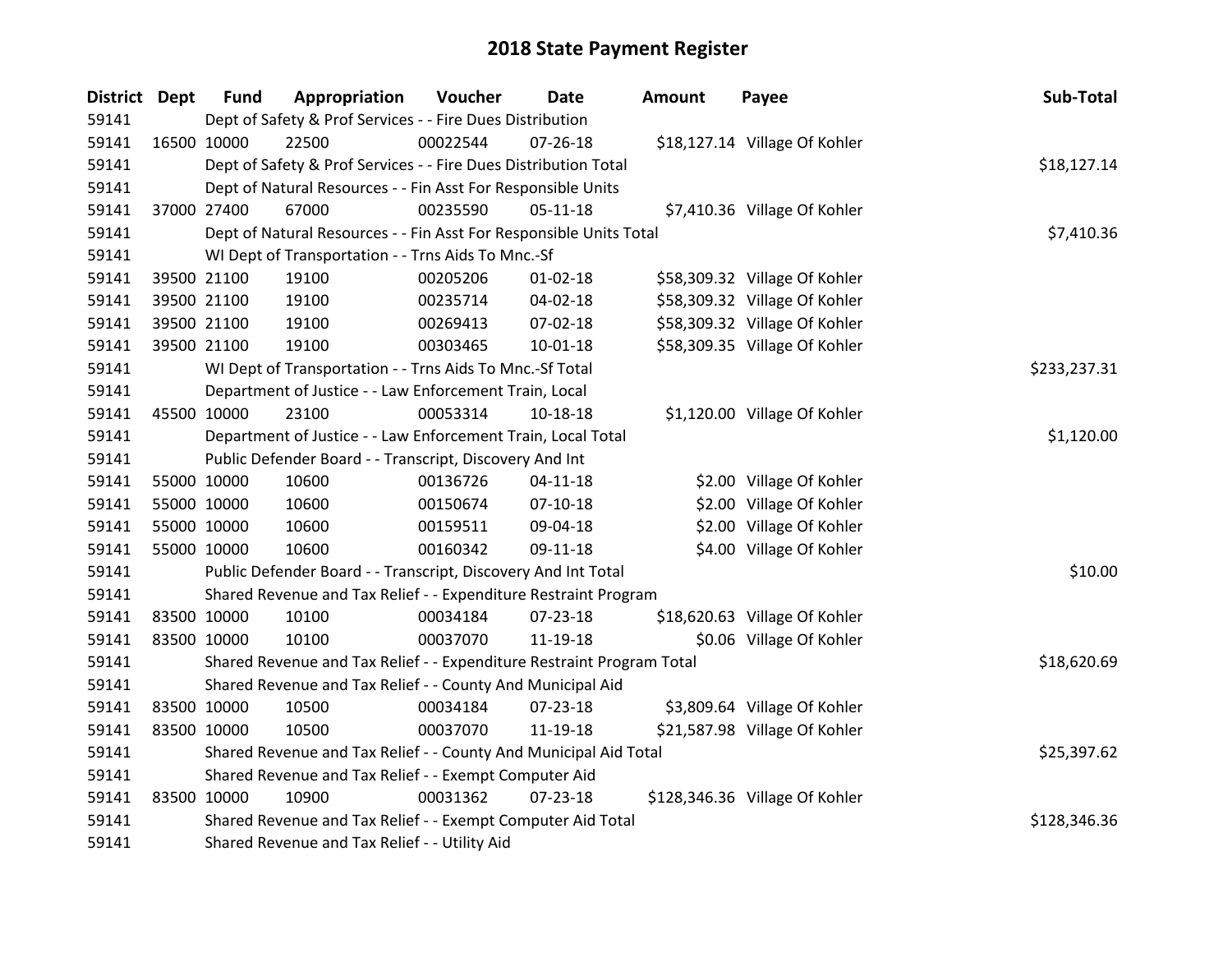|             |             | District Dept Fund | Appropriation                                       | <b>Voucher</b> | Date     | Amount | <b>Pavee</b>                 | Sub-Total    |
|-------------|-------------|--------------------|-----------------------------------------------------|----------------|----------|--------|------------------------------|--------------|
| 59141       | 83500 10000 |                    | 11000                                               | 00034184       | 07-23-18 |        | \$592.80 Village Of Kohler   |              |
| 59141       |             | 83500 10000        | 11000                                               | 00037070       | 11-19-18 |        | \$4,166.92 Village Of Kohler |              |
| 59141       |             |                    | Shared Revenue and Tax Relief - - Utility Aid Total |                |          |        |                              | \$4,759.72   |
| 59141 Total |             |                    |                                                     |                |          |        |                              | \$437,029.20 |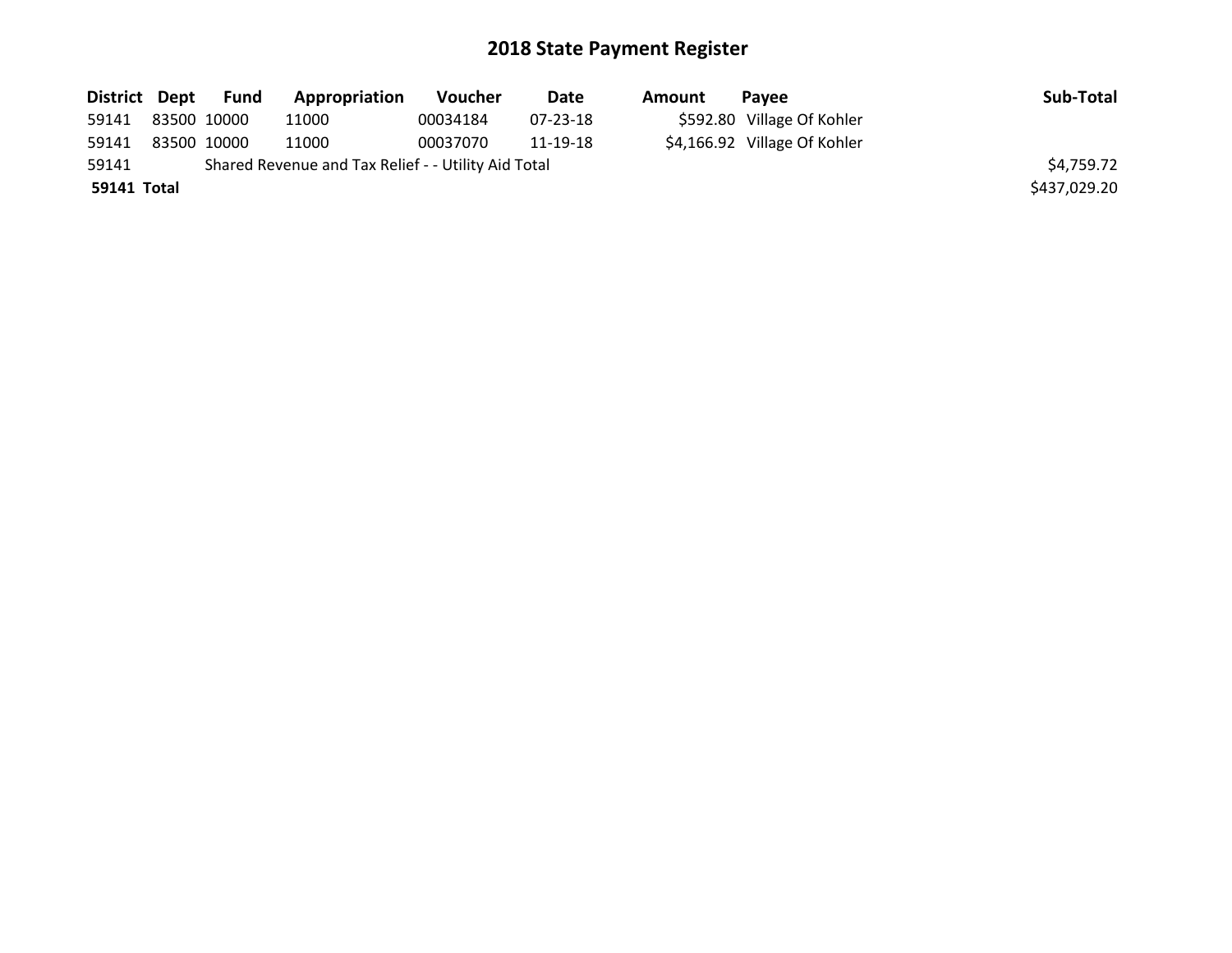| <b>District Dept</b> |             | <b>Fund</b> | Appropriation                                                                   | Voucher    | Date           | Amount | Payee                            | Sub-Total    |
|----------------------|-------------|-------------|---------------------------------------------------------------------------------|------------|----------------|--------|----------------------------------|--------------|
| 59165                |             |             | Dept of Safety & Prof Services - - Fire Dues Distribution                       |            |                |        |                                  |              |
| 59165                | 16500 10000 |             | 22500                                                                           | 00022545   | $07 - 25 - 18$ |        | \$8,871.58 Village of Oostburg   |              |
| 59165                |             |             | Dept of Safety & Prof Services - - Fire Dues Distribution Total                 |            |                |        |                                  | \$8,871.58   |
| 59165                |             |             | Dept of Natural Resources - - Fin Asst For Responsible Units                    |            |                |        |                                  |              |
| 59165                | 37000 27400 |             | 67000                                                                           | 00235005   | $05 - 11 - 18$ |        | \$5,941.13 Village of Oostburg   |              |
| 59165                |             |             | Dept of Natural Resources - - Fin Asst For Responsible Units Total              |            |                |        |                                  | \$5,941.13   |
| 59165                |             |             | WI Dept of Transportation - - Trns Aids To Mnc.-Sf                              |            |                |        |                                  |              |
| 59165                |             | 39500 21100 | 19100                                                                           | 00205207   | $01 - 02 - 18$ |        | \$35,203.64 Village of Oostburg  |              |
| 59165                |             | 39500 21100 | 19100                                                                           | 00235715   | 04-02-18       |        | \$35,203.64 Village of Oostburg  |              |
| 59165                |             | 39500 21100 | 19100                                                                           | 00269414   | 07-02-18       |        | \$35,203.64 Village of Oostburg  |              |
| 59165                |             | 39500 21100 | 19100                                                                           | 00303466   | 10-01-18       |        | \$35,203.66 Village of Oostburg  |              |
| 59165                |             |             | WI Dept of Transportation - - Trns Aids To Mnc.-Sf Total                        |            |                |        |                                  | \$140,814.58 |
| 59165                |             |             | Department of Health Services - - Emergency Medical Services, Ai                |            |                |        |                                  |              |
| 59165                | 43500 10000 |             | 11900                                                                           | 00229545   | 08-31-18       |        | \$5,204.77 Village of Oostburg   |              |
| 59165                |             |             | Department of Health Services - - Emergency Medical Services, Ai Total          | \$5,204.77 |                |        |                                  |              |
| 59165                |             |             | Department of Health Services - - Federal Project Aids                          |            |                |        |                                  |              |
| 59165                | 43500 10000 |             | 15000                                                                           | 00202027   | 04-27-18       |        | \$1,500.00 Village of Oostburg   |              |
| 59165                |             |             | Department of Health Services - - Federal Project Aids Total                    |            |                |        |                                  | \$1,500.00   |
| 59165                |             |             | Department of Health Services - - Prepaid Medical Transport Reimbursement       |            |                |        |                                  |              |
| 59165                | 43500 10000 |             | 16300                                                                           | AMBULANCE  | 11-08-18       |        | \$2,922.15 Village of Oostburg   |              |
| 59165                |             |             | Department of Health Services - - Prepaid Medical Transport Reimbursement Total |            |                |        |                                  | \$2,922.15   |
| 59165                |             |             | Shared Revenue and Tax Relief - - County And Municipal Aid                      |            |                |        |                                  |              |
| 59165                | 83500 10000 |             | 10500                                                                           | 00034185   | 07-23-18       |        | \$21,660.83 Village of Oostburg  |              |
| 59165                | 83500 10000 |             | 10500                                                                           | 00037071   | 11-19-18       |        | \$119,822.58 Village of Oostburg |              |
| 59165                |             |             | Shared Revenue and Tax Relief - - County And Municipal Aid Total                |            |                |        |                                  | \$141,483.41 |
| 59165                |             |             | Shared Revenue and Tax Relief - - Exempt Computer Aid                           |            |                |        |                                  |              |
| 59165                | 83500 10000 |             | 10900                                                                           | 00031363   | 07-23-18       |        | \$857.42 Village of Oostburg     |              |
| 59165                | 83500 10000 |             | 10900                                                                           | 00032525   | $07 - 23 - 18$ |        | \$7,721.16 Village of Oostburg   |              |
| 59165                |             |             | Shared Revenue and Tax Relief - - Exempt Computer Aid Total                     |            |                |        |                                  | \$8,578.58   |
| 59165                |             |             | Shared Revenue and Tax Relief - - Utility Aid                                   |            |                |        |                                  |              |
| 59165                | 83500 10000 |             | 11000                                                                           | 00034185   | $07 - 23 - 18$ |        | \$200.16 Village of Oostburg     |              |
| 59165                | 83500 10000 |             | 11000                                                                           | 00037071   | 11-19-18       |        | \$1,162.69 Village of Oostburg   |              |
| 59165                |             |             | Shared Revenue and Tax Relief - - Utility Aid Total                             |            |                |        |                                  | \$1,362.85   |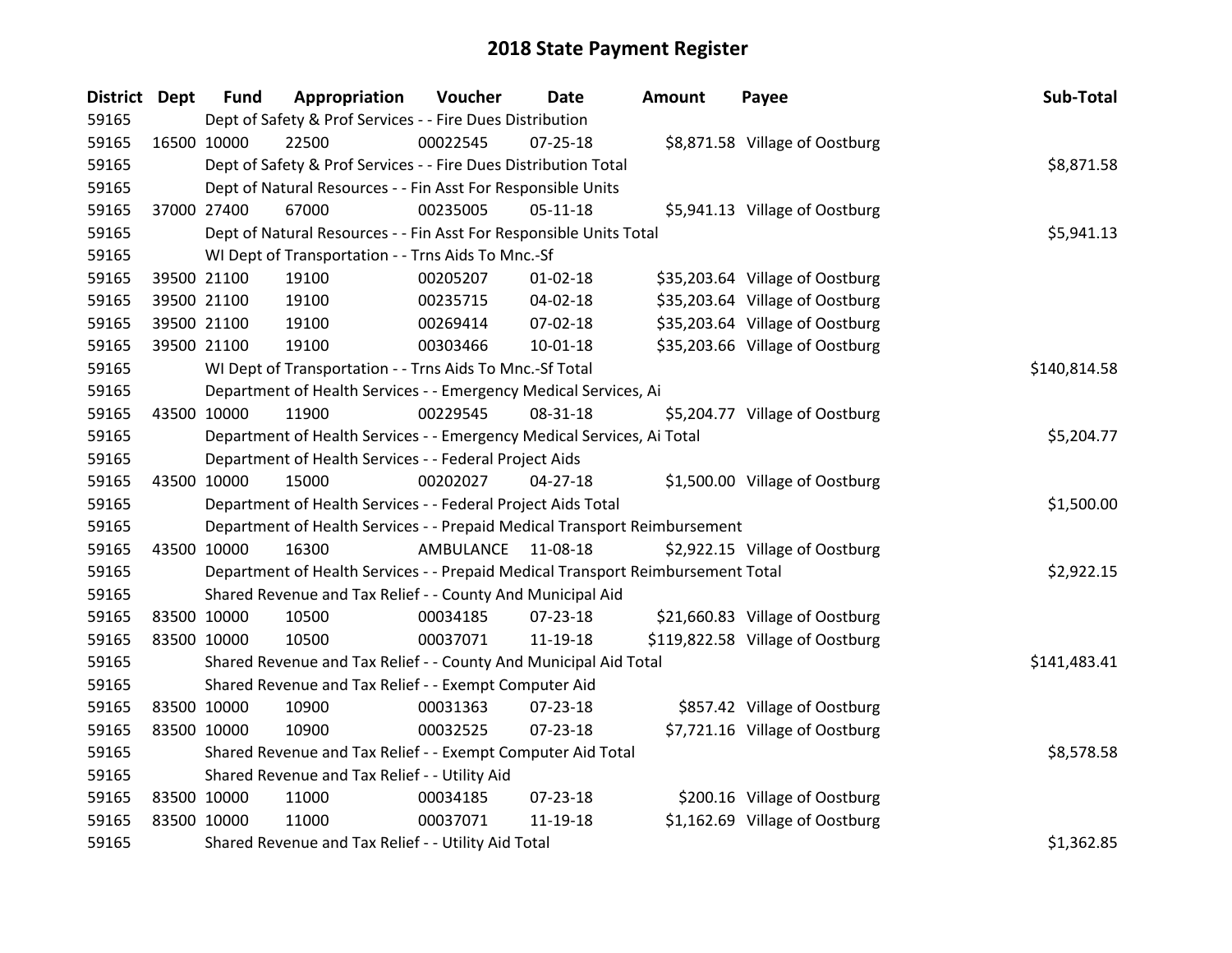|             | District Dept Fund Appropriation | Voucher | <b>Date</b> | Amount | Payee | Sub-Total    |
|-------------|----------------------------------|---------|-------------|--------|-------|--------------|
| 59165 Total |                                  |         |             |        |       | \$316,679.05 |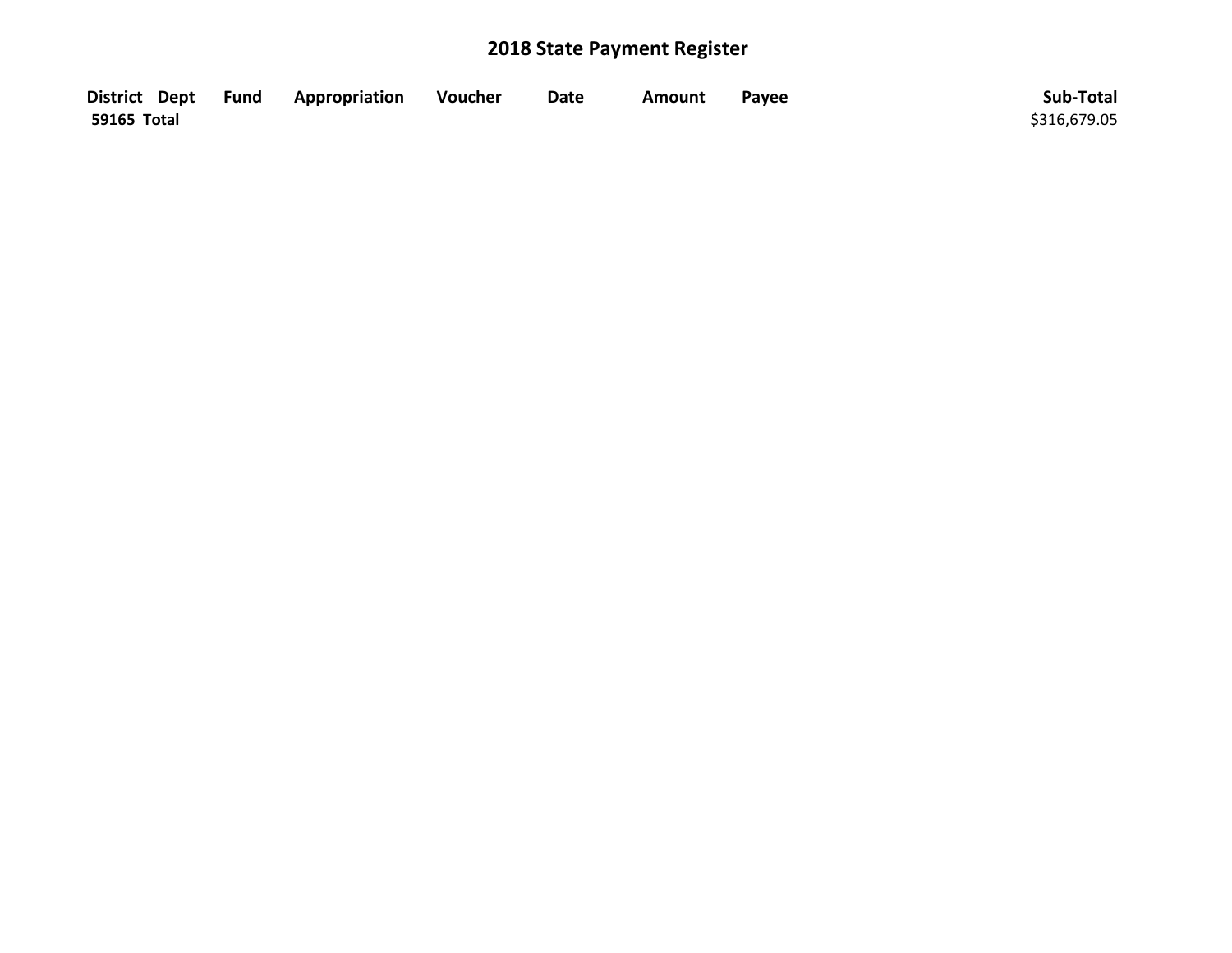| District Dept      |             | <b>Fund</b>                                                 | Appropriation                                                                   | Voucher   | <b>Date</b>    | <b>Amount</b> | Payee                              | Sub-Total    |
|--------------------|-------------|-------------------------------------------------------------|---------------------------------------------------------------------------------|-----------|----------------|---------------|------------------------------------|--------------|
| 59176              |             |                                                             | Dept of Safety & Prof Services - - Fire Dues Distribution                       |           |                |               |                                    |              |
| 59176              | 16500 10000 |                                                             | 22500                                                                           | 00022546  | 07-25-18       |               | \$5,800.17 Village Of Random Lake  |              |
| 59176              |             |                                                             | Dept of Safety & Prof Services - - Fire Dues Distribution Total                 |           |                |               |                                    | \$5,800.17   |
| 59176              |             |                                                             | Dept of Natural Resources - - Fin Asst For Responsible Units                    |           |                |               |                                    |              |
| 59176              | 37000 27400 |                                                             | 67000                                                                           | 00235015  | $05-11-18$     |               | \$3,616.82 Village Of Random Lake  |              |
| 59176              |             |                                                             | Dept of Natural Resources - - Fin Asst For Responsible Units Total              |           |                |               |                                    | \$3,616.82   |
| 59176              |             |                                                             | WI Dept of Transportation - - Trns Aids To Mnc.-Sf                              |           |                |               |                                    |              |
| 59176              |             | 39500 21100                                                 | 19100                                                                           | 00205208  | $01 - 02 - 18$ |               | \$14,098.04 Village Of Random Lake |              |
| 59176              |             | 39500 21100                                                 | 19100                                                                           | 00235716  | 04-02-18       |               | \$14,098.04 Village Of Random Lake |              |
| 59176              |             | 39500 21100                                                 | 19100                                                                           | 00269415  | 07-02-18       |               | \$14,098.04 Village Of Random Lake |              |
| 59176              |             | 39500 21100                                                 | 19100                                                                           | 00303467  | 10-01-18       |               | \$14,098.05 Village Of Random Lake |              |
| 59176              |             |                                                             | WI Dept of Transportation - - Trns Aids To Mnc.-Sf Total                        |           |                |               |                                    | \$56,392.17  |
| 59176              |             |                                                             | Department of Health Services - - Prepaid Medical Transport Reimbursement       |           |                |               |                                    |              |
| 59176              | 43500 10000 |                                                             | 16300                                                                           | AMBULANCE | 11-08-18       |               | \$4,207.90 Village Of Random Lake  |              |
| 59176              |             |                                                             | Department of Health Services - - Prepaid Medical Transport Reimbursement Total |           | \$4,207.90     |               |                                    |              |
| 59176              |             |                                                             | Shared Revenue and Tax Relief - - Expenditure Restraint Program                 |           |                |               |                                    |              |
| 59176              | 83500 10000 |                                                             | 10100                                                                           | 00034186  | $07 - 23 - 18$ |               | \$7,408.25 Village Of Random Lake  |              |
| 59176              |             |                                                             | Shared Revenue and Tax Relief - - Expenditure Restraint Program Total           |           |                |               |                                    | \$7,408.25   |
| 59176              |             |                                                             | Shared Revenue and Tax Relief - - County And Municipal Aid                      |           |                |               |                                    |              |
| 59176              | 83500 10000 |                                                             | 10500                                                                           | 00034186  | $07 - 23 - 18$ |               | \$14,147.05 Village Of Random Lake |              |
| 59176              | 83500 10000 |                                                             | 10500                                                                           | 00037072  | 11-19-18       |               | \$75,958.69 Village Of Random Lake |              |
| 59176              |             |                                                             | Shared Revenue and Tax Relief - - County And Municipal Aid Total                |           |                |               |                                    | \$90,105.74  |
| 59176              |             |                                                             | Shared Revenue and Tax Relief - - Exempt Computer Aid                           |           |                |               |                                    |              |
| 59176              | 83500 10000 |                                                             | 10900                                                                           | 00031364  | $07 - 23 - 18$ |               | \$2,729.54 Village Of Random Lake  |              |
| 59176              | 83500 10000 |                                                             | 10900                                                                           | 00032526  | 07-23-18       |               | \$191.03 Village Of Random Lake    |              |
| 59176              |             | Shared Revenue and Tax Relief - - Exempt Computer Aid Total |                                                                                 |           |                |               |                                    | \$2,920.57   |
| 59176              |             |                                                             | Shared Revenue and Tax Relief - - Utility Aid                                   |           |                |               |                                    |              |
| 59176              | 83500 10000 |                                                             | 11000                                                                           | 00034186  | 07-23-18       |               | \$64.13 Village Of Random Lake     |              |
| 59176              | 83500 10000 |                                                             | 11000                                                                           | 00037072  | 11-19-18       |               | \$367.56 Village Of Random Lake    |              |
| 59176              |             |                                                             | Shared Revenue and Tax Relief - - Utility Aid Total                             |           |                |               |                                    | \$431.69     |
| <b>59176 Total</b> |             |                                                             |                                                                                 |           |                |               |                                    | \$170,883.31 |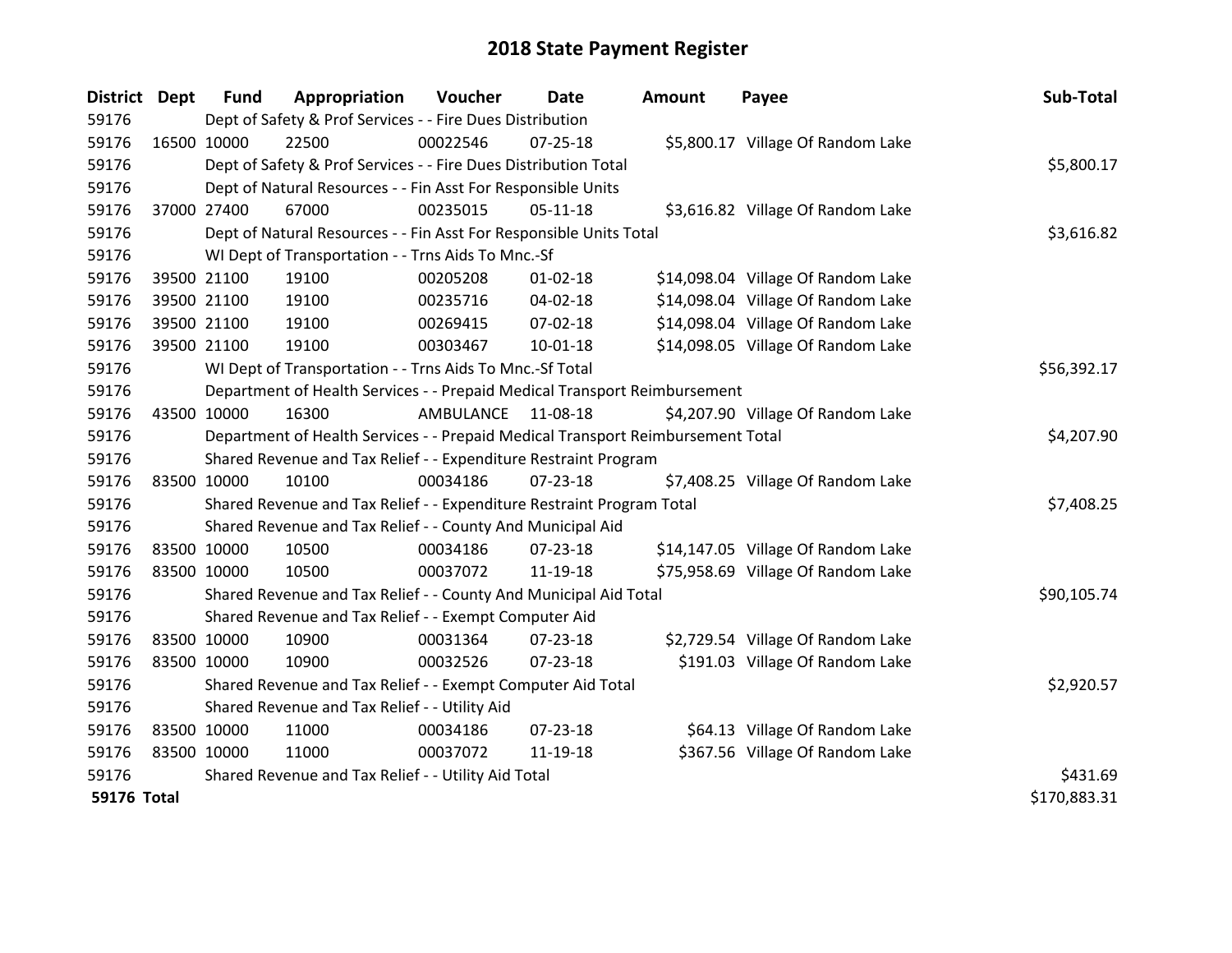| District           | <b>Dept</b> | <b>Fund</b> | Appropriation                                                         | <b>Voucher</b> | Date           | <b>Amount</b> | Payee                        | Sub-Total   |
|--------------------|-------------|-------------|-----------------------------------------------------------------------|----------------|----------------|---------------|------------------------------|-------------|
| 59191              |             |             | Dept of Safety & Prof Services - - Fire Dues Distribution             |                |                |               |                              |             |
| 59191              |             | 16500 10000 | 22500                                                                 | 00022547       | $07 - 25 - 18$ |               | \$1,319.13 Village Of Waldo  |             |
| 59191              |             |             | Dept of Safety & Prof Services - - Fire Dues Distribution Total       |                |                |               |                              | \$1,319.13  |
| 59191              |             |             | Dept of Natural Resources - - Fin Asst For Responsible Units          |                |                |               |                              |             |
| 59191              |             | 37000 27400 | 67000                                                                 | 00235001       | $05 - 11 - 18$ |               | \$808.32 Village Of Waldo    |             |
| 59191              |             |             | Dept of Natural Resources - - Fin Asst For Responsible Units Total    |                |                |               |                              | \$808.32    |
| 59191              |             |             | WI Dept of Transportation - - Trns Aids To Mnc.-Sf                    |                |                |               |                              |             |
| 59191              |             | 39500 21100 | 19100                                                                 | 00205209       | $01 - 02 - 18$ |               | \$2,527.27 Village Of Waldo  |             |
| 59191              |             | 39500 21100 | 19100                                                                 | 00235717       | 04-02-18       |               | \$2,527.27 Village Of Waldo  |             |
| 59191              |             | 39500 21100 | 19100                                                                 | 00269416       | $07-02-18$     |               | \$2,527.27 Village Of Waldo  |             |
| 59191              |             | 39500 21100 | 19100                                                                 | 00303468       | $10-01-18$     |               | \$2,527.29 Village Of Waldo  |             |
| 59191              |             |             | WI Dept of Transportation - - Trns Aids To Mnc.-Sf Total              |                |                |               |                              | \$10,109.10 |
| 59191              |             |             | Shared Revenue and Tax Relief - - Expenditure Restraint Program       |                |                |               |                              |             |
| 59191              |             | 83500 10000 | 10100                                                                 | 00034187       | 07-23-18       |               | \$2,844.63 Village Of Waldo  |             |
| 59191              |             | 83500 10000 | 10100                                                                 | 00037073       | 11-19-18       |               | \$0.07 Village Of Waldo      |             |
| 59191              |             |             | Shared Revenue and Tax Relief - - Expenditure Restraint Program Total |                |                |               |                              | \$2,844.70  |
| 59191              |             |             | Shared Revenue and Tax Relief - - County And Municipal Aid            |                |                |               |                              |             |
| 59191              |             | 83500 10000 | 10500                                                                 | 00034187       | 07-23-18       |               | \$10,217.06 Village Of Waldo |             |
| 59191              |             | 83500 10000 | 10500                                                                 | 00037073       | 11-19-18       |               | \$57,896.64 Village Of Waldo |             |
| 59191              |             |             | Shared Revenue and Tax Relief - - County And Municipal Aid Total      |                |                |               |                              | \$68,113.70 |
| 59191              |             |             | Shared Revenue and Tax Relief - - Exempt Computer Aid                 |                |                |               |                              |             |
| 59191              |             | 83500 10000 | 10900                                                                 | 00031365       | $07 - 23 - 18$ |               | \$457.63 Village Of Waldo    |             |
| 59191              |             |             | Shared Revenue and Tax Relief - - Exempt Computer Aid Total           | \$457.63       |                |               |                              |             |
| 59191              |             |             | Shared Revenue and Tax Relief - - Utility Aid                         |                |                |               |                              |             |
| 59191              |             | 83500 10000 | 11000                                                                 | 00034187       | $07 - 23 - 18$ |               | \$636.00 Village Of Waldo    |             |
| 59191              |             | 83500 10000 | 11000                                                                 | 00037073       | 11-19-18       |               | \$4,923.57 Village Of Waldo  |             |
| 59191              |             |             | Shared Revenue and Tax Relief - - Utility Aid Total                   |                |                |               |                              | \$5,559.57  |
| <b>59191 Total</b> |             |             |                                                                       |                |                |               |                              | \$89,212.15 |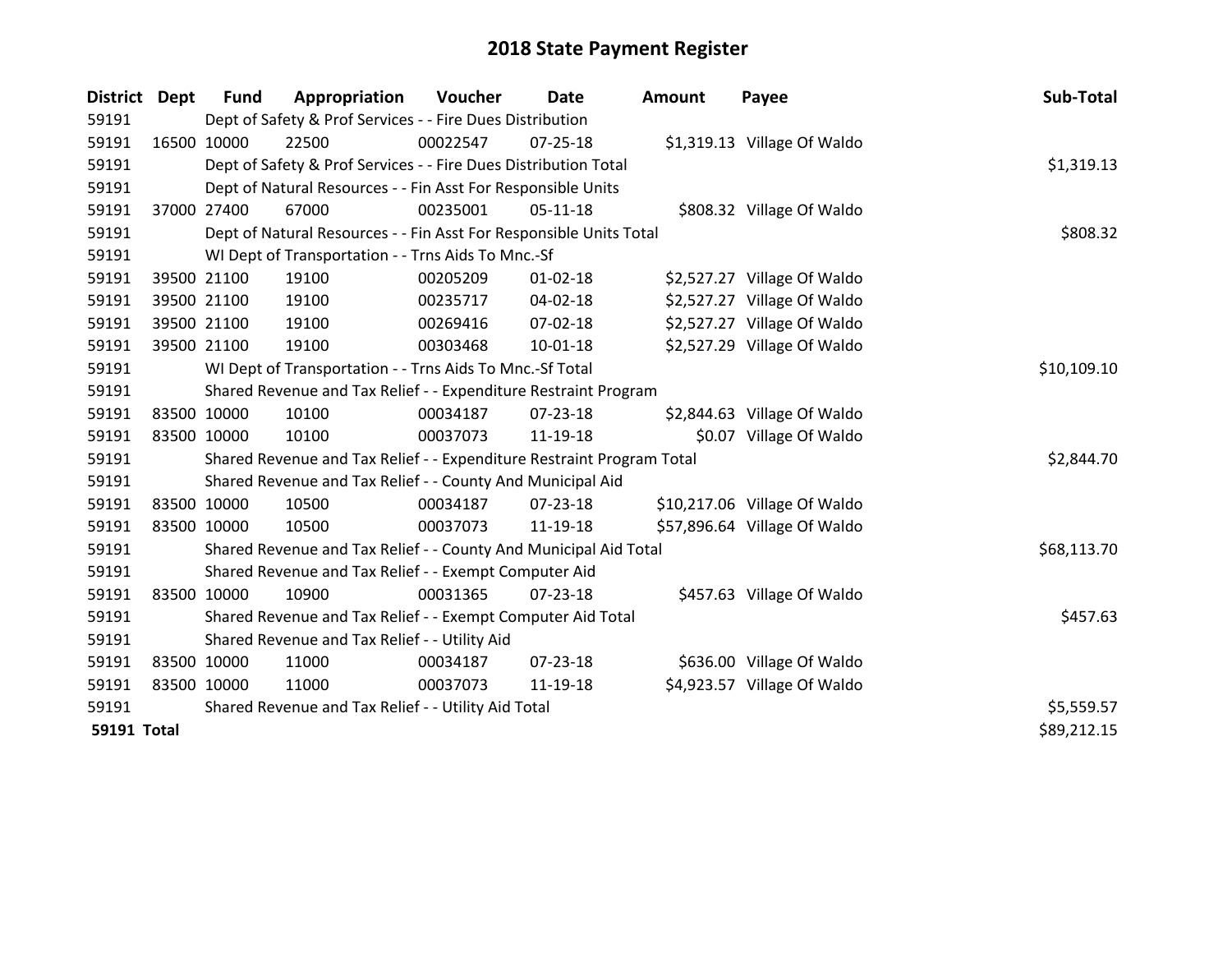| <b>District Dept</b> |             | <b>Fund</b> | Appropriation                                                                   | Voucher     | <b>Date</b>    | <b>Amount</b> | Payee                        | Sub-Total    |
|----------------------|-------------|-------------|---------------------------------------------------------------------------------|-------------|----------------|---------------|------------------------------|--------------|
| 59271                |             |             | Dept of Safety & Prof Services - - Fire Dues Distribution                       |             |                |               |                              |              |
| 59271                | 16500 10000 |             | 22500                                                                           | 00022548    | $07 - 26 - 18$ |               | \$31,859.20 City Of Plymouth |              |
| 59271                |             |             | Dept of Safety & Prof Services - - Fire Dues Distribution Total                 |             |                |               |                              | \$31,859.20  |
| 59271                |             |             | Dept of Natural Resources - - Rec & Resource Aids, Fed                          |             |                |               |                              |              |
| 59271                | 37000 21200 |             | 58300                                                                           | 00262135    | 08-27-18       |               | \$2,109.01 City Of Plymouth  |              |
| 59271                |             |             | Dept of Natural Resources - - Rec & Resource Aids, Fed Total                    |             |                |               |                              | \$2,109.01   |
| 59271                |             |             | Dept of Natural Resources - - Fin Asst For Responsible Units                    |             |                |               |                              |              |
| 59271                | 37000 27400 |             | 67000                                                                           | 00235223    | 05-11-18       |               | \$22,076.55 City Of Plymouth |              |
| 59271                |             |             | Dept of Natural Resources - - Fin Asst For Responsible Units Total              |             |                |               |                              | \$22,076.55  |
| 59271                |             |             | WI Dept of Transportation - - Conn Hwy Aids St Fds                              |             |                |               |                              |              |
| 59271                | 39500 21100 |             | 16200                                                                           | 00205632    | $01 - 02 - 18$ |               | \$4,208.96 City Of Plymouth  |              |
| 59271                | 39500 21100 |             | 16200                                                                           | 00236140    | 04-02-18       |               | \$4,208.96 City Of Plymouth  |              |
| 59271                | 39500 21100 |             | 16200                                                                           | 00269839    | 07-02-18       |               | \$4,208.96 City Of Plymouth  |              |
| 59271                | 39500 21100 |             | 16200                                                                           | 00303891    | 10-01-18       |               | \$4,208.97 City Of Plymouth  |              |
| 59271                |             |             | WI Dept of Transportation - - Conn Hwy Aids St Fds Total                        | \$16,835.85 |                |               |                              |              |
| 59271                |             |             | WI Dept of Transportation - - Trns Aids To Mnc.-Sf                              |             |                |               |                              |              |
| 59271                | 39500 21100 |             | 19100                                                                           | 00205210    | $01 - 02 - 18$ |               | \$94,067.66 City Of Plymouth |              |
| 59271                | 39500 21100 |             | 19100                                                                           | 00235718    | 04-02-18       |               | \$94,067.66 City Of Plymouth |              |
| 59271                | 39500 21100 |             | 19100                                                                           | 00269417    | 07-02-18       |               | \$94,067.66 City Of Plymouth |              |
| 59271                | 39500 21100 |             | 19100                                                                           | 00303469    | 10-01-18       |               | \$94,067.66 City Of Plymouth |              |
| 59271                |             |             | WI Dept of Transportation - - Trns Aids To Mnc.-Sf Total                        |             |                |               |                              | \$376,270.64 |
| 59271                |             |             | Department of Health Services - - Emergency Medical Services, Ai                |             |                |               |                              |              |
| 59271                | 43500 10000 |             | 11900                                                                           | 00229416    | 08-31-18       |               | \$5,176.27 City Of Plymouth  |              |
| 59271                |             |             | Department of Health Services - - Emergency Medical Services, Ai Total          |             |                |               |                              | \$5,176.27   |
| 59271                |             |             | Department of Health Services - - Prepaid Medical Transport Reimbursement       |             |                |               |                              |              |
| 59271                | 43500 10000 |             | 16300                                                                           | AMBULANCE   | 11-08-18       |               | \$2,000.00 City Of Plymouth  |              |
| 59271                |             |             | Department of Health Services - - Prepaid Medical Transport Reimbursement Total |             |                |               |                              | \$2,000.00   |
| 59271                |             |             | Department of Justice - - Law Enforcement Train, Local                          |             |                |               |                              |              |
| 59271                | 45500 10000 |             | 23100                                                                           | 00053642    | 10-18-18       |               | \$2,080.00 City Of Plymouth  |              |
| 59271                |             |             | Department of Justice - - Law Enforcement Train, Local Total                    |             |                |               |                              | \$2,080.00   |
| 59271                |             |             | Public Defender Board - - Transcript, Discovery And Int                         |             |                |               |                              |              |
| 59271                | 55000 10000 |             | 10600                                                                           | 00123992    | $01 - 16 - 18$ |               | \$46.80 City Of Plymouth     |              |
| 59271                | 55000 10000 |             | 10600                                                                           | 00127100    | 02-05-18       |               | \$30.00 City Of Plymouth     |              |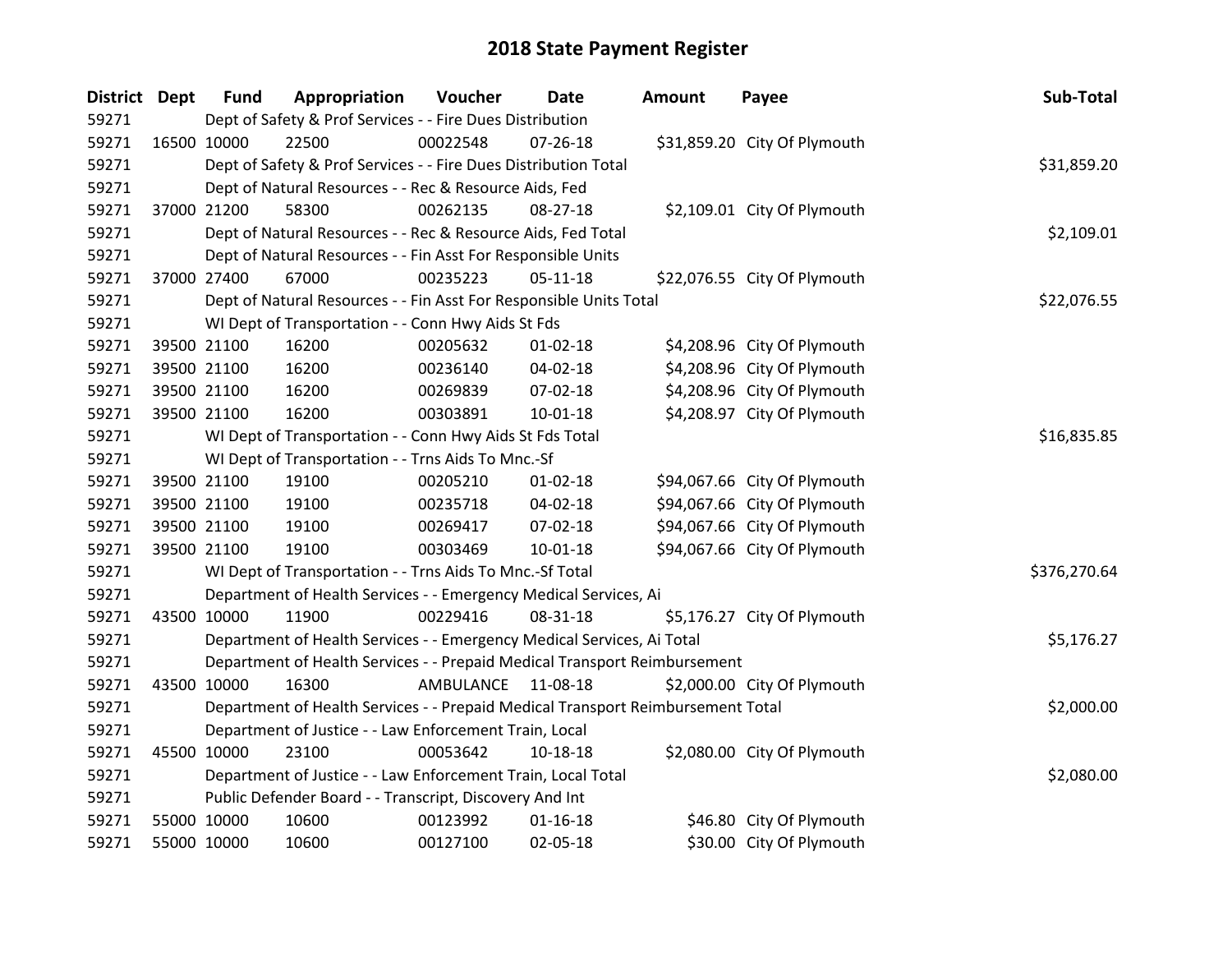| <b>District</b> | <b>Dept</b> | <b>Fund</b> | Appropriation                                                   | Voucher  | <b>Date</b>    | <b>Amount</b> | Payee                        | Sub-Total  |
|-----------------|-------------|-------------|-----------------------------------------------------------------|----------|----------------|---------------|------------------------------|------------|
| 59271           |             | 55000 10000 | 10600                                                           | 00128204 | $02 - 13 - 18$ |               | \$25.00 City Of Plymouth     |            |
| 59271           |             | 55000 10000 | 10600                                                           | 00131621 | 03-07-18       |               | \$7.00 City Of Plymouth      |            |
| 59271           |             | 55000 10000 | 10600                                                           | 00134011 | 03-26-18       |               | \$6.00 City Of Plymouth      |            |
| 59271           |             | 55000 10000 | 10600                                                           | 00135300 | 04-04-18       |               | \$21.60 City Of Plymouth     |            |
| 59271           |             | 55000 10000 | 10600                                                           | 00135560 | 04-04-18       |               | \$5.00 City Of Plymouth      |            |
| 59271           |             | 55000 10000 | 10600                                                           | 00136703 | $04 - 11 - 18$ | \$18.00       | City Of Plymouth             |            |
| 59271           |             | 55000 10000 | 10600                                                           | 00136733 | $04 - 11 - 18$ |               | \$44.00 City Of Plymouth     |            |
| 59271           |             | 55000 10000 | 10600                                                           | 00141064 | 05-08-18       |               | \$169.00 City Of Plymouth    |            |
| 59271           |             | 55000 10000 | 10600                                                           | 00144617 | 06-01-18       |               | \$14.00 City Of Plymouth     |            |
| 59271           |             | 55000 10000 | 10600                                                           | 00147527 | 06-15-18       |               | \$10.00 City Of Plymouth     |            |
| 59271           |             | 55000 10000 | 10600                                                           | 00148021 | 06-22-18       |               | \$6.00 City Of Plymouth      |            |
| 59271           |             | 55000 10000 | 10600                                                           | 00150629 | 07-09-18       |               | \$5.00 City Of Plymouth      |            |
| 59271           |             | 55000 10000 | 10600                                                           | 00150681 | $07-10-18$     |               | \$5.00 City Of Plymouth      |            |
| 59271           |             | 55000 10000 | 10600                                                           | 00151471 | $07-17-18$     |               | \$10.00 City Of Plymouth     |            |
| 59271           |             | 55000 10000 | 10600                                                           | 00154428 | 07-31-18       |               | \$30.00 City Of Plymouth     |            |
| 59271           |             | 55000 10000 | 10600                                                           | 00157477 | 08-21-18       | \$44.00       | City Of Plymouth             |            |
| 59271           |             | 55000 10000 | 10600                                                           | 00159516 | 09-04-18       |               | \$5.00 City Of Plymouth      |            |
| 59271           |             | 55000 10000 | 10600                                                           | 00160345 | 09-11-18       |               | \$36.00 City Of Plymouth     |            |
| 59271           |             | 55000 10000 | 10600                                                           | 00160392 | 09-11-18       |               | \$24.00 City Of Plymouth     |            |
| 59271           |             | 55000 10000 | 10600                                                           | 00162879 | 09-26-18       | \$10.00       | City Of Plymouth             |            |
| 59271           |             | 55000 10000 | 10600                                                           | 00162921 | 09-26-18       |               | \$5.00 City Of Plymouth      |            |
| 59271           |             | 55000 10000 | 10600                                                           | 00163664 | 10-05-18       |               | \$5.00 City Of Plymouth      |            |
| 59271           |             | 55000 10000 | 10600                                                           | 00164751 | $10-15-18$     |               | \$10.00 City Of Plymouth     |            |
| 59271           |             | 55000 10000 | 10600                                                           | 00167465 | 11-07-18       |               | \$10.00 City Of Plymouth     |            |
| 59271           |             | 55000 10000 | 10600                                                           | 00168517 | 11-16-18       |               | \$9.00 City Of Plymouth      |            |
| 59271           |             | 55000 10000 | 10600                                                           | 00171547 | 12-06-18       | \$6.00        | City Of Plymouth             |            |
| 59271           |             | 55000 10000 | 10600                                                           | 00171577 | 12-06-18       |               | \$26.00 City Of Plymouth     |            |
| 59271           |             |             | Public Defender Board - - Transcript, Discovery And Int Total   |          |                |               |                              | \$642.40   |
| 59271           |             |             | Department of Revenue - - Payments For Municipal Svcs           |          |                |               |                              |            |
| 59271           |             | 56600 10000 | 50100                                                           | 00026930 | $01 - 31 - 18$ |               | \$1,705.68 City Of Plymouth  |            |
| 59271           |             |             | Department of Revenue - - Payments For Municipal Svcs Total     |          |                |               |                              | \$1,705.68 |
| 59271           |             |             | Shared Revenue and Tax Relief - - Expenditure Restraint Program |          |                |               |                              |            |
| 59271           |             | 83500 10000 | 10100                                                           | 00034188 | 07-23-18       |               | \$84,536.92 City Of Plymouth |            |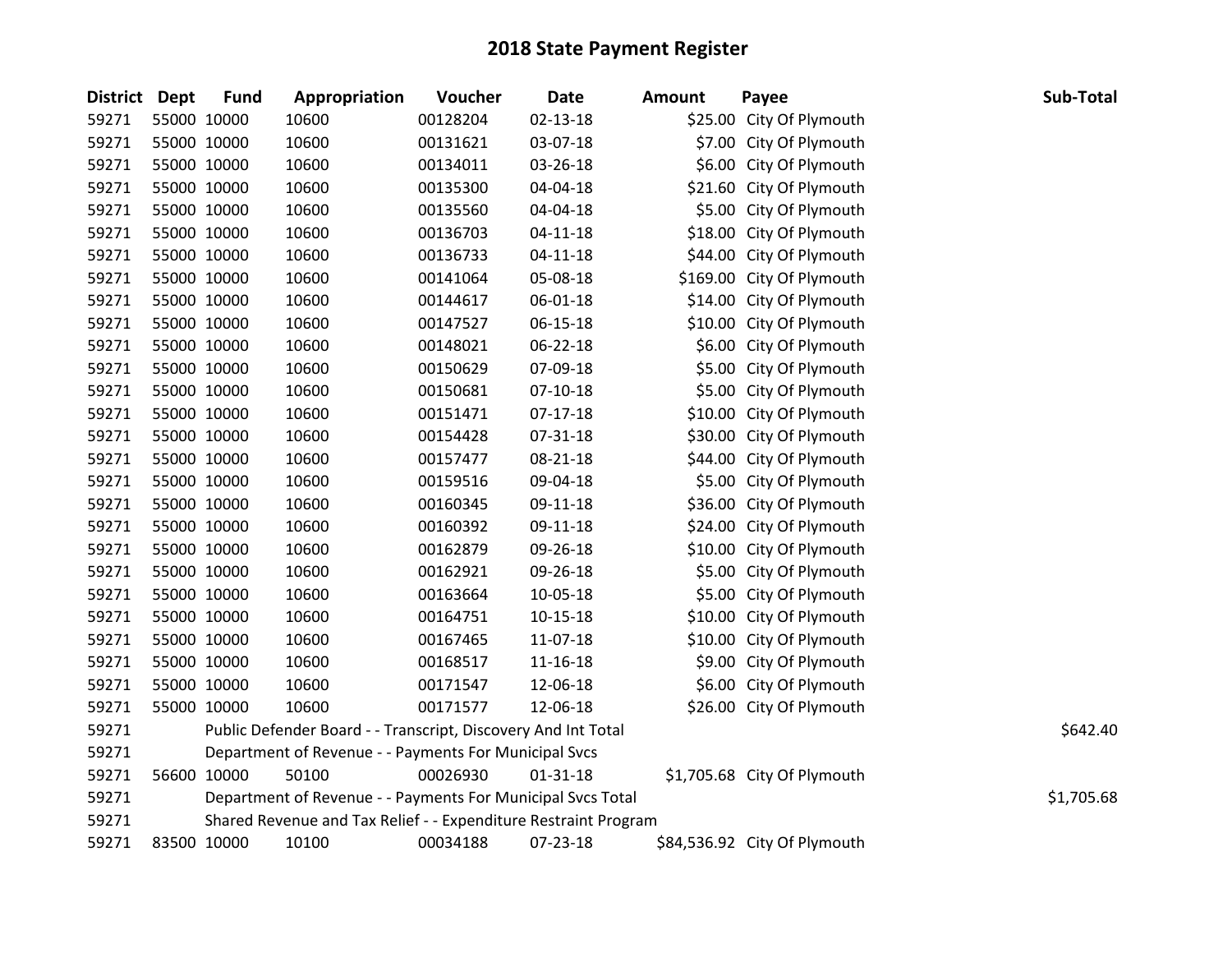| District    | Dept        | Fund | Appropriation                                                         | Voucher  | Date           | <b>Amount</b> | Payee                         | Sub-Total      |
|-------------|-------------|------|-----------------------------------------------------------------------|----------|----------------|---------------|-------------------------------|----------------|
| 59271       |             |      | Shared Revenue and Tax Relief - - Expenditure Restraint Program Total |          |                |               |                               | \$84,536.92    |
| 59271       |             |      | Shared Revenue and Tax Relief - - County And Municipal Aid            |          |                |               |                               |                |
| 59271       | 83500 10000 |      | 10500                                                                 | 00034188 | 07-23-18       |               | \$95,329.54 City Of Plymouth  |                |
| 59271       | 83500 10000 |      | 10500                                                                 | 00037074 | 11-19-18       |               | \$538,200.72 City Of Plymouth |                |
| 59271       |             |      | Shared Revenue and Tax Relief - - County And Municipal Aid Total      |          |                |               |                               | \$633,530.26   |
| 59271       |             |      | Shared Revenue and Tax Relief - - Exempt Computer Aid                 |          |                |               |                               |                |
| 59271       | 83500 10000 |      | 10900                                                                 | 00031366 | $07 - 23 - 18$ |               | \$42,996.90 City Of Plymouth  |                |
| 59271       | 83500 10000 |      | 10900                                                                 | 00032527 | 07-23-18       |               | \$43,132.56 City Of Plymouth  |                |
| 59271       |             |      | Shared Revenue and Tax Relief - - Exempt Computer Aid Total           |          |                |               |                               | \$86,129.46    |
| 59271       |             |      | Shared Revenue and Tax Relief - - Lottery & Gaming Credit             |          |                |               |                               |                |
| 59271       | 83500 52100 |      | 36300                                                                 | 00027627 | $03 - 26 - 18$ |               | \$9,271.68 City Of Plymouth   |                |
| 59271       |             |      | Shared Revenue and Tax Relief - - Lottery & Gaming Credit Total       |          |                |               |                               | \$9,271.68     |
| 59271 Total |             |      |                                                                       |          |                |               |                               | \$1,274,223.92 |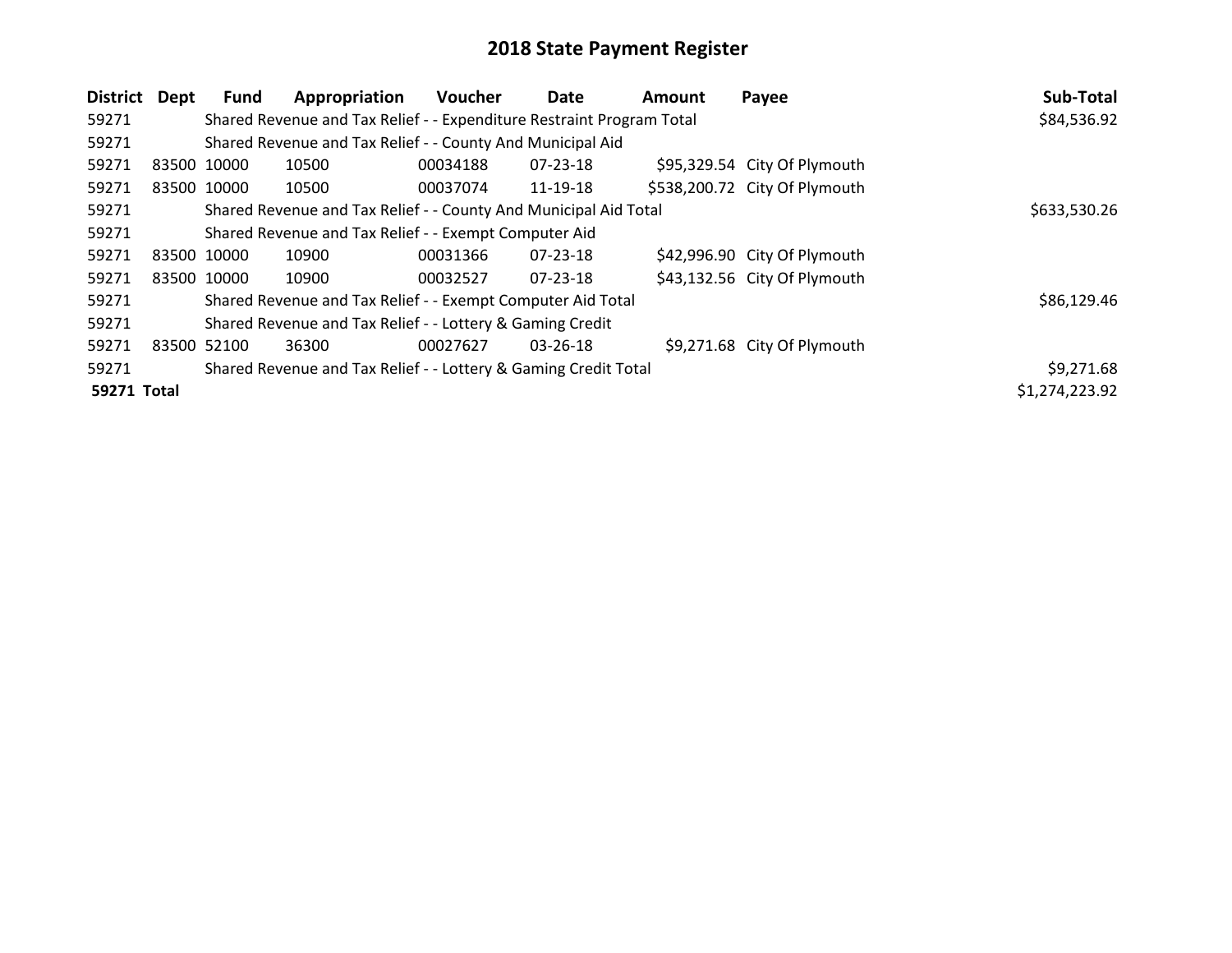| <b>District</b> | <b>Dept</b> | <b>Fund</b> | Appropriation                                                      | Voucher  | <b>Date</b>    | <b>Amount</b> | Payee                          | Sub-Total    |
|-----------------|-------------|-------------|--------------------------------------------------------------------|----------|----------------|---------------|--------------------------------|--------------|
| 59281           |             |             | Dept of Safety & Prof Services - - Fire Dues Distribution          |          |                |               |                                |              |
| 59281           | 16500 10000 |             | 22500                                                              | 00021157 | 07-19-18       |               | \$110,541.85 City Of Sheboygan |              |
| 59281           |             |             | Dept of Safety & Prof Services - - Fire Dues Distribution Total    |          |                |               |                                | \$110,541.85 |
| 59281           |             |             | Dept of Natural Resources - - Resaids - Urban Forestry Grant       |          |                |               |                                |              |
| 59281           |             | 37000 21200 | 58700                                                              | 00239019 | 05-25-18       |               | \$25,000.00 City Of Sheboygan  |              |
| 59281           |             |             | Dept of Natural Resources - - Resaids - Urban Forestry Grant Total |          |                |               |                                | \$25,000.00  |
| 59281           |             |             | Dept of Natural Resources - - Fin Asst For Responsible Units       |          |                |               |                                |              |
| 59281           | 37000 27400 |             | 67000                                                              | 00235787 | $05 - 11 - 18$ |               | \$180,373.47 City Of Sheboygan |              |
| 59281           |             |             | Dept of Natural Resources - - Fin Asst For Responsible Units Total |          |                |               |                                | \$180,373.47 |
| 59281           |             |             | Dept of Natural Resources - - Recycling Consolidation Grants       |          |                |               |                                |              |
| 59281           |             | 37000 27400 | 67300                                                              | 00235787 | 05-11-18       |               | \$12,531.89 City Of Sheboygan  |              |
| 59281           |             |             | Dept of Natural Resources - - Recycling Consolidation Grants Total |          |                |               |                                | \$12,531.89  |
| 59281           |             |             | WI Dept of Transportation - - Conn Hwy Aids St Fds                 |          |                |               |                                |              |
| 59281           |             | 39500 21100 | 16200                                                              | 00205633 | $01 - 02 - 18$ |               | \$54,722.71 City Of Sheboygan  |              |
| 59281           |             | 39500 21100 | 16200                                                              | 00236141 | 04-02-18       |               | \$54,722.71 City Of Sheboygan  |              |
| 59281           |             | 39500 21100 | 16200                                                              | 00269840 | 07-02-18       |               | \$54,722.71 City Of Sheboygan  |              |
| 59281           |             | 39500 21100 | 16200                                                              | 00303892 | $10 - 01 - 18$ |               | \$54,722.71 City Of Sheboygan  |              |
| 59281           |             |             | WI Dept of Transportation - - Conn Hwy Aids St Fds Total           |          |                |               |                                | \$218,890.84 |
| 59281           |             |             | WI Dept of Transportation - - Paratransit Aids, Sf                 |          |                |               |                                |              |
| 59281           |             | 39500 21100 | 17500                                                              | 00260994 | 06-11-18       |               | \$42,500.00 City Of Sheboygan  |              |
| 59281           |             |             | WI Dept of Transportation - - Paratransit Aids, Sf Total           |          |                |               |                                | \$42,500.00  |
| 59281           |             |             | WI Dept of Transportation - - Tb, Trns Oper Aid Sf                 |          |                |               |                                |              |
| 59281           | 39500 21100 |             | 17600                                                              | 00262462 | 06-13-18       |               | \$229,475.00 City Of Sheboygan |              |
| 59281           |             | 39500 21100 | 17600                                                              | 00289375 | 08-24-18       |               | \$688,424.00 City Of Sheboygan |              |
| 59281           |             |             | WI Dept of Transportation - - Tb, Trns Oper Aid Sf Total           |          |                |               |                                | \$917,899.00 |
| 59281           |             |             | WI Dept of Transportation - - Hwy Sfty Loc Aid Ffd                 |          |                |               |                                |              |
| 59281           |             | 39500 21100 | 18500                                                              | 00208848 | 01-08-18       |               | \$11,849.41 City Of Sheboygan  |              |
| 59281           |             | 39500 21100 | 18500                                                              | 00215496 | $01 - 26 - 18$ |               | \$4,841.32 City Of Sheboygan   |              |
| 59281           | 39500 21100 |             | 18500                                                              | 00223392 | $02 - 20 - 18$ |               | \$2,381.80 City Of Sheboygan   |              |
| 59281           | 39500 21100 |             | 18500                                                              | 00247502 | 04-27-18       |               | \$4,162.94 City Of Sheboygan   |              |
| 59281           |             | 39500 21100 | 18500                                                              | 00252819 | $05 - 14 - 18$ |               | \$4,725.74 City Of Sheboygan   |              |
| 59281           |             | 39500 21100 | 18500                                                              | 00264997 | 06-25-18       |               | \$9,329.76 City Of Sheboygan   |              |
| 59281           | 39500 21100 |             | 18500                                                              | 00278150 | $07 - 23 - 18$ |               | \$4,188.15 City Of Sheboygan   |              |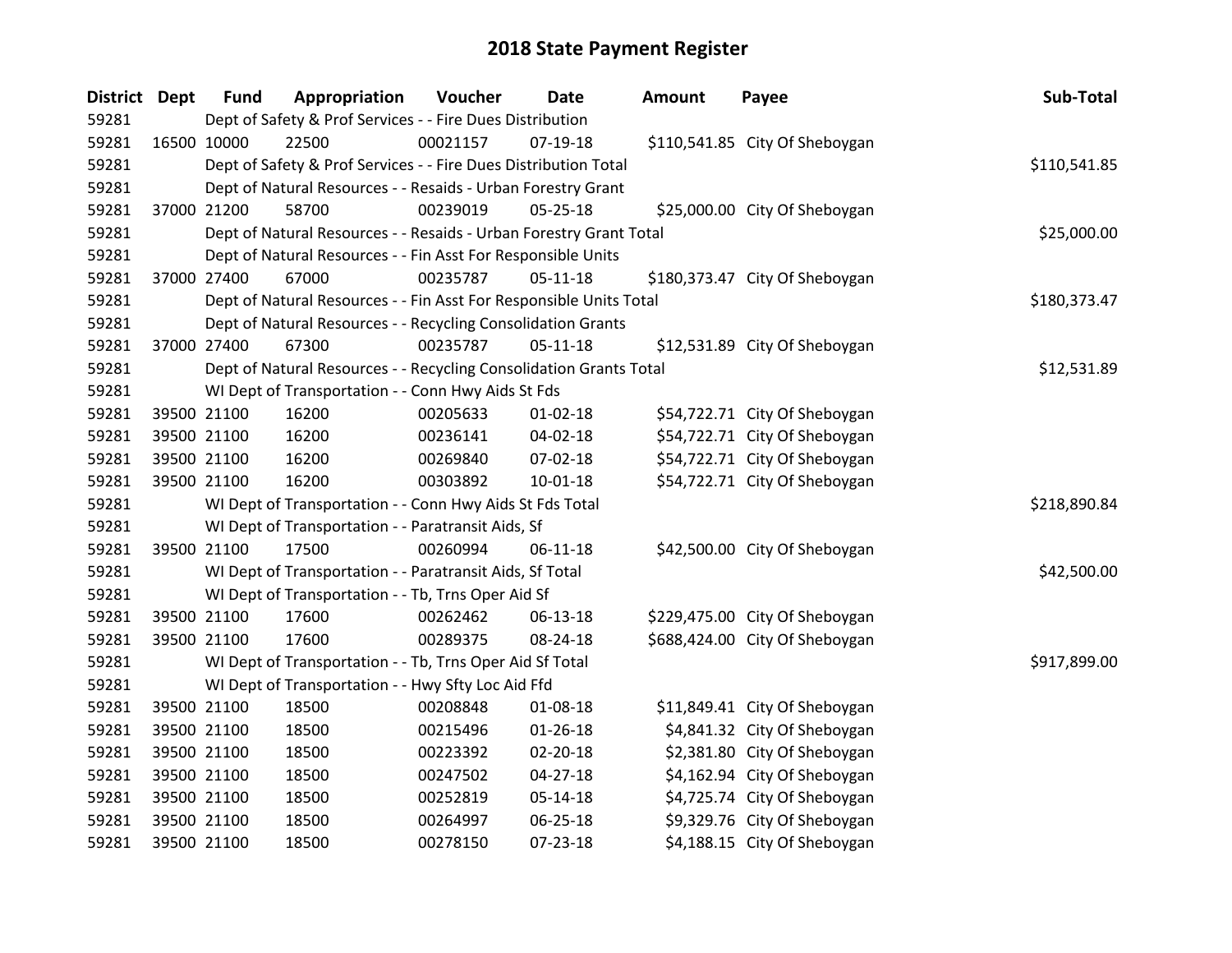| District Dept | <b>Fund</b> | Appropriation                                                          | Voucher     | <b>Date</b>    | <b>Amount</b> | Payee                          | Sub-Total      |
|---------------|-------------|------------------------------------------------------------------------|-------------|----------------|---------------|--------------------------------|----------------|
| 59281         | 39500 21100 | 18500                                                                  | 00286948    | 08-28-18       |               | \$3,757.17 City Of Sheboygan   |                |
| 59281         | 39500 21100 | 18500                                                                  | 00299111    | 09-20-18       |               | \$9,000.78 City Of Sheboygan   |                |
| 59281         | 39500 21100 | 18500                                                                  | 00309627    | $10 - 16 - 18$ |               | \$3,375.68 City Of Sheboygan   |                |
| 59281         |             | WI Dept of Transportation - - Hwy Sfty Loc Aid Ffd Total               | \$57,612.75 |                |               |                                |                |
| 59281         |             | WI Dept of Transportation - - Trns Aids To Mnc.-Sf                     |             |                |               |                                |                |
| 59281         | 39500 21100 | 19100                                                                  | 00205211    | $01 - 02 - 18$ |               | \$381,694.67 City Of Sheboygan |                |
| 59281         | 39500 21100 | 19100                                                                  | 00235719    | 04-02-18       |               | \$381,694.67 City Of Sheboygan |                |
| 59281         | 39500 21100 | 19100                                                                  | 00269418    | 07-02-18       |               | \$381,694.67 City Of Sheboygan |                |
| 59281         | 39500 21100 | 19100                                                                  | 00303470    | $10 - 01 - 18$ |               | \$381,694.69 City Of Sheboygan |                |
| 59281         |             | WI Dept of Transportation - - Trns Aids To Mnc.-Sf Total               |             |                |               |                                | \$1,526,778.70 |
| 59281         |             | WI Dept of Transportation - - Loc Rd Imp Prg St Fd                     |             |                |               |                                |                |
| 59281         | 39500 21100 | 27800                                                                  | 00262437    | 06-12-18       |               | \$101,431.99 City Of Sheboygan |                |
| 59281         |             | WI Dept of Transportation - - Loc Rd Imp Prg St Fd Total               |             |                |               |                                | \$101,431.99   |
| 59281         |             | Department of Health Services - - Emergency Medical Services, Ai       |             |                |               |                                |                |
| 59281         | 43500 10000 | 11900                                                                  | 00229437    | 08-31-18       |               | \$7,954.72 City Of Sheboygan   |                |
| 59281         |             | Department of Health Services - - Emergency Medical Services, Ai Total |             |                |               |                                | \$7,954.72     |
| 59281         |             | Department of Justice - - Crime Laboratories, Dna                      |             |                |               |                                |                |
| 59281         | 45500 10000 | 22100                                                                  | 00049031    | 07-19-18       |               | \$10.00 City Of Sheboygan      |                |
| 59281         |             | Department of Justice - - Crime Laboratories, Dna Total                |             |                |               |                                | \$10.00        |
| 59281         |             | Department of Justice - - Law Enforcement Train, Local                 |             |                |               |                                |                |
| 59281         | 45500 10000 | 23100                                                                  | 00048268    | 07-06-18       |               | \$2,508.73 City Of Sheboygan   |                |
| 59281         | 45500 10000 | 23100                                                                  | 00053109    | $10-11-18$     |               | \$12,480.00 City Of Sheboygan  |                |
| 59281         | 45500 10000 | 23100                                                                  | 00056701    | 12-13-18       |               | \$8,300.56 City Of Sheboygan   |                |
| 59281         |             | Department of Justice - - Law Enforcement Train, Local Total           |             |                |               |                                | \$23,289.29    |
| 59281         |             | Department of Justice - - Federal Aid, State Operations                |             |                |               |                                |                |
| 59281         | 45500 10000 | 24100                                                                  | 00047031    | 06-08-18       |               | \$99.00 City Of Sheboygan      |                |
| 59281         |             | Department of Justice - - Federal Aid, State Operations Total          |             |                |               |                                | \$99.00        |
| 59281         |             | Department of Justice - - Federal Aid, Local Assistance                |             |                |               |                                |                |
| 59281         | 45500 10000 | 25100                                                                  | 00042799    | 03-01-18       |               | \$1,796.86 City Of Sheboygan   |                |
| 59281         | 45500 10000 | 25100                                                                  | 00044283    | 04-06-18       |               | \$4,399.38 City Of Sheboygan   |                |
| 59281         | 45500 10000 | 25100                                                                  | 00045081    | 04-30-18       |               | \$6,599.00 City Of Sheboygan   |                |
| 59281         | 45500 10000 | 25100                                                                  | 00047528    | 06-25-18       |               | \$273.93 City Of Sheboygan     |                |
| 59281         | 45500 10000 | 25100                                                                  | 00048430    | 07-09-18       |               | \$4,389.41 City Of Sheboygan   |                |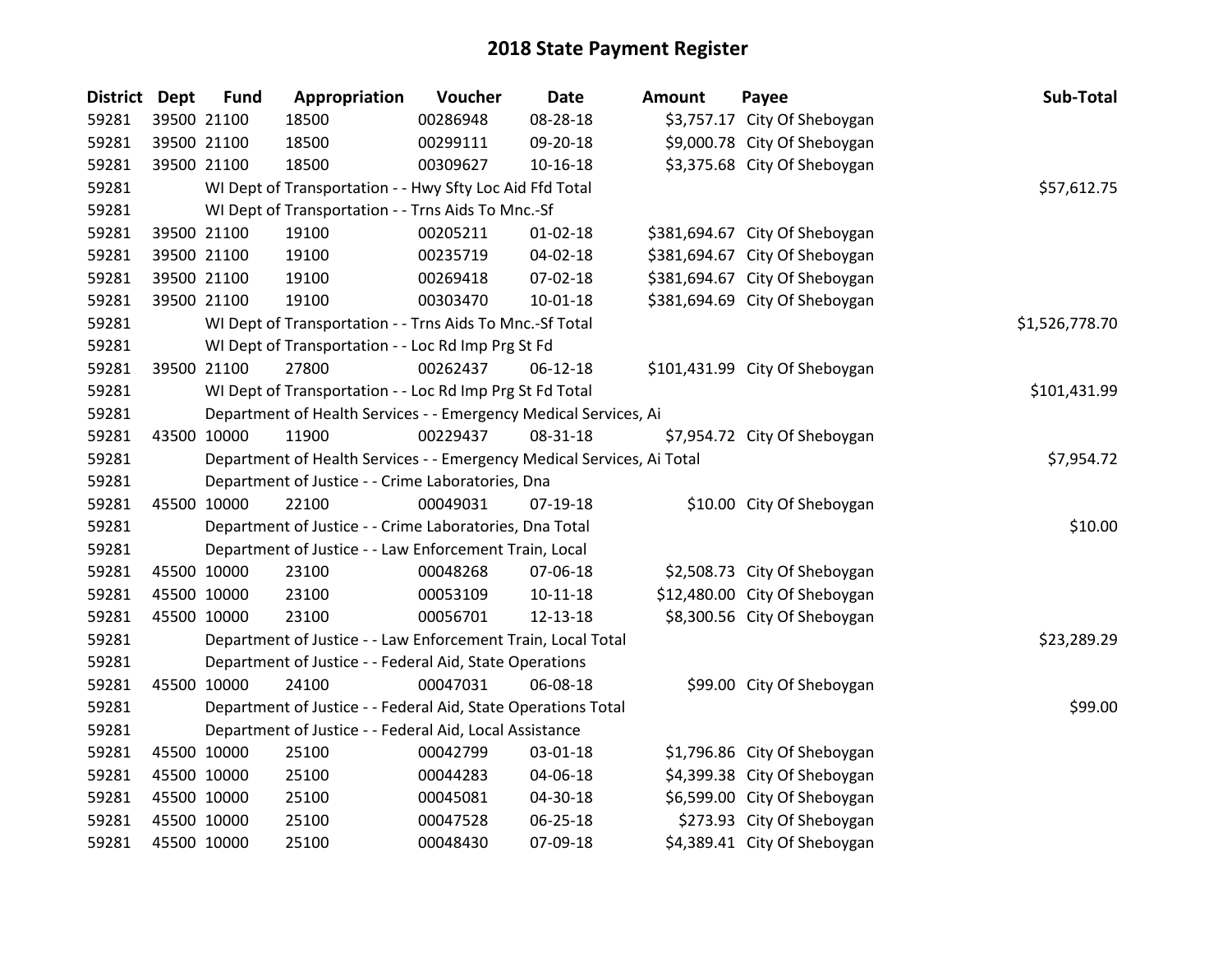| District Dept |             | <b>Fund</b> | Appropriation                                                         | Voucher  | <b>Date</b>    | <b>Amount</b> | Payee                            | Sub-Total      |
|---------------|-------------|-------------|-----------------------------------------------------------------------|----------|----------------|---------------|----------------------------------|----------------|
| 59281         |             | 45500 10000 | 25100                                                                 | 00052155 | 09-25-18       |               | \$1,166.11 City Of Sheboygan     |                |
| 59281         |             | 45500 10000 | 25100                                                                 | 00053591 | 10-26-18       |               | \$6,950.00 City Of Sheboygan     |                |
| 59281         |             | 45500 10000 | 25100                                                                 | 00053852 | 10-26-18       |               | \$702.00 City Of Sheboygan       |                |
| 59281         |             | 45500 10000 | 25100                                                                 | 00055790 | 11-26-18       |               | \$4,293.65 City Of Sheboygan     |                |
| 59281         |             |             | Department of Justice - - Federal Aid, Local Assistance Total         |          |                |               |                                  | \$30,570.34    |
| 59281         |             |             | Department of Justice - - Law Enf Officer Suplmnt Grants              |          |                |               |                                  |                |
| 59281         |             | 45500 10000 | 27500                                                                 | 00045685 | 05-14-18       |               | \$121,434.00 City Of Sheboygan   |                |
| 59281         |             |             | Department of Justice - - Law Enf Officer Suplmnt Grants Total        |          |                |               |                                  | \$121,434.00   |
| 59281         |             |             | Department of Justice - - Gifts, Grants And Proceeds                  |          |                |               |                                  |                |
| 59281         |             | 45500 10000 | 32100                                                                 | 00040357 | $01 - 31 - 18$ |               | \$1,094.04 City Of Sheboygan     |                |
| 59281         |             | 45500 10000 | 32100                                                                 | 00040648 | $01 - 31 - 18$ |               | \$1,044.00 City Of Sheboygan     |                |
| 59281         |             |             | Department of Justice - - Gifts, Grants And Proceeds Total            |          |                |               |                                  | \$2,138.04     |
| 59281         |             |             | Department of Justice - - Federal Aid; Victim Comp                    |          |                |               |                                  |                |
| 59281         |             | 45500 10000 | 54100                                                                 | 00045363 | 05-01-18       |               | \$921.00 City Of Sheboygan       |                |
| 59281         |             | 45500 10000 | 54100                                                                 | 00053007 | $10 - 11 - 18$ |               | \$71.44 City Of Sheboygan        |                |
| 59281         |             |             | Department of Justice - - Federal Aid; Victim Comp Total              |          |                |               |                                  | \$992.44       |
| 59281         |             |             | Department of Administration - - Federal Aid                          |          |                |               |                                  |                |
| 59281         |             | 50500 10000 | 14200                                                                 | 00094152 | 12-28-18       |               | \$28,436.75 City Of Sheboygan    |                |
| 59281         |             |             | Department of Administration - - Federal Aid Total                    |          |                |               |                                  | \$28,436.75    |
| 59281         |             |             | Department of Revenue - - Payments For Municipal Svcs                 |          |                |               |                                  |                |
| 59281         |             | 56600 10000 | 50100                                                                 | 00026931 | $01 - 31 - 18$ |               | \$122,564.69 City Of Sheboygan   |                |
| 59281         |             |             | Department of Revenue - - Payments For Municipal Svcs Total           |          |                |               |                                  | \$122,564.69   |
| 59281         |             |             | Shared Revenue and Tax Relief - - Expenditure Restraint Program       |          |                |               |                                  |                |
| 59281         |             | 83500 10000 | 10100                                                                 | 00034189 | $07 - 23 - 18$ |               | \$738,759.39 City Of Sheboygan   |                |
| 59281         |             |             | Shared Revenue and Tax Relief - - Expenditure Restraint Program Total |          |                |               |                                  | \$738,759.39   |
| 59281         |             |             | Shared Revenue and Tax Relief - - County And Municipal Aid            |          |                |               |                                  |                |
| 59281         |             | 83500 10000 | 10500                                                                 | 00034189 | 07-23-18       |               | \$1,480,293.51 City Of Sheboygan |                |
| 59281         |             | 83500 10000 | 10500                                                                 | 00037075 | 11-19-18       |               | \$8,388,329.86 City Of Sheboygan |                |
| 59281         |             |             | Shared Revenue and Tax Relief - - County And Municipal Aid Total      |          |                |               |                                  | \$9,868,623.37 |
| 59281         |             |             | Shared Revenue and Tax Relief - - Exempt Computer Aid                 |          |                |               |                                  |                |
| 59281         | 83500 10000 |             | 10900                                                                 | 00031367 | 07-23-18       |               | \$258,255.36 City Of Sheboygan   |                |
| 59281         |             | 83500 10000 | 10900                                                                 | 00032528 | 07-23-18       |               | \$54,429.09 City Of Sheboygan    |                |
| 59281         |             |             | Shared Revenue and Tax Relief - - Exempt Computer Aid Total           |          |                |               |                                  | \$312,684.45   |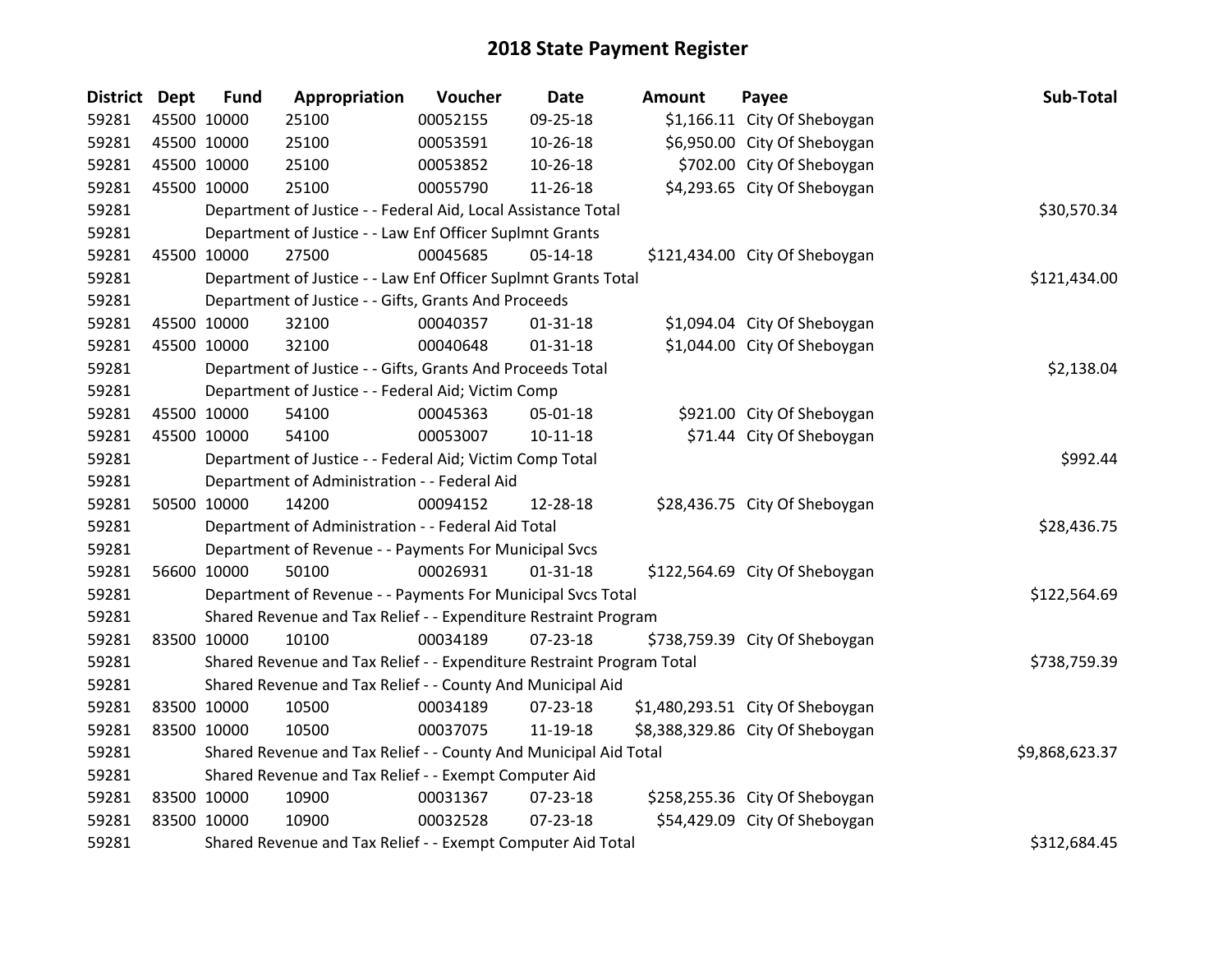| <b>District</b> | Dept        | Fund | Appropriation                                                         | <b>Voucher</b> | Date           | <b>Amount</b> | Payee                             | Sub-Total       |
|-----------------|-------------|------|-----------------------------------------------------------------------|----------------|----------------|---------------|-----------------------------------|-----------------|
| 59281           |             |      | Shared Revenue and Tax Relief - - Utility Aid                         |                |                |               |                                   |                 |
| 59281           | 83500 10000 |      | 11000                                                                 | 00034189       | $07 - 23 - 18$ |               | \$180,254.32 City Of Sheboygan    |                 |
| 59281           | 83500 10000 |      | 11000                                                                 | 00037075       | 11-19-18       |               | \$1,020,209.47 City Of Sheboygan  |                 |
| 59281           |             |      | Shared Revenue and Tax Relief - - Utility Aid Total                   |                |                |               |                                   | \$1,200,463.79  |
| 59281           |             |      | Shared Revenue and Tax Relief - - School Lvy Tx/First Dollar Cr       |                |                |               |                                   |                 |
| 59281           | 83500 10000 |      | 30200                                                                 | 00029689       | 07-23-18       |               | $$1,168,426.82$ City Of Sheboygan |                 |
| 59281           | 83500 10000 |      | 30200                                                                 | 00029837       | 07-23-18       |               | \$5,246,333.82 City Of Sheboygan  |                 |
| 59281           |             |      | Shared Revenue and Tax Relief - - School Lvy Tx/First Dollar Cr Total |                |                |               |                                   | \$6,414,760.64  |
| 59281           |             |      | Shared Revenue and Tax Relief - - Lottery & Gaming Credit             |                |                |               |                                   |                 |
| 59281           | 83500 52100 |      | 36300                                                                 | 00027204       | 03-26-18       |               | $$1,357,958.29$ City Of Sheboygan |                 |
| 59281           | 83500 52100 |      | 36300                                                                 | 00027628       | 03-26-18       |               | \$33,358.44 City Of Sheboygan     |                 |
| 59281           |             |      | Shared Revenue and Tax Relief - - Lottery & Gaming Credit Total       |                |                |               |                                   | \$1,391,316.73  |
| 59281 Total     |             |      |                                                                       |                |                |               |                                   | \$23,457,658.13 |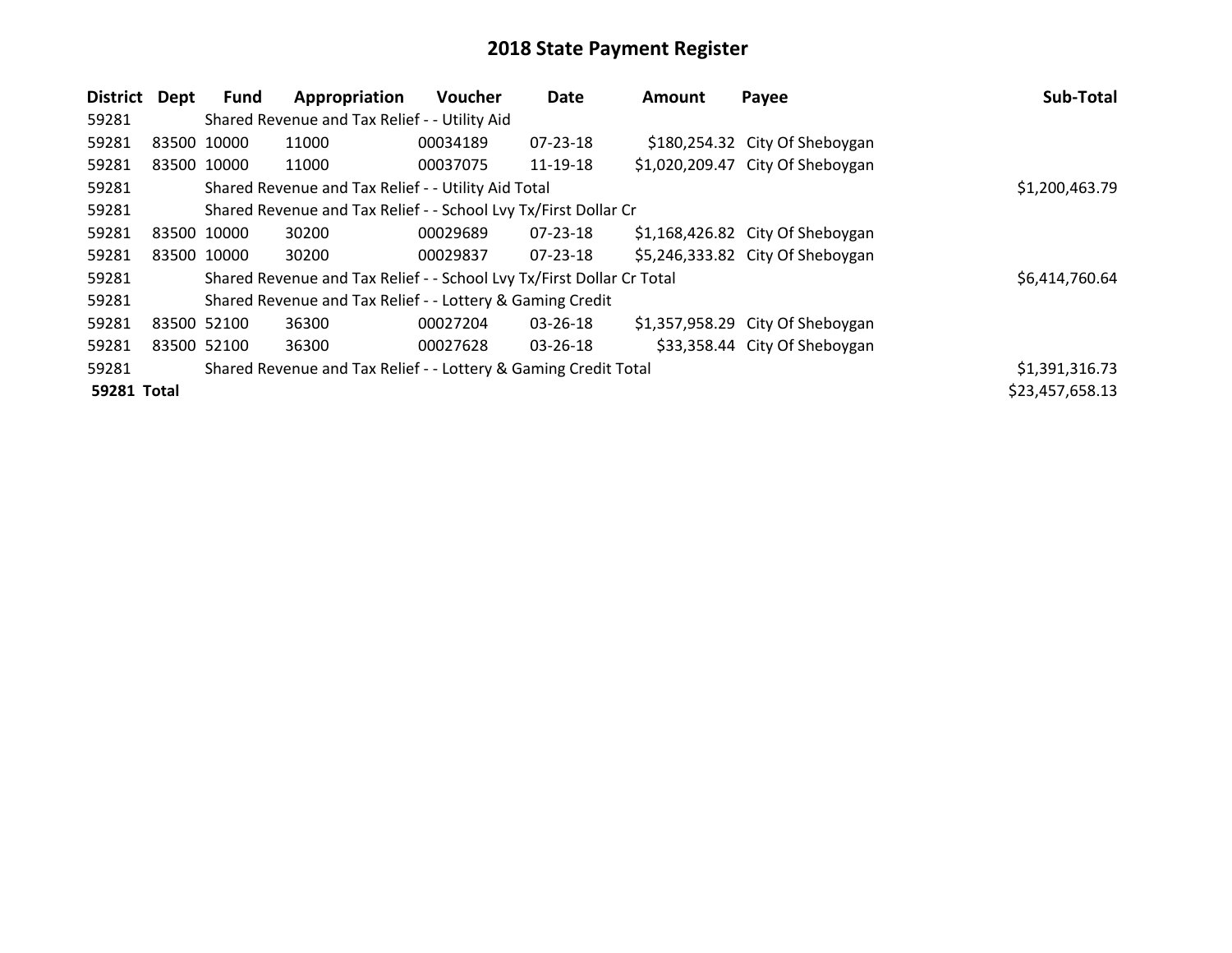| <b>District</b> | <b>Dept</b> | <b>Fund</b>                                                     | Appropriation                                                      | Voucher  | <b>Date</b>    | <b>Amount</b> | Payee                                | Sub-Total    |
|-----------------|-------------|-----------------------------------------------------------------|--------------------------------------------------------------------|----------|----------------|---------------|--------------------------------------|--------------|
| 59282           |             | Dept of Safety & Prof Services - - Fire Dues Distribution       |                                                                    |          |                |               |                                      |              |
| 59282           | 16500 10000 |                                                                 | 22500                                                              | 00018004 | 07-02-18       |               | \$25,963.89 City Of Sheboygan Falls  |              |
| 59282           |             | Dept of Safety & Prof Services - - Fire Dues Distribution Total | \$25,963.89                                                        |          |                |               |                                      |              |
| 59282           |             |                                                                 | Dept of Natural Resources - - Aids In Lieu Of Taxes - Gener        |          |                |               |                                      |              |
| 59282           |             | 37000 10000                                                     | 50300                                                              | 00212542 | 02-05-18       |               | \$3,618.19 City Of Sheboygan Falls   |              |
| 59282           |             |                                                                 | Dept of Natural Resources - - Aids In Lieu Of Taxes - Gener Total  |          |                |               |                                      | \$3,618.19   |
| 59282           |             |                                                                 | Dept of Natural Resources - - Fin Asst For Responsible Units       |          |                |               |                                      |              |
| 59282           |             | 37000 27400                                                     | 67000                                                              | 00235687 | $05-11-18$     |               | \$15,477.68 City Of Sheboygan Falls  |              |
| 59282           |             |                                                                 | Dept of Natural Resources - - Fin Asst For Responsible Units Total |          |                |               |                                      | \$15,477.68  |
| 59282           |             |                                                                 | WI Dept of Transportation - - Conn Hwy Aids St Fds                 |          |                |               |                                      |              |
| 59282           |             | 39500 21100                                                     | 16200                                                              | 00205634 | 01-02-18       |               | \$4,403.22 City Of Sheboygan Falls   |              |
| 59282           |             | 39500 21100                                                     | 16200                                                              | 00236142 | 04-02-18       |               | \$4,403.22 City Of Sheboygan Falls   |              |
| 59282           |             | 39500 21100                                                     | 16200                                                              | 00269841 | 07-02-18       |               | \$4,403.22 City Of Sheboygan Falls   |              |
| 59282           |             | 39500 21100                                                     | 16200                                                              | 00303893 | 10-01-18       |               | \$4,403.23 City Of Sheboygan Falls   |              |
| 59282           |             |                                                                 | WI Dept of Transportation - - Conn Hwy Aids St Fds Total           |          |                |               |                                      | \$17,612.89  |
| 59282           |             |                                                                 | WI Dept of Transportation - - Trns Aids To Mnc.-Sf                 |          |                |               |                                      |              |
| 59282           |             | 39500 21100                                                     | 19100                                                              | 00205212 | $01 - 02 - 18$ |               | \$100,776.91 City Of Sheboygan Falls |              |
| 59282           |             | 39500 21100                                                     | 19100                                                              | 00235720 | 04-02-18       |               | \$100,776.91 City Of Sheboygan Falls |              |
| 59282           |             | 39500 21100                                                     | 19100                                                              | 00269419 | 07-02-18       |               | \$100,776.91 City Of Sheboygan Falls |              |
| 59282           |             | 39500 21100                                                     | 19100                                                              | 00303471 | $10 - 01 - 18$ |               | \$100,776.93 City Of Sheboygan Falls |              |
| 59282           |             |                                                                 | WI Dept of Transportation - - Trns Aids To Mnc.-Sf Total           |          |                |               |                                      | \$403,107.66 |
| 59282           |             |                                                                 | WI Dept of Transportation - - Hwy Mgmt & Opers Sf                  |          |                |               |                                      |              |
| 59282           |             | 39500 21100                                                     | 36500                                                              | 00207799 | 01-04-18       |               | \$186.64 City Of Sheboygan Falls     |              |
| 59282           |             | 39500 21100                                                     | 36500                                                              | 00219372 | 02-06-18       |               | \$191.82 City Of Sheboygan Falls     |              |
| 59282           |             | 39500 21100                                                     | 36500                                                              | 00227727 | 03-05-18       |               | \$186.22 City Of Sheboygan Falls     |              |
| 59282           |             | 39500 21100                                                     | 36500                                                              | 00237732 | 04-03-18       |               | \$144.62 City Of Sheboygan Falls     |              |
| 59282           |             | 39500 21100                                                     | 36500                                                              | 00250122 | 05-02-18       |               | \$171.86 City Of Sheboygan Falls     |              |
| 59282           |             | 39500 21100                                                     | 36500                                                              | 00257561 | 05-25-18       |               | \$133.14 City Of Sheboygan Falls     |              |
| 59282           |             | 39500 21100                                                     | 36500                                                              | 00269992 | 07-02-18       |               | \$126.80 City Of Sheboygan Falls     |              |
| 59282           |             | 39500 21100                                                     | 36500                                                              | 00280131 | 07-27-18       |               | \$122.70 City Of Sheboygan Falls     |              |
| 59282           |             | 39500 21100                                                     | 36500                                                              | 00292096 | 08-29-18       |               | \$123.50 City Of Sheboygan Falls     |              |
| 59282           |             | 39500 21100                                                     | 36500                                                              | 00307442 | 10-05-18       |               | \$131.00 City Of Sheboygan Falls     |              |
| 59282           | 39500 21100 |                                                                 | 36500                                                              | 00317599 | 10-31-18       |               | \$124.96 City Of Sheboygan Falls     |              |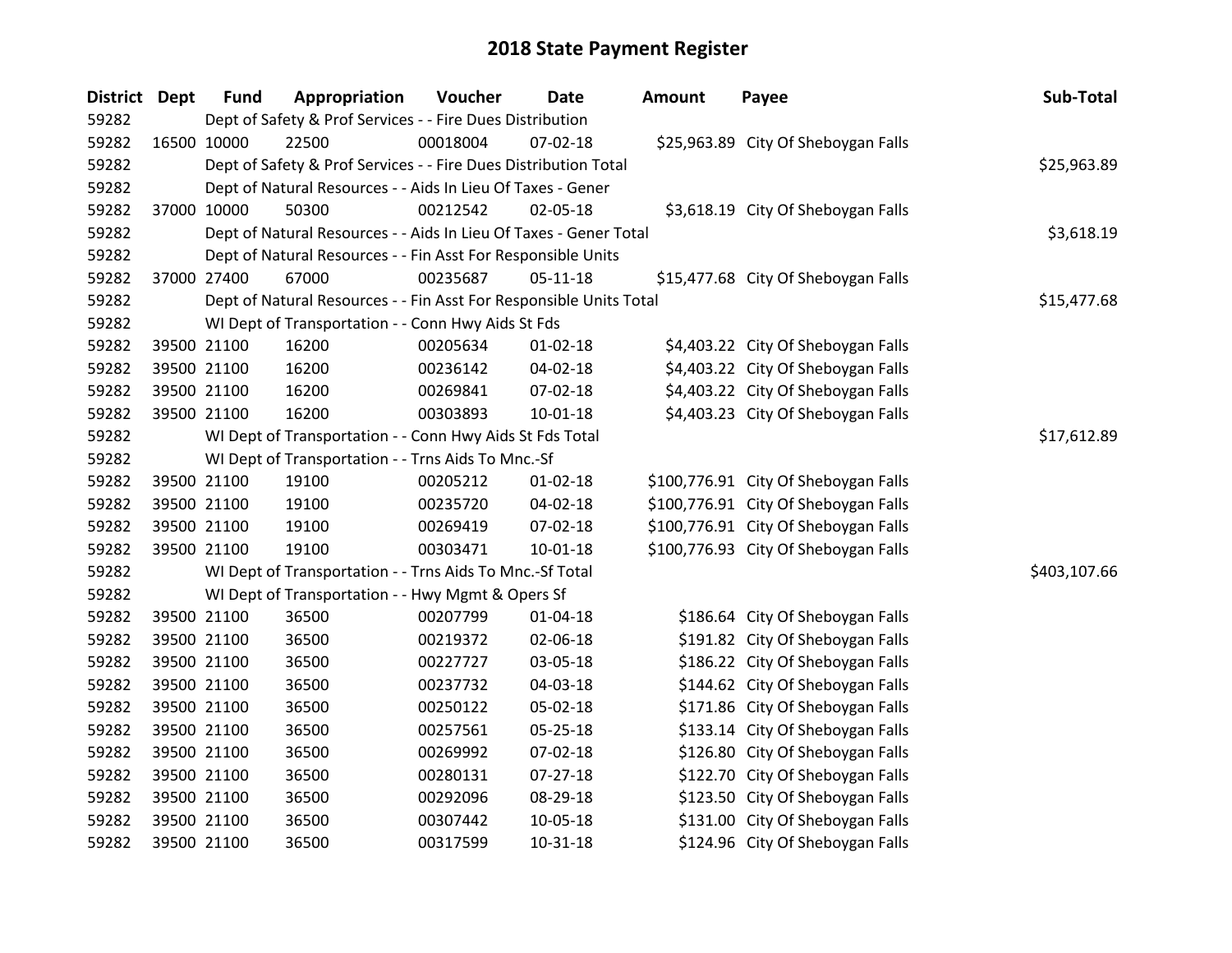| District Dept | <b>Fund</b> | Appropriation                                                | Voucher  | <b>Date</b>    | <b>Amount</b> | Payee                              | Sub-Total  |  |  |  |
|---------------|-------------|--------------------------------------------------------------|----------|----------------|---------------|------------------------------------|------------|--|--|--|
| 59282         | 39500 21100 | 36500                                                        | 00327181 | 11-28-18       |               | \$184.21 City Of Sheboygan Falls   |            |  |  |  |
| 59282         | 39500 21100 | 36500                                                        | 00338141 | 12-28-18       |               | \$166.72 City Of Sheboygan Falls   |            |  |  |  |
| 59282         |             | WI Dept of Transportation - - Hwy Mgmt & Opers Sf Total      |          |                |               |                                    |            |  |  |  |
| 59282         |             | Department of Justice - - Law Enforcement Train, Local       |          |                |               |                                    |            |  |  |  |
| 59282         | 45500 10000 | 23100                                                        | 00053745 | 10-25-18       |               | \$1,760.00 City Of Sheboygan Falls |            |  |  |  |
| 59282         |             | Department of Justice - - Law Enforcement Train, Local Total |          |                |               |                                    | \$1,760.00 |  |  |  |
| 59282         |             | Public Defender Board - - Transcript, Discovery And Int      |          |                |               |                                    |            |  |  |  |
| 59282         | 55000 10000 | 10600                                                        | 00123487 | 01-09-18       |               | \$50.00 City Of Sheboygan Falls    |            |  |  |  |
| 59282         | 55000 10000 | 10600                                                        | 00123996 | $01 - 16 - 18$ |               | \$85.00 City Of Sheboygan Falls    |            |  |  |  |
| 59282         | 55000 10000 | 10600                                                        | 00126025 | 01-29-18       |               | \$20.00 City Of Sheboygan Falls    |            |  |  |  |
| 59282         | 55000 10000 | 10600                                                        | 00126257 | $01-30-18$     |               | \$20.00 City Of Sheboygan Falls    |            |  |  |  |
| 59282         | 55000 10000 | 10600                                                        | 00127109 | 02-05-18       |               | \$35.00 City Of Sheboygan Falls    |            |  |  |  |
| 59282         | 55000 10000 | 10600                                                        | 00128214 | $02 - 13 - 18$ |               | \$30.00 City Of Sheboygan Falls    |            |  |  |  |
| 59282         | 55000 10000 | 10600                                                        | 00129518 | $02 - 21 - 18$ |               | \$55.00 City Of Sheboygan Falls    |            |  |  |  |
| 59282         | 55000 10000 | 10600                                                        | 00134018 | 03-26-18       |               | \$25.00 City Of Sheboygan Falls    |            |  |  |  |
| 59282         | 55000 10000 | 10600                                                        | 00135336 | 04-04-18       |               | \$45.00 City Of Sheboygan Falls    |            |  |  |  |
| 59282         | 55000 10000 | 10600                                                        | 00136735 | $04 - 11 - 18$ |               | \$110.00 City Of Sheboygan Falls   |            |  |  |  |
| 59282         | 55000 10000 | 10600                                                        | 00138189 | 04-23-18       |               | \$10.00 City Of Sheboygan Falls    |            |  |  |  |
| 59282         | 55000 10000 | 10600                                                        | 00139661 | 04-30-18       |               | \$30.00 City Of Sheboygan Falls    |            |  |  |  |
| 59282         | 55000 10000 | 10600                                                        | 00142420 | 05-18-18       |               | \$35.00 City Of Sheboygan Falls    |            |  |  |  |
| 59282         | 55000 10000 | 10600                                                        | 00143542 | 05-23-18       |               | \$5.00 City Of Sheboygan Falls     |            |  |  |  |
| 59282         | 55000 10000 | 10600                                                        | 00144620 | 06-01-18       |               | \$20.00 City Of Sheboygan Falls    |            |  |  |  |
| 59282         | 55000 10000 | 10600                                                        | 00147531 | 06-15-18       |               | \$5.00 City Of Sheboygan Falls     |            |  |  |  |
| 59282         | 55000 10000 | 10600                                                        | 00147994 | 06-22-18       |               | \$110.00 City Of Sheboygan Falls   |            |  |  |  |
| 59282         | 55000 10000 | 10600                                                        | 00148025 | 06-22-18       |               | \$40.00 City Of Sheboygan Falls    |            |  |  |  |
| 59282         | 55000 10000 | 10600                                                        | 00150634 | 07-09-18       |               | \$35.00 City Of Sheboygan Falls    |            |  |  |  |
| 59282         | 55000 10000 | 10600                                                        | 00151476 | $07-17-18$     |               | \$25.00 City Of Sheboygan Falls    |            |  |  |  |
| 59282         | 55000 10000 | 10600                                                        | 00152576 | 07-19-18       |               | \$10.40 City Of Sheboygan Falls    |            |  |  |  |
| 59282         | 55000 10000 | 10600                                                        | 00155091 | 08-02-18       |               | \$15.00 City Of Sheboygan Falls    |            |  |  |  |
| 59282         | 55000 10000 | 10600                                                        | 00159557 | 09-04-18       |               | \$10.00 City Of Sheboygan Falls    |            |  |  |  |
| 59282         | 55000 10000 | 10600                                                        | 00160352 | 09-11-18       |               | \$25.00 City Of Sheboygan Falls    |            |  |  |  |
| 59282         | 55000 10000 | 10600                                                        | 00160395 | 09-11-18       |               | \$15.00 City Of Sheboygan Falls    |            |  |  |  |
| 59282         | 55000 10000 | 10600                                                        | 00164755 | $10-15-18$     |               | \$20.00 City Of Sheboygan Falls    |            |  |  |  |